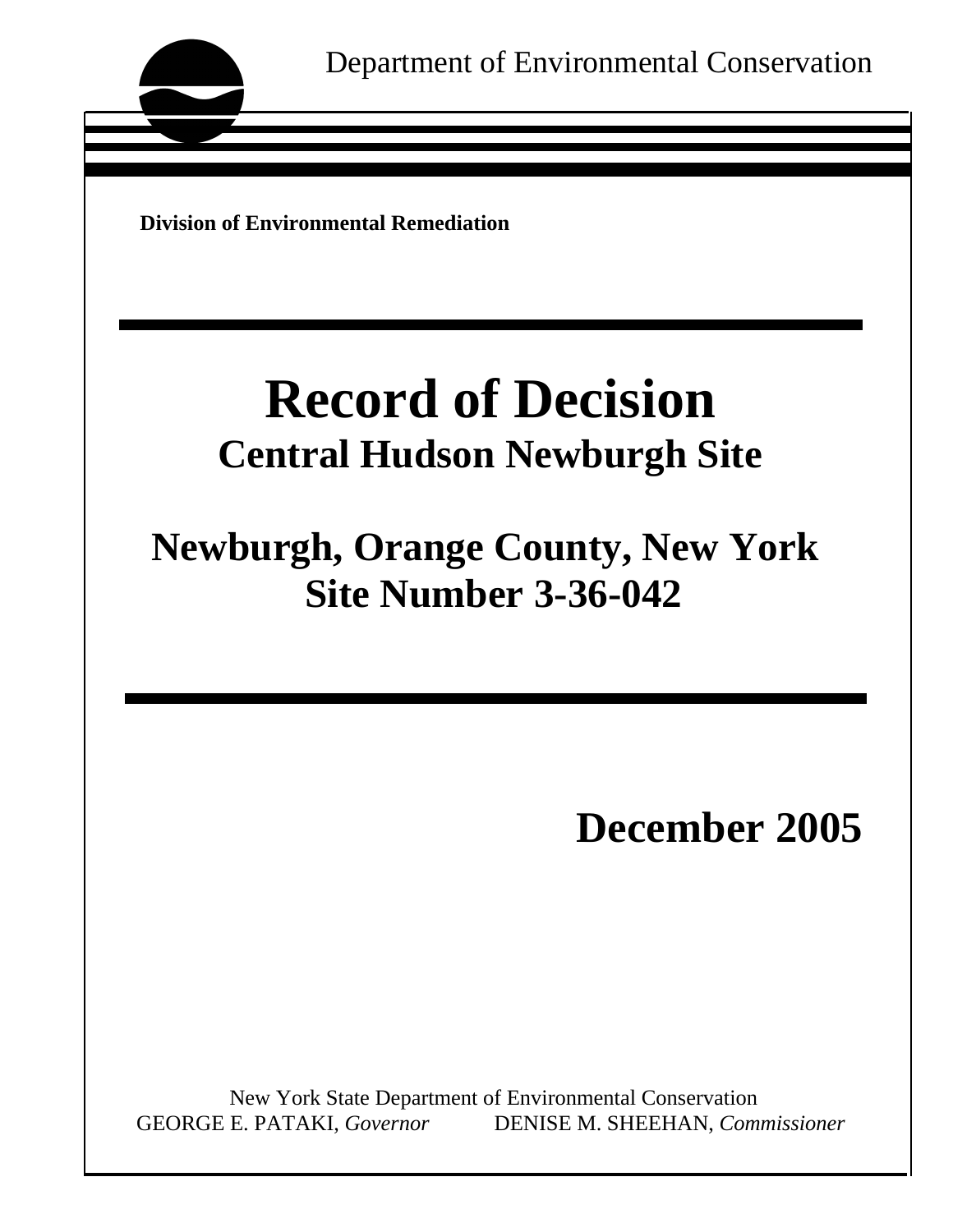# **DECLARATION STATEMENT - RECORD OF DECISION**

# **Central Hudson Newburgh MGP Inactive Hazardous Waste Disposal Site Newburgh, Orange County, New York Site No. 3-36-042**

#### **Statement of Purpose and Basis**

The Record of Decision (ROD) presents the selected remedy for the Central Hudson Newburgh MGP site. The selected remedial program was chosen in accordance with the New York State Environmental Conservation Law and is not inconsistent with the National Oil and Hazardous Substances Pollution Contingency Plan of March 8, 1990 (40CFR300), as amended.

This decision is based on the Administrative Record of the New York State Department of Environmental Conservation (NYSDEC) for the Central Hudson Newburgh MGP inactive hazardous waste disposal site, and the public's input to the Proposed Remedial Action Plan (PRAP) presented by the NYSDEC. A listing of the documents included as a part of the Administrative Record is included in Appendix B of the ROD.

#### **Assessment of the Site**

Actual or threatened releases of hazardous waste constituents from this site, if not addressed by implementing the response action selected in this ROD, present a significant threat to public health and/or the environment.

#### **Description of Selected Remedy**

Based on the results of the Remedial Investigation and Feasibility Study (RI/FS) for the Central Hudson Newburgh MGP site and the criteria identified for evaluation of alternatives, the NYSDEC has selected a combination of excavation, passive tar collection, in-situ oxidation, barrier wall, dredging and sediment capping. The components of the remedy are as follows:

#### **In Area A (the former Gas Plant itself)**:

- 1. A remedial design program to provide the details necessary to implement the remedial program.
- 2. Excavation of the tar contamination in the southeast corner.
- 3. Relocation/management of the existing gas regulator station and excavation of any tar contamination in the former relief holder and surrounding area.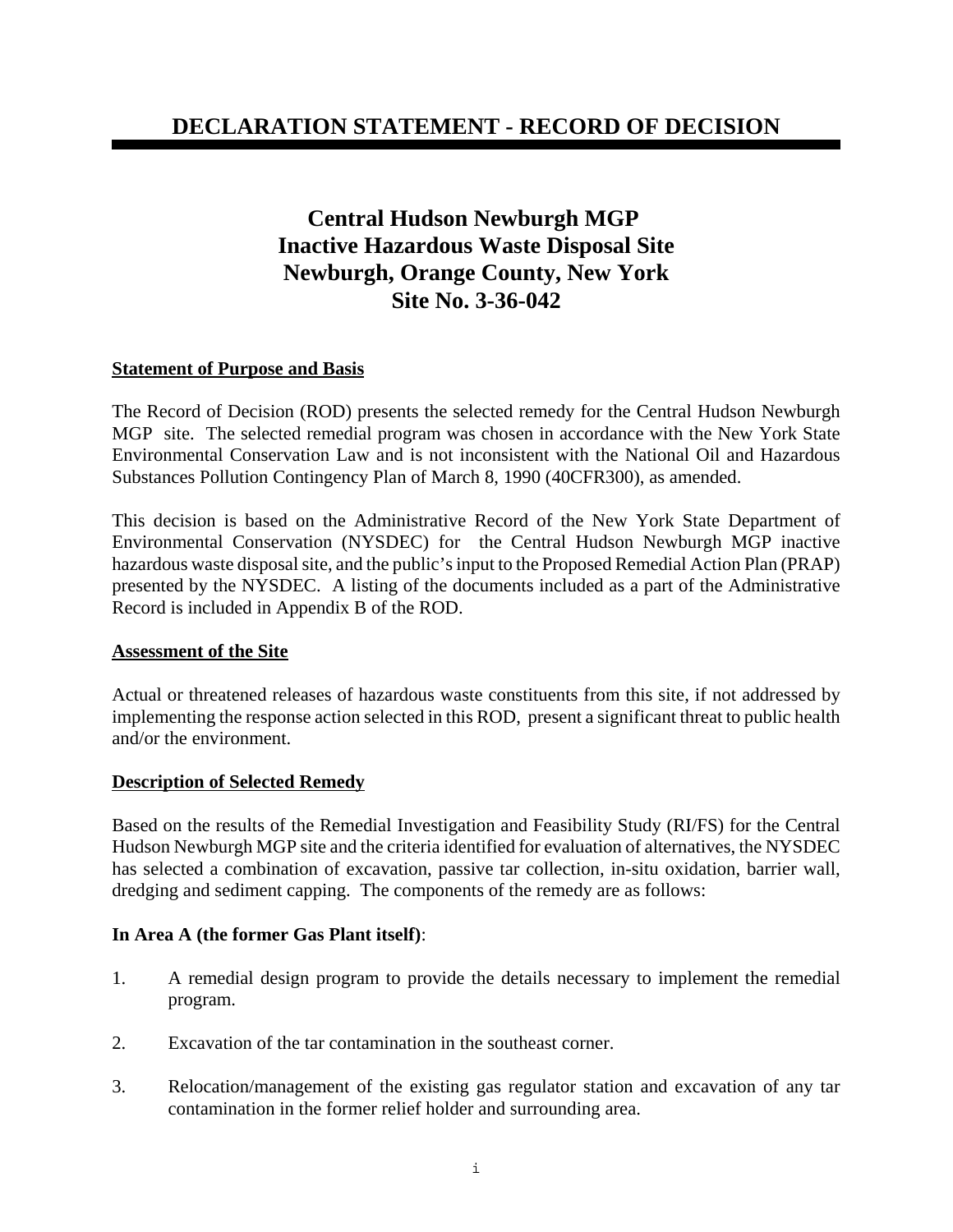- 4. Installation of overburden/bedrock tar collection wells along Water Street, in the relief holder area, and in any other portions of the site where tar is identified but can not be excavated.
- 5. Development of a Site Management Plan (SMP). The SMP will include the institutional controls and engineering controls to: (a) address residual contaminated soils; (b) evaluate the potential for vapor intrusion for any buildings developed on the site; (c) provide for the operation and maintenance of the components of the remedy; (d) monitor the groundwater quality, and; (e) identify any use restrictions.
- 6. An institutional control in form of an environmental easement that will limit the use of the property to commercial or industrial uses and restrict use of groundwater.
- 7. The SMP will require the property owner to provide an Institutional Control/ Engineering Control (IC/EC) certification on a periodic basis.

## **In Area B (between the plant site and the Hudson River, including the City's Sewage Treatment Plant):**

- 8. A remedial design program to provide the details necessary to implement the remedial program.
- 9. Installation of tar collection wells and removal of MGP tar from the River Street area of the STP.
- 10. In-situ chemical oxidation following the tar removal in the River Street area.
- 11. Installation of a containment wall with tar collection on the bank of the Hudson River.
- 12. Delineation and removal (if necessary) of contaminated soil along Renwick Street in an area identified by the City for expansion of the STP. Sufficient soil will be removed to provide a clean, safe environment for construction and operation of the expanded STP facility in this area.
- 13. Development of a Site Management Plan. The SMP will include the institutional controls and engineering controls to: (a) address handling and disposal procedures for any residual contaminated soils that may be excavated from the site during future use or redevelopment; (b) evaluate the potential for vapor intrusion for any buildings developed on the site; (c) provide for the operation and maintenance of the components of the remedy; (d) monitor groundwater quality.
- 14. A requirement for Central Hudson to utilize best efforts to obtain an institutional control with the property owners in Area B that will restrict the use of groundwater and limit the use and development of the property to commercial, industrial, or restricted residential use.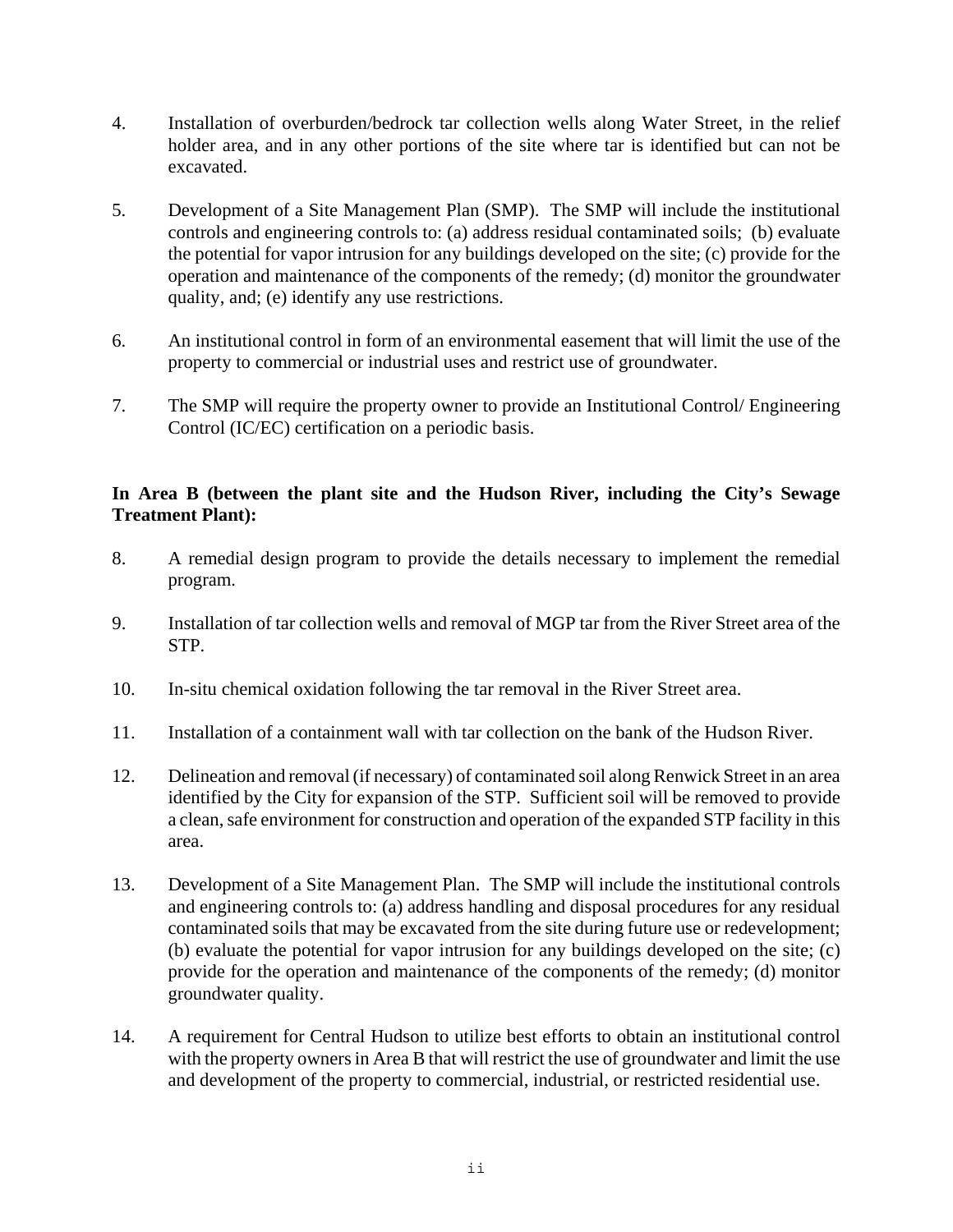15. The SMP will require Central Hudson to provide an IC/EC certification on a periodic basis and require the property owners to assist Central Hudson in the preparation of the certification.

### **In area C (The Hudson River):**

- 16. A remedial design program that will provide the details necessary to implement the remedial program.
- 17. Removal (and restoration, if the City of Newburgh so desires) of the existing rip-rap in the impacted shoreline area.
- 18. Removal by dredging of all tar impacted sediments with backfill/capping of the dredged area.
- 19. Installation of a sediment cap in areas where PAH contamination remains above the local background level of 20 ppm. Construction of the cap will not be allowed to reduce average water depths below 6 feet (equivalent to four feet at low tide). In near-shore areas, this will require prior removal of sediment to create sufficient room for the cap. In areas of deeper water, the sediment cap may be built on the existing sediment surface, provided it can be constructed so that it will not significantly erode, the finished river bottom elevation provides at least 6 foot average water depth (equivalent to 4 feet at mean low tide), and does not interfere with near-shore boating access.
- 20. Development of a Site Management Plan. The SMP will include the institutional and engineering controls to: (a) inspect, monitor and maintain the sediment cap; (b) repair any damage or erosion of the cap; and (c) otherwise prohibit cap removal or activities in the area that will impact the integrity of the cap.
- 21. As an institutional control, notification of the existence of the cap will be provided to appropriate Federal and State agencies with jurisdiction over dredging activities to ensure that the cap is not removed without removing the underlying contaminated sediment as well.
- 22. The SMP will require Central Hudson to provide an IC/EC certification on a periodic basis and require the property owner to assist Central Hudson in the preparation of the certification.

### **New York State Department of Health Acceptance**

.

The New York State Department of Health (NYSDOH) concurs that the remedy selected for this site is protective of human health.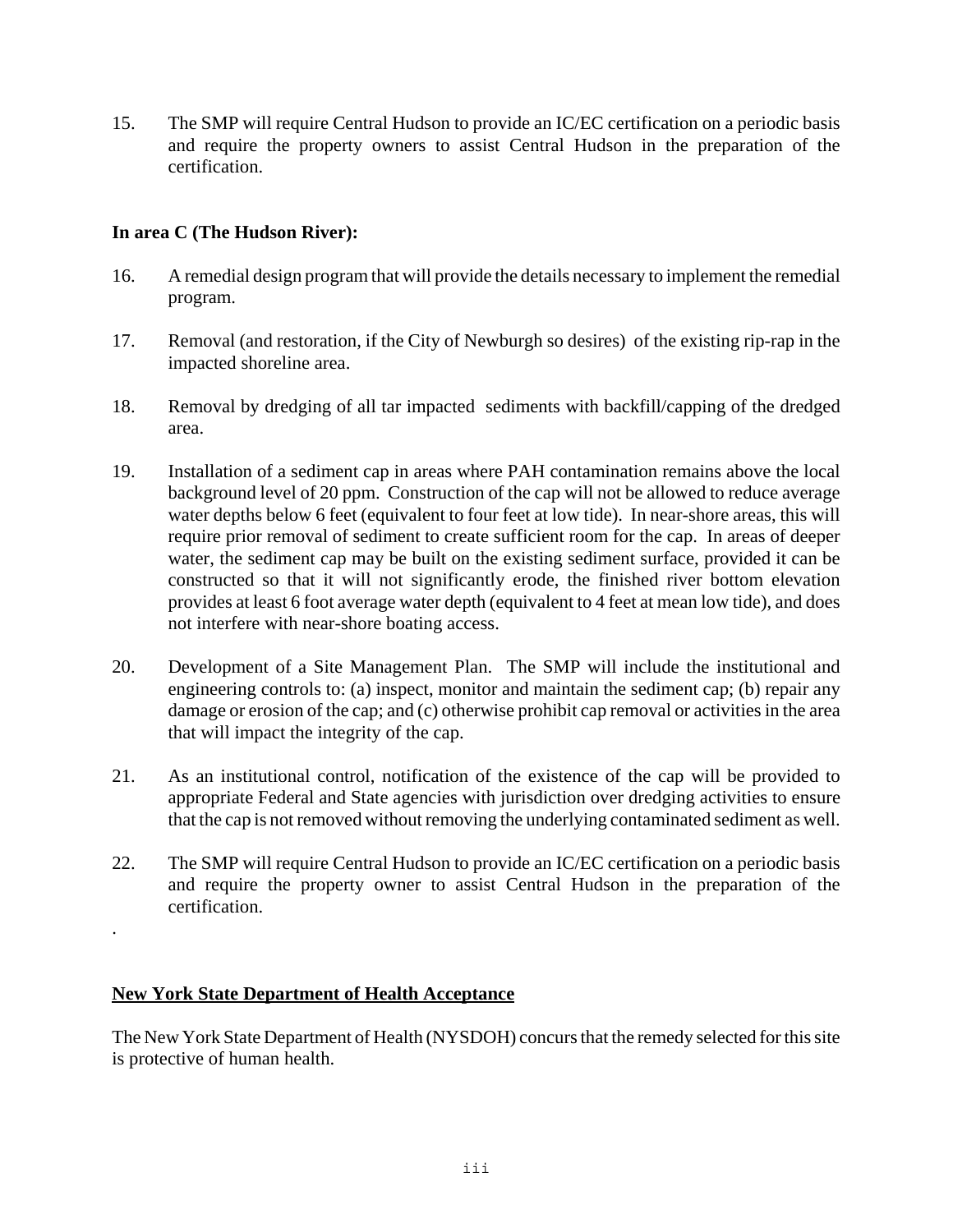### **Declaration**

The selected remedy is protective of human health and the environment, complies with State and Federal requirements that are legally applicable or relevant and appropriate to the remedial action to the extent practicable, and is cost effective. This remedy utilizes permanent solutions and alternative treatment or resource recovery technologies, to the maximum extent practicable, and satisfies the preference for remedies that reduce toxicity, mobility, or volume as a principal element.

\_\_\_\_\_\_\_\_\_\_\_\_\_\_\_\_\_\_\_\_\_\_\_\_\_\_\_\_\_\_\_\_\_\_\_ \_\_\_\_\_\_\_\_\_\_\_\_\_\_\_\_\_\_\_\_\_\_\_\_\_\_\_\_\_\_\_\_\_\_

Date Date Date A. Desnoyers, Director Division of Environmental Remediation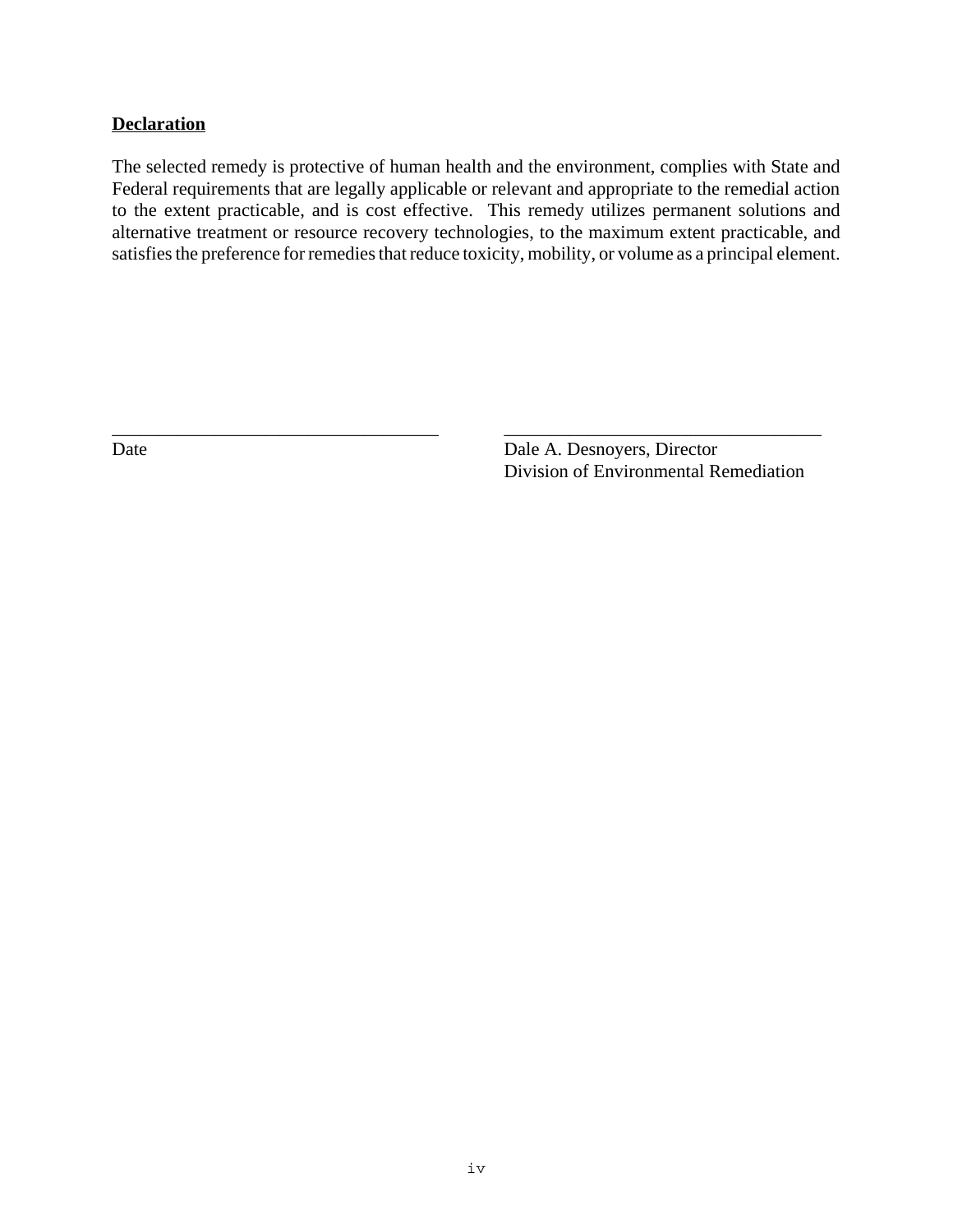# **TABLE OF CONTENTS**

| <b>SECTION</b> |                          |            | <b>PAGE</b>                                   |
|----------------|--------------------------|------------|-----------------------------------------------|
|                |                          |            |                                               |
|                |                          |            |                                               |
|                |                          |            |                                               |
| 3.1:           |                          |            |                                               |
| 3.2:           |                          |            |                                               |
|                |                          |            |                                               |
|                |                          |            |                                               |
| 5.1:           |                          |            |                                               |
| 5.2:           |                          |            |                                               |
| 5.3:           |                          |            |                                               |
|                |                          |            |                                               |
| 7:             |                          |            | SUMMARY OF THE EVALUATION OF ALTERNATIVES  18 |
| 7.1:           |                          |            |                                               |
| 7.2            |                          |            |                                               |
|                |                          |            |                                               |
|                |                          |            |                                               |
| <b>Tables</b>  | $\overline{a}$           | Table 1:   | Nature and Extent of Contamination            |
|                |                          | Table 2:   | Remedial Alternative Costs                    |
| Figures        | $\overline{\phantom{a}}$ | Figure 1:  |                                               |
|                |                          | Figure 2:  |                                               |
|                |                          | Figure 3:  | Historic Features Map                         |
|                |                          | Figure 4:  |                                               |
|                |                          | Figure 5:  | NAPL (Tar) Distribution Map                   |
|                |                          | Figure 6:  | PAH Concentrations in Sediments               |
|                |                          | Figure 7:  | Area A Remedial Alternatives                  |
|                |                          | Figure 8:  | Area B Remedial Alternatives                  |
|                |                          | Figure 9:  | Remedial Alternative C2                       |
|                |                          | Figure 10: | Remedial Alternative C3                       |
|                |                          | Figure 11: | Remedial Alternative C4                       |
|                |                          | Figure 12: | Remedial Alternative C5                       |
|                |                          | Figure 13: | Remedial Alternative C6                       |
| Appendices     |                          |            | Appendix A: Responsiveness Summary            |
|                |                          |            |                                               |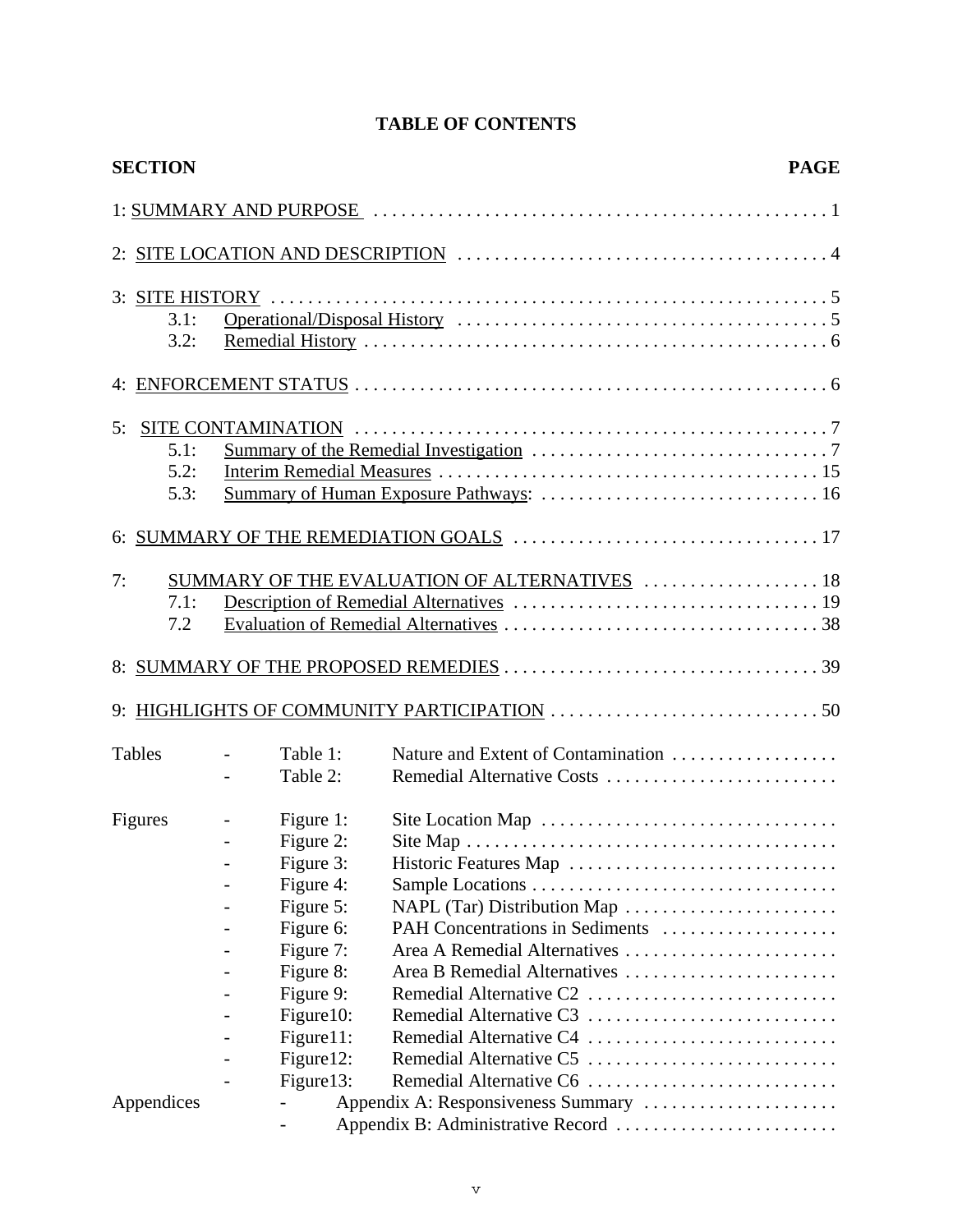# **RECORD OF DECISION**

**Central Hudson Newburgh MGP Site** Newburgh, Orange County, New York **Site No. 3-36-042 October 2005**

# **SECTION 1: SUMMARY AND PURPOSE**

The New York State Department of Environmental Conservation (NYSDEC), in consultation with the New York State Department of Health (NYSDOH), has selected a remedy for the Central Hudson Newburgh Manufactured Gas Plant (MGP) Site. The presence of hazardous waste has created significant threats to human health and/or the environment that are addressed by this remedy. As more fully described in Sections 3 and 5 of this document, gas manufacturing and purification processes have resulted in the disposal of hazardous wastes, including MGP tar that contains benzene and polycyclic aromatic hydrocarbons (PAHs). These wastes have migrated through the subsurface, and have resulted in:

- a significant threat to human health associated with potential exposure to liquid MGP tar, soil, groundwater and sediments contaminated by MGP tar, and soil vapor released by these materials.
- a significant threat to the environment associated with the contamination of groundwater beneath the site and beneath adjacent properties.
- a significant threat to the environment associated with the impacts of MGP contaminants to fish and wildlife resources of the Hudson River.

To eliminate or mitigate these threats, the NYSDEC proposes the following combination of remedies in three adjacent parts of the project area:

For area A, which constitutes the MGP site itself, the NYSDEC has selected the following remedy:

- A remedial design program will be developed to provide the details necessary to implement the remedial program.
- Excavation and proper off site disposal of the tar contamination in the southeast corner.
- Relocation/management of the existing gas regulator station, followed by excavation and proper off site disposal of any tar contamination in the former relief holder area.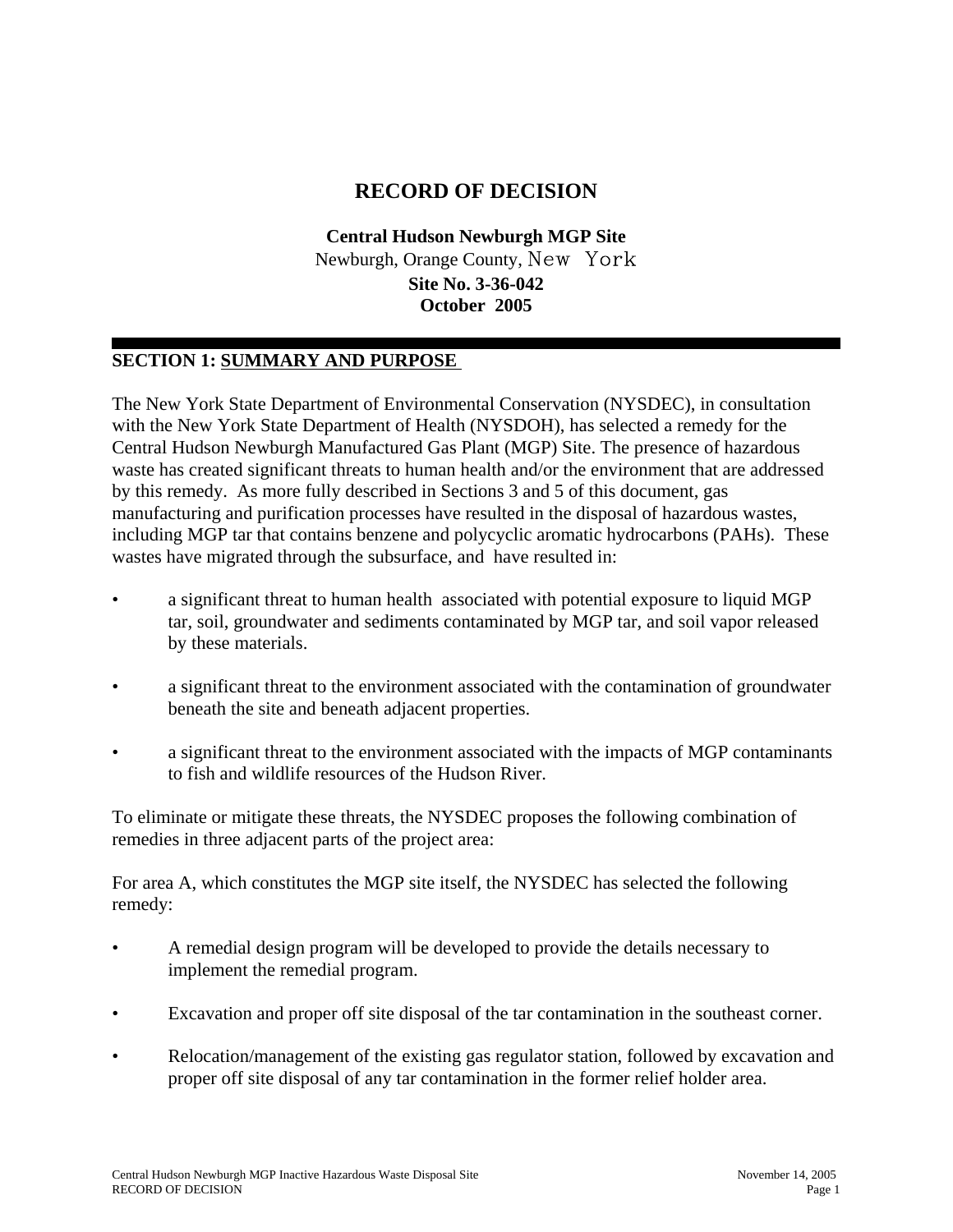- Installation of overburden/bedrock tar collection wells along Water Street, in the relief holder area, and in any other portions of the site where tar is identified but can not be excavated.
- Since the remedy results in contamination above unrestricted levels remaining at the site, a site management plan (SMP) will be developed and implemented. The SMP will include the institutional controls and engineering controls to: (a) address residual contaminated soils that may be excavated from the site during future activities by requiring soil characterization and, where applicable, disposal/reuse in accordance with NYSDEC regulations; (b) evaluate the potential for vapor intrusion for any buildings developed on the site, including provision for mitigation of any impacts identified; (c) provide for the operation and maintenance of the components of the remedy, including collection of tar from the wells; (d) monitor the groundwater, tar collection, etc. and (e) identify any use restrictions regarding on site development or groundwater use.
- Imposition of an institutional control in form of an environmental easement that will limit the use and development of the property to commercial or industrial uses only and restrict use of groundwater.
- The SMP will require the property owner to provide an Institutional Control/ Engineering Control (IC/EC) certification on a periodic basis.

For area B, which is the area between the MGP site and the Hudson River, the NYSDEC has selected the following remedy:

- A remedial design program that will provide the details necessary to implement the remedial program.
- Installation of tar collection wells and removal of MGP tar from the River Street area of the STP.
- In-situ chemical oxidation following the tar removal in the River Street area.
- Installation of a containment wall with tar collection on the bank of the Hudson River.
- Since the remedy will result in contamination above unrestricted levels remaining on CSX and City properties, a SMP will be developed and implemented, in cooperation with the property owners. The SMP will include the institutional controls and engineering controls to: (a) address residual contaminated soils that may be excavated from the site during future use or redevelopment. The plan will describe the tar, soil and groundwater contamination present at depth beneath Area B, and detail proper procedures for handling and disposal of tar, contaminated soils and groundwater encountered during excavation; (b) include provisions that tar collection and oxidant addition continue until the remedial objectives have been achieved, or until the NYSDEC determines that continued operation would be technically impracticable or not feasible; (c) evaluate the potential for vapor intrusion for any buildings developed on the site, including provision for mitigation of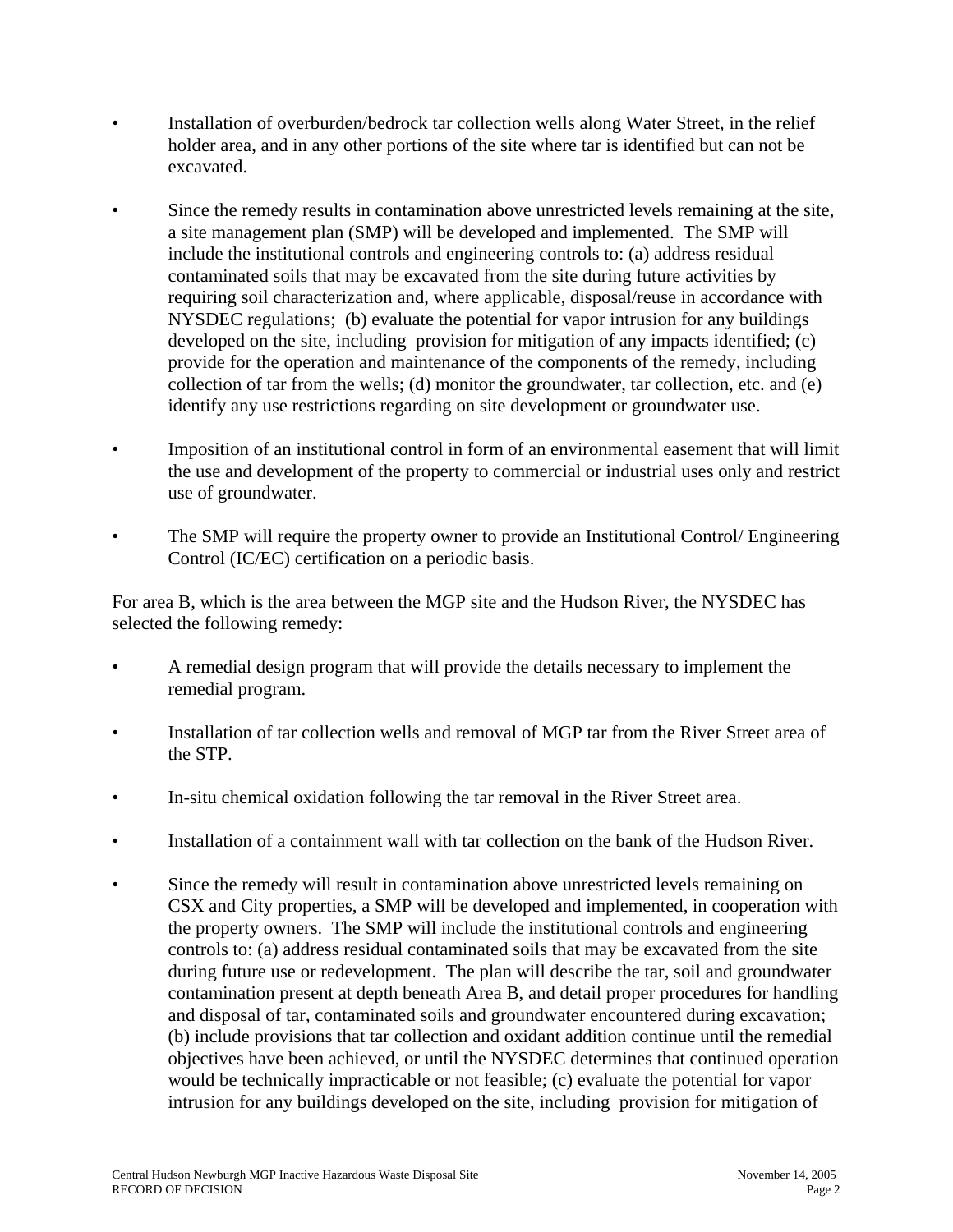any impacts identified; (d) provide for the operation and maintenance of the components of the remedy; (e) monitor groundwater and tar collection.

- Removal and proper off site disposal of soils at the east end of Renwick Street, in an area identified by the City of Newburgh for future expansion of the sewage treatment plant. Soils will be removed to the extent necessary to provide a clean and safe environment for workers engaged in construction and operation of the expanded facility.
- Utilize best efforts to obtain an institutional control in a manner and form acceptable to the NYSDEC with the property owners in Area B that will restrict the use of groundwater and limit the use and development of the property to commercial, industrial or, subject to NYSDEC and NYSDOH approval, restricted residential use.
- The SMP will require Central Hudson to provide an IC/EC certification on a periodic basis and require the property owners to assist Central Hudson in the preparation of the certification.

For Area C, the Hudson River sediments, the NYSDEC has selected the following remedy:

- A remedial design program that will provide the details necessary to implement the remedial program.
- Removal and restoration of the existing rip-rap in the impacted shoreline area.
- Removal by dredging of all tar impacted sediments with backfill/capping of the dredged area.
- Installation of a sediment cap, approximately 2.5 feet thick, in areas where contaminants remain above the local background level of 20 ppm. Construction of the cap will not be allowed to reduce average water depths below 6 feet (equivalent to four feet at low tide). In near-shore areas, this will require prior removal of sediment to create sufficient room for the cap. In areas of deeper water, the sediment cap may be built on the existing sediment surface, provided it can be constructed so that it will not significantly erode, the finished river bottom elevation provides at least 6 foot average water depth, and does not interfere with near-shore recreational boating access.
- Since the remedy results in contamination above unrestricted levels remaining at the site, an SMP will be developed and implemented. The SMP will include the institutional and engineering controls to: (a) inspect, monitor and maintain the sediment cap; (b) repair any damage or erosion of the cap; and (c) otherwise prohibit cap removal or activities in the area that will impact the integrity of the cap.
- As an institutional control, notification of the existence of the cap will be provided to appropriate Federal and State agencies with jurisdiction over dredging activities to ensure that the cap is not removed without removing the underlying contaminated sediment as well.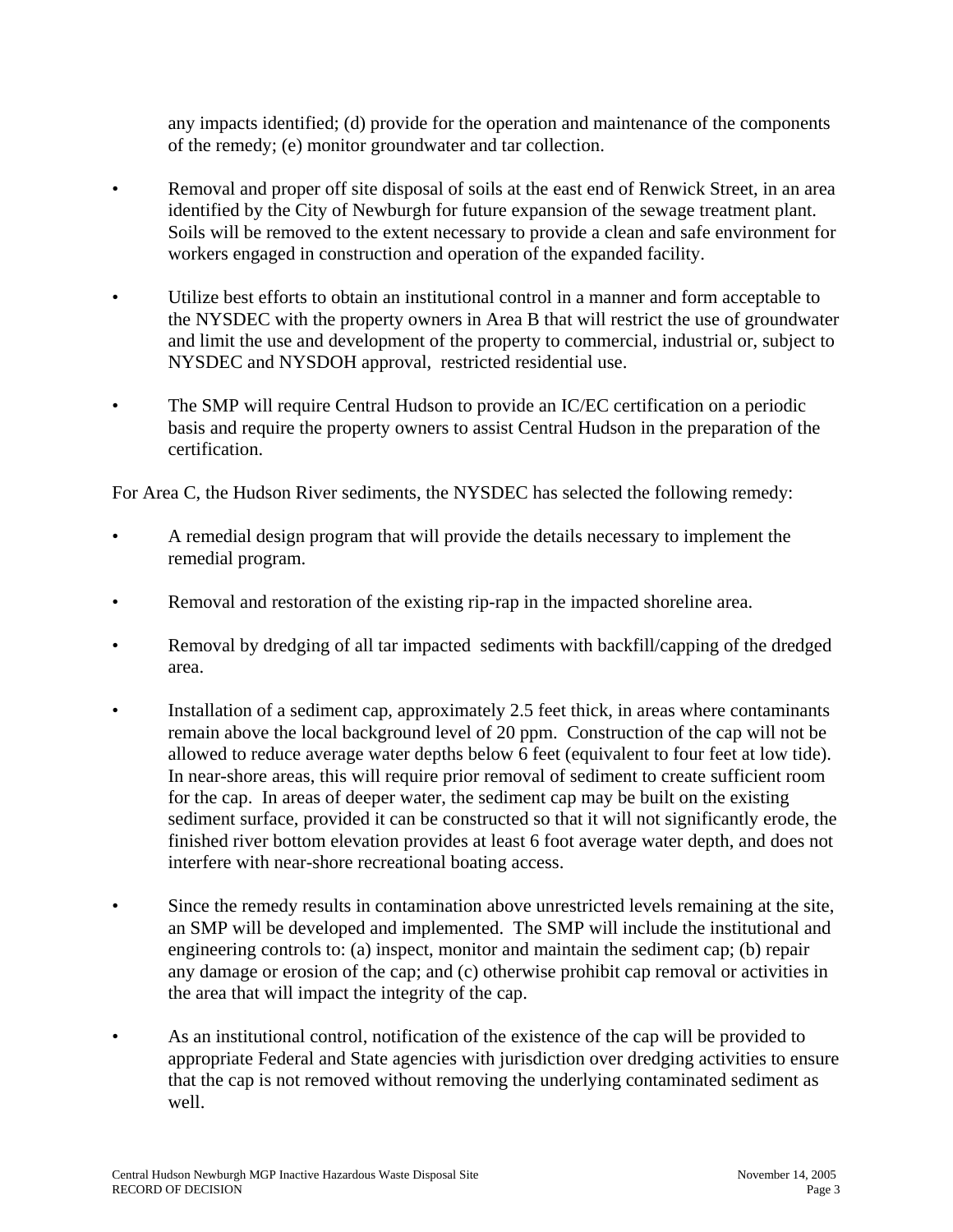• The SMP will require Central Hudson to provide an IC/EC certification on a periodic basis and require the property owner to assist Central Hudson in the preparation of the certification.

The selected remedy, discussed in detail in Section 8, is intended to attain the remediation goals identified for this site in Section 6. The remedy must conform with officially promulgated standards and criteria that are directly applicable, or that are relevant and appropriate. The selection of a remedy must also take into consideration guidance, as appropriate. Standards, criteria and guidance are hereafter called SCGs.

## **SECTION 2: SITE LOCATION AND DESCRIPTION**

The former MGP site occupies 1.8 acres along Water Street in the southern end of the City of Newburgh, Orange County. The property is roughly rectangular, bordered on the north by South William Street, on the east by South Water Street, on the south by Renwick Street, and on the west by South Colden Street. The location of the site is shown on Figure 1.

The site is currently owned by Central Hudson Gas and Electric Corporation and occupied by a natural gas regulator station that controls distribution of gas throughout the City of Newburgh and surrounding areas. In addition, the site contains six underground propane storage tanks that are used to provide extra gas to the local area during periods of peak demand. The entire MGP site is securely fenced.

The area contaminated by the MGP site is larger than the MGP site itself. Wastes from the MGP site, in the form of a dense, oily liquid known as MGP tar, have spread beneath the ground surface for several hundred feet to the east, beyond the property line. As this liquid moves, it passes beneath Water Street, two sets of railroad tracks, the City of Newburgh's Sewage treatment Plant (STP), and into the sediments beneath the Hudson River.

Surrounding land uses are commercial and industrial. The nearest residence is located roughly 600 feet to the southwest. In recent years, the City of Newburgh has made progress in redeveloping waterfront areas to the north and east of the MGP site. This redevelopment activity has not yet reached the area surrounding the MGP site; however, a rowing club was recently constructed immediately to the south of the STP, leading to an increase in boat traffic immediately off shore. Some proposals for residential redevelopment immediately to the west of the MGP site have also recently been advanced.

Throughout this document, "the site" refers to the MGP site itself. The larger area that has been impacted by migration of MGP contamination (including the MGP site itself) is referred to as the "project area." The boundaries of the site and the project area are shown on Figure 2.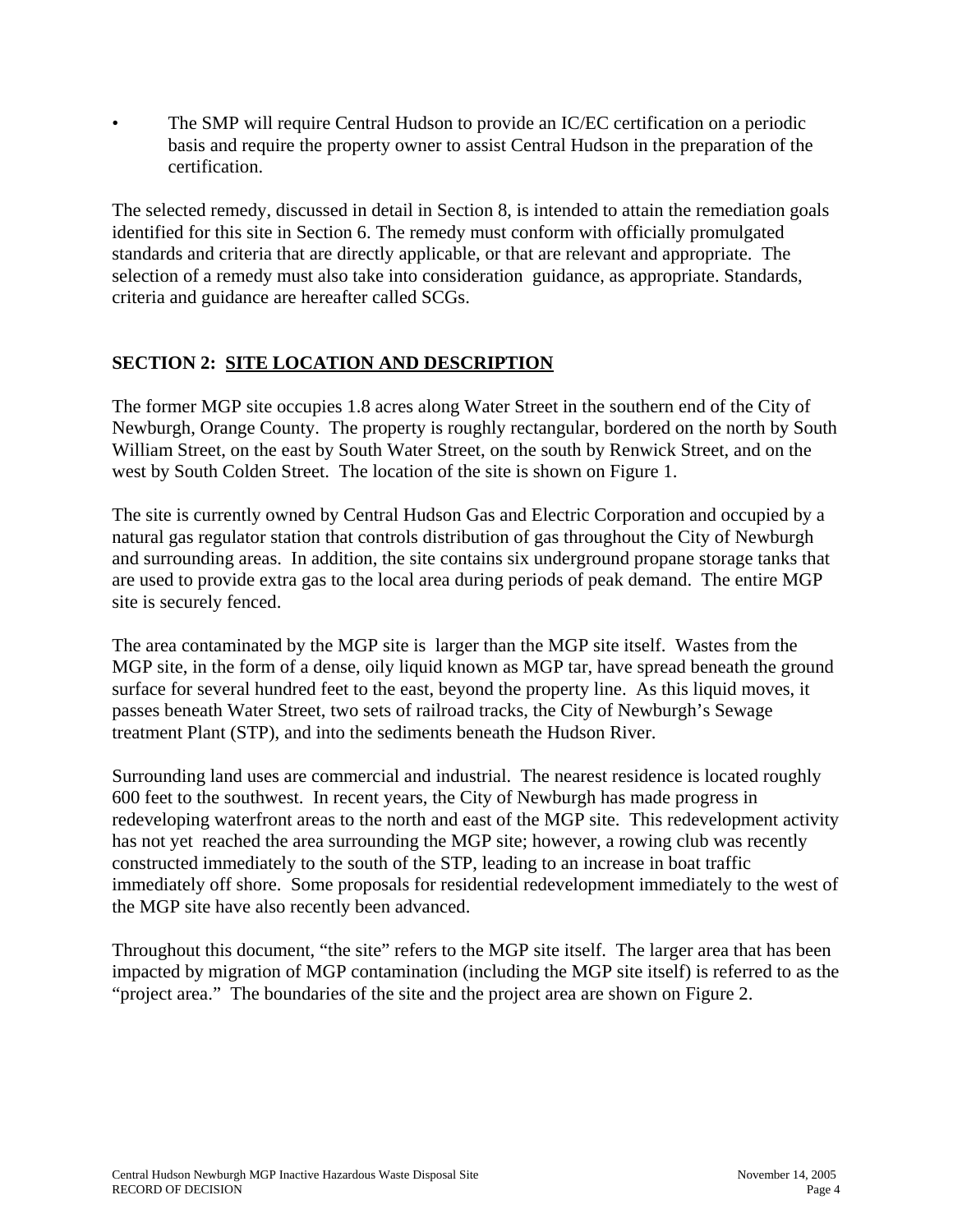## **SECTION 3: SITE HISTORY**

### **3.1: Operational/Disposal History**

The manufactured gas plant began operations in 1876 under the name Consumers Gas Company. Through a series of consolidations and mergers in the early  $20<sup>th</sup>$  century, the MGP came under the control of Central Hudson Gas and Electric Corporation. The plant was expanded several times during its lifetime, and eventually reached its maximum size and production capacity in approximately 1910. By 1929, gas pipelines had been constructed to link Newburgh to other MGPs under Central Hudson's control, allowing production to be shifted between different MGPs. The Newburgh plant was placed in standby status in 1929, and gas production at the plant decreased sharply. The MGP plant was demolished in 1951.

The plant used the Lowe carburetted water gas process to convert coal and petroleum to a combustible gas, which was piped to businesses and homes throughout Newburgh for heating, lighting and cooking purposes. The carburetted water gas process involved the passage of steam through hot coal or coke. This formed a gaseous mixture (water gas or blue gas) that was then passed through a super heater. Oil was sprayed into the super heater to generate additional gas, enhancing the heating and lighting capacity of the gas mixture.

The gas was cooled and purified prior to distribution. During cooling, an oily liquid commonly known as coal tar would condense from the hot gas and settle in the bottom of gas holders, pipes, and other structures. In the water gas process used at this site, the tar was derived both from petroleum products and from coal. Consequently, the material is referred to as "MGP tar" throughout this document.

Much of the tar condensation took place in a storage vessel known as a relief holder, where freshly produced gas was held prior to purification and distribution. The location of the relief holder is shown on Figure 3. Studies at other MGP sites throughout New York State have shown that relief holders are often sources of tar contamination, which migrates away from the holders through the subsurface. At this site, the foundation of the relief holder likely extended roughly 20 feet below the ground surface and had a dirt floor. Tar that accumulated in the bottom of this holder would have been under pressure, free to infiltrate downward through the shallow soils on the MGP site into the fractured bedrock beneath. The relief holder foundation still exists on the MGP site; the contents of this foundation and the surrounding soils and bedrock appear to be significant reservoirs of tar contamination.

Other tar handling facilities on the MGP site also appear to have leaked significant volumes of tar into the subsurface. In particular, several subsurface structures located at the southeast corner of the MGP, near the intersection of Renwick and Water streets, have been identified as important sources.

Some of the tar produced at the Newburgh MGP was discharged directly to the Hudson River. A series of three roughly parallel sewer lines led from the area of the MGP plant to the river near the eastern end of Renwick Street. Tar was discharged via at least one of these sewers, and possibly via all three. Because the tar is more dense than water, and largely insoluble, the tar discharged from the sewers tended to sink and accumulate in Hudson River bottom sediments in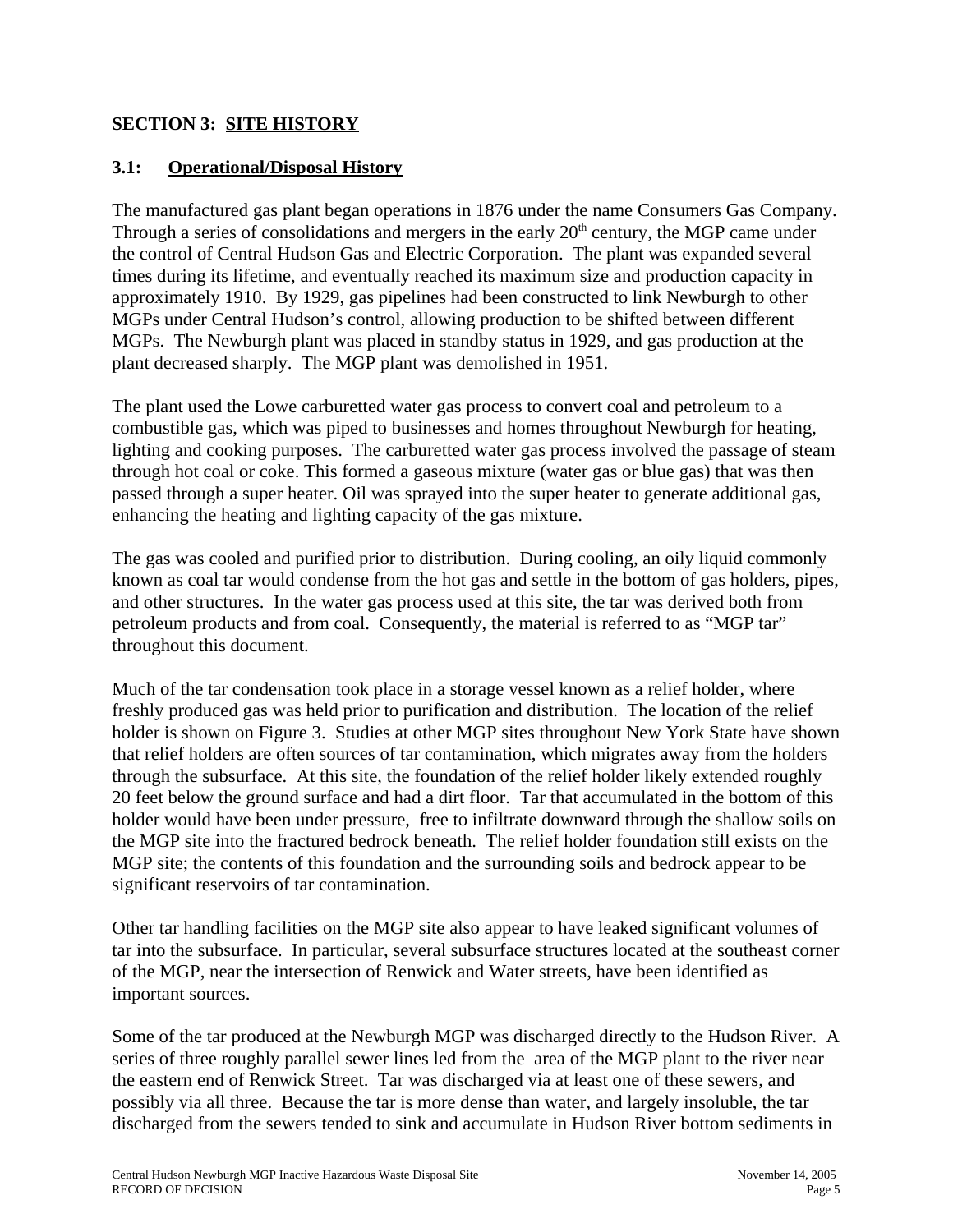the area surrounding the former sewer outfalls. The locations of the contaminant source areas are shown on Figure 3.

# **3.2: Remedial History**

Excavation work at the City STP in 1994 led to the discovery of tar contamination. The excavation was being performed to allow construction of an additional secondary clarifier at the STP. The clarifier was designed as a deep subsurface concrete tank, extending roughly 22 feet below the ground. Once construction work began on the project, it was found that excavations which penetrated to depths where tar was present (typically from 8-22 feet below grade) would often encounter tar-contaminated soil and groundwater, and in some cases would encounter liquid tar seeping out of the walls of the excavation.

The volumes of tar entering the excavations were typically small but significant. Tar would often spread out on the floor of the excavation, creating an odor nuisance and potential benzene vapor exposures and potential dermal exposures for workers in the excavations. Without the ability to properly control the tar infiltration and the resulting worker exposures, construction of the clarifier was suspended for several years.

Subsequent investigations revealed widespread tar contamination beneath the central portion of the STP site. The proximity of the STP to the former MGP site made it appear likely that the MGP was the source of this contamination. However, the mechanism by which the tar was entering the STP site was not immediately obvious, and the possibility that some of the contamination originated elsewhere could not be ruled out at the time. The City of Newburgh successfully sued Central Hudson in Federal Court, resulting in a settlement agreement covering damages to the City's property caused by MGP wastes.

In 1995, Central Hudson entered into an Order on Consent with the NYSDEC. The order requires Central Hudson to investigate and remediate MGP related contamination at the MGP site itself and throughout the project area. The City of Newburgh is a party to this order, and has remained active in the investigation of the site.

# **SECTION 4: ENFORCEMENT STATUS**

Potentially Responsible Parties (PRPs) are those who may be legally liable for contamination at a site. This may include past or present owners and operators, waste generators, and haulers. The responsible party for the Newburgh MGP site is Central Hudson Gas and Electric Corporation.

The NYSDEC and the Central Hudson Gas and Electric Corporation entered into a Consent Order on October 24, 1995. The Order obligates the responsible party to implement a full remedial program. Upon issuance of the ROD the Order on Consent obligates Central Hudson to implement the selected remedy.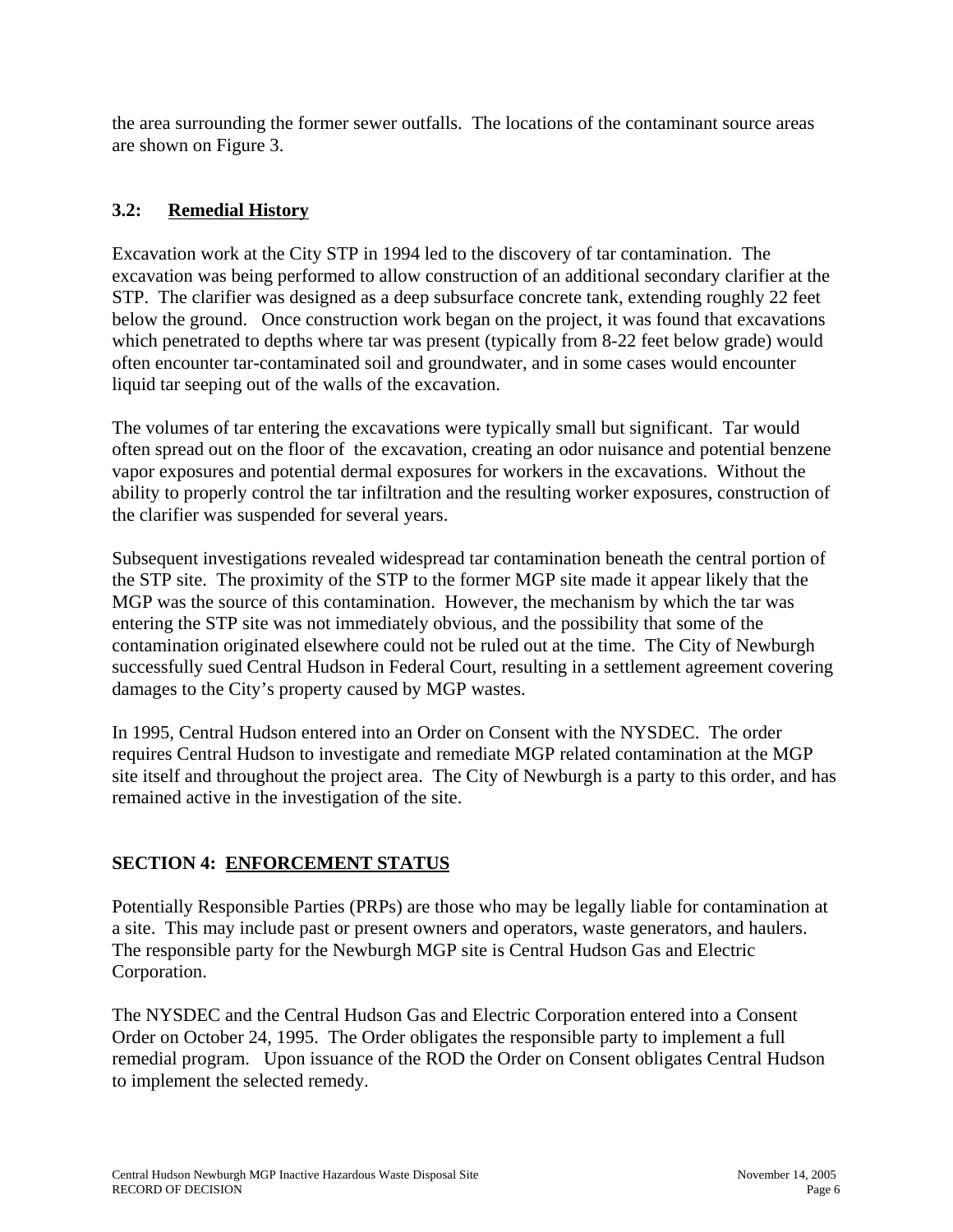# **SECTION 5: SITE CONTAMINATION**

A Remedial Investigation/Feasibility Study (RI/FS) was conducted to evaluate the alternatives for addressing the significant threats to human health and the environment.

### **5.1: Summary of the Remedial Investigation**

The purpose of the RI was to define the nature and extent of any contamination resulting from previous activities at the site. The RI was conducted between December 1995 and June, 1999**.**  The field activities and findings of the investigation are described in the RI report.

The following activities were conducted during the RI:

- Research of historical information:
- Installation of 76 soil borings and 23 monitoring wells for analysis of soils and groundwater as well as physical properties of soil and hydrogeologic conditions;
- Sampling of 23 new and 15 existing monitoring wells;
- Collection of eight surface water samples in the Hudson River;
- Collection and analysis of about 81 aquatic sediment samples and visual inspection of 133 sediment probe and core samples;
- Tar recovery testing in 10 wells and piezometers; and
- Collection and analysis of eight ambient air samples.

The locations of the soil borings, monitoring wells, water and sediment samples are shown on Figure 4.

To determine whether the soil, groundwater, and sediments contain contamination at levels of concern, data from the investigation were compared to the following SCGs:

- Groundwater, drinking water, and surface water SCGs are based on NYSDEC "Ambient Water Quality Standards and Guidance Values" and Part 5 of the New York State Sanitary Code.
- Soil SCGs are based on the NYSDEC "Technical and Administrative Guidance Memorandum (TAGM) 4046; Determination of Soil Cleanup Objectives and Cleanup Levels".
- Sediment SCGs are based on the result of a background study undertaken along the Newburgh waterfront. Background sediment samples were taken from approximately 37 locations to help distinguish MGP-related contamination from contamination which originated elsewhere in the industrialized Newburgh water front. These sampling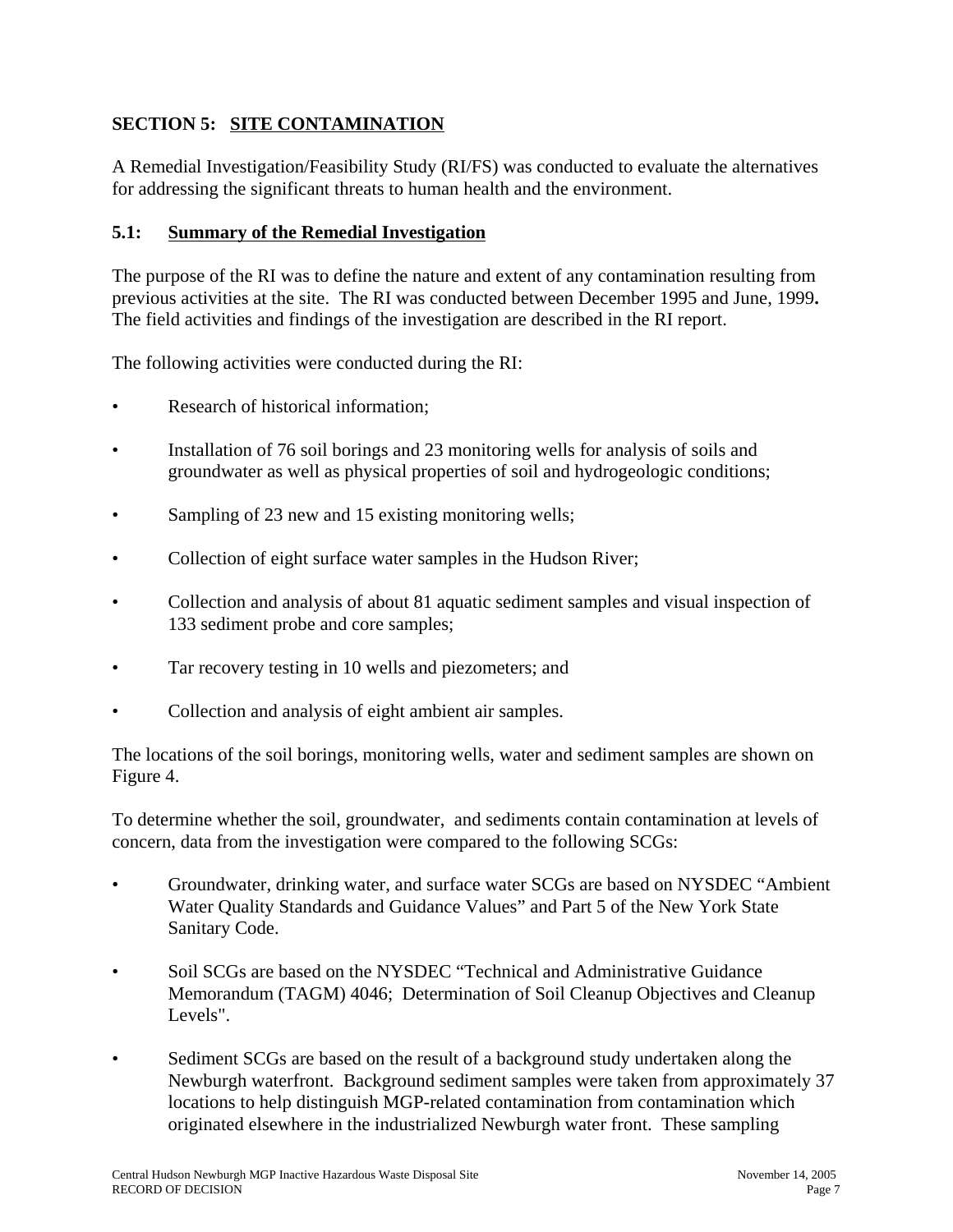locations were upriver of the site, and are assumed to be unaffected by historic or current MGP site operations. The samples were analyzed for PAHs. The results of the analysis were compared to data from the RI (Table 1) to determine where the influence of the MGP plant ends. Based upon this study, a sediment background level of 20 ppm was determined, which will define the limits of remediation.

Based on the RI results, in comparison to the SCGs and potential public health and environmental exposure routes, certain media and areas of the site require remediation. These are summarized below. More complete information can be found in the RI report.

## **5.1.1: Site Geology and Hydrogeology**

The geologic features of the MGP site and the rest of the project area largely determine where the tar has moved and where it is found today. Tar was released into the subsurface in at least three different areas (two on the MGP site itself and one along the banks of the Hudson River). Tar has migrated away from these areas through joints and cracks in the bedrock, and through coarser-grained layers in the overlying soil and sediment. Subsurface migration similar to this has been observed at numerous other MGP sites investigated under NYSDEC oversight.

The MGP site itself sits on a relatively steep hillside, with a thin layer of fill materials and glacial till overlying shale bedrock. The total thickness of these overburden materials varies from a few feet at the western edge of the MGP to over 20 feet along the eastern edge. It is important to note that the relief holder was built with a foundation that largely penetrated the fill and till deposits at the MGP site. The area around the relief holder has not been thoroughly investigated due to difficulties with subsurface utilities; however, it appears that the bottom of the relief holder foundation was at or within a few feet of the bedrock surface. Any tar that leaked from the bottom of the relief holder would have had ready access to the bedrock unit beneath the fill and till.

Based on examination of bedrock core samples and nearby outcrops, the shale is highly folded and deformed throughout the study area. Fractures are found in the bedrock at various locations which are difficult to predict based on borehole observations. Groundwater and liquid tar can move through these fractures.

Progressing further to the east toward the Hudson River, the soil deposits become thicker and more complex beneath the STP property. Much of the STP property was operated as a shipyard during the 1800s and early 1900s. The area was later filled and now stands roughly 8-10 feet above sea level. Beneath the fill lies a sequence of bedded sand, silt, and clay deposits. The total depth to bedrock increases to over 60 feet along the river's edge. Tar has moved through the coarser-grained sand layers, and can now be found in these units at varying depths below most of the central portion of the STP property.

Throughout the entire study area, the water table is relatively close to the ground surface. Depth to groundwater varies from zero (along the river bank) to roughly 10-15 feet at the MGP site itself.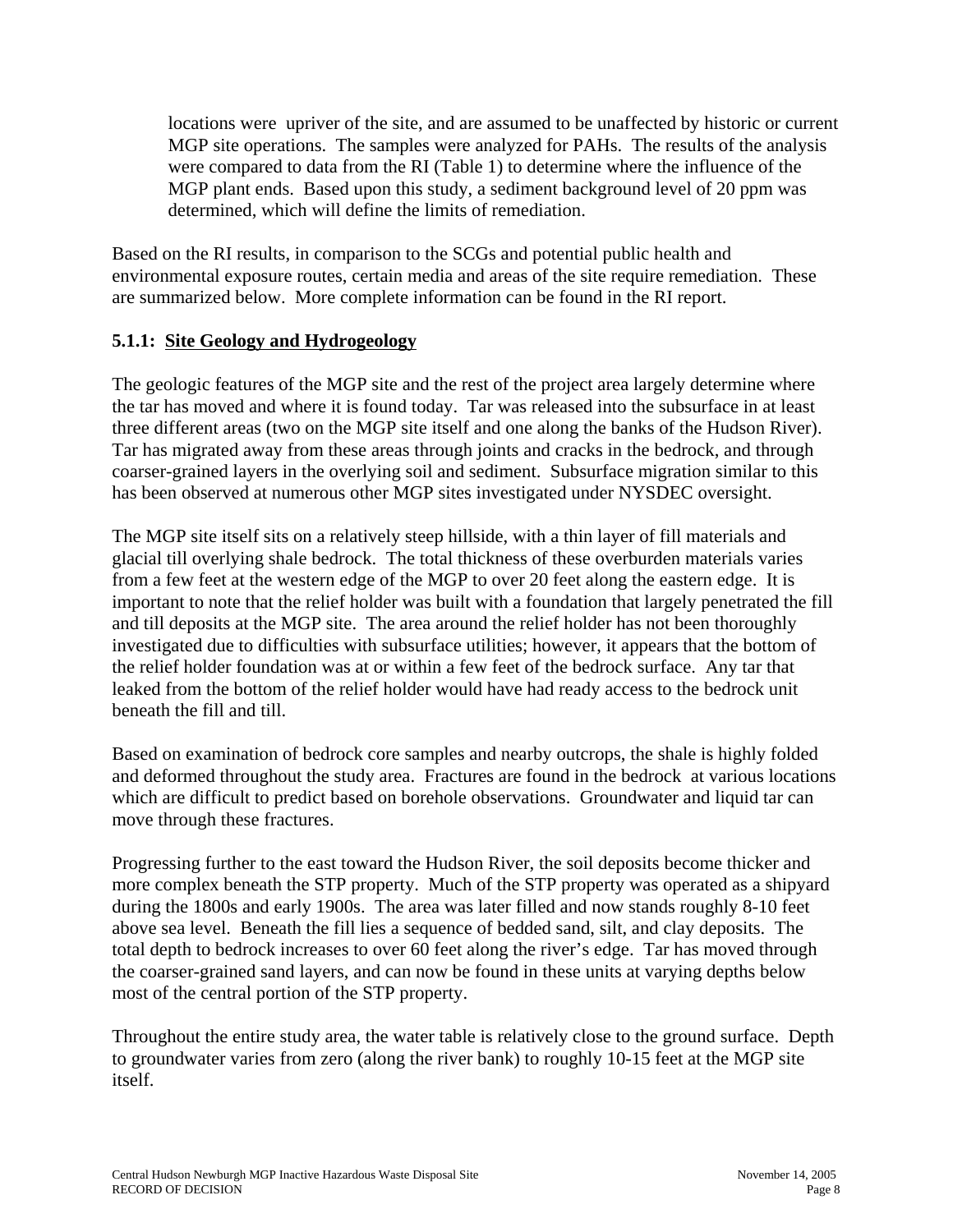The overall distribution of tar in soils and bedrock throughout the project area is shown on Figure 5. In viewing the map, it is important to keep in mind that much of the contamination is found at depth beneath the ground surface. Contaminated locations are color-coded to indicate how far below the ground surface the contamination is found. It should also be noted that not all soils within the contaminated area are contaminated. In many cases, the tar is present only along thin seams, with soils above and below these tar seams largely unimpacted.

# **5.1.2: Nature of Contamination**

As described in the RI report, many soil, groundwater and sediment samples were collected to characterize the nature and extent of contamination. As summarized in Table 1, the main categories of contaminants that exceed their SCGs are volatile organic compounds (VOCs) and semivolatile organic compounds (SVOCs).

Specific volatile organic compounds of concern are benzene, toluene, ethylbenzene and xylenes. These are referred to collectively as "BTEX compounds" in this document.

The specific semivolatile organic compounds of concern in soil and groundwater are the following PAHs:

| acenaphthene              | acenaphthylene          |
|---------------------------|-------------------------|
| anthracene                | $benzo(a)$ anthracene   |
| benzo(a)pyrene            | $benzo(b)$ fluoranthene |
| $benzo(g,h,i)$ per ylene  | benzo(k)fluoranthene    |
| $dibenzo(a,h)$ anthracene | chrysene                |
| fluoranthene              | fluorene                |
| $indeno(1,2,3-cd)$ pyrene | 2-methylnaphthalene     |
| naphthalene               | phenanthrene            |
| pyrene                    |                         |

PAH concentrations referred to in this plan are the summation of the individual PAHs listed above (i.e. total PAHs or TPAHs). The italicized PAHs are probable human carcinogens. The summation of the italicized PAHs is referred to in this document as cPAHs.

It should be noted that the contaminants found at this site are quite common in the urban environment. The highest levels of contamination found in the project area are related to MGP operations; however, some level of contamination in surrounding areas is likely to result from other, unrelated activities in this highly urbanized area. The BTEX compounds are widely used as antiknock additives in gasoline, and are also found in paint thinners and other solvents. The PAH compounds can be found in some petroleum products such as diesel fuel and asphalt and are thus commonly found in runoff water from streets.

The principal human health and environmental exposures relate to the widespread distribution of MGP tar throughout the project area. Understanding the physical and chemical behavior of this tar is essential to proper characterization and clean up.

It is important to note that the tar at this site does not have the sticky, viscous consistency of other materials commonly labeled as "tar." Instead, the tar found at this site has the consistency of motor oil, and is consequently able to move about as a liquid through the subsurface.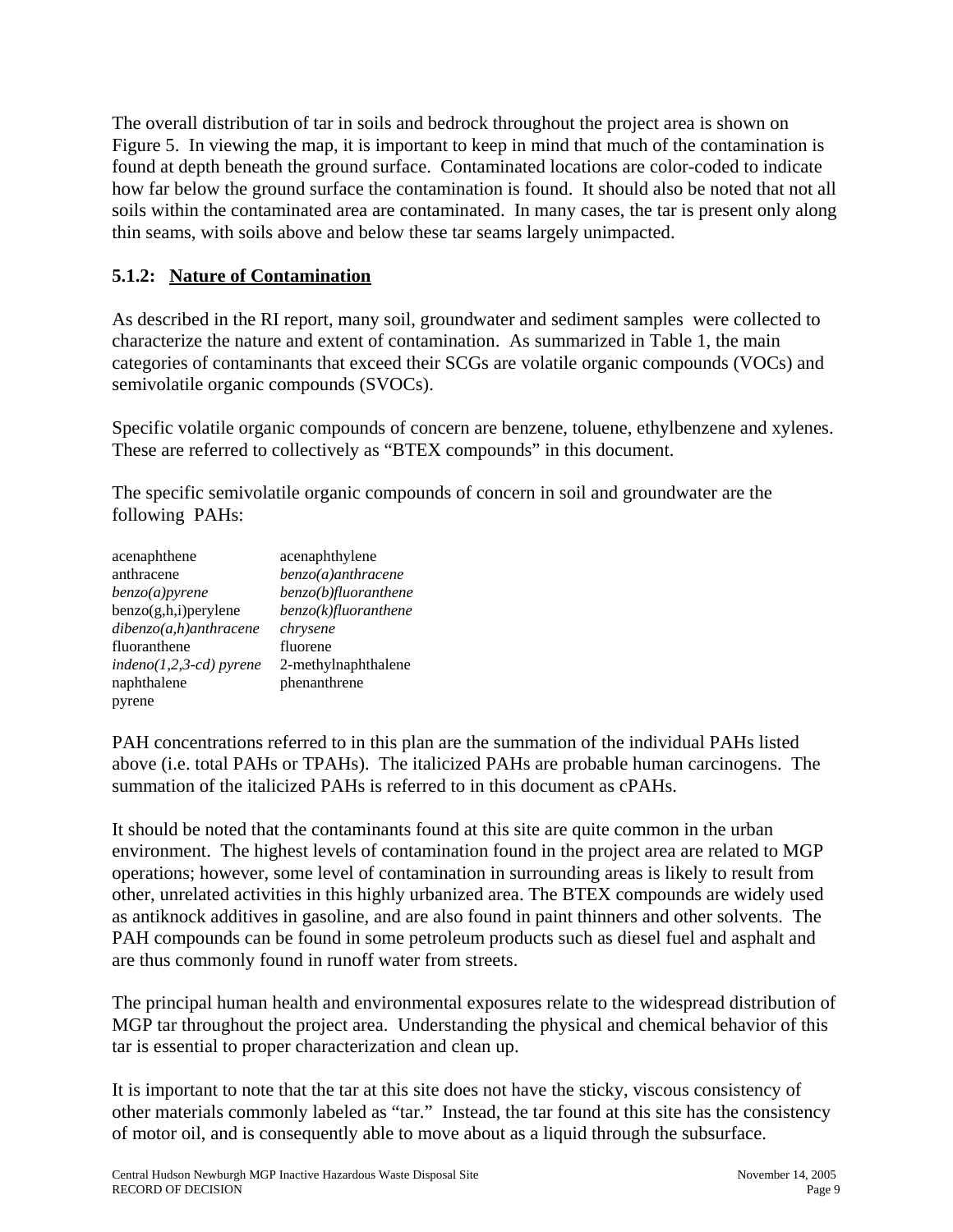MGP tar belongs to a group of organic contaminants known as dense non-aqueous phase liquids, commonly abbreviated as DNAPLs. DNAPLs do not readily dissolve in water and tend to sink to the bottom of water bodies and aquifers. When released into the subsurface, these liquids can spread out in complex directions that may or may not be the same direction as groundwater flow. MGP tar is an unusual DNAPL, in that its density is only slightly greater than water. Although MGP tar does tend to sink, the relatively slight difference in density between tar and water makes this sinking effect somewhat unpredictable. For example, pools of liquid tar can often be found lying on the bottom of surface water bodies. However, despite the tar's greater density, it will also create oily slicks and sheens on the water surface when it is disturbed.

When tar enters a wet excavation, some of it will float on the surface of the water at the bottom of the excavation. At this point, vapor and odor control become important issues. When tar spreads out on the water surface, it significantly increases the escape of volatile chemicals (such as BTEX compounds) from the tar into the air. This creates the possibility of chemical vapor exposures for workers in the excavation. The tar also has a strong, objectionable odor, and frequently gives rise to nuisance complaints. Floating tar also tends to coat any clothing or parts of the body that become immersed, creating the potential for dermal exposures.

# **5.1.3: Extent of Contamination**

This section describes the findings of the investigation for all environmental media that were investigated.

Chemical concentrations are reported in parts per billion (ppb) for water, and parts per million (ppm) for waste, soil, and sediment. For comparison purposes, where applicable, SCGs are provided for each medium. Table 1 summarizes the degree of contamination for the contaminants of concern in all of these media and compares the data with the SCGs for the site. The following are the media that were investigated and a summary of the findings of the investigation.

### **Waste Materials**

MGP tar releases have been identified in three principal areas:

1) The relief holder, in the central portion of the MGP site;

2) Tar handling structures in the southeast corner of the MGP site, and;

3) A direct discharge to the Hudson River from as many as three sewers at the east end of Renwick Street, along the shore line in what is now the central portion of the City of Newburgh's sewage treatment plant.

The locations of these three principal releases are shown on Figure 3.

Tar released at all three of these locations has spread through the subsurface, following zones of relatively high permeability where resistance to flow is minimized. In the overburden soils and river sediments, these zones of tar transport are typically horizontal layers of sand, silt, or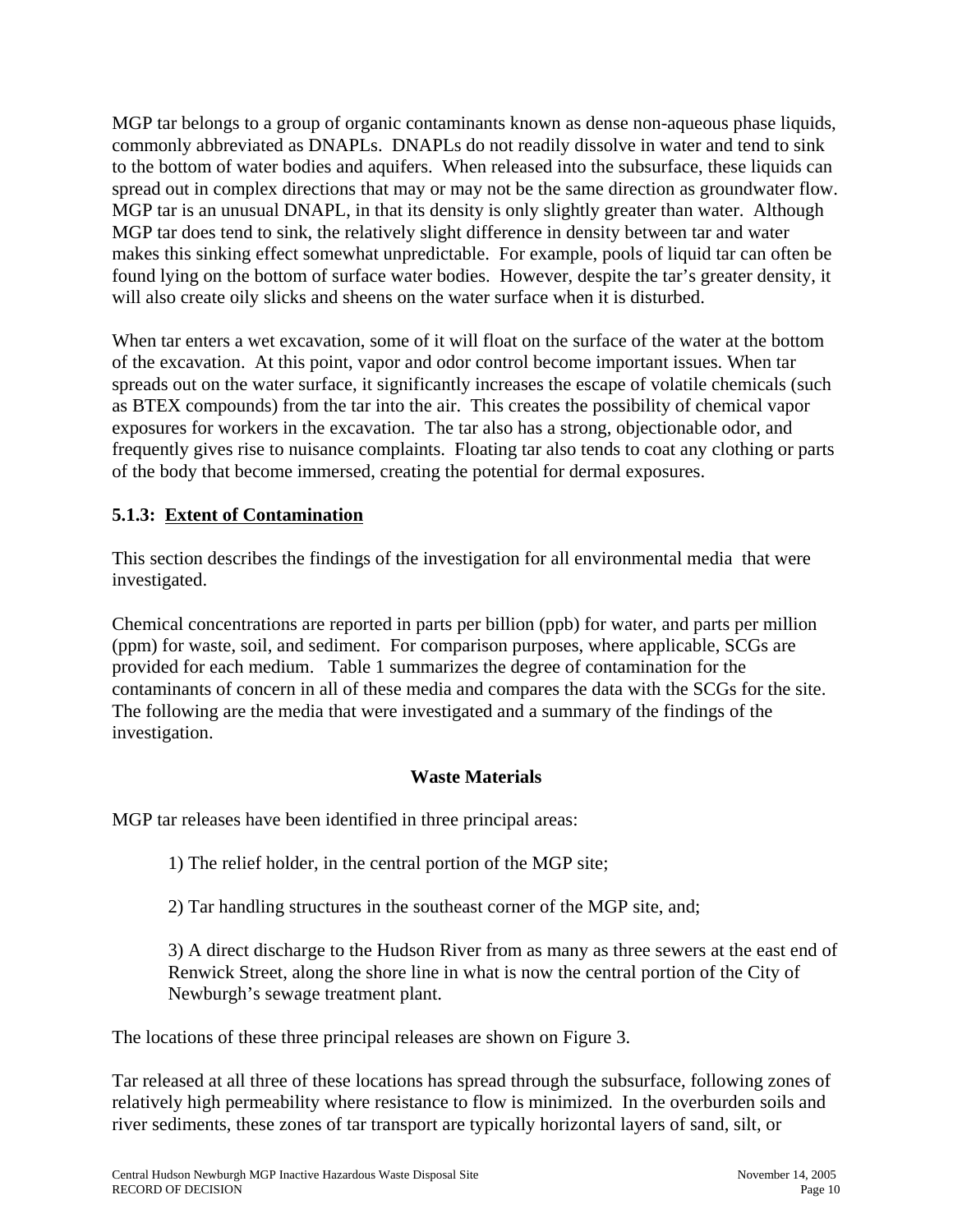organic matter, which range in thickness from less than an inch to a few feet. In bedrock, the tar moves along numerous, discrete fractures in the folded and deformed shale.

Although the former MGP site appears to be the source of most of the tar found throughout the study area, the precise distribution of tar within the MGP site itself has been difficult to establish. This is because of difficulties in conducting intrusive subsurface investigation activities, such as drilling and test pitting, in close proximity to the gas storage and handling facilities that currently occupy the site. For example, the foundation of the former relief gas holder has not been directly sampled due to safety concerns related to the active gas regulator station that currently occupies this portion of the site.

Based on results from nearby borings, combined with experience at other MGP sites, the NYSDEC considers it likely that the fill materials in the relief holder foundation, the soils surrounding the foundation, and/or the bedrock nearby are heavily contaminated with MGP tar. Central Hudson has now indicated to the NYSDEC that excavation in this area is technically feasible, and has proposed treating this as a likely source area.

Drilling and test pitting in the southeast corner of the MGP site confirmed the presence of tar in soils. Most of the actual gas manufacturing operations were conducted on this portion of the site, and leakage into the subsurface had been known to exist in this area for some time.

In general, it appears that tar released from the two source areas at the former MGP has followed similar paths. In both cases, tar has moved to the east, beneath Water Street, the two railroad lines, the city's sewage treatment plant, and beyond to the Hudson River. As it moves, the tar has spread out laterally and vertically to the point where the effects of the two MGP site source areas overlap.

Due to access difficulties, no subsurface investigation has been conducted along the rail lines between Water Street and River Street. However, the tar must pass through this area as it moves to the east. Thus, it is assumed that tar contamination is present beneath the railroad at elevations comparable to what was encountered in the adjacent portions of the STP site.

Most borings in the central portion of the City's STP property, between Renwick Street and the former incinerator building, encountered at least some visible tar contamination. However, the degree of contamination and the detailed, three-dimensional distribution of tar is quite complex. This complexity results from the complicated flow paths available in the subsurface soils, combined with construction activities at the STP which have in some cases removed contaminated soils and replaced them with impermeable structures and/or clean backfill.

The shallowest zone of tar contamination at the STP was found at the southwestern corner, extending north from Renwick Street. A north-south utility trench in this area in 1999 encountered a nearly continuous seam of tar measuring over 50 feet in length, roughly 8-10 feet below the ground surface. Tar slowly entered the trench excavation during the time it was open. Borings in this area have encountered tar at depths of approximately 8 feet. In some cases, the tar is closely associated with existing underground utility lines. The tar may be migrating through backfill materials used around the pipes, or in some cases may have escaped from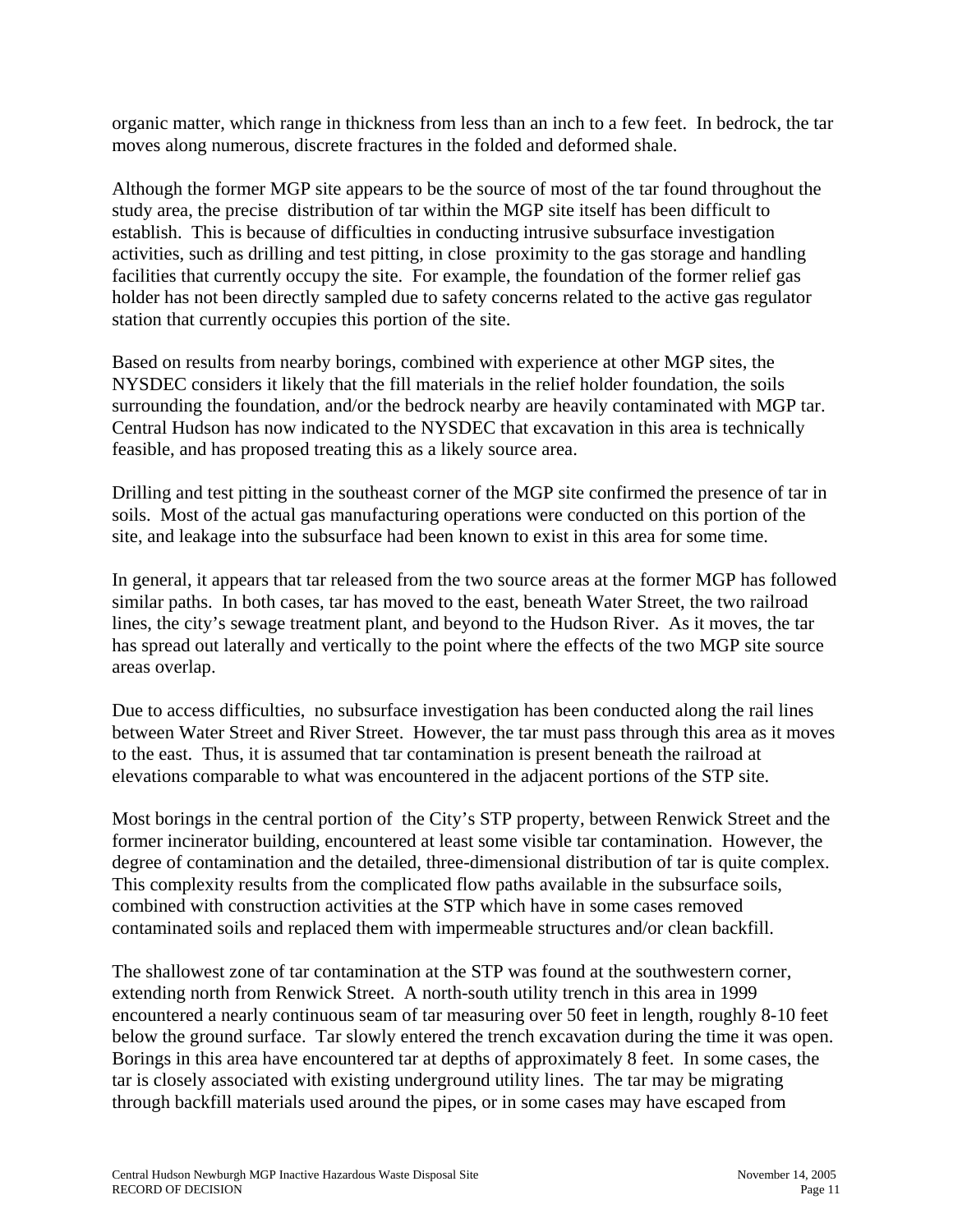underground sewer lines. In other cases, the tar is found in coarser-grained sand layers in the subsurface soils.

Throughout most of the rest of the STP site, the tar is found at lower depths, often in the range of 20-30 feet below ground surface. It is important to note that three subsurface clarifier tanks at the STP extend to depths that put the tank bottoms in close proximity to the tar. The excavation for the third clarifier, installed in 1999, encountered significant zones of tar contamination at depths of 20-25 feet. The other two clarifiers were installed to similar depths when the STP was constructed in the late 1960s. Although no direct observations were recorded at the time of STP construction, there is reason to believe that tar remains in immediate proximity to these tanks. Small amounts of MGP tar have been observed entering through pressure relief valves on these older tanks when they are drained for maintenance.

One area of particularly heavy tar contamination at the STP was identified at the east end of Renwick Street, along the shore line of the Hudson River near a test boring numbered TB-25. The MGP discharged tar and tar/water emulsions directly to the Hudson River via one or more sewer lines which ended in an embayment in this area. Based on historic photos, it appears that this embayment was filled in during the construction of the STP in the 1960s. In addition to the historic discharges, it is possible that some of the fill material was tar-contaminated soil from the excavation of the original two clarifiers. Some tar contamination has been found in this area at depths less than 10 feet below the ground surface.

The amount of tar contained in soil varies widely throughout the project area. In many locations, it appears that tar has passed through the soils in the past, but most has now drained away, to the point where the remaining "residual" tar is no longer mobile. In these locations, tar is held in soil pores tightly enough that it will not enter monitoring wells. These soils can be excavated and handled without the need to contain liquid tar, and tar will not spontaneously seep through the walls of open excavations. However, in other areas, the tar remains mobile in the subsurface. Wells completed in these areas will often slowly accumulate tar, and liquid tar will enter open excavations in these areas.

The amounts of mobile tar are often small, but still significant in two possible ways. First, even small amounts of tar which enter an open excavation could spread out on the surface of any water that is present in the floor of the excavation. This increases the potential for dermal exposure, since any part of the body that goes beneath the water surface could be coated with tar when it is withdrawn. The surface area of exposed tar in the excavation also increases as it spreads out, increasing the amount of tar that can evaporate, which in turn increases the potential for inhalation exposure.

Small amounts of mobile tar are also important because it appears that this mobile tar is still migrating from beneath the STP into Hudson River sediments. Even small amounts of tar discharged to these sediments will create a sheen on the water surface when the sediments are disturbed. This sheen is a violation of New York State Ambient Water Quality Standards.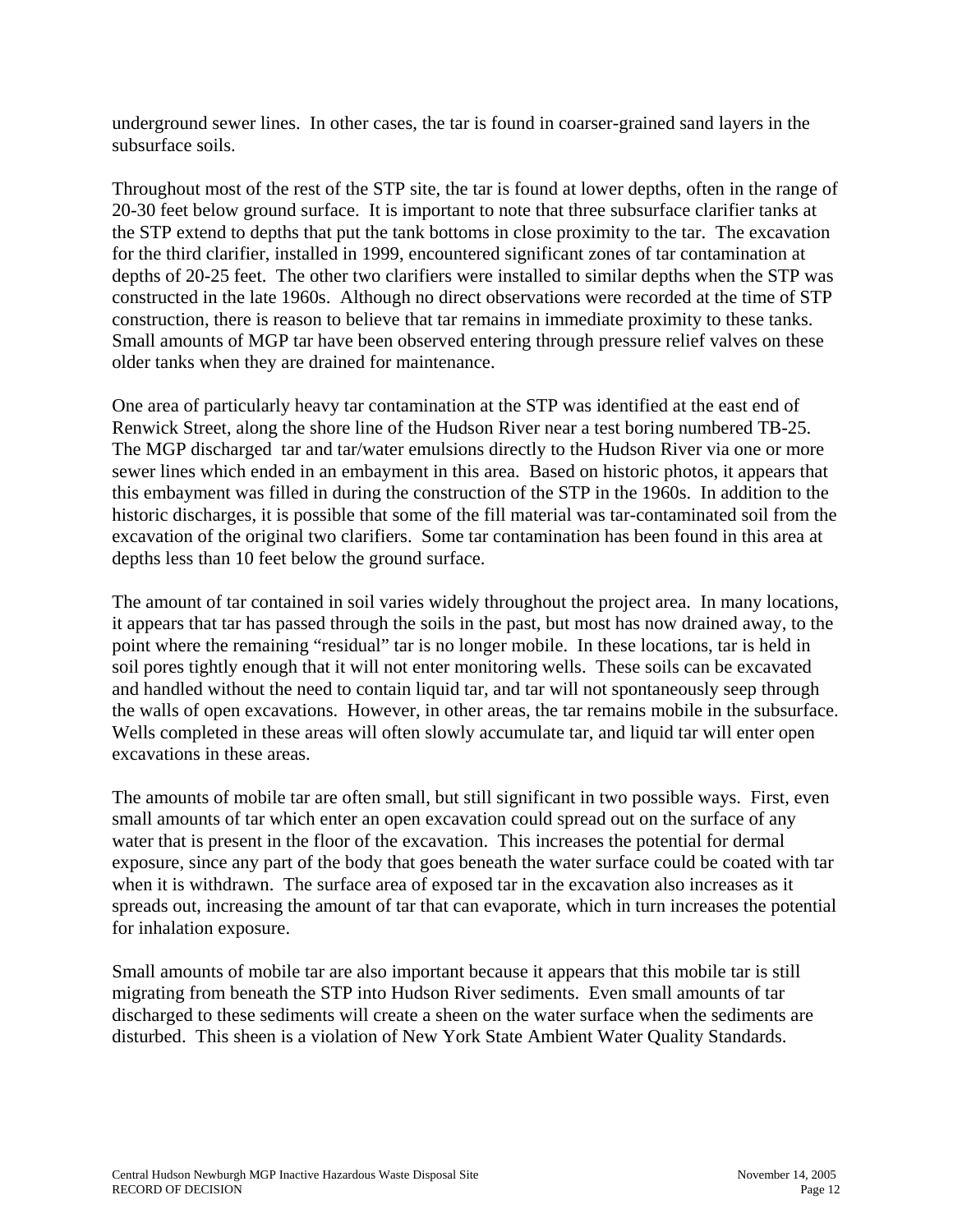### **Surface Soil**

Nine surface soil samples (0-12 inches) were collected throughout the project area, and an additional three background samples were collected to the south and west.

No volatile organic compounds were detected in the surface soil samples.

Five PAH compounds were detected at levels that exceeded NYSDEC TAGM levels in one or more samples. A summary of the compounds detected and the range of concentrations encountered appears in Table 1. However, it should be noted that the highest PAH concentrations were found in a background sample, SS-12, collected to the west of the MGP site along Colden Street. The location is uphill from the site and upwind, based on prevailing wind direction.

On the MGP site, the highest PAH levels were found in the southeast corner. Both locations are inside the security fence and are not accessible to the public. The remedy for this site (presented in Section 8 of this document) calls for excavation of this area.

PAH compounds were also detected in soils within the City's STP. However, the PAH levels are relatively low and do not appear to be related to MGP contamination. Shallow soils at the STP site largely consist of fill materials not related to MGP operations.

### **Subsurface Soil**

Most of the tar released from the MGP site was released from subsurface structures such as the relief holder foundation and subsurface piping. Most of the movement of tar takes place below the water table, which in most cases is 5-15 feet below ground surface.

Subsurface soils throughout the study area have been contaminated by the movement of MGP tar. The distribution of this contamination is discussed under the heading of "waste materials" above. Table 1 contains summaries of subsurface soil contamination throughout the project area.

#### **Sediments**

An area of the Hudson River offshore from the STP property, roughly three acres in size, has been contaminated with PAH compounds from the MGP. The approximate boundary of this contaminated area is shown on Figure 6. Other MGP-related contaminants were also detected in sediments; however, the PAH compounds are more widely distributed and more persistent in the environment. Thus, the discussion of sediment contamination centers on PAH contamination.

The screening level for protection of benthic aquatic life in sediments is 4 ppm total PAHs, and is based on empirical data from studies of biological effects. However, PAHs are introduced into the environment from a wide variety of human activities, and not all of the PAH contamination along the Newburgh waterfront can be attributed to the MGP. Central Hudson conducted a survey of PAH contamination along the Newburgh waterfront, upriver from the MGP, to assist in determining the boundaries of the area impacted by the MGP. Seventy four percent of the upstream sediment samples collected during the urban background study exceeded the 4 ppm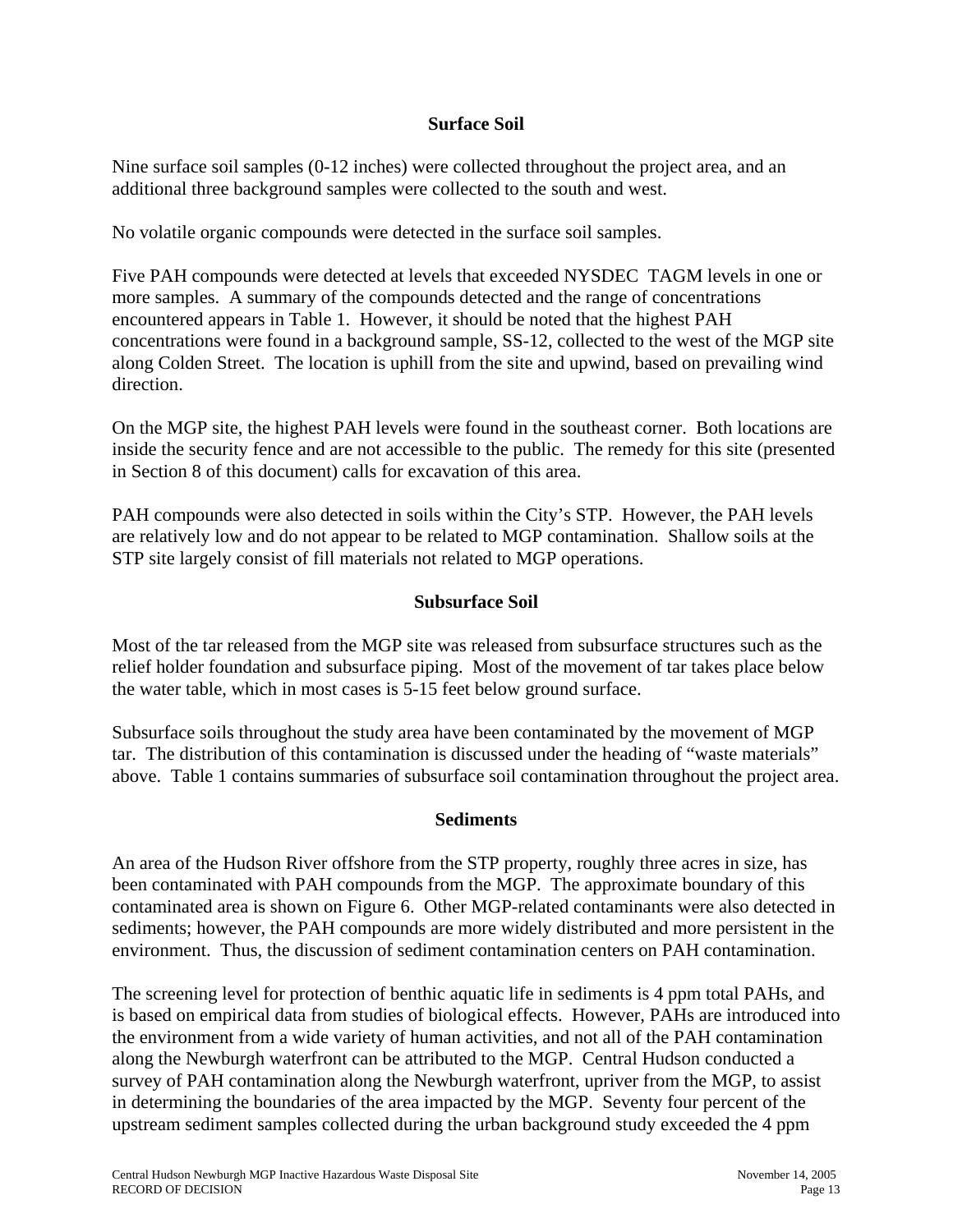level. Based on the results of this study, the NYSDEC has set a level of 20 ppm total PAH to define the boundaries of contamination attributable to the MGP site.

MGP tar appears to have entered the river from two separate processes. First, during the period when the MGP operated, direct discharge of tar from the sewer outfalls near the east end of Renwick Street resulted in tar accumulation at the bottom of the Hudson River in areas near the sewer outfalls. Although much of the area surrounding the outfalls has since been filled, the river bed beyond the limits of the fill remains heavily contaminated with tar.

In addition to the historic discharge of tar via sewers, tar is also reaching the river bottom by slow migration though soils beneath the STP. This tar originates at the MGP site, migrates slowly through sand layers and other high-permeability zones beneath the STP, and then moves out into higher permeability sand, silt and organic zones in the sediments.

At the center of the contaminated area, the most grossly contaminated sediments contain visible drops and seams of tar. These have been found both at the sediment surface and in more permeable sand, silt and organic layers within the sediments. Most of the tar contamination is found at relatively shallow depths beneath the sediment surface; however, some visible contamination has been noted as far as 10 to 15 feet down into the sedimentary deposits.

Beyond the limits of the visible tar contamination, a broader fringe zone contains lower levels of PAH contamination bound to sediment particles. These sediments appear to have been contaminated by transport and redeposition of the more highly contaminated sediments closer to the source areas. Throughout this fringe zone, PAH concentrations exceed SCGs by a wide margin; however, these levels decline to the north, south, and east until they reach levels similar to other areas along the Newburgh waterfront. It should be noted, however, that some uncertainty still remains as to the eastern limits of the MGP contaminated zone. Although some of the easternmost sediment samples still contain MGP related contamination at levels above 20 ppm, it appears that the 20 ppm boundary is located nearby. Further investigation will be necessary to fully delineate this area of contamination.

### **Groundwater**

Groundwater that comes into contact with MGP tar dissolves some of the more soluble contaminants. The most notable of these contaminants are the BTEX compounds described in Section 5.1.2. Once dissolved, the contaminants are carried along with the natural groundwater flow, which is directed toward the Hudson River.

Because the source of the groundwater contamination (the MGP tar) has spread throughout the project area, groundwater contamination is similarly distributed. Groundwater in both the bedrock and overburden aquifers is contaminated. Total BTEX levels in monitoring wells range from non-detect to 4.3 ppm. It should be noted that some of these wells produce a mixture of tar and water when sampled; under these conditions, it is often difficult to determine how much of the contamination is dissolved in the water and how much comes from the tar. Regardless of the distribution of contaminants, the groundwater is highly contaminated in these areas.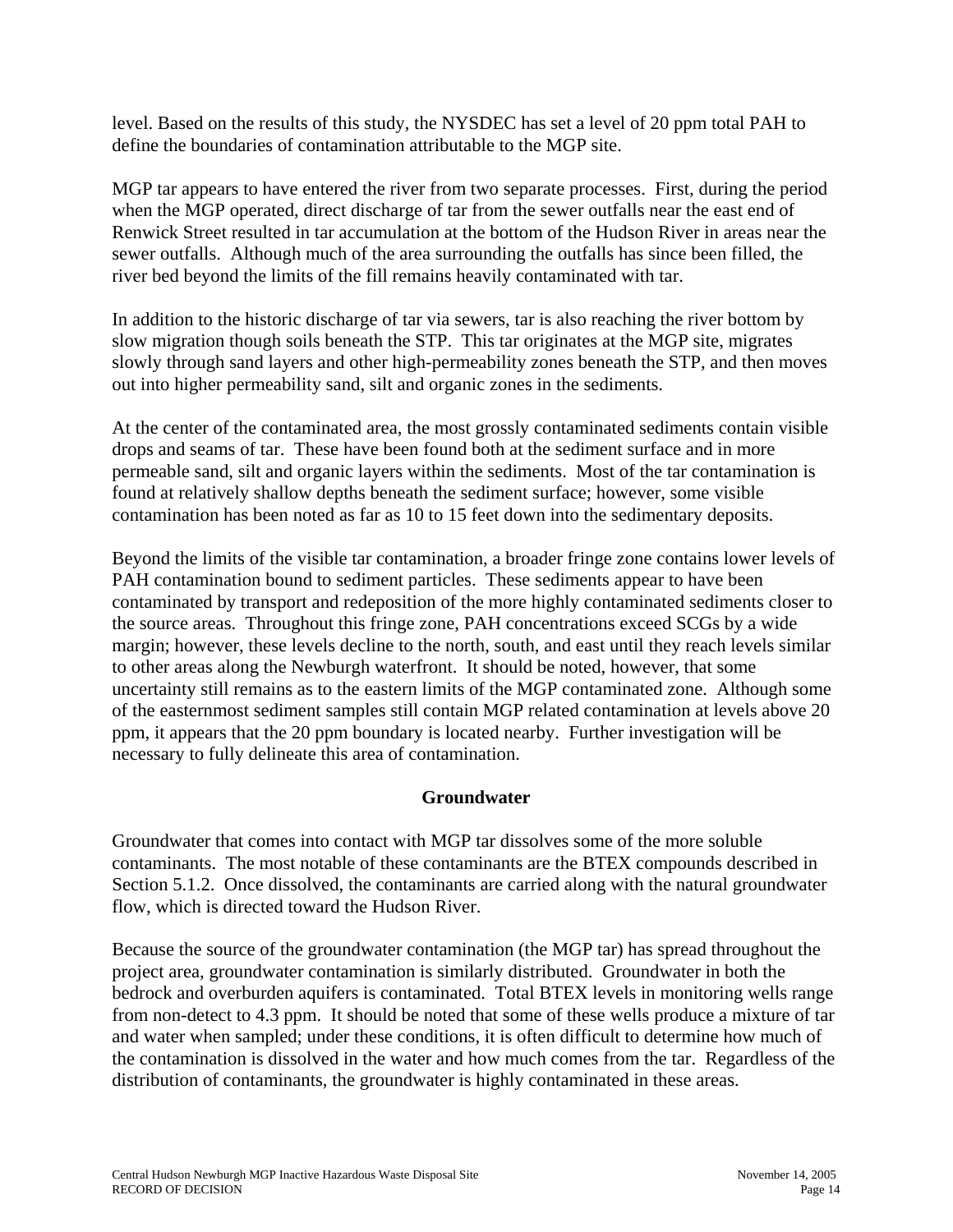Once dissolved, BTEX compounds are subject to degradation by ordinary soil bacteria. Consequently, dissolved BTEX contamination often does not travel far and is found primarily in close proximity to the tar source materials.

Although the distribution of BTEX contamination within the study area is quite complex, it is important to note that contaminant levels drop off sharply to the north and south of the area of known tar contamination. This is largely due to the predominantly west-to-east flow of both tar and groundwater through the project area. There is no evidence of groundwater contamination beyond the northern boundary of the MGP site or the northern boundary of the STP site. Within the STP, contaminant levels drop off sharply south of Renwick Street.

# **Surface Water**

Eight water samples were collected in the Hudson River during the course of the RI. No volatile compounds were detected in any of the water samples. Several PAH compounds were detected in two water samples (SW-08 and SW-09) which were collected in shallow water in the vicinity of known sediment contamination. However, due to the very low concentrations involved (between 2 and 15 ppb), these are estimated concentrations.

Despite the results of the limited surface water sampling program, there is strong visual evidence that MGP wastes are impacting water quality in the Hudson River. Slicks and sheens of MGP tar have been observed on the surface of the Hudson River at low tide, in the vicinity of the most grossly contaminated sediments. At the shore line, these sheens are relatively small in size, often no more than a few square inches. However, off shore slicks measuring tens of feet across have been observed on several occasions. These appear to originate in the heavily tar-impacted sediments off shore from the STP site. During periods of low tide, some portion of the tar held in the sediments is released, presumably due to the decreased water pressure. The tar density is only slightly greater than water, so some portion of the tar disturbed by the low tide event floats to the water surface, where it spreads out in the form of a slick.

The presence of slicks and sheens on the water surface is a violation of the New York State Ambient Water Quality Standards (6NYCRR Part 703.2).

# **5.2: Interim Remedial Measures**

An interim remedial measure (IRM) is conducted at a site when a source of contamination or exposure pathway can be effectively addressed before completion of the RI/FS.

Following the discovery of tar contamination on the STP site, the original plans for construction of the third clarifier tank were amended to include provisions for working in contaminated soils. Excavation of the soils necessary to complete the clarifier was completed as an IRM in 1999.

Although the construction of the clarifier resulted in the removal of contaminated soils, the volume removed was limited, compared to the volume of contaminated soil remaining.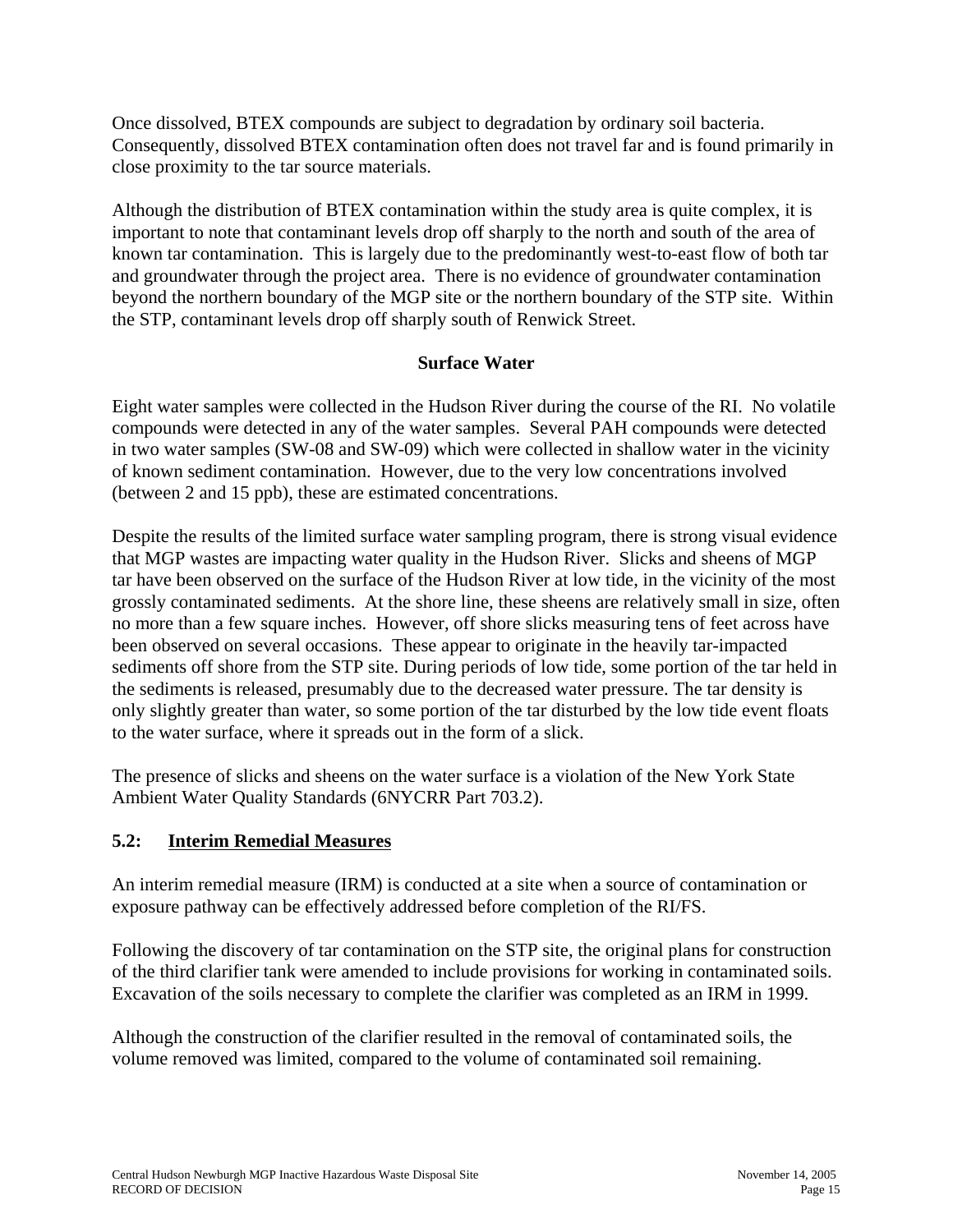# **5.3: Summary of Human Exposure Pathways:**

This section describes the types of human exposures that may present added health risks to persons at or around the site. A more detailed discussion of the human exposure pathways can be found in the "Baseline Human Health Risk Assessment" dated June 2001.

An exposure pathway describes the means by which an individual may be exposed to contaminants originating from a site. An exposure pathway has five elements: [1] a contaminant source, [2] contaminant release and transport mechanisms, [3] a point of exposure, [4] a route of exposure, and [5] a receptor population.

The source of contamination is the location where contaminants were released to the environment (any waste disposal area or point of discharge). Contaminant release and transport mechanisms carry contaminants from the source to a point where people may be exposed. The exposure point is a location where actual or potential human contact with a contaminated medium may occur. The route of exposure is the manner in which a contaminant actually enters or contacts the body (e.g., ingestion, inhalation, or direct contact). The receptor population is the people who are, or may be, exposed to contaminants at a point of exposure.

An exposure pathway is complete when all five elements of an exposure pathway exist. An exposure pathway is considered a potential pathway when one or more of the elements currently does not exist, but could in the future.

Under the current land use at the site, construction workers could be exposed to site contamination in soil and groundwater. During excavation work, construction workers could come in direct contact with contaminated soil and groundwater, potentially resulting in dermal exposures or exposure through the inhalation of soil particles or vapors released from groundwater.

Depending on future land use conditions at the site, future residents and construction workers could be exposed to contamination present in soil and groundwater. Future residents and construction workers could come in direct contact with contaminated soil and groundwater if excavation work is conducted on the site. Inhalation of soil particles or vapors released from groundwater may also occur as a result of excavation.

Recreational users of the Hudson River may be exposed to contaminated sediments through dermal contact with sediments or incidental sediment ingestion. Potential exposure may also occur through dermal contact with the sheens created on the river's surface when MGP tar is released into the sediments. The recent establishment of a rowing club in the vicinity of the impacted area can only increase this potential.

# **5.4: Summary of Environmental Impacts**

This section summarizes the existing and potential future environmental impacts presented by the site. Environmental impacts include existing and potential future exposure pathways to fish and wildlife receptors, as well as damage to natural resources such as aquifers and wetlands.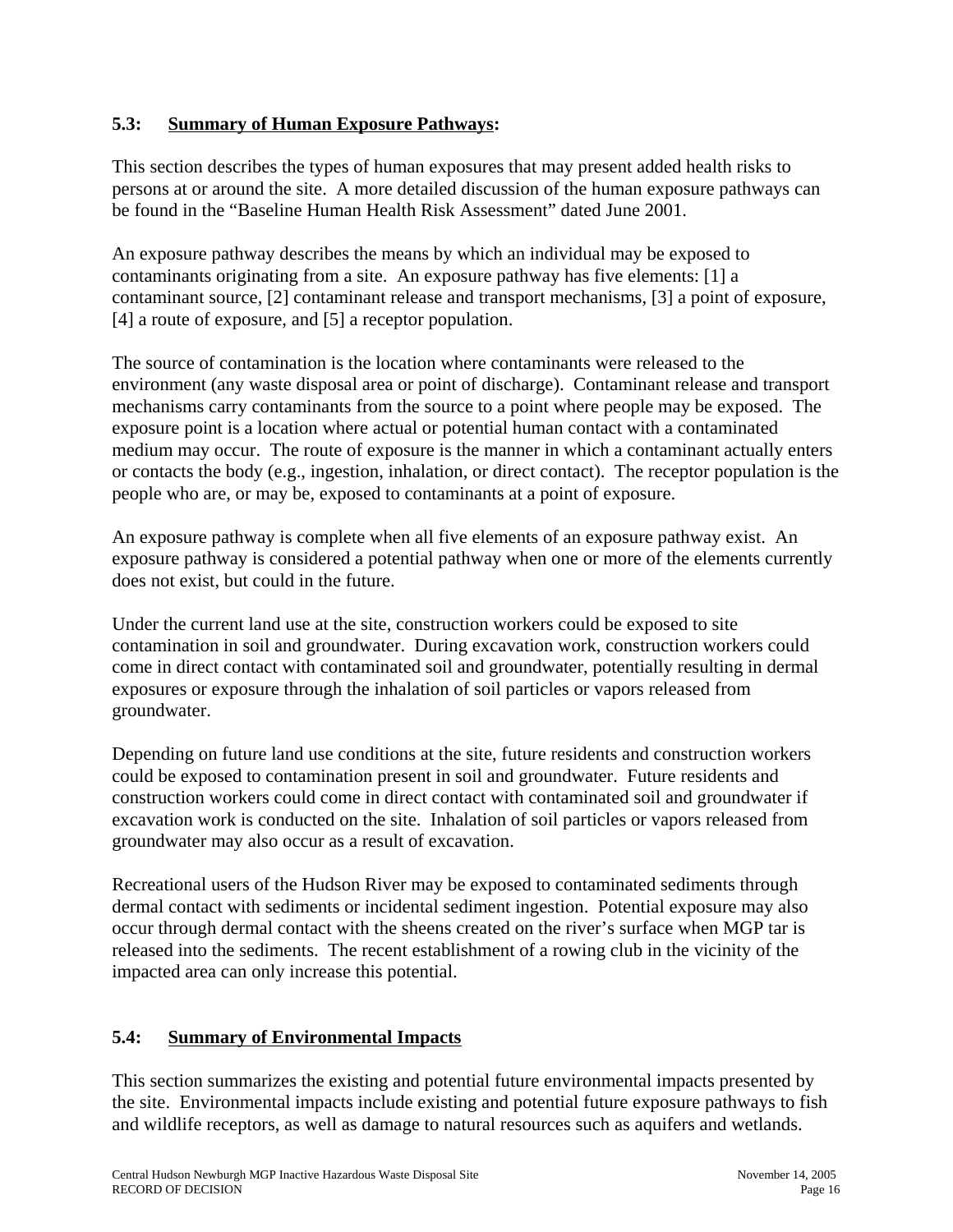The "Newburgh Project Ecological Assessment" completed in June 2001 presents a discussion of the existing and potential impacts from the site to fish and wildlife receptors. The following environmental exposure pathways and ecological risks have been identified:

- Sediments in the Hudson River adjacent to the City's STP are heavily contaminated with MGP tar and chemicals derived from the tar. In general, an area of roughly 1 acre in the center of the contaminated zone contains visible MGP tar. A fringe area surrounding the tar contains PAH contamination at levels which exceed SCGs, and which are also elevated above surrounding areas. This sediment contamination is potentially toxic, both to fish and to sediment-dwelling (benthic) organisms that function as food sources for fish and other aquatic wildlife.
- During periods of extreme low tides, tar moves up from the contaminated sediments and creates slicks and sheens on the surface of the Hudson River. This constitutes a violation of New York State Ambient Water Quality Standards. In addition, birds and wildlife foraging in the area of exposed contaminated sediments may come into contact with MGP tar and/or potentially toxic levels of PAHs bound in sediments.
- Because of the development and paving of the project area, and the fact that the MGP tar is moving below the ground surface, no impacts to terrestrial wildlife were identified.

Site contamination has also impacted the groundwater resource in both the bedrock and overburden aquifers. Neither aquifer is used for drinking water supply. The availability of a public water supply throughout the project area, combined with the presence of a sewage treatment plant, makes it unlikely that either aquifer will be used as a source of drinking water in the future.

The subsurface soils in the area of groundwater discharge to the Hudson River are contaminated with MGP tar at depth. Contaminated groundwater and liquid tar are believed to discharge to into the River sediments at depth. However, the shallow groundwater discharge in the area adjacent to the River, at and near the water table, does not appear to be impacted under current conditions.

Very low levels of PAH contamination were detected in two water samples from the Hudson River. However, it appears that this contamination resulted from the presence of MGP tar in the underlying sediments and did not result from the discharge of contaminated groundwater into the river. It appears unlikely, based on data from this site and NYSDEC's experience at other MGP sites, that dissolved MGP contaminants are a significant source of contamination in the river.

# **SECTION 6: SUMMARY OF THE REMEDIATION GOALS**

Goals for the remedial program have been established through the remedy selection process stated in 6 NYCRR Part 375-1.10. At a minimum, the remedy selected must eliminate or mitigate all significant threats to public health and/or the environment presented by the hazardous waste disposed at the site through the proper application of scientific and engineering principles.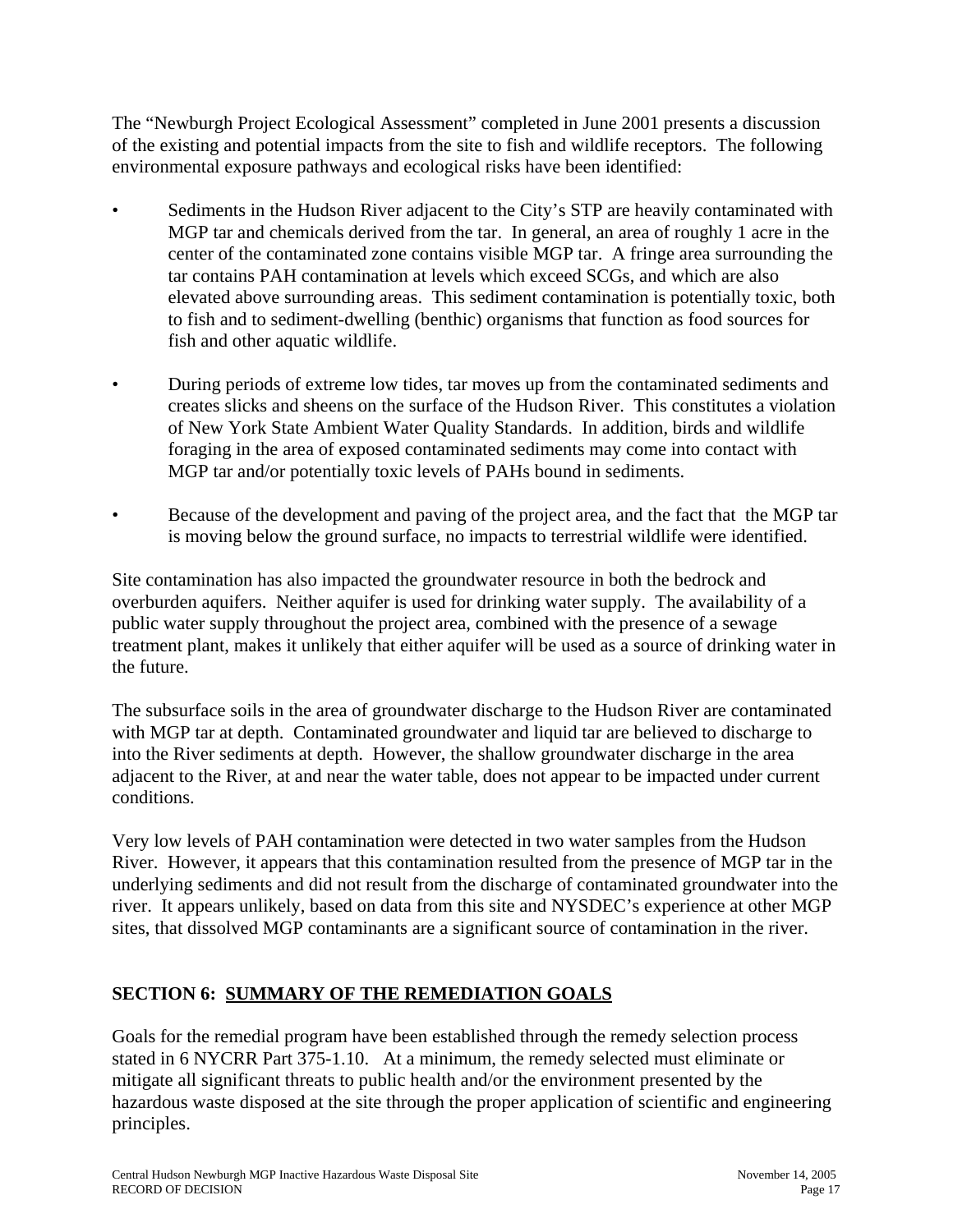The remediation goals for this site are to eliminate or reduce to the extent practicable:

- exposures of persons at or around the site to MGP tar in Hudson River sediments. Some tar contamination in these sediments is exposed during low tide periods, and persons walking along the shore line may encounter this tar under current conditions;
- exposures of persons at or around the site to sheens and floating slicks of MGP tar on the surface of the Hudson River. Off shore slicks and sheens have been noted on the water surface off shore during low tide periods. The existence of these sheens violates New York State Water Quality standards and presents a risk of exposure to boaters and fishermen;
- exposures of persons engaged in subsurface utility work or other excavation work to MGP tar and tar-contaminated soils; and
- environmental exposures of fish and wildlife to MGP tar and PAH compounds derived from the tar in the Hudson River sediments.

Further, the remediation goals for the site include attaining to the extent practicable:

- ambient groundwater quality standards.
- the narrative surface water quality standards for sheens

# **SECTION 7: SUMMARY OF THE EVALUATION OF ALTERNATIVES**

The selected remedy must be protective of human health and the environment, be cost-effective, comply with other statutory requirements, and utilize permanent solutions, alternative technologies or resource recovery technologies to the maximum extent practicable. Potential remedial alternatives for the Newburgh MGP Site were identified, screened and evaluated in the FS report, which is available at the document repositories identified in Section 1.

MGP tar has moved beyond the limits of the original MGP site, and has spread out both vertically and horizontally over several adjoining properties that Central Hudson does not control. This widespread distribution of tar, and the physical layout of the properties under which it has spread, limit the degree to which the contamination can be removed. Several potential remedial alternatives were examined but "screened out" (eliminated from further consideration) in the Feasibility Study.

**Bedrock Contamination:** The presence of tar and the associated groundwater contamination in the bedrock aquifer presents a technical challenge. The NYSDEC is not aware of any remedial technology which will totally remove tar and the associated groundwater contamination from the bedrock aquifer. Even a small amount of tar remaining in the bedrock aquifer would continue to contaminate groundwater at concentrations that would likely exceed water quality standards. Consequently, full remediation of groundwater in the bedrock aquifer to drinking water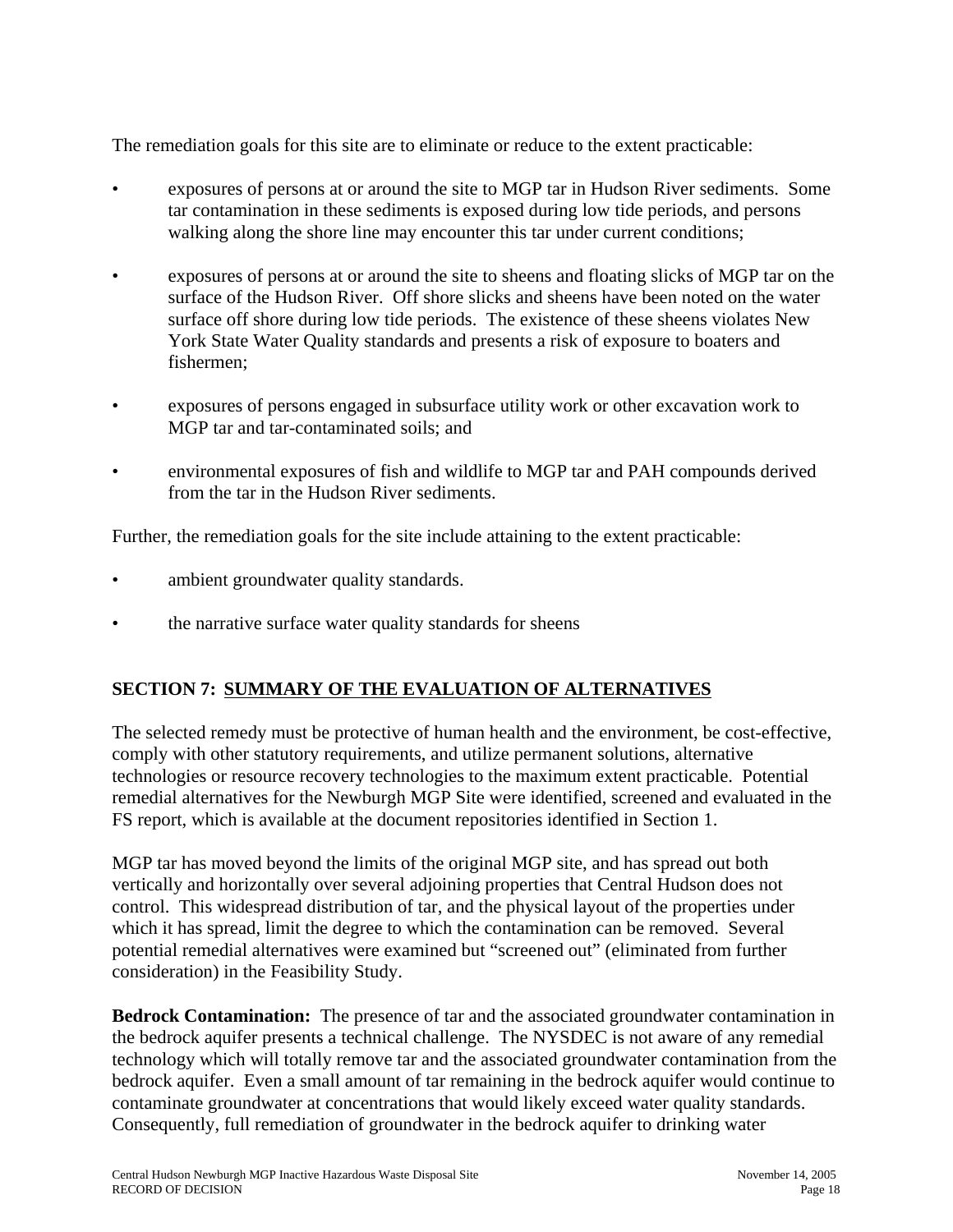standards is considered technically impracticable. Bedrock groundwater is currently undrinkable, due to MGP contamination, and is likely to remain so for the foreseeable future.

Under current conditions, there is no human exposure to the contaminated groundwater in the bedrock aquifer. Future exposure also appears unlikely, given the widespread availability of a public water supply in Newburgh. Nonetheless, future groundwater exposures cannot be ruled out.

**Contamination in Deep Soils**: Beyond tar contamination in the bedrock, the Feasibility Study also considered the presence of MGP tar at depth in the soils beneath the project area. Unlike the bedrock, the soils in the study area could be excavated and replaced with clean backfill materials. This would result in returning the soils to pre-release conditions, although the tar and groundwater contamination in the underlying bedrock would remain.

However, the presence of the sewage treatment plant, city streets, and a mainline railroad track makes excavation of deep soil contamination extraordinarily difficult. For example, excavation would require relocation of the sewage treatment plant. The plant's replacement value has been estimated at \$50 million. Assuming that a suitable site could be found for the relocated STP, the cost of the land for a new STP would have to be added to this figure, and then added to the actual costs of an excavation remedy. The Feasibility Study provided an estimate of total costs for total excavation at roughly \$100-150 million.

A summary of the remedial alternatives that were considered for this site are discussed below. The "present worth" quoted for each alternative represents the amount of money invested in the current year that would be sufficient to cover all present and future costs associated with the alternative. This enables the costs of remedial alternatives to be compared on a common basis. As a convention, a time frame of 30 years is used to evaluate present worth costs for alternatives with an indefinite duration. This is only for comparison purposes and does not imply that operation, maintenance, or monitoring would cease after 30 years if remediation goals are not achieved.

# **7.1: Description of Remedial Alternatives**

The following potential remedies were considered to address the contaminated soils, sediments, and groundwater at the site.

The remedial alternatives have been broken into geographic areas labeled A (the MGP site itself), B (the city and railroad properties between the MGP and the Hudson River), and C (the sediments in the Hudson River).

These alternatives are discussed separately below. However, it should be noted that remediation of each area relates to the others. For example, the movement of tar through the subsurface toward the Hudson River must be stopped before off shore sediments are cleaned up. Otherwise, continuing movement of tar could possibly recontaminate the off shore sediments.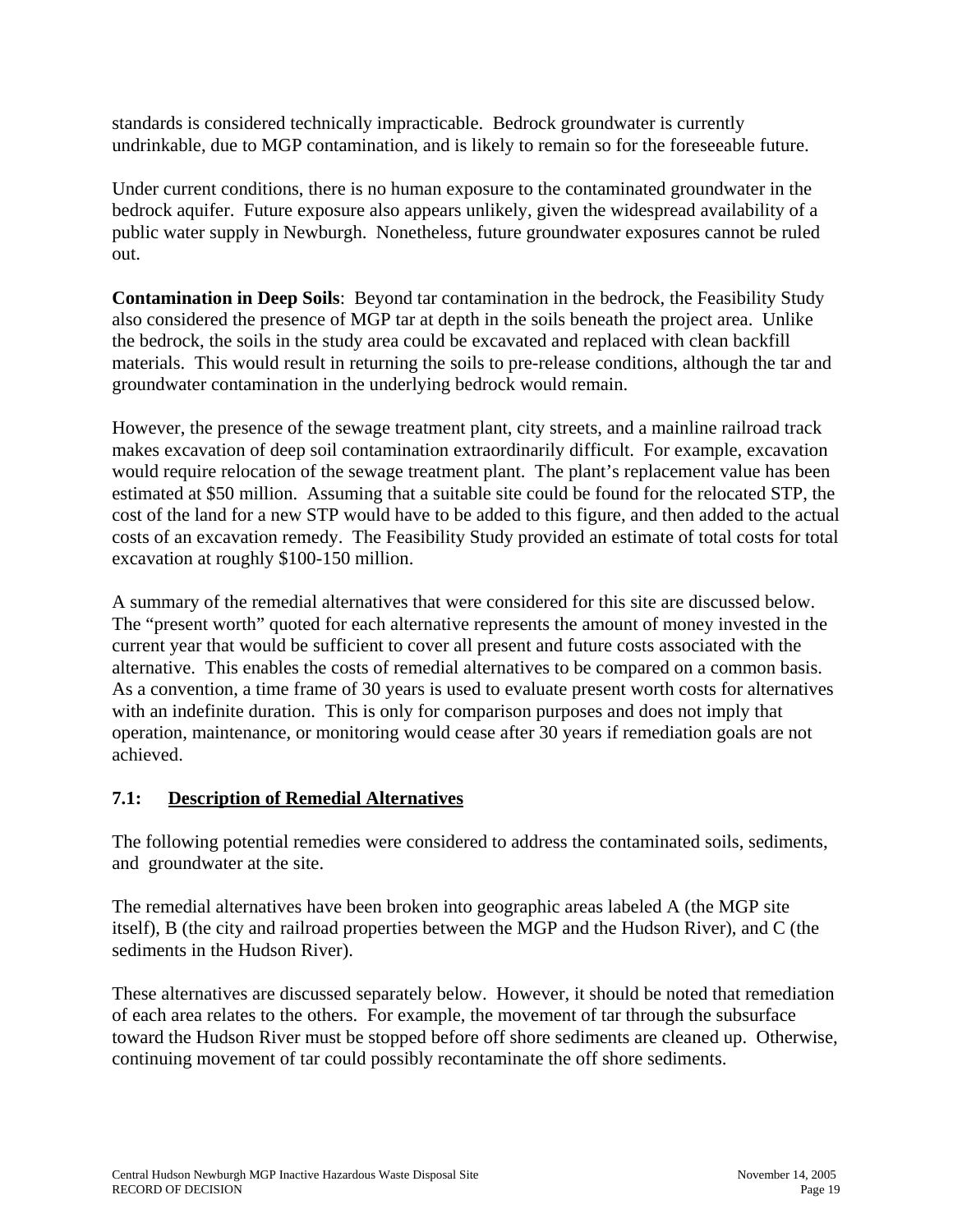### **Area A Alternatives**

Under current conditions, Area A (the former MGP site) serves as a source area for tar contamination, which is held in the soils and bedrock beneath the site (and probably in some remaining MGP structures such as the foundation of the former relief holder). This tar appears to be slowly migrating away from the MGP site, beneath adjacent properties to the east, both through the bedrock and through the overburden. In light of these facts, NYSDEC considers the elimination of tar migration from the MGP site to be the most important objective.

Although the MGP site is the original source of most or all of the tar contamination in the study area, most of the potential for human and ecological exposures to this contamination lies to the east. The former MGP site is securely fenced, with access limited to Central Hudson employees. Employee exposure to MGP tar and tar contaminated soil could occur during subsurface excavation work; however, the presence of buildings and a gravel surface over the entire site limits exposures during routine work activities.

 The following four alternatives were identified for remediation of Area A. Figure 7 presents the approximate locations where these alternatives would be implemented.

### **Alternative A1: No Action**

The No Further Action alternative is evaluated as a procedural requirement and as a basis for comparison. This alternative would leave the site in its present condition and would not provide any additional protection to human health or the environment.

Under this alternative, no remedial activities would be conducted. Monitoring activities would not continue, and no activities to reduce on-site or off-site exposures would take place.

#### **Alternative A2: Institutional Controls**

This alternative would also involve no actual remediation of wastes at the MGP site, but would include administrative measures (referred to as institutional controls) to limit human exposures to the MGP wastes remaining on the site. The slow migration of tar into off site areas would continue unabated.

These institutional controls would apply only to area A and would include:

(a) A soil management plan (SMP) to specify how contaminated soils would be handled and disposed during future excavation, to evaluate the potential for vapor intrusion if new buildings were constructed in the future, and to identify any development or groundwater use restrictions.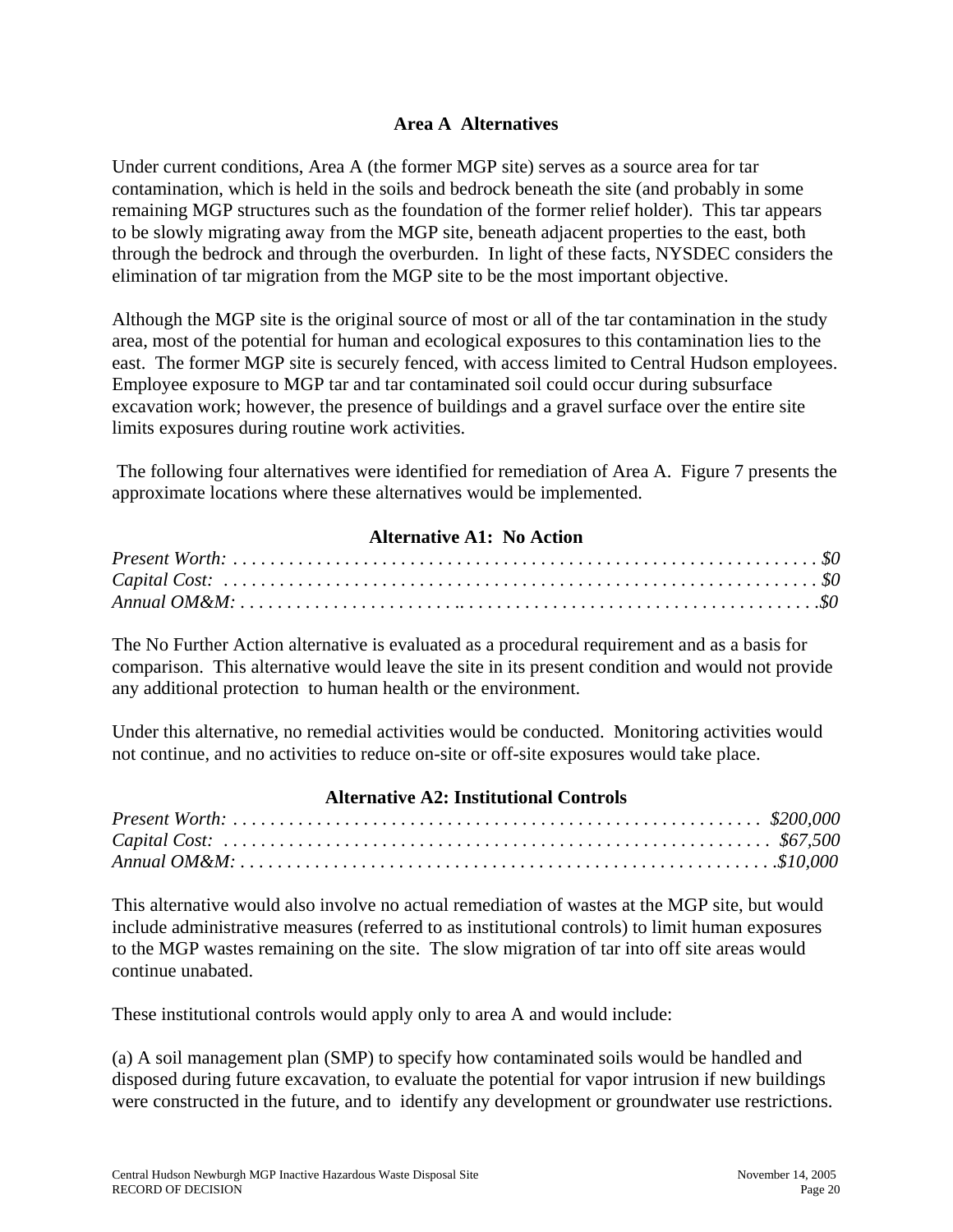(b) An environmental easement on Central Hudson's property that would require compliance with the approved SMP, limit the property to commercial or industrial uses only; restrict the use of groundwater as a source of potable or process water, and require the property owner to complete and submit an IC/EC certification.

(c) IC/EC certification that would certify that the controls continue to protect public health and the environment in accordance with the SMP.

| <b>Alternative A3: Institutional Controls and Overburden/Bedrock Tar Removal</b> |  |  |
|----------------------------------------------------------------------------------|--|--|
|                                                                                  |  |  |
|                                                                                  |  |  |
| Annual $OM\&M$ :                                                                 |  |  |
|                                                                                  |  |  |
|                                                                                  |  |  |

This alternative would build on Alternative A2 by using wells to remove mobile tar from the subsurface in both the overburden and the bedrock. The objective would be to stop the flow of tar from the MGP site to the rest of the study area by removing as much tar as possible. Any tar collected would be shipped to a regulated off-site facility for proper treatment and disposal.

In general, the wells would be placed in known and suspected source areas (such as the former relief holder) and along the eastern boundary of the site, along South Water Street. If tar accumulates in any of these wells, then additional wells would be drilled in the intervening spaces, cutting the well spacing to approximately 12.5 feet. If tar production continues, additional wells may be required. Additional bedrock wells in the central portion of the site would be added if, following excavation of the relief holder foundation, it appears that significant quantities of tar have escaped into the bedrock in this area. Since tar is present in both the overburden and the underlying bedrock, tar collection wells would need to be constructed to collect tar from both of these geologic units.

The wells would be constructed with sumps (sections of closed well casing) at the bottom of each well to capture any tar that enters the well and hold it for manual removal at appropriate periodic intervals. Tar would be allowed to enter each well passively (without active pumping of groundwater); however, tar pumping (producing as little excess water as feasible) could be initiated at a later time, if results indicate that this would increase the rate of tar removal. For cost estimation purposes, it has been assumed that pumping would not be required.

It is anticipated that each well would only capture tar from a relatively small area. Furthermore, given the history of tar production at existing wells, it is anticipated that tar recovery may be quite uneven. Many wells would collect little or no tar, while nearby wells may produce large volumes. Some wells would not produce tar regularly, but would produce sporadically. Predicting in advance which wells would produce would not be possible. In light of these considerations, the wells would need to be closely spaced and monitored over relatively long time frames to ensure that tar mobility has been effectively and permanently addressed.

The number and placement of these wells would be determined during the remedial design phase of the project. For cost estimation purposes, it has been estimated that a total of 62 wells would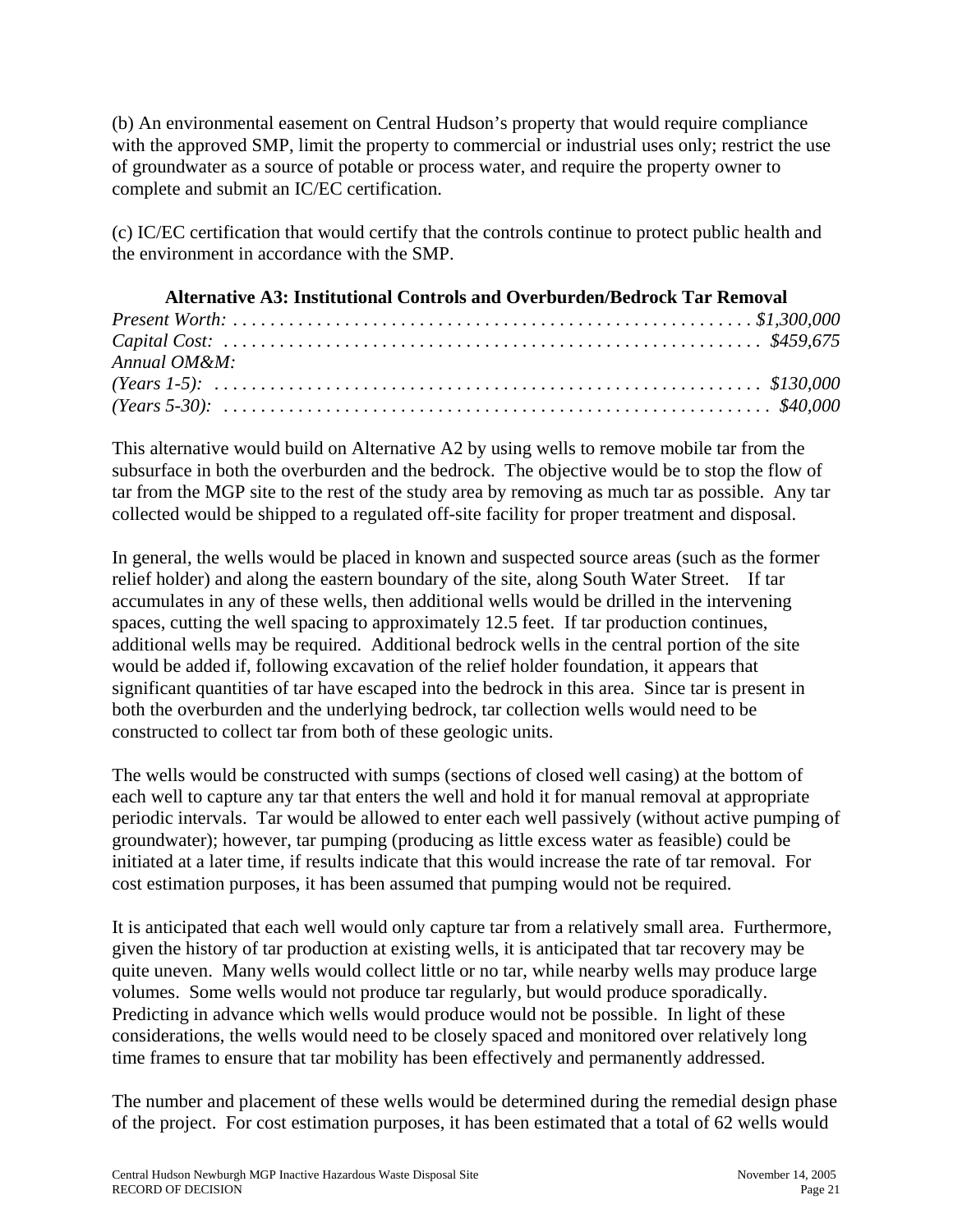be required. Of these, 24 would be in the area in and around the relief holder and the remaining 38 would be located on the eastern edge of the MGP site, along South Water Street (30 initially with 8 assumed to fill in areas of tar production). The number of wells could increase if additional source areas are identified.

Monitoring the effectiveness of the tar capture system would be difficult. The closely spaced wells along the eastern boundary of the MGP site would be intended to serve a dual role in this regard. First, they would be intended to capture as much of the tar in this area as possible. Beyond this, they would provide an indirect measure of the effectiveness of site-wide tar capture. If any of these boundary wells continue to accumulate tar over the long term, this would be taken as evidence that tar collection efforts should be expanded, either by drilling additional collection wells or by taking measures such as tar pumping to capture tar more effectively throughout the MGP site.

The institutional controls from Alternative A2 would be expanded to include requirements to continue operation, monitoring, and maintenance of the tar capture system.

## **Alternative A4: Institutional Controls, Excavation of Southeast Corner and Former Relief Holder, and Overburden/Bedrock Tar Removal**

| Annual $OM\&M$ : |  |
|------------------|--|
|                  |  |
|                  |  |

This alternative would build upon Alternative A3, by adding excavation of the two likely source areas: the former relief holder and the area near the southeast corner of the MGP site. Prior to conducting these excavations, additional investigations will be conducted to delineate the excavation boundaries of the southeast corner of the MGP site, and to evaluate the presence and extent of tar contamination within and surrounding the former relief holder. Tar collection wells would still be installed; however, the number of wells would be reduced due to the removal of much of the source material.

Excavation would be conducted using standard construction machinery and techniques. Some measures for odor suppression would be required as excavation proceeded. The extent of the odor control measures required would be determined during the remedial design. Contaminated soils and debris would be shipped off site for proper treatment and disposal.

Both excavations would proceed below the water table, requiring the collection of groundwater in order to maintain safe working conditions in the excavation. Extracted groundwater would be treated and properly disposed. Shoring of the excavation in the southeast corner of the site would be required in order to avoid damage to adjacent portions of South Water Street and Renwick Street. Following excavation of the contaminated areas, the excavated areas would be restored to pre-existing grades with acceptable backfill materials that meet TAGM 4046 guidelines.

For the purposes of cost estimation, it has been assumed that the relief holder foundation extends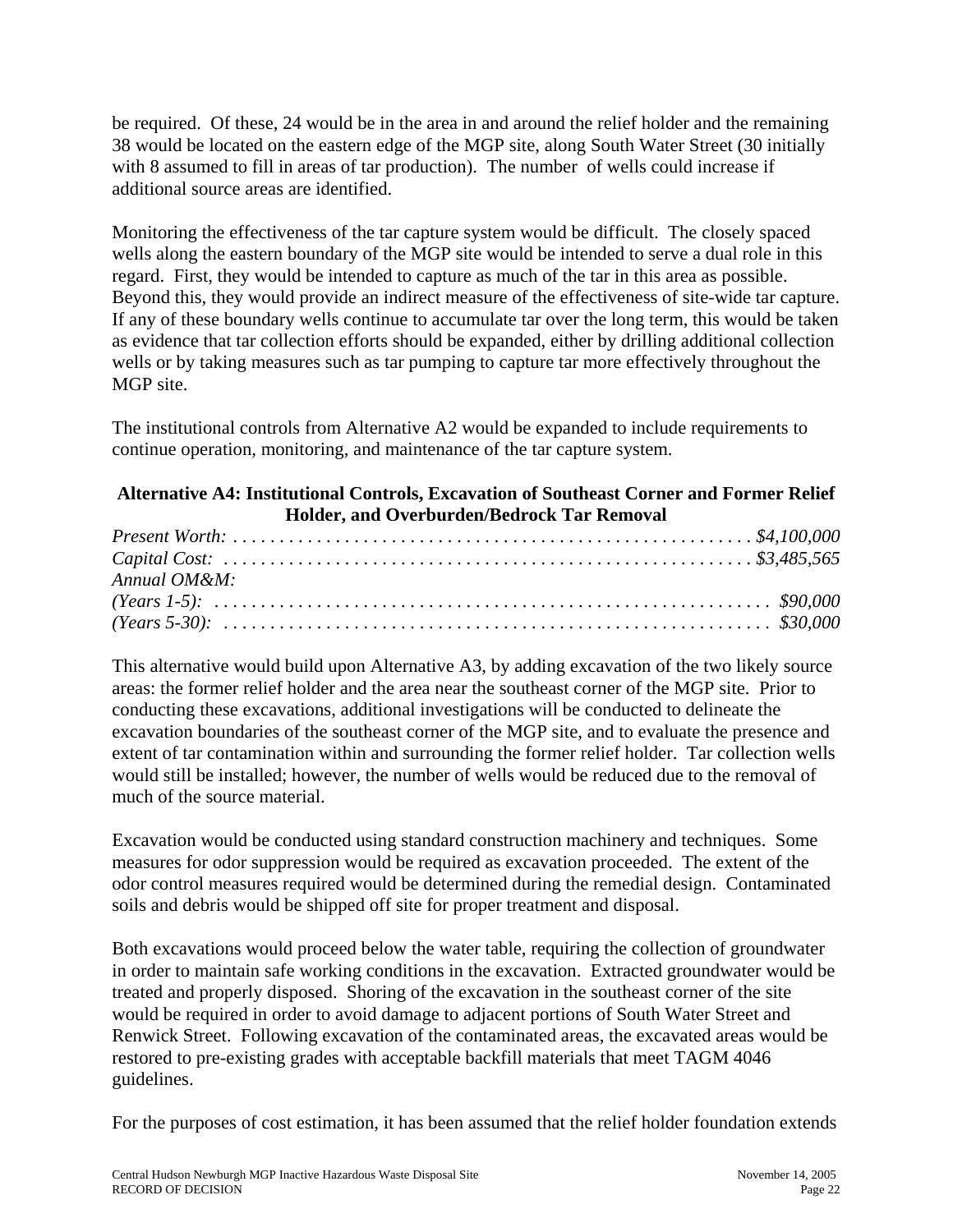to the top of bedrock roughly 15 to 20 feet below ground surface, and that excavation would stop at that point. However, it has been NYSDEC's experience that soils and rock immediately surrounding gas holders can often be as contaminated as the material remaining inside the holder. Pipes and other structures leading away from gas holders are also frequently found to contain tar. If grossly contaminated soils or structures are identified surrounding the holder foundation, these soils would be removed to the extent practicable. Likewise, if grossly contaminated bedrock is found beneath the holder, and if this rock is suitable for excavation with conventional excavation equipment, it would be removed to the extent practicable. However, it is anticipated that the presence of adjacent gas storage infrastructure would impose significant limits on the practicability of additional excavation.

The excavations would remove much of the shallow tar contamination in the southeast corner of the site and the area surrounding the relief holder. With this waste removed, many of the overburden tar collection wells called for under Alternative A3 would not be required. For cost estimation purposes, it has been assumed that the 62 wells called for in Alternative A3 would be reduced to 38. This would include 33 along the eastern property line (27 initially with 6 additional assumed to fill in areas of tar production) and 5 located near the relief holder. As noted in the description of Alternative A3, however, this number could increase. If any of these boundary wells continue to accumulate tar over the long term, this would be taken as evidence that tar collection efforts should be expanded, either by drilling additional collection wells or by taking measures such as tar pumping (producing as little excess water as feasible) to capture tar more effectively throughout the MGP site.

The institutional controls from Alternative A2 would be expanded to include requirements to continue operation, monitoring and maintenance of the tar capture system.

### **Area B Alternatives**

Area B, between the eastern boundary of the MGP site and the Hudson River, is occupied by two city streets, two railroad lines, and the City's sewage treatment plant. MGP tar contamination is present in the bedrock and subsurface soils. No MGP contamination is exposed at the ground surface in Area B; however, some of it is located at shallow depths (8-10 feet) and has been exposed during past construction and maintenance activities.

Two main issues need to be considered in Area B:

1) Movement of tar though the subsurface beneath area B toward the Hudson River, and;

2) The possibility of human exposures to tar and tar contaminated soils during excavation and other subsurface construction activities.

The following seven alternatives have been identified for remediation of Area B. The locations where these alternatives would be implemented, individually or in combination, are shown on Figure 8.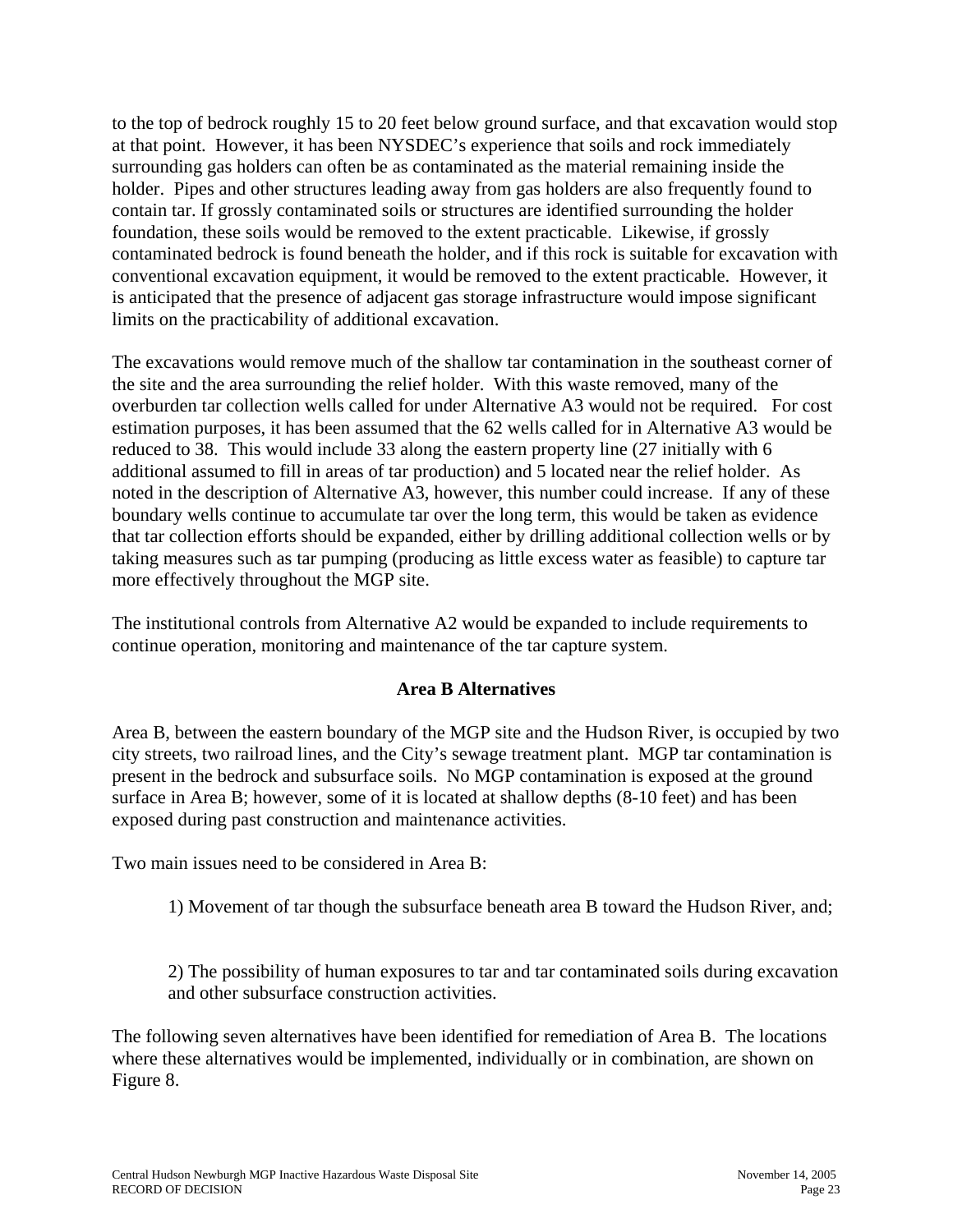### **Alternative B1: No Action**

The No Further Action alternative is evaluated as a procedural requirement and as a basis for comparison. This alternative would leave the site in its present condition and would not provide any additional protection to human health or the environment.

Under this alternative, no remedial activities would be conducted. No monitoring would take place, and no activities to reduce on site or off site exposures would take place.

### **Alternative B2: Institutional Controls**

| Annual OM&M: |  |
|--------------|--|
|              |  |
|              |  |

This alternative would also involve no actual remediation of wastes, but would include administrative measures (referred to as institutional controls) to limit human exposures to the MGP wastes remaining beneath Area B.

Two property owners would be involved in area B: CSX Transportation, which owns the two railroad lines, and the City of Newburgh, which owns the two city streets and the STP. Since the City properties are committed to ongoing public purposes, changes in future land use are considered unlikely. Future redevelopment, however, could occur and would not be precluded by any of the alternatives evaluated.

These institutional controls would only apply to the contaminated portions of Area B and would include:

(a) A soil management plan (SMP) to specify how contaminated soils would be handled and disposed during future excavation, to evaluate the potential for vapor intrusion if new buildings were constructed in the future, and to identify any development or groundwater use restrictions.

(b) Use of Central Hudson's best efforts to obtain institutional controls in a manner and form acceptable to the NYSDEC that would require compliance with the approved SMP, limit the property to commercial, industrial, or restricted residential (subject to NYSDEC and NYSDOH approval) uses only; restrict the use of groundwater as a source of potable or process water, and require Central Hudson (with assistance from the property owners) to complete and submit an IC/EC certification.

(c) Periodic notification to current and future landowners or operators of facilities in Area B to remind those owners/operators of the contamination present and the need to comply with the terms of the SMP.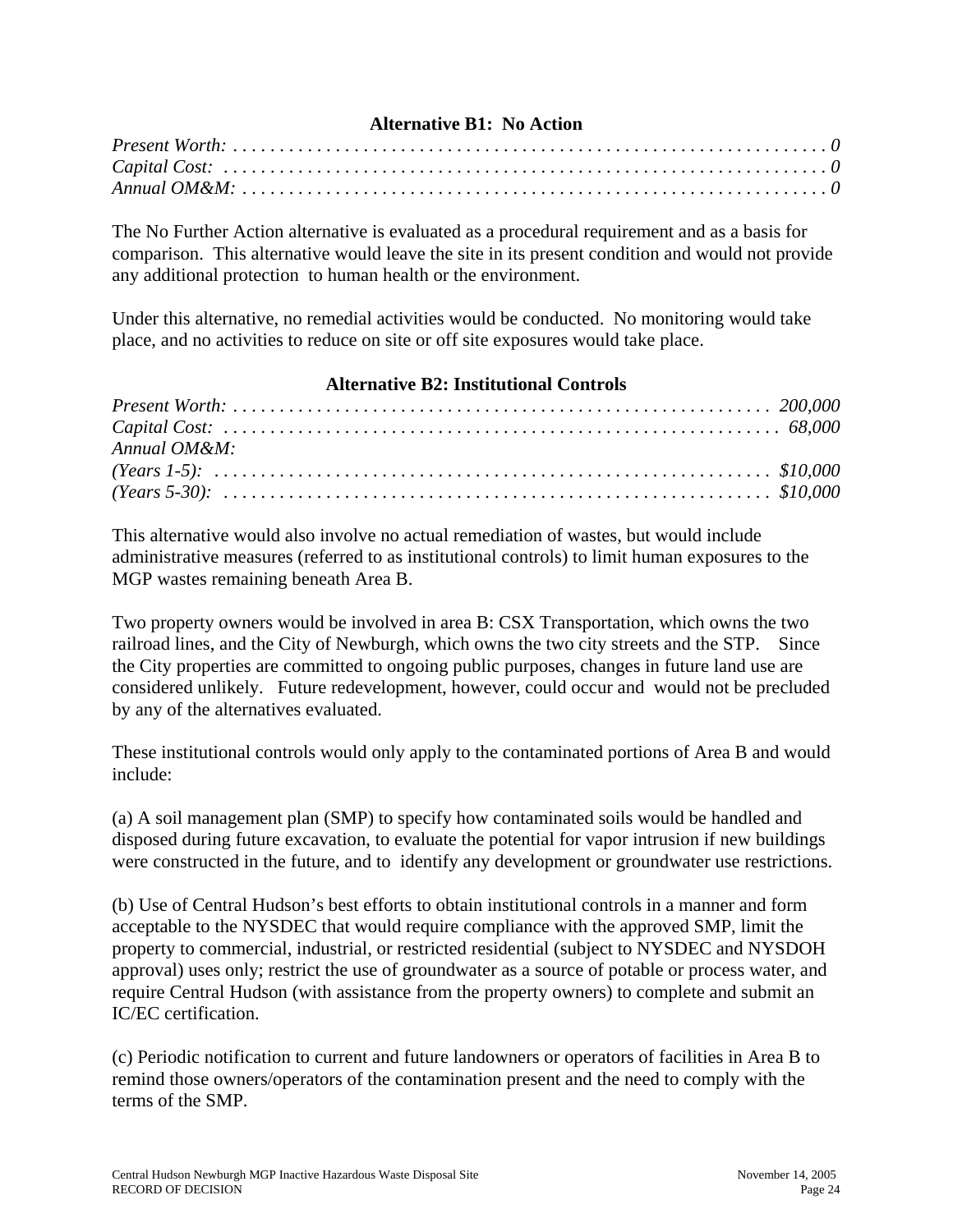(d) IC/EC certification that would certify that the controls continue to protect public health and the environment in accordance with the SMP.

### **Alternative B3: Institutional Controls and Removal of Tar from Central Portion of the STP**

| Annual OM&M: |  |
|--------------|--|
|              |  |
|              |  |

This alternative would build on Alternative B2 with the addition of passive tar recovery wells in the central portion of the STP property.

Construction and operation of these wells would be similar to those described for Area A under Alternative A3, with the exception that no wells would be completed in the bedrock. For cost estimation purposes, it has been assumed that 17 collection wells would be installed (12 initially with 5 additional wells to be added later, based on tar production results from the original 12). The wells would be installed primarily along River Street and near the primary settling tanks. These are the areas where future underground utility work appears to be the most likely. However, if additional mobile tar contamination were identified in areas associated with STP expansion, the number of wells could increase. The wells would be installed in phases, with the first phase consisting of wells spaced 50 feet apart to identify areas of greatest potential for mobile tar. Additional wells would be installed on either side of any wells that produce tar, cutting the spacing to 25 feet. Depending on results of the second round wells, additional wells could be installed to cut the spacing again.

It is assumed that tar would be collected periodically by hand, using a weighted bailer. If this proves inadequate due to rapid entry of tar into one or more of the wells, then a tar pumping system could be installed. In either case, the tar removal schedule would be adjusted so that the collection sumps do not become overfilled with tar, causing the well to lose its effectiveness.

The objective would be to reduce the mobility of tar in the central portion of the STP site. This is the area where tar has been encountered during underground excavation work in the past, and where further excavation work would be most likely to encounter flowing tar in the future. It also appears that most of the tar moving from the MGP toward the Hudson River passes through this area. Thus, reducing the mobility of tar in this area would have benefits in two ways: reducing the amount of tar migrating toward the Hudson River, and reducing or eliminating the entry of liquid tar into future excavations. This Alternative would not seek to capture any tar that has already passed by the central portion of the STP site.

Removal of mobile, drainable tar would not by itself eliminate the exposure hazards that underground utility workers would encounter in this area. Future excavations may still encounter contaminated soils, and appropriate measures would still be required to provide for worker safety and proper disposal of excavated soils. However, worker exposures would be less likely and less severe in cases where liquid tar was no longer present.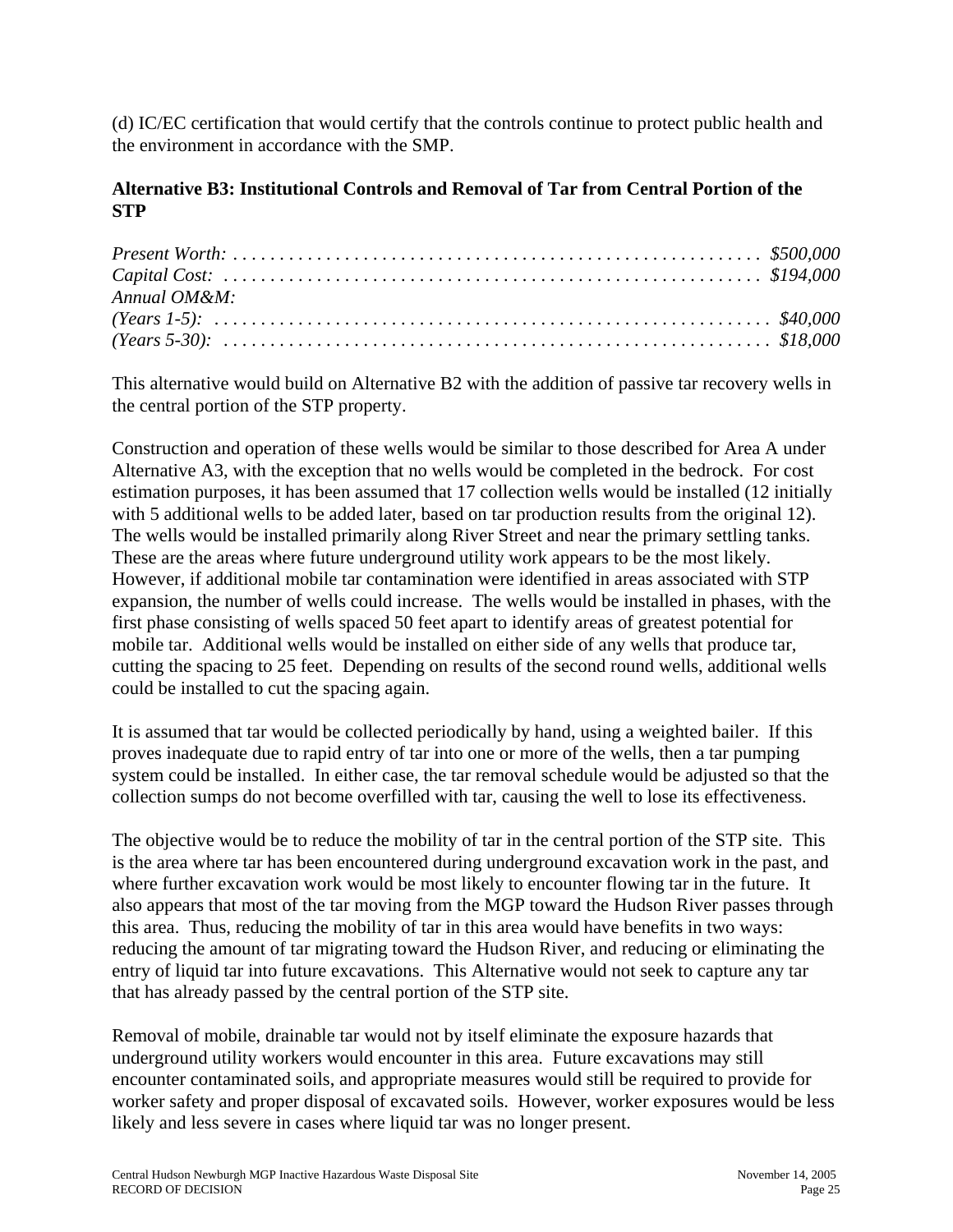The institutional controls from Alternative B2 would be expanded to include requirements to continue operation, monitoring and maintenance of the tar capture system.

# **Alternative B4: Institutional Controls, Removal of Tar from Central Portion of the STP, and In-Situ Chemical Oxidation**

| Annual OM&M: |  |
|--------------|--|
|              |  |
|              |  |

This alternative would build on Alternative B3, with the addition of in-situ chemical oxidation to facilitate the removal of MGP contamination. The objective would be to provide a higher degree of treatment than would be possible using passive collection alone.

In situ oxidation involves the introduction of chemical oxidants into the subsurface. Results at other sites indicate that in situ oxidation can be effective in cases where the oxidant (which is dissolved in water) can be brought into direct contact with the contaminant. However, effectiveness is much lower in the presence of pooled liquid tar, because the oxidant solution cannot penetrate the tar effectively. Consequently, any pooled tar would need to be removed before in situ oxidation could begin. It is assumed that the tar collection wells would also be used as injection points for the chemical oxidant. Oxidant addition would only proceed once tar stopped entering each well.

The oxidants would be distributed through the subsurface by moving with the natural flow of groundwater, and would react with the MGP contaminants they come into contact with. The byproducts of this destruction process are carbon dioxide and water. A treatability study would be conducted to select which oxidant should be used; particularly evaluating compatibility and impact on the STP structures and piping. At other sites, the oxidizers considered have included potassium permanganate, persulfate, ozone, and peroxide compounds.

The institutional controls from Alternative B2 would be expanded to include requirements to continue operation, monitoring and maintenance of both the tar capture system and the oxidant injection system.

## **Alternative B5: Institutional Controls, Hudson River Edge Overburden Tar Removal, and Soil Excavation/Disposal (TB-25 Area)**

| Annual OM&M: |  |
|--------------|--|
|              |  |
|              |  |

This alternative would apply the passive tar collection approach described in Alternative B3, but would also call for constructing collection wells along the shore of the Hudson River. The objective would be to reduce or eliminate mobility of tar in the immediate vicinity of the river bank, and thus to reduce discharge of tar into the river. In addition, grossly contaminated soils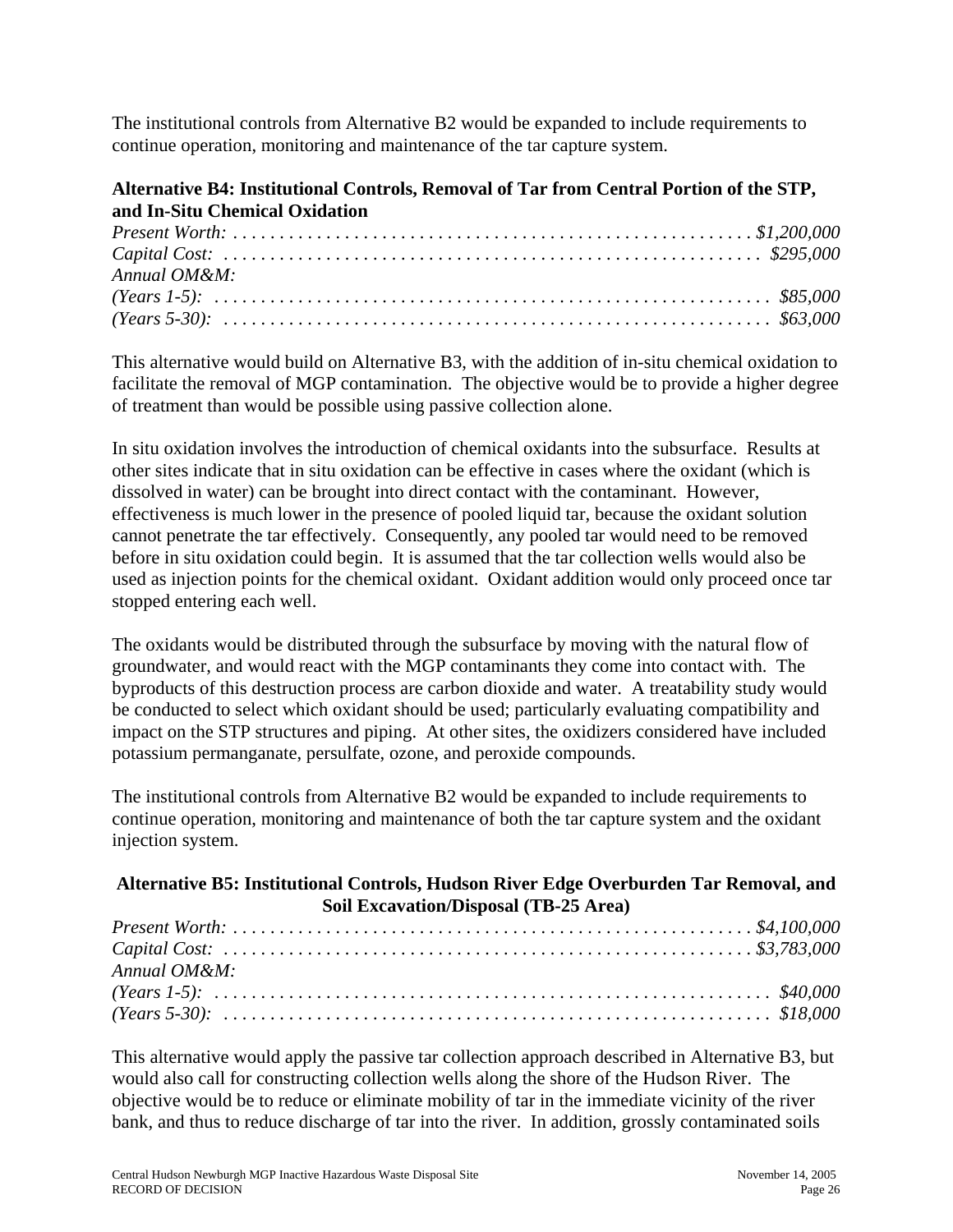along the shore line at the east end of Renwick Street (referred to as the TB-25 area) would be excavated and shipped off site for treatment and disposal.

The number and placement of tar collection wells would be determined during the remedial design investigation. Initially, 15 wells would be drilled, spaced roughly 25 feet apart, between the locations of borings TB-29 and TB-62. It is anticipated that many of these wells would not spontaneously collect tar, but some would. Additional wells would be completed surrounding any of the original wells that do produce tar, cutting the well spacing in productive areas to 12.5 feet. For cost estimation purposes, it has been assumed that only two additional wells would be required, bringing the total number of wells up to 17. This number could increase if tar accumulates in several wells.

Alternative B5 would also call for excavation and off-site disposal of soils in an area near the east end of Renwick Street. The existence of mobile NAPL here has been confirmed during the RI, ranging in depth from approximately 10 to 30 feet below the ground surface. The City of Newburgh has expressed particular concern with soil contamination in this area, which is one of the few remaining locations on the STP property which is still available for plant expansion. Construction of additional aeration tanks to increase the STP's capacity, has been proposed in this area. Although the aeration tanks would probably be relatively shallow structures, their actual design has not yet been completed, and it is possible that construction work could proceed deep enough below ground surface to encounter some of the shallower tar contamination in this area.

Under Alternative B5, excavation to remove this NAPL-bearing soil would proceed to the full depth of approximately 30 feet, using standard construction equipment. Due to the proximity to the river and the presence of groundwater at shallow depths, shoring and dewatering of the excavation would be necessary. Any water pumped from the excavation would be sufficiently treated to meet discharge limits, and then discharged either to the sewage treatment plant or directly to the Hudson River.

Soils would be excavated and disposed off-site. If necessary, stabilizing agents such as lime or fly ash could be added to reduce the liquid content of soils prior to shipment off site for treatment and disposal. Soil may also be temporarily stockpiled and dewatered at the excavation site.

Any water generated during dewatering activities would be treated prior to discharge to either the STP or the Hudson River.

The institutional controls from Alternative B2 would be expanded to include requirements to continue operation, monitoring and maintenance of the tar capture system.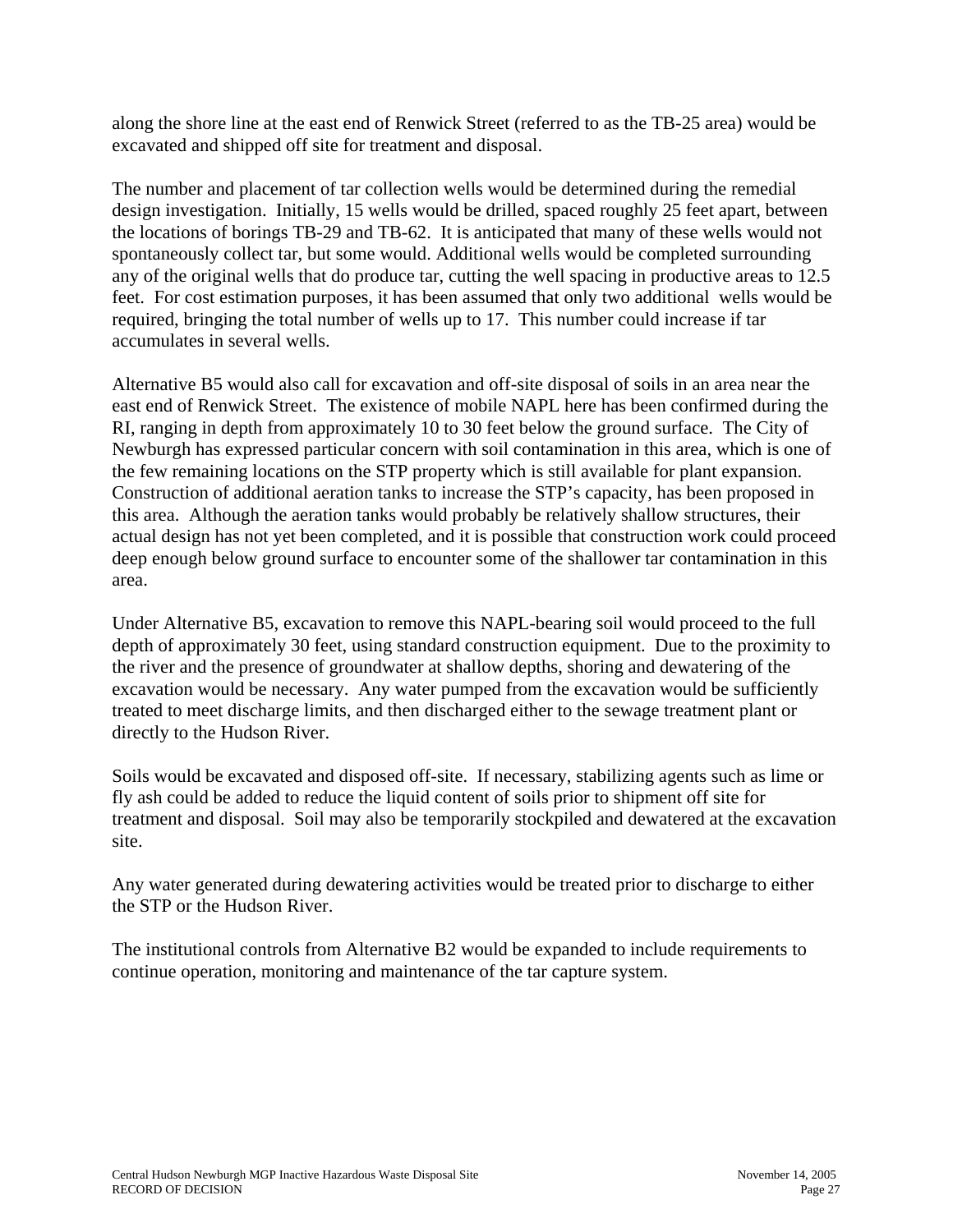### **Alternative B6: Institutional Controls and Tar and Groundwater Containment Wall (With Long-Term Groundwater Treatment)**

| Annual $OM\&M$ : |  |
|------------------|--|
|                  |  |
|                  |  |

This alternative would cut off further migration of MGP tar into the Hudson River by constructing a subsurface wall along the river bank at the eastern edge of the STP property. The wall, conceptually consisting of steel sheet piles with tight joints to prevent leakage, would be driven downward to penetrate the low-permeability clay unit that was identified at a depth of roughly 30 to 40 feet. The wall would be constructed in a manner consistent with 6 NYCRR Part 608 and would not result in any loss of, or permanent impact to, the resources of the River. It has been assumed for cost estimating purposes that the wall would extend from the location of boring TB-29 to TB-57, a distance of approximately 400 feet. Wing walls would extend inland from these points at an angle, to limit flow around the ends of the wall.

The wall would block the flow of both groundwater and tar toward the Hudson. Currently, an estimated 80,000 gallons per day of water pass through this area into the Hudson, along with a far smaller amount of tar. To prevent excessive buildup of groundwater on the west side of the wall, a groundwater collection system would be installed to remove groundwater, using either conventional vertical wells or horizontal wells installed in trenches. The collected groundwater would contain dissolved MGP contaminants and would probably include some tar. The tar would be collected for off site disposal; following this step, the remaining water would be treated to meet NYSDEC discharge standards and then discharged to either the STP or directly to the Hudson River. The sizing and location of the tar/water collection system would be determined during the remedial design.

Due to the presence of the STP outfall and storm sewer outfalls in the area, welded boots or impermeable collars could be used to seal the points where these pipes penetrate the containment wall.

The institutional controls from Alternative B2 would be expanded to include requirements to continue operation, monitoring and maintenance of the barrier wall, and the groundwater/tar collection and treatment system.

### **Alternative B7: Institutional Controls and Tar Containment Wall (Without Long-Term Groundwater Treatment)**

| $Annual OMRM$ : |  |
|-----------------|--|
|                 |  |
|                 |  |

This alternative would be similar to Alternative B6, but with a significant modification to the concept of the barrier wall along the Hudson River. The barrier wall would still be driven into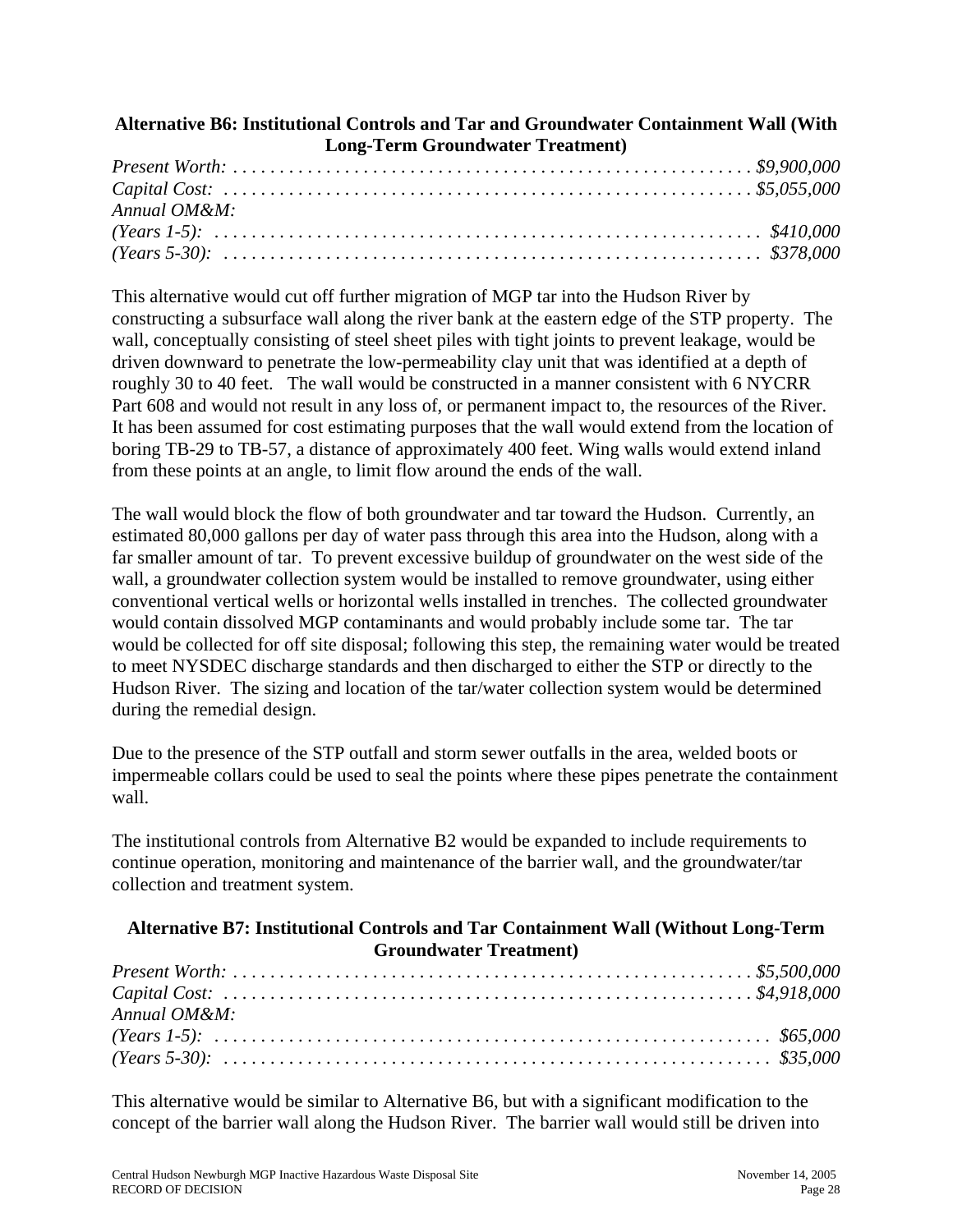the impermeable clay unit, but it would be located further to the east, at a lower elevation and closer to the Hudson River shore line. The top of the wall would be several feet lower, below the position of the water table, leaving enough room to allow shallow groundwater to pass over the top of the wall. The RI demonstrated that shallow groundwater in this area is uncontaminated, and thus does not require treatment.

The MGP tar, which moves through this area at depth, would still be stopped by the wall. To prevent this tar from building up to excessive levels behind the wall, a series of wells or a collection trench and sump system would be built along the west side of the wall. If a trench were employed, tar that enters the trench would flow along the trench bottom to sumps which would be periodically pumped out. Likewise, any tar collection wells would be equipped with sumps to collect tar, and these sumps would require periodic pump-out.

Any tar-impacted soil found at shallow depths near the top or the ends of the wall would need to be removed, so that groundwater flowing over the top of the wall or around the ends would flow through clean soils. Along the central portion of the wall, this removal would extend down to a level two feet below the top of the wall. Near the southern end of the wall at the foot of Renwick Street, tar-contaminated soil may be found at this depth farther inland. Removal of contaminated soil in this area would serve two purposes: removing soil which could contaminate groundwater flowing over or around the wall, and removing contamination that could cause direct exposures to construction workers during future STP expansion in this area. The need for any additional soil removal will be evaluated during remedial design.

### **Area C Alternatives**

The following six alternatives were identified to address contamination of sediments in Area C, which consists of the Hudson River and sediments directly off shore (east) of the Sewage Treatment Plant. The principal risks posed by this contamination are the generation of slicks and sheens on the river surface and potential toxicity to aquatic life, including bottom-dwelling (benthic) organisms that ordinarily inhabit the river bottom. Benthic organisms are an important part of the food chain on which aquatic life in the river depends.

Area C sediments are soft, fine-grained materials (predominantly silts and clays, with some fine sand). The central portion of this area contains sediments that are heavily contaminated, and contain visible MGP tar in some intervals. In the following discussions, this is referred to as the "tar-impacted" zone. Surrounding this central area is a less-contaminated fringe where no tar is visible, but where PAH contamination derived from MGP wastes has been identified. For discussion purposes, this is referred to as the "PAH-Impacted" zone. As noted earlier, the eastern edge of the PAH-Impacted zone has not been fully defined.

A background study conducted as part of the Ecological Risk Assessment showed that PAH concentrations fall rapidly to approximately 20 ppm around the edge of the contaminated zone; below this level, it becomes difficult to separate the influence of the MGP wastes from the other sources of PAH contamination on the Newburgh waterfront. Consequently, the 20 ppm PAH contour has been used to define the boundaries of the area of sediment contamination which is attributable to the MGP Site and requires remediation.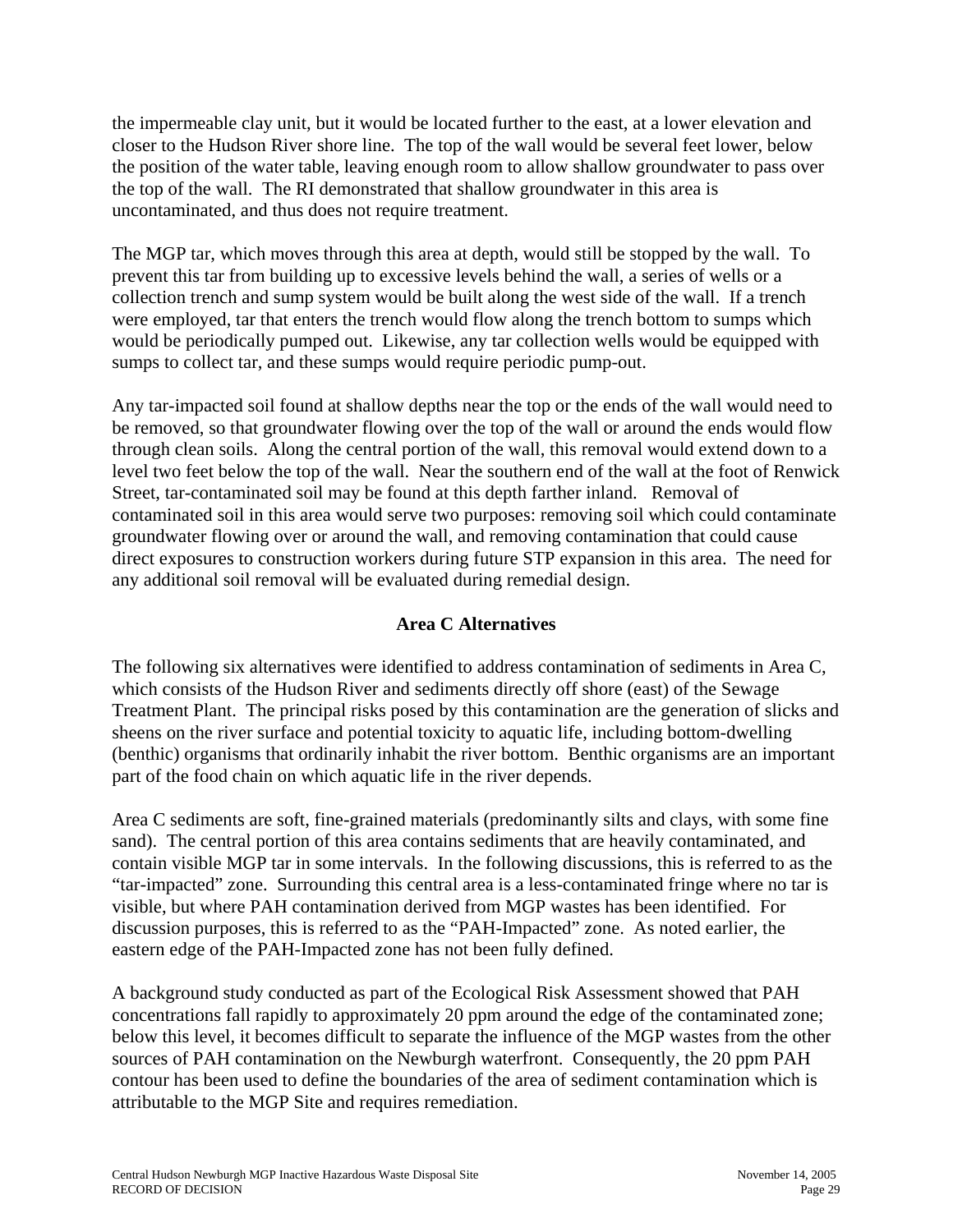The contaminated sediments identified during the RI lie at depths ranging from 0-10 feet below the water surface. Water depths increase with distance from the shore line, so it is possible that water depths greater than 15 feet would be encountered as the eastern fringe of Area C is more fully defined. Water levels rise and fall daily due to tides, with an average tidal range of 4.6 feet. Therefore, these water depths should be considered as averages of the high and low tide depths.

Potential technologies for remediation of sediment contamination include dredging, and capping. Dredging refers to the excavation of sediments from the river bottom. Dredged materials would be dewatered and shipped off site for proper treatment and disposal. Capping would involve the placement of additional, uncontaminated sediment on the river bottom to cover the contaminated material. The cap would isolate the contaminated material and provide a new, uncontaminated sediment surface that would be colonized by the benthic organisms that are native to the area. The cap could be constructed either above grade (by placing the capping materials directly on the existing sediment surface) or below-grade (by first removing a layer of sediment as thick as the cap's designed thickness, so that the finished cap surface is at the same elevation as the existing river bed).

Both dredging and capping would disturb the river bottom and could result in the release of tar or PAH-contaminated sediments into the water column. Both would require measures to control release of suspended sediments into downstream areas. Placement of capping materials would require, at a minimum, the use of silt curtains around the perimeter of the work area to limit the escape of suspended sediment. Dredging would likely create more suspended sediment than capping, and thus any dredging work would be conducted behind sheet piling unless an acceptable alternative is identified during the remedial design phase. Installation of sheet piling becomes progressively more difficult and expensive farther from shore, due to the increase in water depths and stronger river currents.

The use of floating oil-skimming booms may also be required to contain any slicks and sheens that may be liberated during activities which disturb the sediments.

Institutional controls would be required to protect the integrity of the cap. If sufficient water depth is provided over the top of the cap, it is considered unlikely that ordinary boating activities would cause a sufficient disturbance of the cap to threaten its integrity. In the future, some forms of construction or dredging could threaten the integrity of the cap; however, such activities are already regulated under both state and federal law. These regulations are considered sufficient institutional controls for this purpose.

Any capping or dredging would meet the substantive requirements of the New York State SCG for protection of navigable waters, contained in 6 NYCRR Part 608. In particular, any abovegrade capping would have to be stringently designed and constructed to comply with this regulation because filling in water bodies is rarely permitted, and on a practical level there are concerns that such a cap could be eroded by river currents.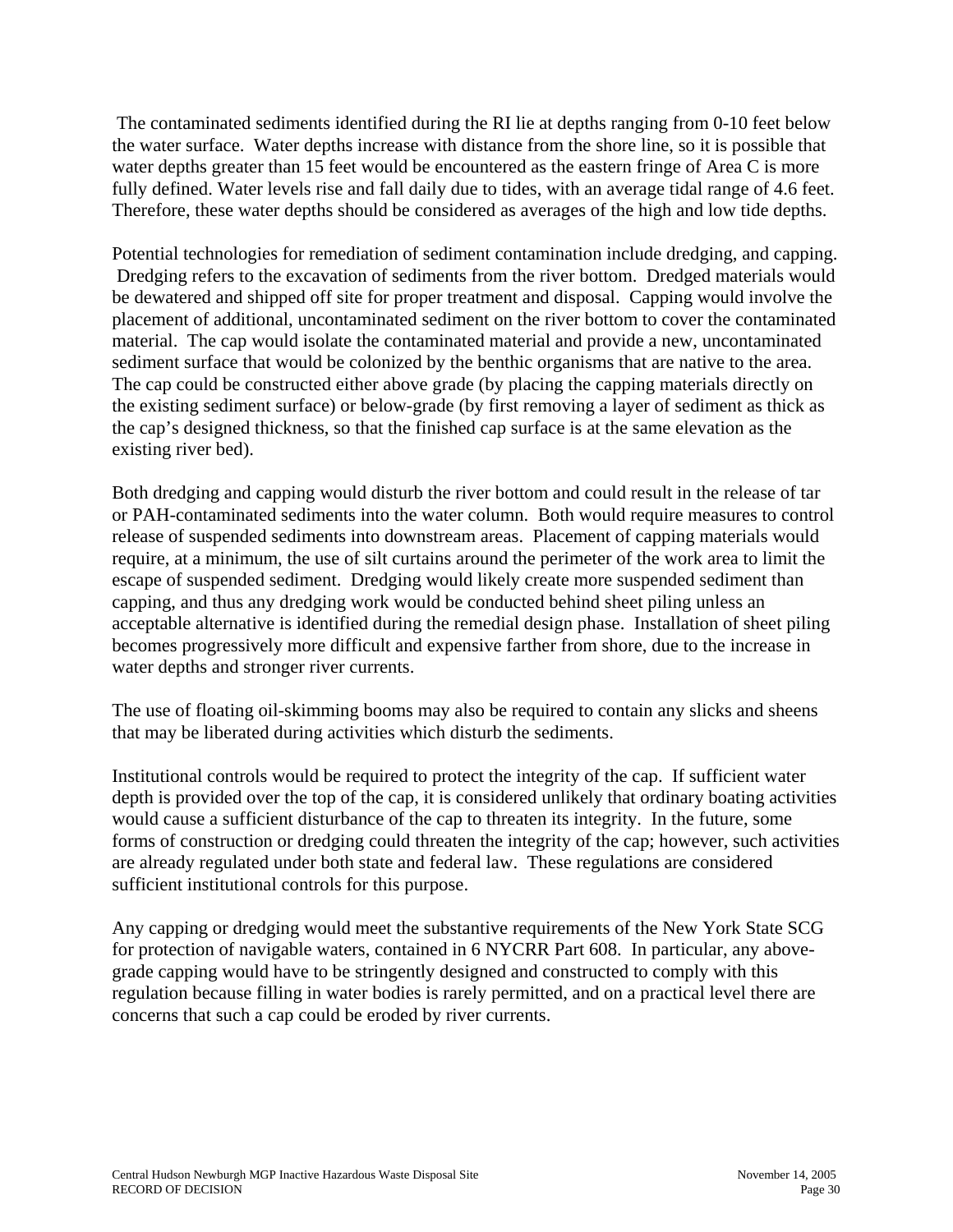## **Alternative C1: No Action**

The No Action alternative is evaluated as a procedural requirement and as a basis for comparison. This alternative would leave the site in its present condition and would not provide any additional protection to human health or the environment.

Under this alternative, no remedial activities would be conducted. No monitoring would take place, and no activities to reduce human or ecological exposures would take place.

## **Alternative C2: Institutional Controls and Above-Grade Sediment Capping Over The Entire Area**

| $Annual OMRM$ : |  |
|-----------------|--|
|                 |  |
|                 |  |

This alternative would involve the installation of an above-grade engineered cap over the entire area where tar has been identified in sediment cores, or where PAH concentrations exceed 20 ppm. The areas is shown on Figure 9, and encompasses an area of roughly 2.9 acres.

The objective of the cap would be to cut off contact between aquatic organisms in the Hudson River and the contaminated sediments, and to establish a comparable clean sediment surface that benthic organisms could recolonize. All of the PAH contamination would remain in place–none would be removed or treated.

The cap would need to remain in place in order to be effective, so it would be designed and constructed to resist erosion by water currents, wave action, boat disturbances and winter-season ice jams. The details of this cap design would be established during the remedial design; however, at this point it is assumed that the cap would consist of multiple layers, in the order specified below.

In areas where visible tar has been identified, the lowest layer would consist of 6 inches of organoclay, followed by 6 inches of sand, then a 6-inch layer of armoring stone, and 12 inches of soft sediment to provide an environment for colonization by benthic organisms. The purpose of the organoclay layer would be to adsorb and immobilize tar migrating upward from the underlying contaminated sediments. The stone armoring layer is intended to protect the underlying layers from erosion.

In the surrounding PAH-impacted area, where tar is not present, the organoclay layer would be omitted. The proposed cap would consist of 6 inches of sand, 6 inches of armoring stone, and 18 inch layer of soft sediment.

The composition and arrangement of these layers may be modified during the design process to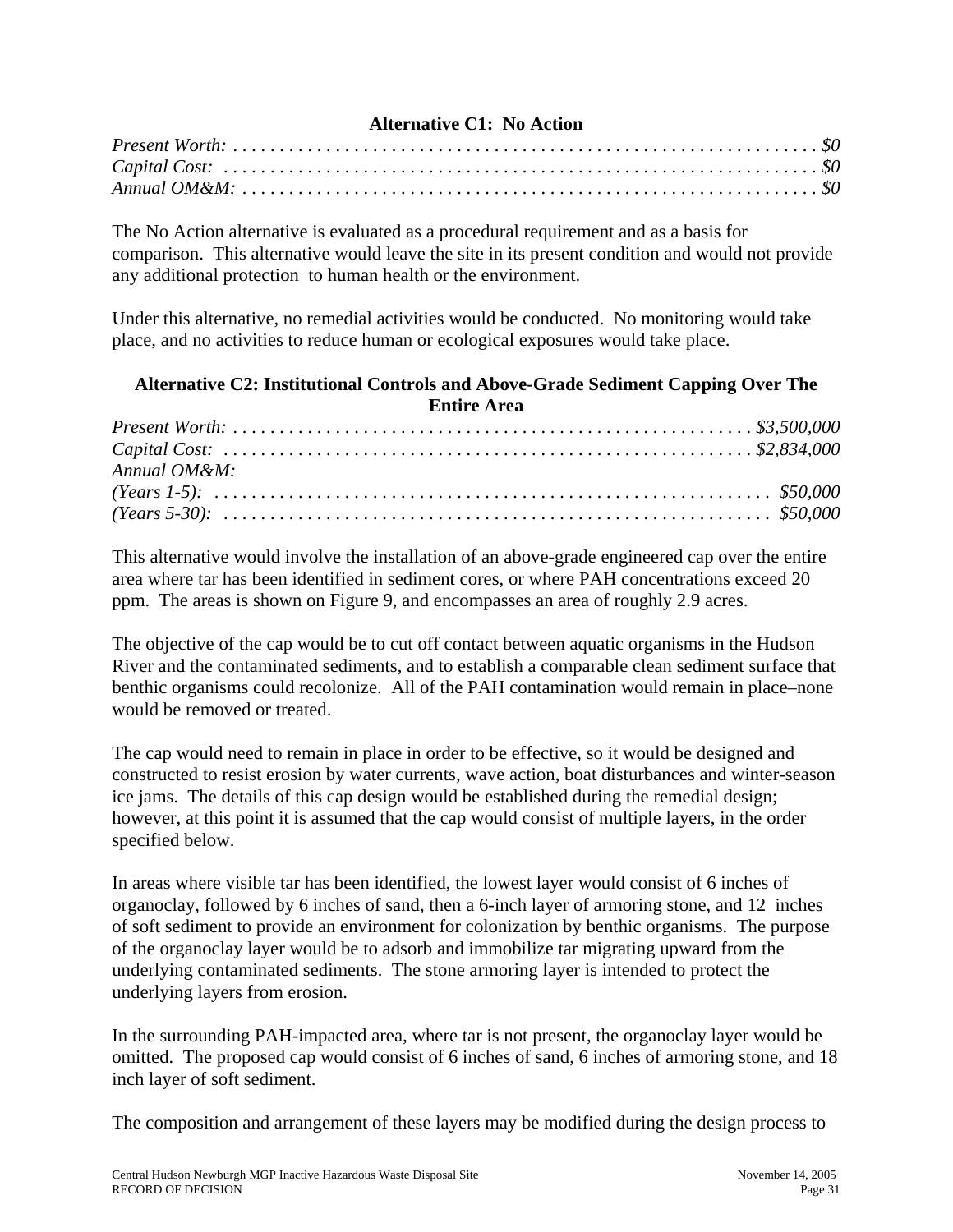maximize the long term effectiveness of the cap, and to maximize the habitat value of the top surface of the cap.

The conceptual 2.5-foot thickness of the above-grade cap would reduce water depths throughout the capped area, and would effectively make some of the capped area into dry land. A permit would be required from the U.S. Army Corps of Engineers. In addition, the STP outfall pipe, which extends roughly 350 feet offshore, might need to be reconstructed. The outfall is located off shore in order to maximize mixing of the treated effluent with river water. Making the river shallower could adversely affect this mixing. Effectiveness of the STP outfall would need to be evaluated during the remedial design.

The eastern edge of the MGP-contaminated sediment zone can not be precisely defined with the existing data. This adds a degree of uncertainty to estimating the extent of the cap. Some additional investigation work would be required during the remedial design phase to more precisely determine the position of the 20 ppm PAH boundary.

The institutional controls would include:

(a) A SMP consisting of controls to inspect, monitor and maintain the sediment cap, and repair any damage or erosion of the cap

(b) Notification of the existence of the cap would be provided to appropriate Federal and State agencies with jurisdiction over dredging activities to ensure that the cap is not removed without removing the underlying contaminated sediment as well.

(c) Institutional controls in a manner and form acceptable to the NYSDEC that would require compliance with the approved SMP, and require Central Hudson with assistance from the property owner to complete and submit an IC/EC certification.

(d) IC/EC certification that would certify that the controls continue to protect public health and the environment in accordance with the SMP.

## **Alternative C3: Institutional Controls, Dredging to 2.5 Feet, and Below-grade Sediment Capping Over The Entire Area**

| Annual OM&M: |  |
|--------------|--|
|              |  |
|              |  |

This alternative would be similar to Alternative C2, but would include a provision to dredge approximately 2.5 feet of sediments from the river bottom prior to installing the cap. The objective would be to create a final capped surface that closely resembles the current elevation of the river bed. Approximate boundaries are shown on Figure 10.

The area to be dredged would first be surrounded by a sheet pile enclosure (or other comparable shoring) to prevent contaminated sediments that become suspended in the water during dredging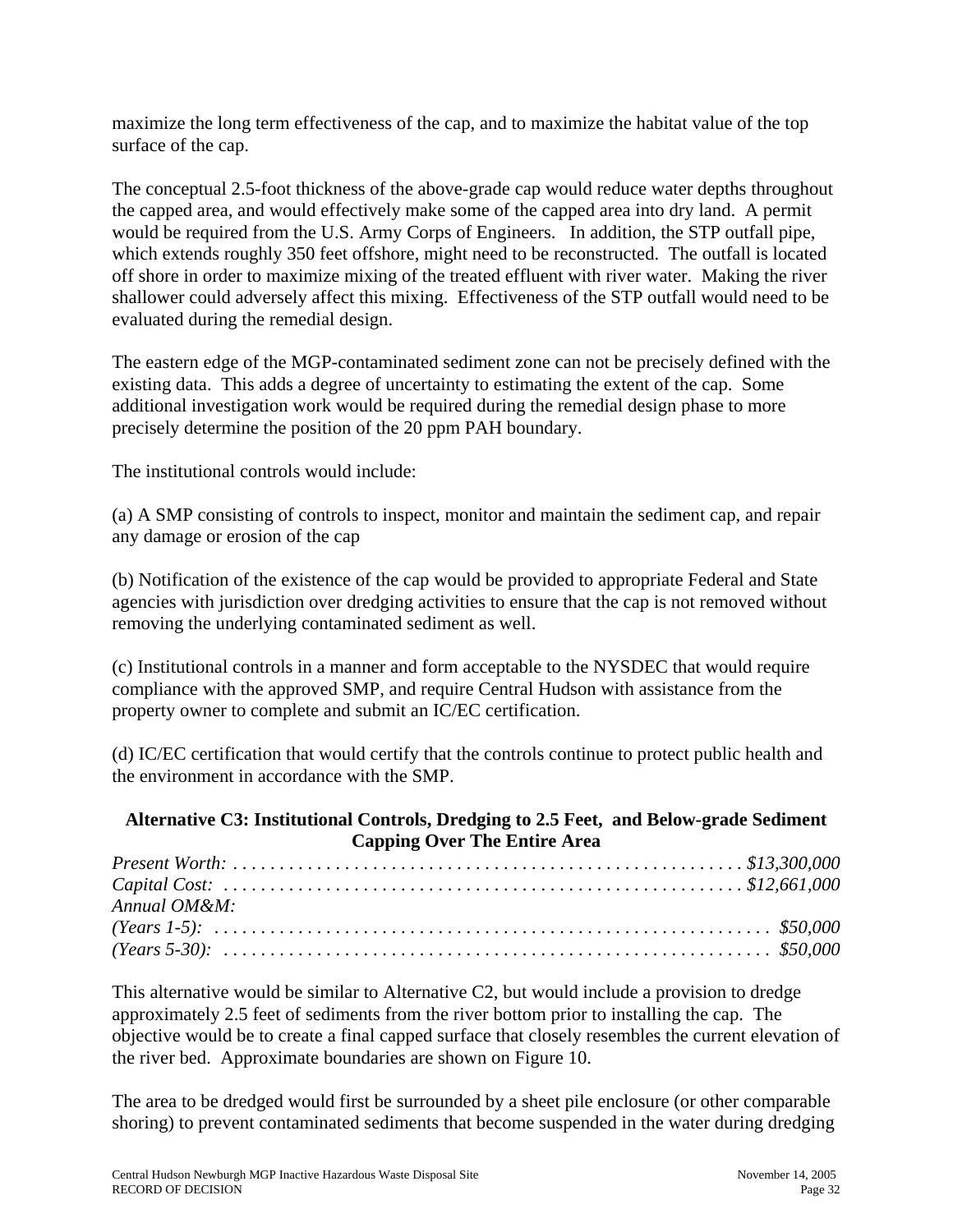from escaping into the Hudson River. Within this enclosure, a layer of sediment equal in thickness to the cap (assumed to be approximately 2.5 feet) would be removed using conventional dredging equipment. The volume of material to be removed is estimated to be 11,600 cubic yards.

Excavation would be performed "in the wet" without dewatering the excavated area. Sediments would be sent off site for proper treatment and disposal. Sediment dewatering would be required prior to trucking the sediment off site. This would require construction of a temporary dewatering facility near the dredging site. Water generated during the dewatering process would be treated and then discharged either to the STP or to the Hudson River.

Following the completion of dredging, the area would be capped in the same manner as described under Alternative C2.

The principal advantage of this Alternative would be that it would not raise the final elevation of the river bed. This would prevent making any of the capped area into dry land and should make the cap less subject to erosion by river currents and ice jams. In addition, a substantial volume of contaminated sediments and tar would be permanently removed from the River. Diffusion of effluent from the STP outfall would remain unaffected. Potential remobilization of tar due to the weight of the cap would be lessened, since the weight of the cap would be offset by the prior removal of sediment in the capped area.

The cap design specified above is used for cost estimation purposes. Modifications to the cap design may be made if site conditions warrant. For example, if excavation leaves a clean sediment surface exposed on the river bottom, the stone armoring would serve no purpose and could be omitted. Similarly, a cap design which omitted the sand layer (substituting soft, fine grained material comparable to the existing river bottom) may prove to have greater value for burrowing worms and other benthic organisms.

The institutional controls would include:

(a) A SMP detailing the steps necessary to inspect, monitor and maintain the sediment cap, repair any damage or erosion of the cap, and prohibit removal of the cap, unless the underlying contaminated sediment is also removed.

(b) Institutional controls in a manner and form acceptable to the NYSDEC that would require compliance with the approved SMP, and require Central Hudson with assistance from the property owner to complete and submit an IC/EC certification.

(c) IC/EC certification that would certify that the controls continue to protect public health and the environment in accordance with the SMP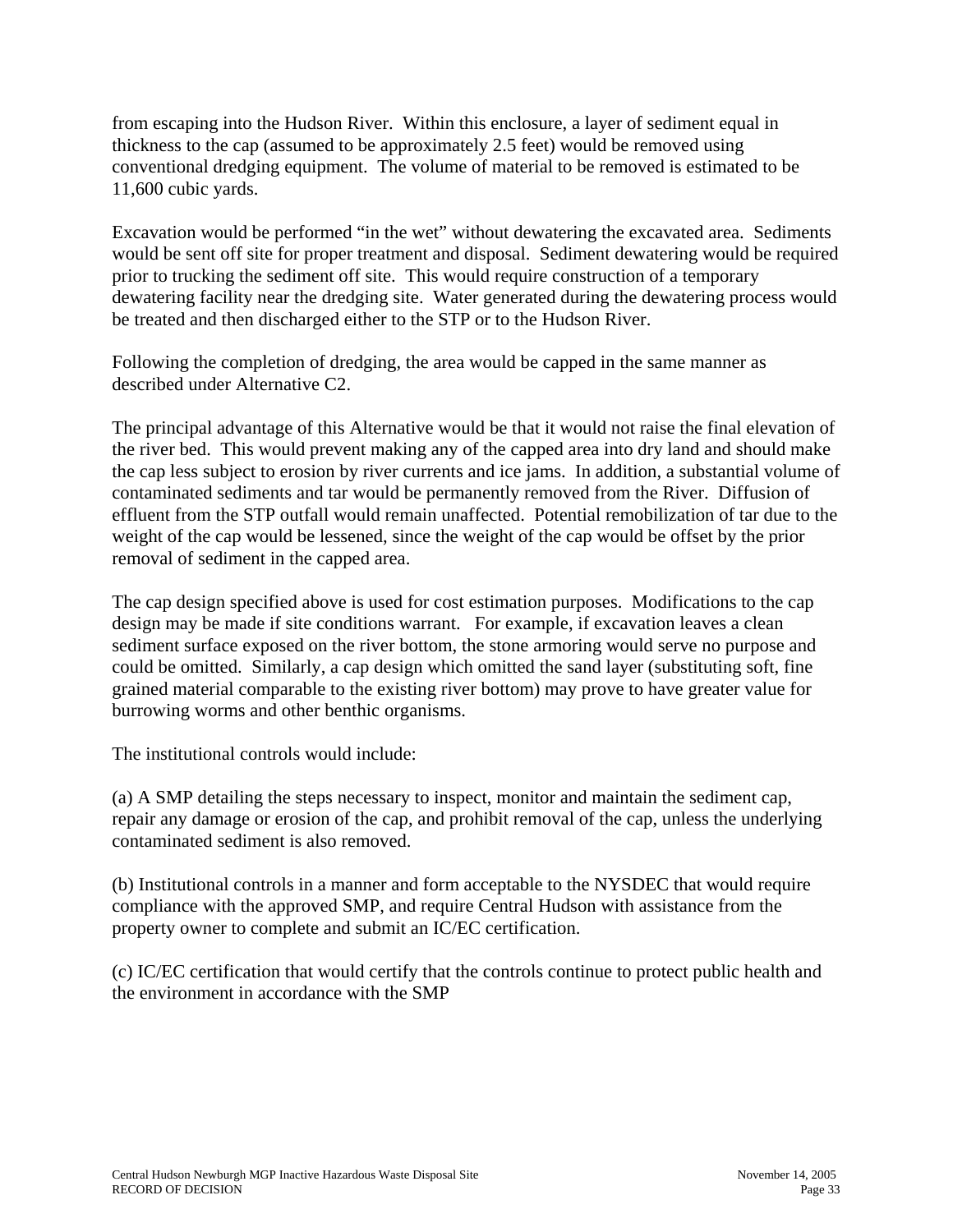### **Alternative C4: Institutional Controls, Removal of Tar-Impacted Sediments, Backfill/Capping of the Dredged Area, and Natural Attenuation of PAH-Impacted Sediments**

| $Annual\ OM\&M$ : |  |
|-------------------|--|
|                   |  |
|                   |  |

Alternative C4 would provide a greater degree of contaminant removal than C3 by removing all tar-impacted material. No action would be conducted in the surrounding PAH-impacted area.

The area of tar-impacted sediments measures roughly 500 by 100 feet. Within this area, the average depth of removal would be approximately 4 feet; however, the maximum depths will range from roughly 10-15 feet. The boundaries of this alternative are shown on Figure 11.

Dredged sediment would be handled in the same manner described under Alternative C3, then shipped off site for proper treatment and disposal. The total volume of sediment to be excavated is estimated at roughly 7500 cubic yards

The dredged area would be capped once the dredging is complete. For cost estimation purposes, it has been assumed that the cap would be constructed in the same manner as described in Alternative C3. However, if the bottom of the excavation following dredging was found to be uncontaminated, the need for an armor-protected cap would be eliminated and simple, soft sediment backfill could be substituted. A 24-inch surface layer of fine grained material similar to existing surface sediments would be installed to provide a comparable habitat for benthic organisms.

Outside the tar-impacted area, no remedial actions would be performed. Natural attenuation processes such as burial and microbial degradation would be assumed to reduce PAH concentrations over time. With no sediment cap on the river bed, the need for institutional controls to monitor and protect the cap would be eliminated.

## **Alternative C5: Institutional Controls, Removal of Tar-Impacted Sediments, Backfill/Capping of the Dredged Area, Dredging to 2.5 Feet Below Grade in Remaining Near-Shore Areas, and Above-Grade Sediment Capping Over the Remaining Area**

| Annual OM&M: |  |
|--------------|--|
|              |  |
|              |  |

Alternative C5 is a hybrid of Alternatives C2, C3, and C4, combining the removal of all tarimpacted sediments with capping of the surrounding PAH-impacted sediments to provide a higher level of protection. The cap would be a combination of above-grade and below-grade construction, with the above-grade cap used only in deeper water. The approximate layout of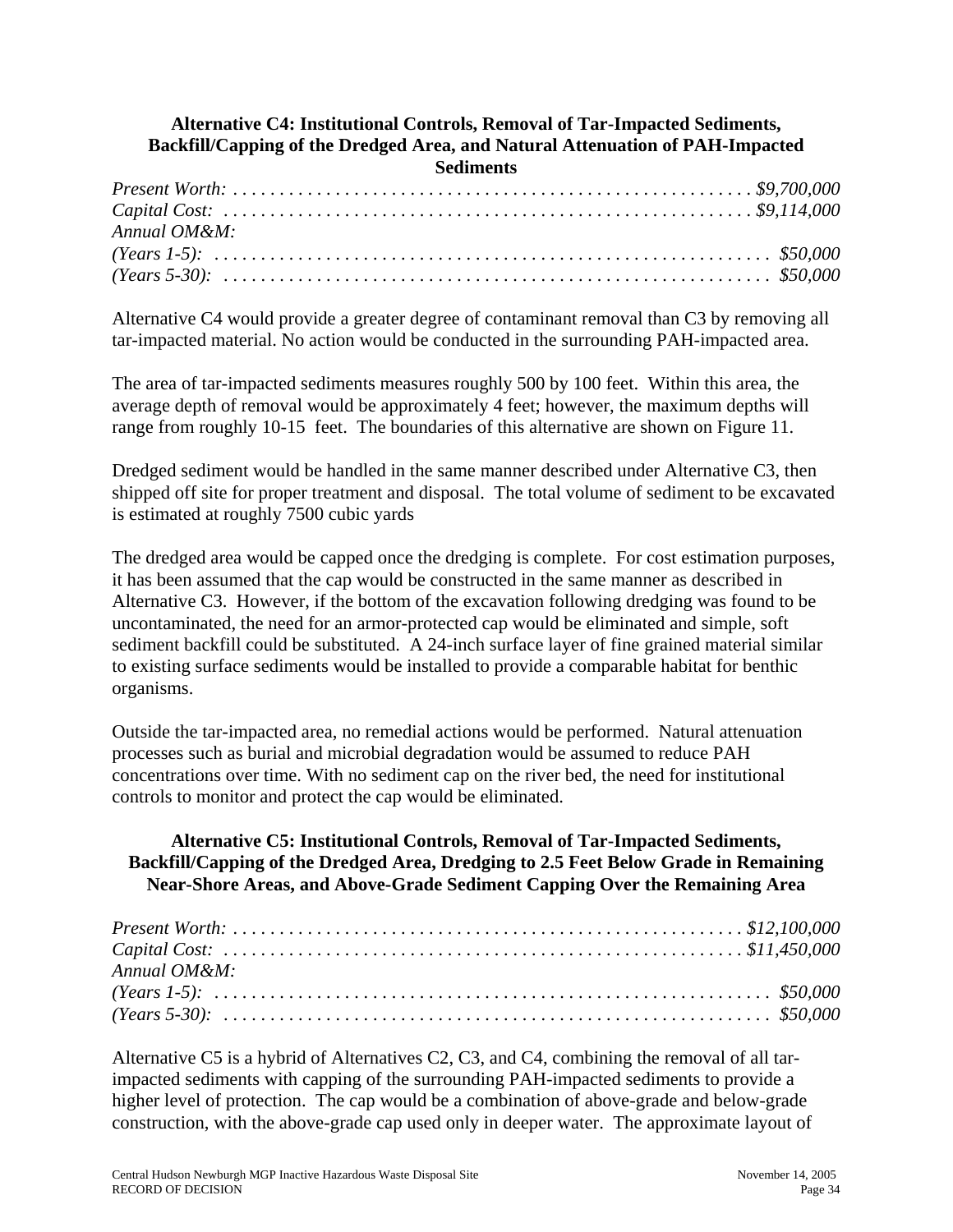this alternative is shown on Figure 12.

All tar-impacted materials would be removed as described under Alternative C4. The PAHimpacted sediments surrounding the tar-impacted zone would be capped. Much of the cap would be constructed below-grade, as described under Alternative C3, in order to minimize changes in the elevation and habitat value of the river bed. However, in deeper water farther off shore, the cap would be constructed above grade, as described under Alternative C2. Below-grade construction could also be required in deeper water depending on the results of the Remedial Design Investigation.

The boundary between the two types of cap would be determined during the Remedial Design, taking into account cap stability, habitat protection, boating access, and the increasing technical complexity of dredging and capping as water depths increase farther from shore:

1) Cap Stability: Any capping materials placed on the river bottom would be subject to erosion from a variety of natural and man made forces. However, some of these erosional forces would be more of a concern in shallow water than in deeper water. These include wave action, physical scouring from ice jams during the winter months, and possible disturbance from boat anchors and boat propeller wash during docking maneuvers. All of these factors are expected to diminish in importance as water depths increase.

2) Habitat Protection: The soft river bottom in the shallow areas of the River near the shoreline is an important ecological resource, and the intent of the remedy is to restore this habitat. Although the stone armoring layer is expected to be highly effective in preventing erosion of the cap and thus isolating the contaminated sediments from benthic organisms, the stone would not by itself constitute a comparable bottom habitat. It is important for the fine grained, soft sediment above the armoring layer to remain in place to provide a suitable habitat and not be subject to erosion. Examination of the sediment cores in the contaminated area indicates that sediment is being deposited, not eroded, under current site conditions. The Remedial Design Investigation would include studies to confirm the RI observations and measure rates of sediment erosion and deposition. In addition, in order to limit the amount of filling in the river and minimize the loss of water column habitat, sediments in the areas proposed for both below-grade and above-grade capping would be tested prior to cap placement to determine the actual level of toxicity of the PAHs and confirm the need for capping.

3) Boating Access: Currently, the rip rap river bank limits how close to the shore recreational boats can approach, particularly at low tide. However, the City of Newburgh (which owns the riverbed in this area) has expressed interest in constructing a sewage pump out station for recreational boats, taking advantage of its proximity to the sewage treatment plant. A preliminary analysis has concluded that a 4 foot minimum depth of water is needed for recreational boating access. Any capping that takes place would be designed to avoid interfering with this proposal, and therefore would not be allowed to reduce low tide water depths below 4 feet. This is equivalent to an *average* water depth (ignoring tidal fluctuations) of 6 feet. This should be considered as a minimum figure, subject to revision upward if boating access or other considerations require deeper water. It should also be noted that the pump out facility would be subject to permitting review and approval on its own merits. Nothing in this plan should be taken as prior approval for construction of this facility.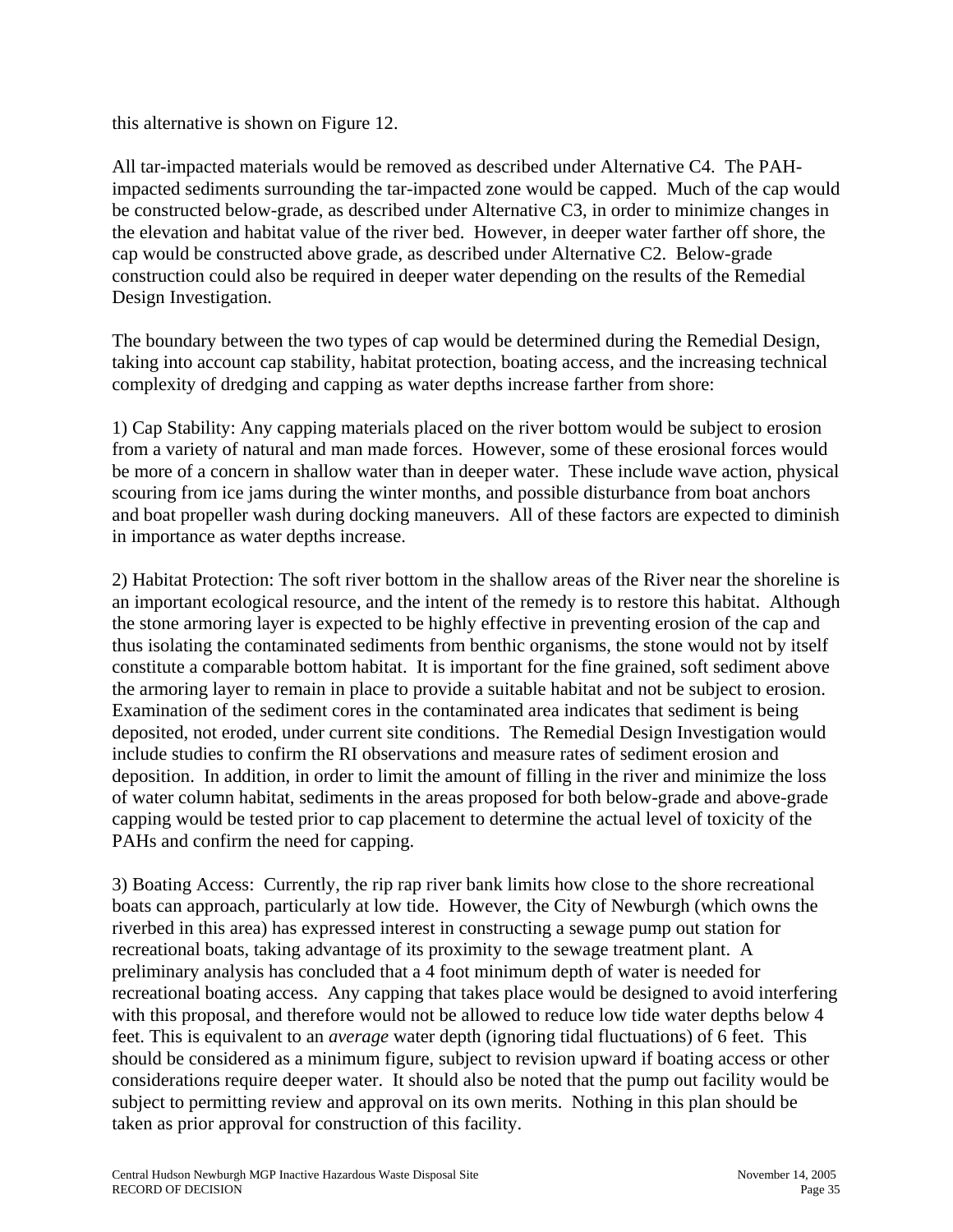4) Technical Complexity: It is anticipated that construction of a below-grade cap would become significantly more complex in deeper water farther from shore. In large part, this is due to the necessity of controlling the spread of contaminated sediments by conducting the necessary dredging inside a sheet-pile enclosure. As the area of the below-grade cap increases, three things happen which complicate the design and construction of sheet pile enclosure. First, the length of wall becomes larger (because it is encircling a larger area) and this increases both the amount of sheeting required and the amount of internal bracing required to keep the wall upright, rigid, and leakproof. Second, the increasing depth of water requires a taller sheet pile wall–the wall must not only reach through deeper water, it must also be driven farther into the bottom in order to be adequately anchored. This may require not only bigger sheet pile panels, but thicker panels as well. Third, the wall would need to withstand higher forces due to stronger river currents farther from shore. Again, this may have the effect of requiring thicker, more robust sheeting.

Combined, these three factors are expected to produce a sharp increase in complexity as the area of below-grade capping increases. The point at which this sharp increase takes place would be another factor used, in conjunction with cap stability, during the Remedial Design in determining the location for the boundary between above-grade and below-grade caps.

Modifications to the cap design would be made if site conditions warrant. For example, it may be possible to omit the stone armoring layer in areas where clean bottom conditions have been achieved through excavation. Thus, for example, if excavation of the tar-bearing zone leaves a clean sediment surface exposed at the bottom of the excavation, the stone armoring would serve no purpose and could be omitted. Similarly, a cap design which omits the sand layer (substituting additional soft, fine grained material comparable to the existing river bottom) may prove to have greater value for burrowing worms and other benthic organisms. The cap design specified above is used for cost estimation purposes.

As in Alternative C4, this Alternative would involve dredging approximately 7500 cubic yards of sediment from the tar impacted zone, which measures roughly 100 feet (east to west) by 500 feet (north to south). In addition, approximately 1500 cubic yards may be dredged from PAHimpacted near-shore areas located immediately to the north and south of the tar-impacted zone, and potentially to the east as well. This would lower the river bottom elevation, up to 2.5 feet, to allow for construction of a below-grade cap in these areas.

Handling, disposal, and dewatering of the dredged sediments would be as described under Alternative C4. Construction of the cap would be as described under Alternatives C2 and C3.

The institutional controls would include:

(a) A SMP detailing the steps necessary to inspect, monitor and maintain the sediment cap, and repair any damage or erosion of the cap

(b) Notification of the existence of the cap will be provided to appropriate Federal and State agencies with jurisdiction over dredging activities to ensure that the cap is not removed without removing the underlying contaminated sediment as well.

(c) Institutional controls in a manner and form acceptable to the NYSDEC that would require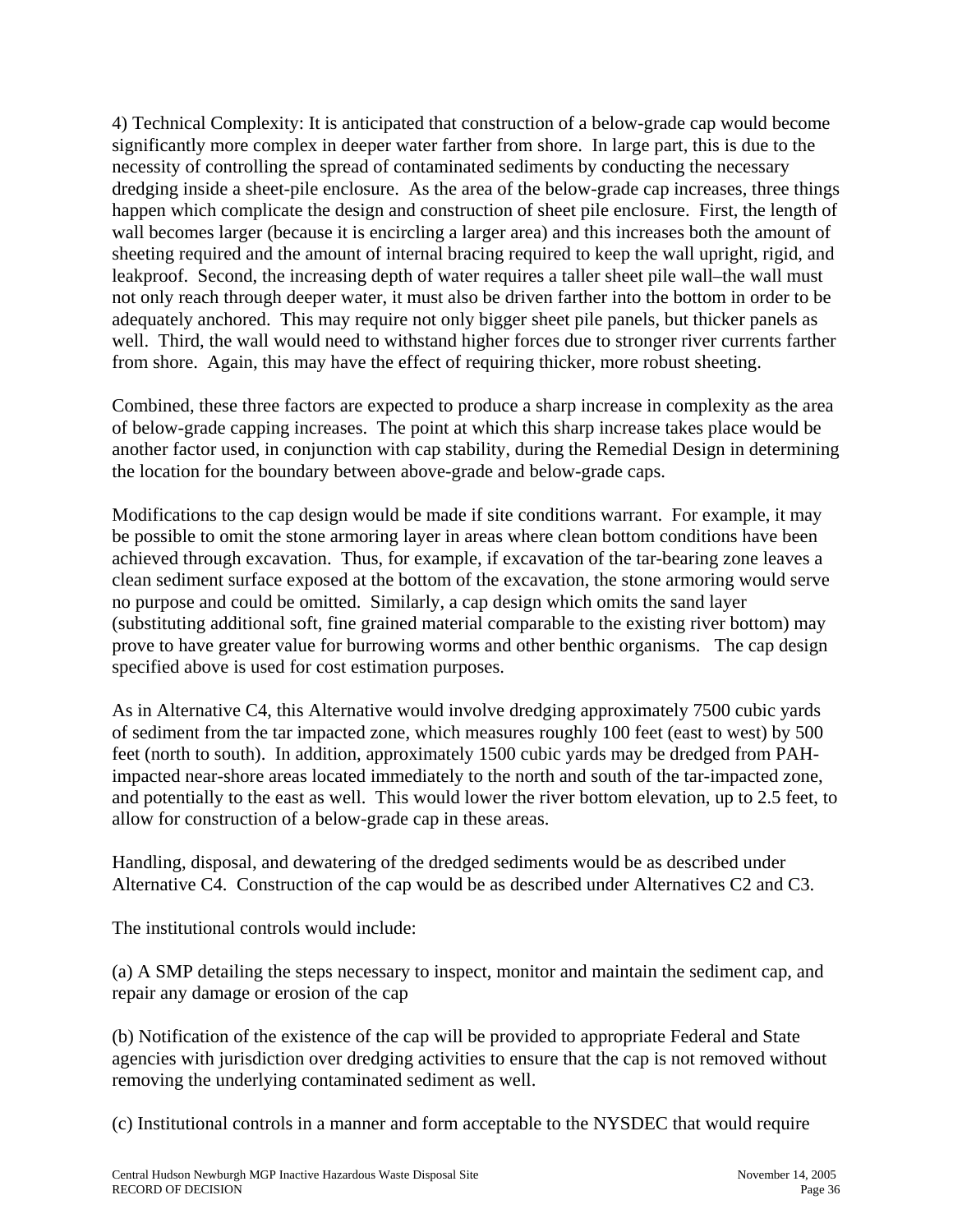compliance with the approved SMP, and require Central Hudson with assistance from the property owner to complete and submit an IC/EC certification.

(d) IC/EC certification that would certify that the controls continue to protect public health and the environment in accordance with the SMP.

## **Alternative C6: Institutional Controls, Removal of Tar-Impacted Sediments, Backfill/Capping of the Dredged Area, Dredging to 2.5 Feet and Below-Grade Sediment Capping Over the Remaining Area**

| Annual OM&M: |  |
|--------------|--|
|              |  |
|              |  |

This alternative would be designed to achieve all of the goals in removing and isolating tar and PAH contamination, while restoring river bottom contours to match existing contours.

Alternative C6 would involve the removal of tar-impacted sediments with backfill/capping of the dredged area as in Alternatives C4 and C5, combined with dredging and below-grade capping of the remaining area of sediments containing over 20 ppm PAH. The layout of this alternative is shown on Figure 13.

Dredging, treatment and disposal of the contaminated sediments would be conducted in the same manner as described under Alternative C4. Construction of the below-grade cap would proceed as described in Alternative C3. Although the intent of this alternative is to mimic the current river bottom contours as closely as possible, some modifications could be made to accommodate construction of a pump-out station if the City of Newburgh obtains a permit for construction.

The volume of tar-impacted material to be dredged would remain at 7,500 cubic yards, as in Alternatives C4 and C5. An estimated additional volume of 7,000 cubic yards would be dredged in the surrounding PAH-impacted area to allow for construction of the 2.5 foot thick, below grade cap.

The institutional controls would include:

(a) A SMP detailing the steps necessary to inspect, monitor and maintain the sediment cap, and repair any damage or erosion of the cap.

(b) Notification of the existence of the cap will be provided to appropriate Federal and State agencies with jurisdiction over dredging activities to ensure that the cap is not removed without removing the underlying contaminated sediment as well.

(c) Institutional controls in a manner and form acceptable to the NYSDEC that would require compliance with the approved SMP, and require Central Hudson with assistance from the property owner to complete and submit an IC/EC certification.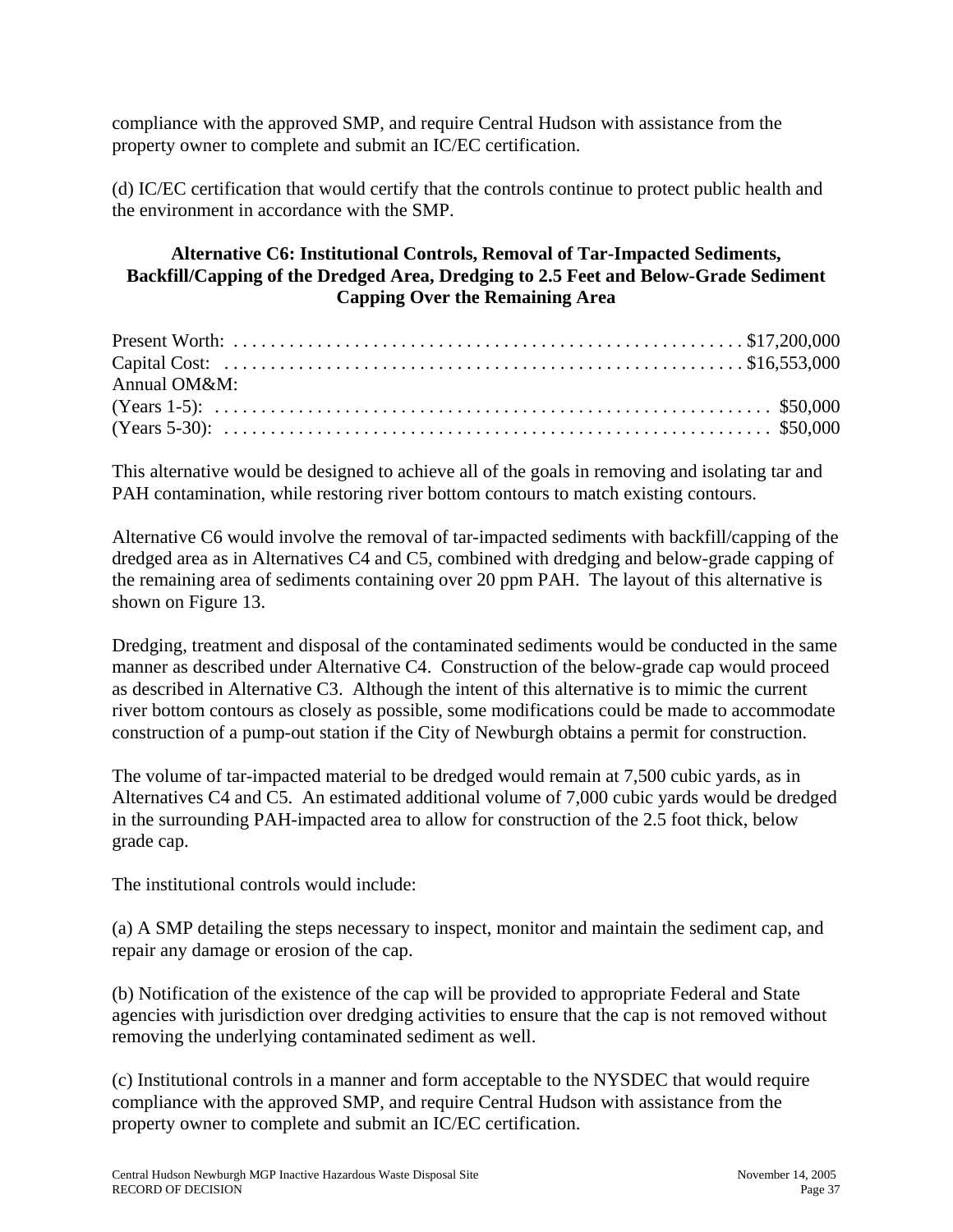(d) IC/EC certification that would certify that the controls continue to protect public health and the environment in accordance with the SMP.

# **7.2 Evaluation of Remedial Alternatives**

The criteria to which potential remedial alternatives are compared are defined in 6 NYCRR Part 375, which governs the remediation of inactive hazardous waste disposal sites in New York State. A detailed discussion of the evaluation criteria and comparative analysis is included in the FS report.

The first two evaluation criteria are termed "threshold criteria" and must be satisfied in order for an alternative to be considered for selection.

1. Protection of Human Health and the Environment. This criterion is an overall evaluation of each alternative's ability to protect public health and the environment.

2. Compliance with New York State Standards, Criteria, and Guidance (SCGs). Compliance with SCGs addresses whether a remedy will meet environmental laws, regulations, and other standards and criteria. In addition, this criterion includes the consideration of guidance which the NYSDEC has determined to be applicable on a case-specific basis.

The next five "primary balancing criteria" are used to compare the positive and negative aspects of each of the remedial strategies.

3. Short-term Effectiveness. The potential short-term adverse impacts of the remedial action upon the community, the workers, and the environment during the construction and/or implementation are evaluated. The length of time needed to achieve the remedial objectives is also estimated and compared against the other alternatives.

4. Long-term Effectiveness and Permanence. This criterion evaluates the long-term effectiveness of the remedial alternatives after implementation. If wastes or treated residuals remain on-site after the selected remedy has been implemented, the following items are evaluated: 1) the magnitude of the remaining risks, 2) the adequacy of the engineering and/or institutional controls intended to limit the risk, and 3) the reliability of these controls.

5. Reduction of Toxicity, Mobility or Volume. Preference is given to alternatives that permanently and significantly reduce the toxicity, mobility or volume of the wastes at the site.

6. Implementability. The technical and administrative feasibility of implementing each alternative are evaluated. Technical feasibility includes the difficulties associated with the construction of the remedy and the ability to monitor its effectiveness. For administrative feasibility, the availability of the necessary personnel and materials is evaluated along with potential difficulties in obtaining specific operating approvals, access for construction, institutional controls, and so forth.

7. Cost-Effectivness. Capital costs and operation, maintenance, and monitoring costs are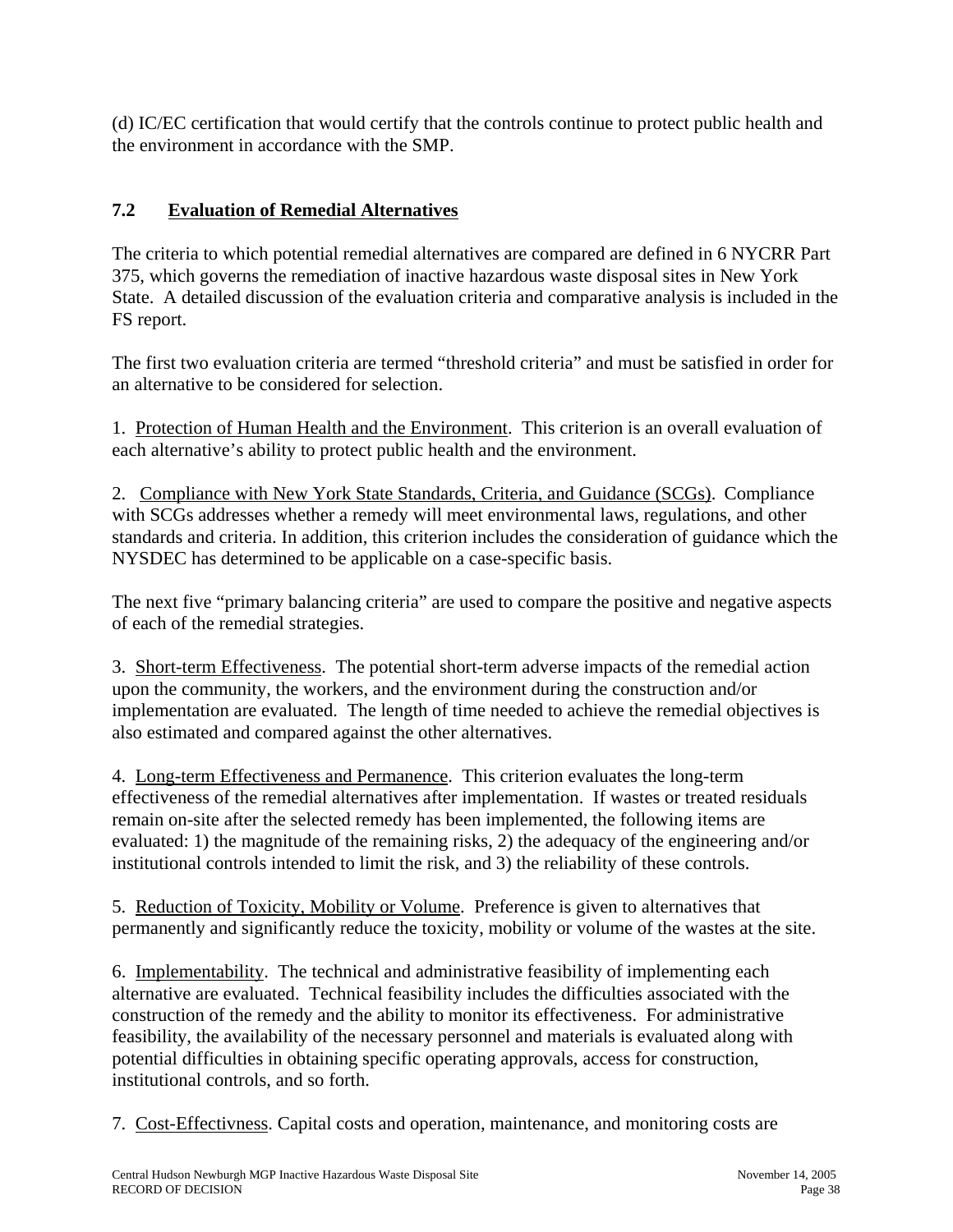estimated for each alternative and compared on a present worth basis. Although costeffectiveness is the last balancing criterion evaluated, where two or more alternatives have met the requirements of the other criteria, it can be used as the basis for the final decision. The costs for each alternative are presented in Table 2.

This final criterion is considered a "modifying criterion" and is taken into account after evaluating those above. It is evaluated after public comments on the Proposed Remedial Action Plan have been received.

8. Community Acceptance - Concerns of the community regarding the RI/FS reports and the PRAP are evaluated. A responsiveness summary will be prepared that describes public comments received and the manner in which the NYSDEC will address the concerns raised. If the selected remedy differs significantly from the proposed remedy, notices to the public are issued describing the differences and reasons for the changes.

# **SECTION 8: SUMMARY OF THE PROPOSED REMEDIES**

For Area A, the MGP site, NYSDEC has selected Alternative A4, Institutional Controls, Excavation of Southeast Corner and Former Relief Holder, and Overburden/Bedrock Tar Removal as the remedy.

For Area B, the area between the MGP site and the Hudson River, NYSDEC has selected Alternatives B4 and B7, which between them call for Institutional Controls, Removal of Tar from Central Portion of the STP, In-Situ Chemical Oxidation, and Tar Containment Wall (Without Long-Term Groundwater Treatment). In addition, in the area of proposed STP expansion at the east end of Renwick Street, sufficient soil will be removed to allow excavation and construction to proceed in a clean work environment.

For Area C, the Hudson River sediments, NYSDEC has selected Alternative C5: Institutional Controls, Removal of Tar-Impacted Sediments, Backfill/Capping of the Dredged Area,

Dredging to 2.5 Feet Below Grade in Remaining Near-Shore Areas, and Above-Grade Sediment Capping Over the Remaining Area.

The elements of the remedies for all three areas are described at the end of this section.

The selected remedies are based on the results of the RI and the evaluation of alternatives presented in the FS.

These alternatives have been selected because, as described below, they satisfy the threshold criteria and provide the best balance of the primary balancing criteria described in Section 7.2. They will achieve the remediation goals for the site by removing the MGP tar from known source areas and other areas where tar has accumulated, reducing the mobility of tars between these source areas and the Hudson River, and constructing a barrier to further discharge of tar into the river. In the river itself, the selected remedy will remove the most grossly contaminated sediments and cut off human and ecological exposures to the contaminants that remain.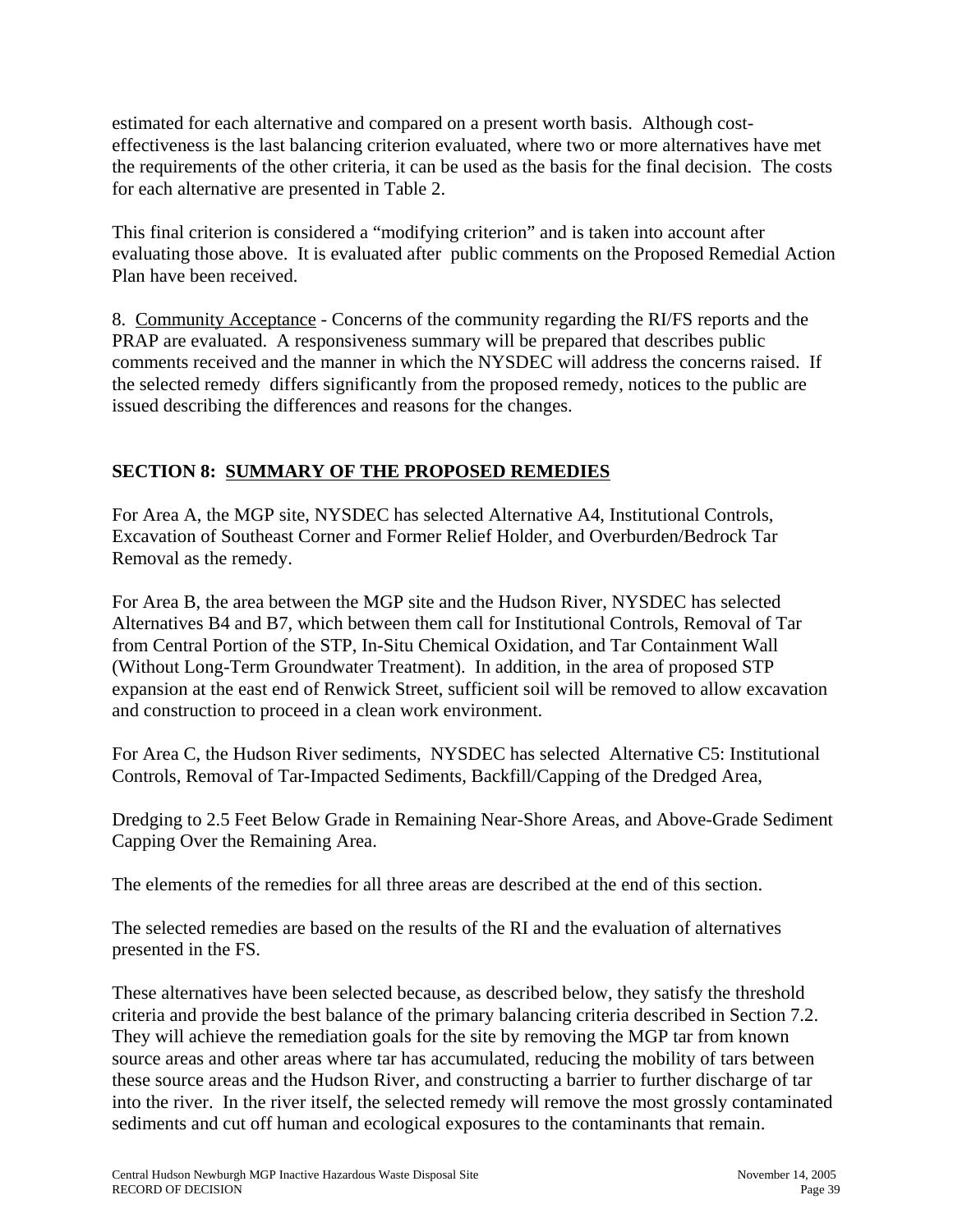The evaluation of the alternatives for areas A, B, and C are discussed below. For the sake of clarity, they are discussed separately. However, it should be kept in mind that the selected remedies will be inter-related parts of an integrated approach to protection of human health and the environment in a highly complex area. The approach can be summarized as follows:

Contaminants that can be readily identified and removed will be removed by excavation. Those which are impracticable to reach by excavation will either be partially removed by other means (e.g. collection of liquid tar), treated in place (e.g. in-situ oxidation), or contained to prevent further movement and exposure (e.g. the barrier wall and capping of contaminated sediments).

In area A, a source of MGP tar has been identified in the southeast corner of the MGP site and a likely source has been identified in the area of the former relief holder. Contaminated soils in these areas appear to be the source of most or all of the tar that moves through the study area and into the Hudson River. The most effective and reliable method to remove these sources is through excavation, as proposed in Alternative A4. At depth in area A, there is mobile tar in the bedrock where excavation is not practicable. Although it is not practicable to locate and remove all of this tar, some portion of it can be removed through extraction wells. This may be a small fraction of the total amount of tar present in the subsurface, but it represents the most mobile fraction, and thus the fraction most likely to migrate into off-site areas. Removing this tar will reduce or eliminate the hydraulic forces that currently cause the tar to move off site.

Area A is fenced and secured, and the ground surface has been covered with crushed stone and fill materials, so no direct exposures are likely during ordinary work activities. Central Hudson will establish an institutional control (in the form of a deed restriction or environmental easement) to help ensure that future exposures during subsurface excavations are minimized.

Alternative A2 was rejected because it would not meet the threshold criterion of protecting human health and the environment. Although institutional controls and existing site security measures would be protective on the MGP site itself, the continued migration of MGP tar away

from Area A would continue, leading to continuation of potential human and ecological exposures farther to the east.

Alternative A3 was not selected because removal of tar from wells may not, by itself, be effective in preventing migration of tar. The combination of source area excavation and tar removal from all areas where mobile tar can be identified (Alternative A4) offers a higher level of protection.

Alternative A4 will meet the threshold criteria by eliminating, to the maximum extent practicable, the off site migration of tar from the former MGP site, and by limiting human and ecological exposures to the contamination that remains in the subsurface. The combination of source removal through excavation and collection of liquid tar offers the best chance for preventing further contamination of off-site areas.

Area B is largely an area where tar is in transit through the subsurface on its way to the Hudson River. As with Area A, no wastes are exposed at the surface in Area B. However, underground utility workers have been exposed to tar in the past, and similar future exposures are possible.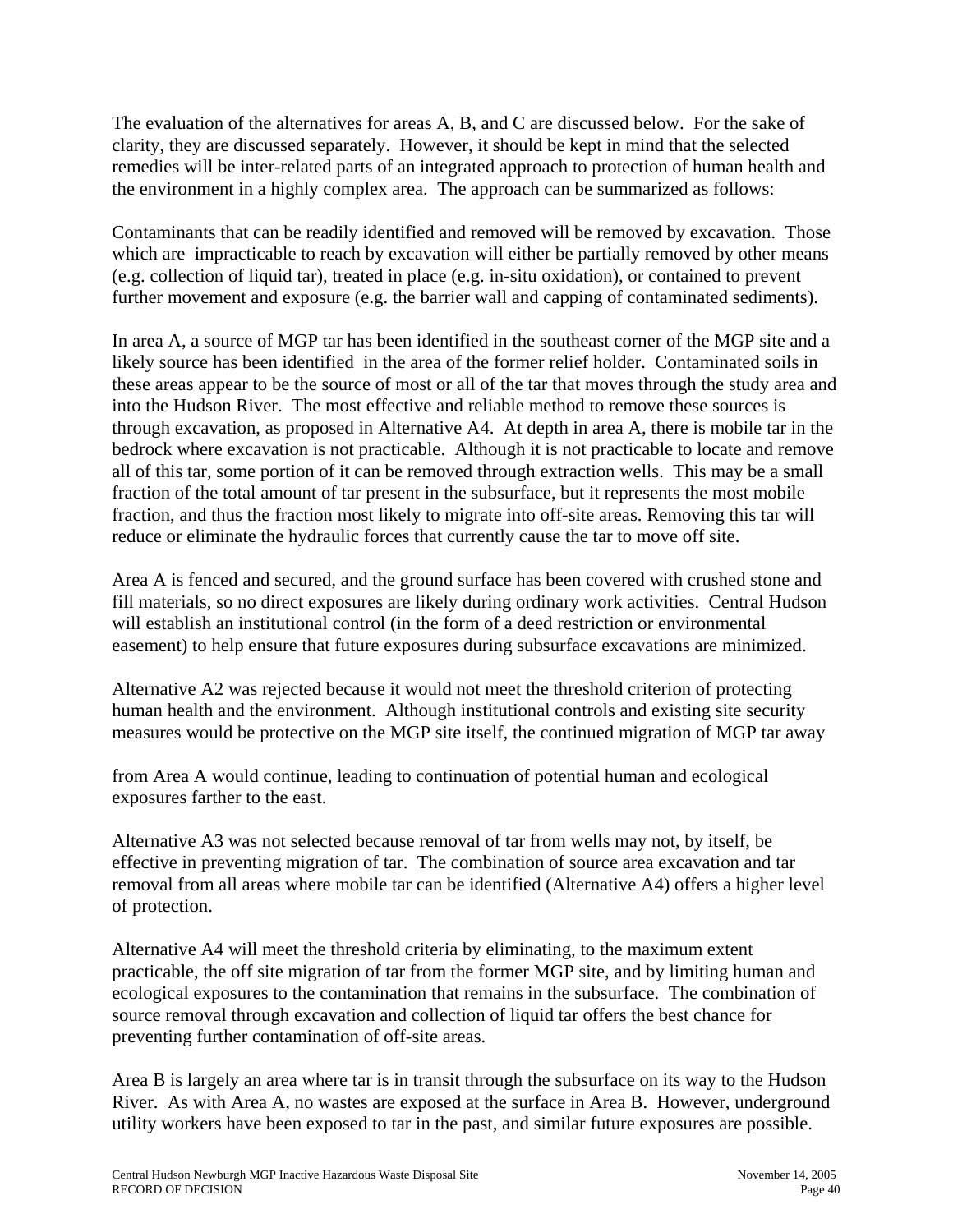Future exposures are most likely along River Street, and in the TB-25 area near the end of Renwick Street. These are areas where tar contaminated soil has been found within 10 feet of the ground surface and where future STP expansion is most likely to require subsurface work.

In the unlikely event that the STP property is redeveloped for some other use in the future, additional exposures to tar and contaminated subsurface soils could occur; however, these will be managed through modifications to the SMP to reflect the new use. Unlike Area A, Central Hudson does not control Area B. Land is held by CSX Transportation and the City of Newburgh. Use of Central Hudson's best efforts to obtain institutional controls in Area B in a manner and form acceptable to the NYSDEC will be required.

Remediation of subsurface tar contamination in Area B is generally more complicated and more difficult than in Area A. The tar is widely distributed throughout the area. Much of it can not be readily excavated due to the presence of STP structures and piping. Some of the subsurface tar can be recovered with wells; however, finding this tar is challenging and it is possible that some mobile tar may go undetected and continue to move toward the Hudson River.

Alternatives B4 and B7, taken together, offer the best approach to minimizing exposure to the tar currently located in Area B and to preventing the migration of tar into area C.

Alternatives B1 and B2 were rejected because neither meets the threshold criterion of protecting public health and the environment. With either of these alternatives, tar would continue to move through Area B toward the Hudson River. Alternative B1 would also not protect subsurface utility workers at the STP, who would potentially be exposed to tar in excavations.

Alternative B3 was not selected because it would only partially meet the criterion of effectiveness. Removal of tar from wells in area B would leave substantial amounts of residual tar contamination behind, adhering to soil particles. Future excavation workers would still potentially be exposed to tar in excavations. In contrast, the selected remedy will provide a higher level of protection by treating the residual contamination with in-situ oxidation. NYSDEC also believes that the addition of in-situ oxidation will likely reach at least some of the mobile tar which could escape detection and capture by collection wells.

Alternative B5 was not selected because, by itself, it would be applied only at the east end of Renwick Street. B5 would address future construction in this area, but mobile tar and highly contaminated soils would be left in place in the rest of the STP site. Future subsurface utility worker exposures along River Street in the western edge of the STP site, where much of the plant's influent piping is located and where previous worker exposures have taken place, would not be addressed.

The selected remedy includes an important component of Alternative B5: the removal of sufficient mobile tar contaminated soil to allow construction at the east end of Renwick Street. Proposed future expansion of the STP aeration tanks in this area could require excavation into tar contaminated soil, and dewatering activities could produce contaminated groundwater. Both activities could raise worker exposure and environmental protection issues. The remedy does not include excavation to the full depth of contamination in this area (approximately 28 feet), but will proceed to a depth sufficient to allow construction in a clean working environment.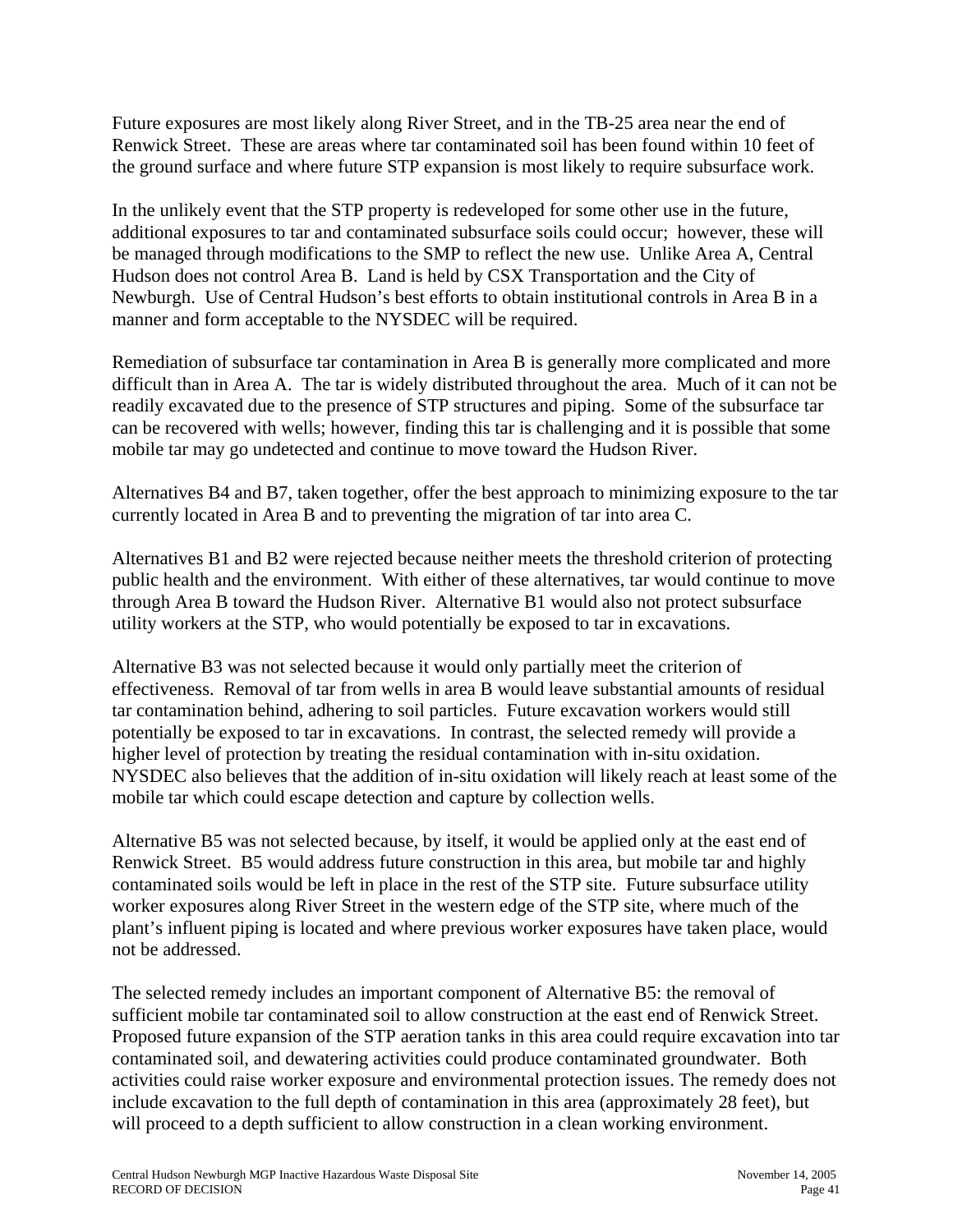Because the design and timing of the Renwick Street STP expansion has not yet been determined, the depth and schedule of this additional soil removal cannot be specified at this time. During construction of the barrier wall, the remedy will require the removal of the shallow tar contamination, to at least two feet below the top of the barrier, to assure the quality of the groundwater passing over the wall remains acceptable for discharge to the River. If the design of the STP expansion project has not made sufficient progress by the time the barrier wall is built, implementation of this additional excavation work may, with NYSDEC approval, be coordinated with the construction schedule of the STP expansion project so as to only sheet, dewater and excavate the area once. If this option is chosen, Central Hudson will retain responsibility for any extra handling and disposal of contaminated soil and groundwater produced during the work.

Alternative B6 would be partially protective in that it would prevent migration of tar into the Hudson River. As such, it could be a component of an effective remedy for Area B. However, it would be significantly more costly on a long term basis than Alternative B7. The barrier design in the selected remedy, B7, allows allow uncontaminated shallow groundwater to pass over the top of the barrier wall, and thus will not require the costly collection and treatment of groundwater. Operation and maintenance of such a collection and treatment system would be very costly over the long term.

In light of these considerations, NYSDEC has selected a combination of Alternatives B4 and B7 as the remedy for Area B. Combined with removal of shallow soil contamination in the STP aeration tank construction area, these alternatives present the greatest likelihood of limiting movement of tar through area B and discharge to the Hudson River and directly removing tar from areas where human exposure is most likely.

Remediation of area C must be performed in conjunction with remedies for areas A and B in order to be effective. None of the remedies proposed for area C will be effective if the tar continues to migrate into area C from areas A and B.

Alternative C1 was rejected because it would not provide any level of protection to human health and the environment. Current conditions, in which human and ecological receptors are exposed to MGP tar and tar-related contaminants, would continue indefinitely.

Alternative C2 was rejected because an above-grade cap in shallow, near-shore areas would not meet the threshold criterion of compliance with New York State Standard, Criteria, and Guidance. An above-grade cap in shallow water would have the effect of filling a portion of the river and moving the shoreline eastward into the river. This would amount to destroying the river bottom habitat that the remediation work seeks to restore. It also constitutes filling of a navigable waterway.

In deeper water, an above-grade cap will still eliminate a small amount of habitat by making the water column shallower, but it also restores clean river bottom habitat that is currently contaminated. The loss of habitat in the water column may be necessary because of the difficulties associated with remediation in deeper water off shore. Thus, the alternatives that call for above-grade capping in deeper water have been retained for further consideration.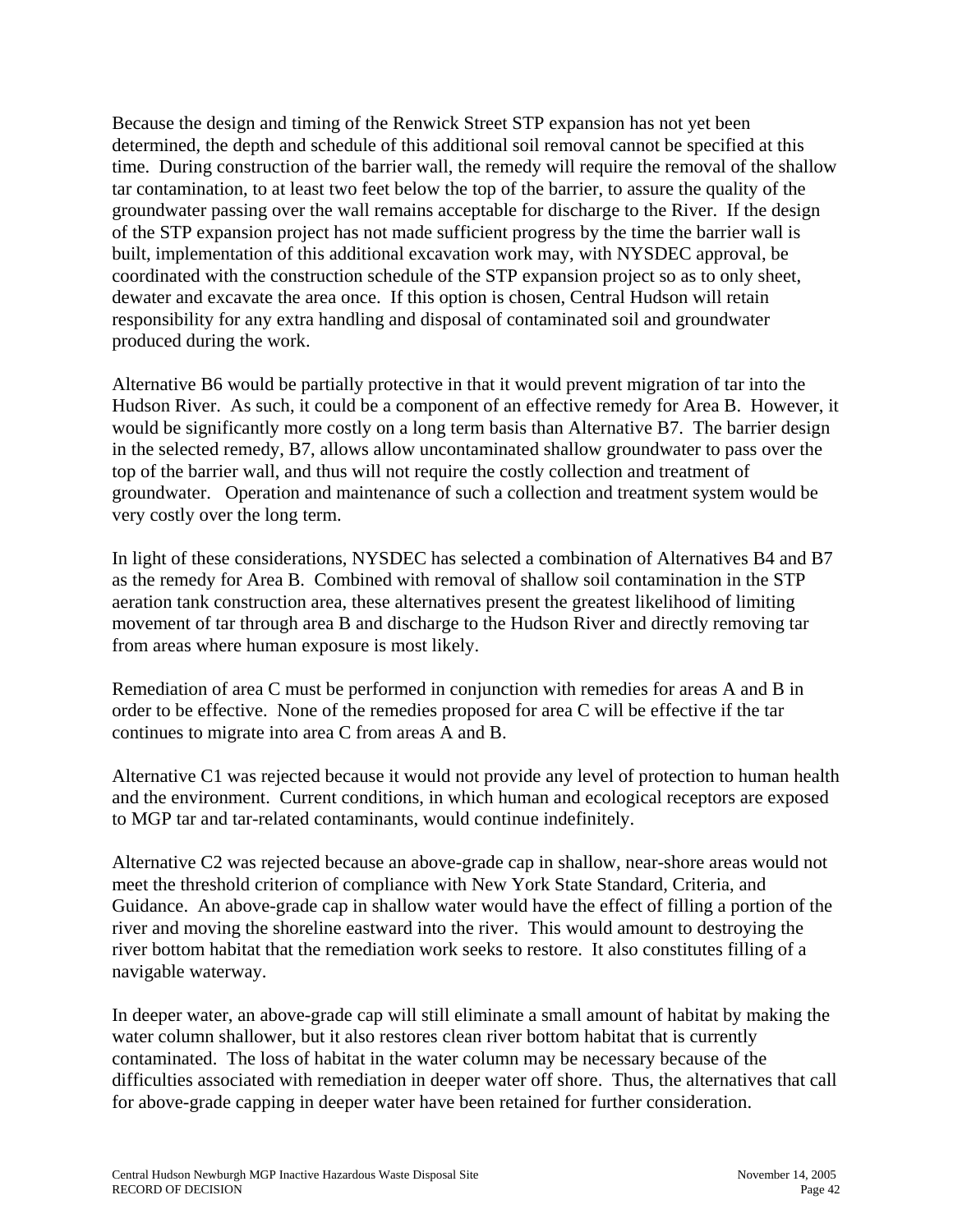Alternative C4 would remove tar-impacted sediment, but its effectiveness in the PAH-impacted sediment would depend on natural attenuation. Although PAHs may be subject to physical, chemical, and biological natural attenuation processes, it is uncertain if these processes would result in the elimination of potential toxicity. There is currently little documentation of the effectiveness of natural attenuation on PAH contamination in sediments. Laboratory and field studies have shown that PAH compounds are difficult for bacteria to digest. Thus, Alternative C4 was rejected because it would not meet the threshold criterion of protectiveness, in that it may not fully address the potential sediment toxicity.

The remaining three alternatives for Area C would meet the thresholds for protectiveness and compliance with SCGs. Balancing criteria are used to refine the remedy selection.

The short-term effectiveness of all three remaining alternatives would be roughly equal. All three remedies require extensive disruption of the area to be remediated, but the disruption would be of a limited duration. Impacts on the operations of the City's adjacent sewage treatment plant would be roughly the same for all three alternatives. Continued operation of the sewage outfall pipe would be required in all cases, and it could become necessary to replace or extend this pipe.

Alternative C3 would allow some tar-impacted sediments to remain at depth beneath the cap. This tar could retain its ability to move through coarser-grained sediment layers, and could migrate to the edges of the cap and once again reach the sediment surface. Thus, the long-term effectiveness and permanence of such a cap would be less certain than with Alternatives C5 and C6. Reduction of mobility, toxicity, and volume would also be less for Alternative C4 than for C5 and C6, since the latter two alternatives would call for removal of more of the most grossly contaminated sediment.

Alternatives C5 and C6 would both remove all of the tar-impacted sediment and cap the surrounding PAH-impacted sediments. The two alternatives differ only in the approach to the design and construction of the cap. The long-term effectiveness of the below-grade cap (C6) is believed to be somewhat better, in that there would be less of a tendency for river currents and ice jams to scour and erode the cap, especially in areas of relatively shallow water. This difference will be largely offset, however, by careful design and placement of the above grade cap in alternative C5. The stone armoring layer in the cap will minimize the risk of erosion, particularly in deep water, which will greatly reduce or eliminate this difference. However, it is the intent of the cap design to avoid having this armoring layer exposed by erosion. If the stone were to be exposed, the cap would no longer provide the soft, fine-grained sedimentary environment comparable to existing bottom conditions. Extensive exposures of stone would be subject to colonization by zebra mussels.

The below-grade cap (C6) would likely be more implementable from an administrative standpoint, in that it would not amount to placement of fill in the Hudson River. Any fill activities would be subject to review and approval by the US Army Corps of Engineers. Likewise, the area to be filled is owned by the City of Newburgh, which has expressed interest in constructing a dock with sewage pump-out facilities for recreational boats in this area. In addition to the federal requirements, remediation activities would need to meet the substantive requirements of New York State regulations contained in 6NYCRR Part 608, "Use and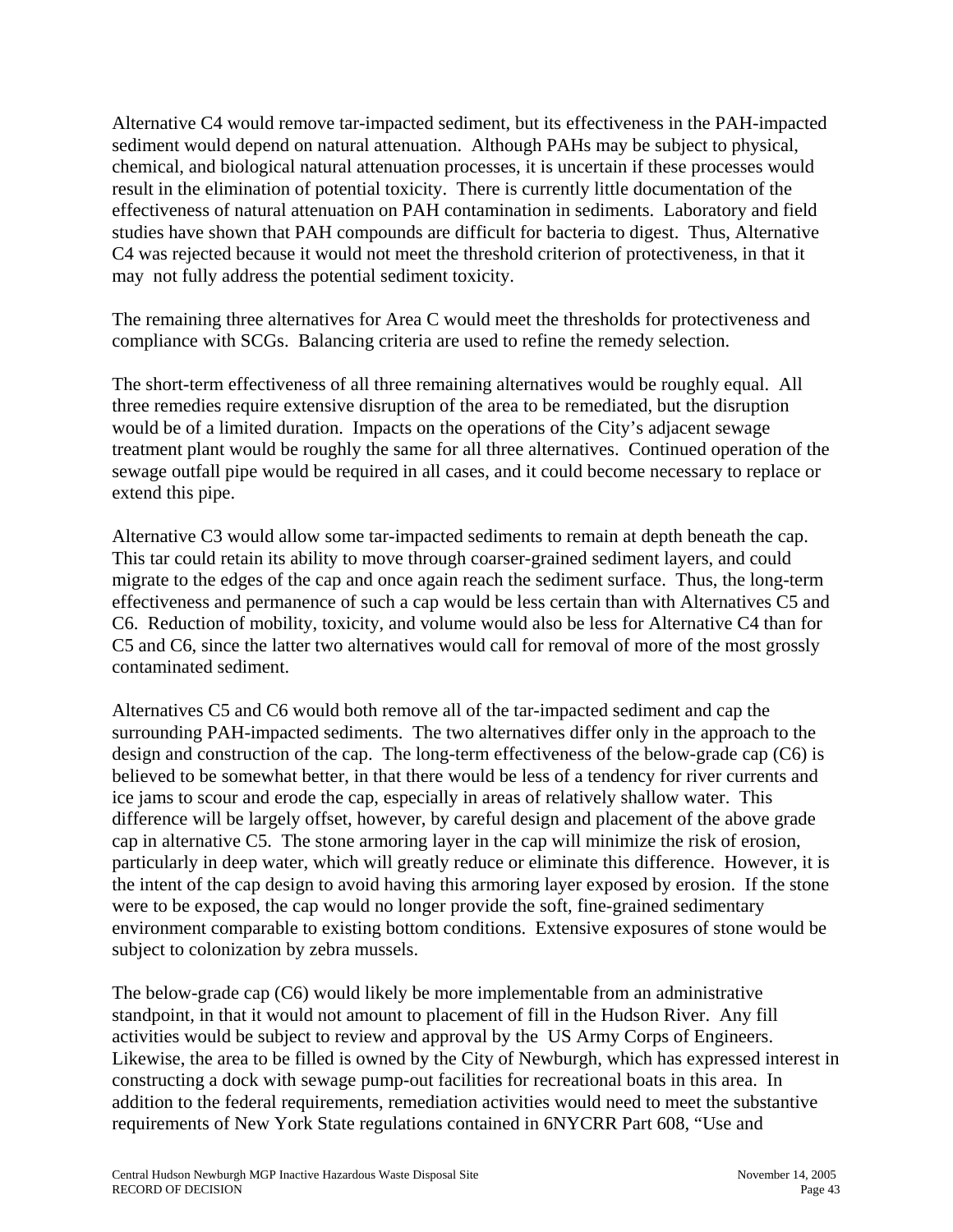Protection of Waters."

However, Alternative C5 is more implementable in another sense. The eastern boundary of the area to be capped has not yet been precisely determined, so it is possible that the cap will need to be extended further to the east, farther out into the river. If expanding the area of the cap becomes necessary, it will be easier to expand an above grade cap (C5), than it will be with a below-grade cap (C6), since no sheet piling and dredging will be required prior to cap placement.

Construction of a below-grade cap will result in the permanent removal of more contaminated material from the environment, due to the necessity of dredging PAH contaminated sediments to make room for the cap. Alternative C6 would thus be slightly preferable to C5 with respect to reduction of mobility, toxicity, and volume. However, the additional amount of contaminant removal achieved under Alternative C6 would be very small. With a properly functioning cap, the practical impact of this contaminant removal will be likely to be insignificant in terms of environmental exposures.

However, the marginally increased level of mass reduction, implementability and permanence of Alternative C6 relative to C5 comes with a 42 percent increase in cost, from \$12.1 Million to \$17.2 Million.

In light of these considerations, the NYSDEC has selected Alternative C5. Alternative C5 offers the best balance of effectiveness, implementability and cost effectiveness for area C.

The estimated present worth cost to implement the remedy is \$22.9 Million, broken down as follows:

| <b>TOTAL</b>   | \$22.9 Million |
|----------------|----------------|
| Alternative C5 | \$12.1 Million |
| Alternative B7 | \$5.5 Million  |
| Alternative B4 | \$1.2 Million  |
| Alternative A4 | \$4.1 Million  |

The total cost to construct the remedies is estimated to be \$20,150,000. The estimated annual operation, maintenance, and monitoring costs for 30 years range from \$177,500 to \$290, 000.

The elements of the selected remedies are as follows:

## **Area A**

1. A remedial design program will be implemented to provide the details necessary for the construction, operation, maintenance and monitoring of the remedial program. This will include additional pre-design investigation to further delineate the excavation areas identified below. At the relief holder, this will include subsurface investigation (test trenches or borings) in and around the holder foundation to determine the vertical and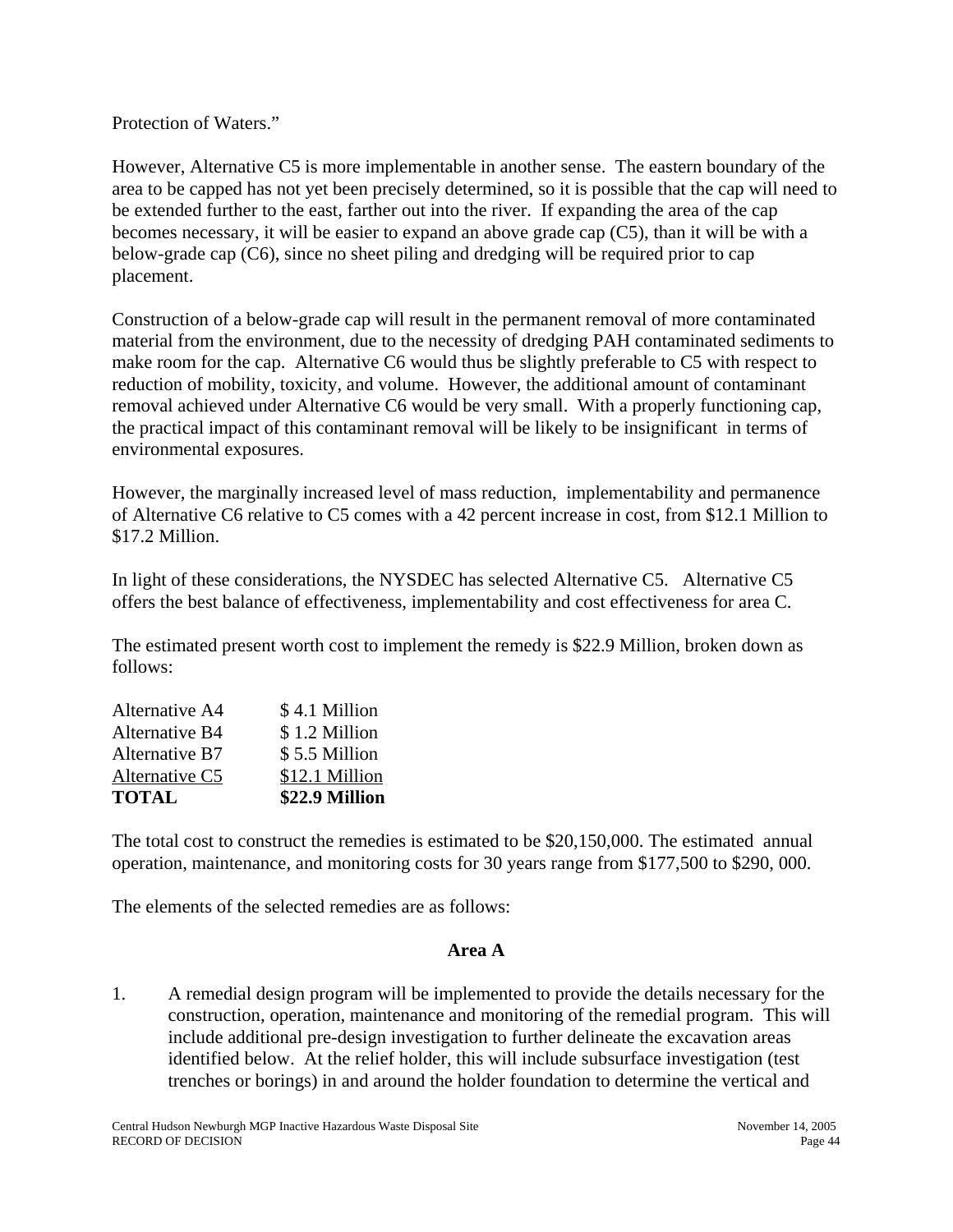lateral extent of contamination and whether or not the holder foundation rests directly on bedrock. At the southeast corner, this will also involve delineation of the limits of the shoring system for the excavation. This excavation could extend beyond the fenced boundary of the MGP site, beneath the sidewalk for example, if subsurface contamination warrants. However, both Renwick Street and Water Street contain underground utility lines and these existing utilities represent the limit of the investigation and the limit of the footprint to which any excavation will be expanded.

- 2. Steel sheeting, or another appropriate shoring system, will be installed around the perimeter of the excavation, defined by the pre-design investigation, in the southeast corner of the MGP site to stabilize the walls of the excavation and limit the flow of groundwater into the excavation. The boundaries of this excavation may extend beyond the site boundary somewhat, based on the results of the pre-design investigation. Excavated soils may require dewatering prior to off site disposal. A groundwater treatment or pretreatment system will be designed and constructed to remove tar and dissolved contaminants prior to discharge to either the storm sewer or the sanitary sewer.
- 3. The active natural gas regulator station will be relocated or otherwise managed during excavation of the relief holder area. This relocation may be either permanent or temporary, at Central Hudson's discretion, to allow excavation of the holder contents and contamination outside the holder down to the estimated 20 foot depth of the foundation. Since the footings for the gas regulator station appear to be tied into the holder foundation wall, if the wall rests directly on the bedrock it could remain intact. However, if contamination exists under the foundation wall, the design will provide for excavation from beneath the wall, partial removal of the wall or alternative methods of addressing any contamination. Contaminated soils, piping, and ancillary structures surrounding the holder foundation will be excavated to the extent practicable, as will contaminated bedrock if it proves amenable to excavation with conventional excavation machinery. Excavated soils will be dewatered, as necessary, prior to shipment off site for treatment and/or disposal. The excavation sites will be restored by grading, placement of clean soil and seeding, gravel or pavement, as appropriate.
- 4. A row of wells, spaced at roughly 25-foot intervals, will be drilled along the eastern boundary of the site, designed with sumps to collect tar from the overburden and bedrock. If tar accumulates in any of these wells, then additional wells will be drilled in the intervening spaces, cutting the well spacing to approximately 12.5 feet. If tar production continues, additional wells may be required. Additional bedrock wells in the central portion of the site will be added if, following excavation of the relief holder foundation, it appears that significant quantities of tar have escaped into the bedrock in this area. For planning purposes, it is assumed that a total of 38 wells will be required: 33 along the eastern property line (27 initially with 6 additional based upon tar production) and 5 in the area around the relief holder. Tar will be collected periodically from the sumps, using either bailers or a pumping system. Collection schedules will be determined after the wells are installed, and will be adjusted to ensure that the sumps do not overfill. Any pumping system will be designed to maximize tar recovery while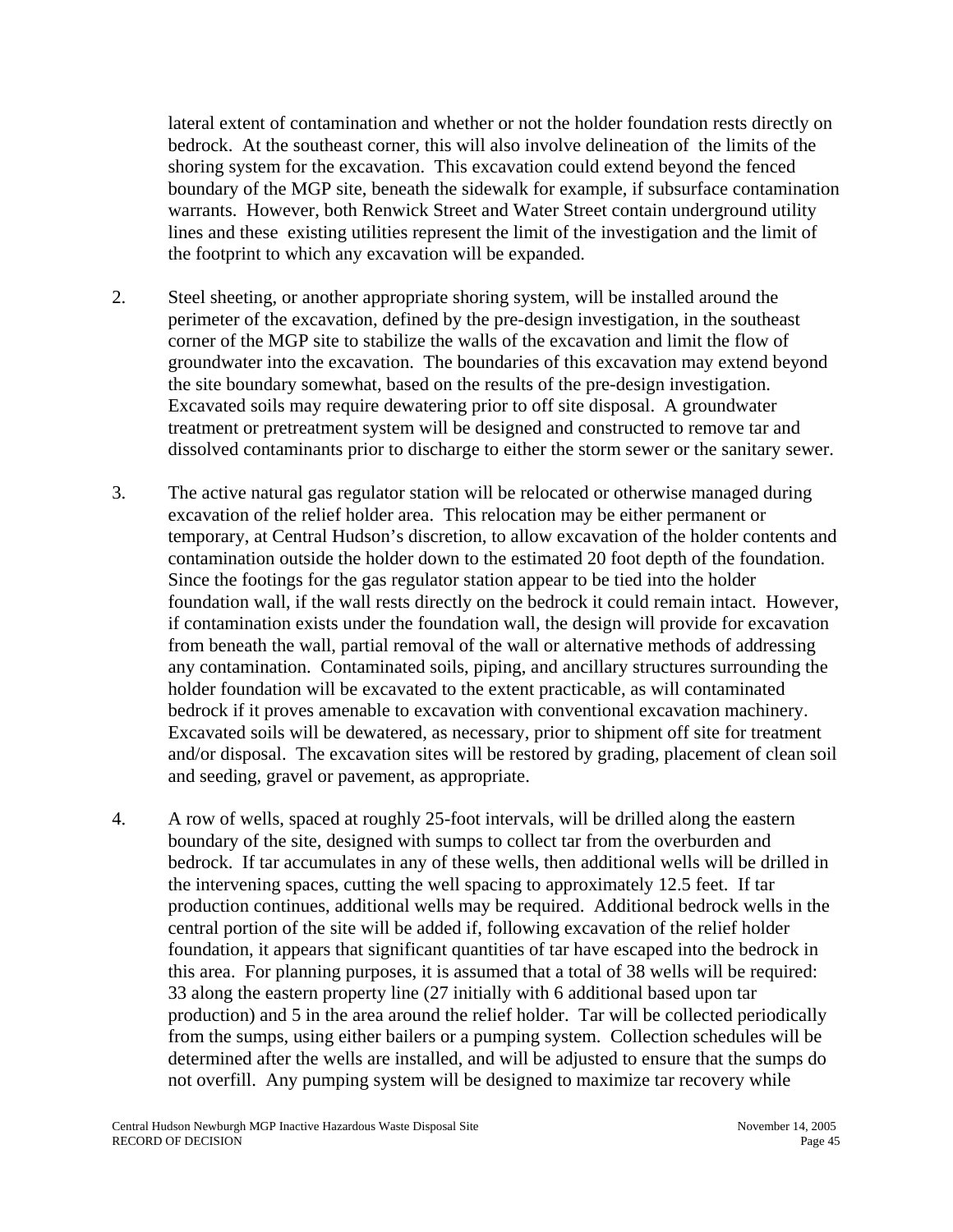producing as little excess water as feasible. Any tar and water collected from the wells will be containerized for proper off site treatment and/or disposal. The operation of the tar recovery system will continue until the remedial objectives have been achieved, or until the NYSDEC determines that continued operation is technically impracticable or not feasible.

- 5. Since the remedy results in contamination above unrestricted levels remaining at the site, a SMP will be developed and implemented. The SMP will include the institutional controls and engineering controls to: (a) address residual contaminated soils that may be excavated from the site during future activities by requiring soil characterization and, where applicable, disposal/reuse in accordance with NYSDEC regulations; (b) evaluate the potential for vapor intrusion for any buildings developed on the site, including provision for mitigation of any impacts identified; (c) provide for the operation and maintenance of the components of the remedy, including collection of tar from the wells; (d) monitor the groundwater, tar collection, etc.; and (e) identify any use restrictions regarding on site development or groundwater use.
- 6. Imposition of an institutional control in form of an environmental easement that will: (a) require compliance with the approved SMP; (b) limit the use and development of the property to commercial or industrial uses only; (c) restrict use of groundwater as a source of potable or process water, without necessary water quality treatment as determined by the Orange County Department of Health; and, (d) require the property owner to complete and submit to the NYSDEC an IC/EC certification.
- 7. The SMP will require Central Hudson to provide an IC/EC certification, prepared and submitted by a professional engineer or environmental professional acceptable to the NYSDEC annually or for a period to be approved by the NYSDEC. The IC/EC certification will certify that the institutional controls and engineering controls put in place are unchanged from the previous certification and that nothing has occurred that will impair the ability of the control to protect public health or the environment or that constitutes a violation or failure to comply with the SMP.

## **Area B**

- 1. A remedial design program will be implemented to provide the details necessary for the construction, operation, maintenance, and monitoring of the remedial program. This will include additional investigation (borings or test trenches) to delineate contamination and geotechnical conditions along the alignment of the river front barrier wall, and to determine the proper elevation for the top of the barrier wall. The remedial design will also include a determination of proper technique for oxidant injection and appropriate oxidants for the application conditions including the subsurface structures and piping beneath the STP.
- 2. Two rows of overburden tar collection wells will be installed, one row along River Street and the other along the northern edge of the primary settling tanks in the sewage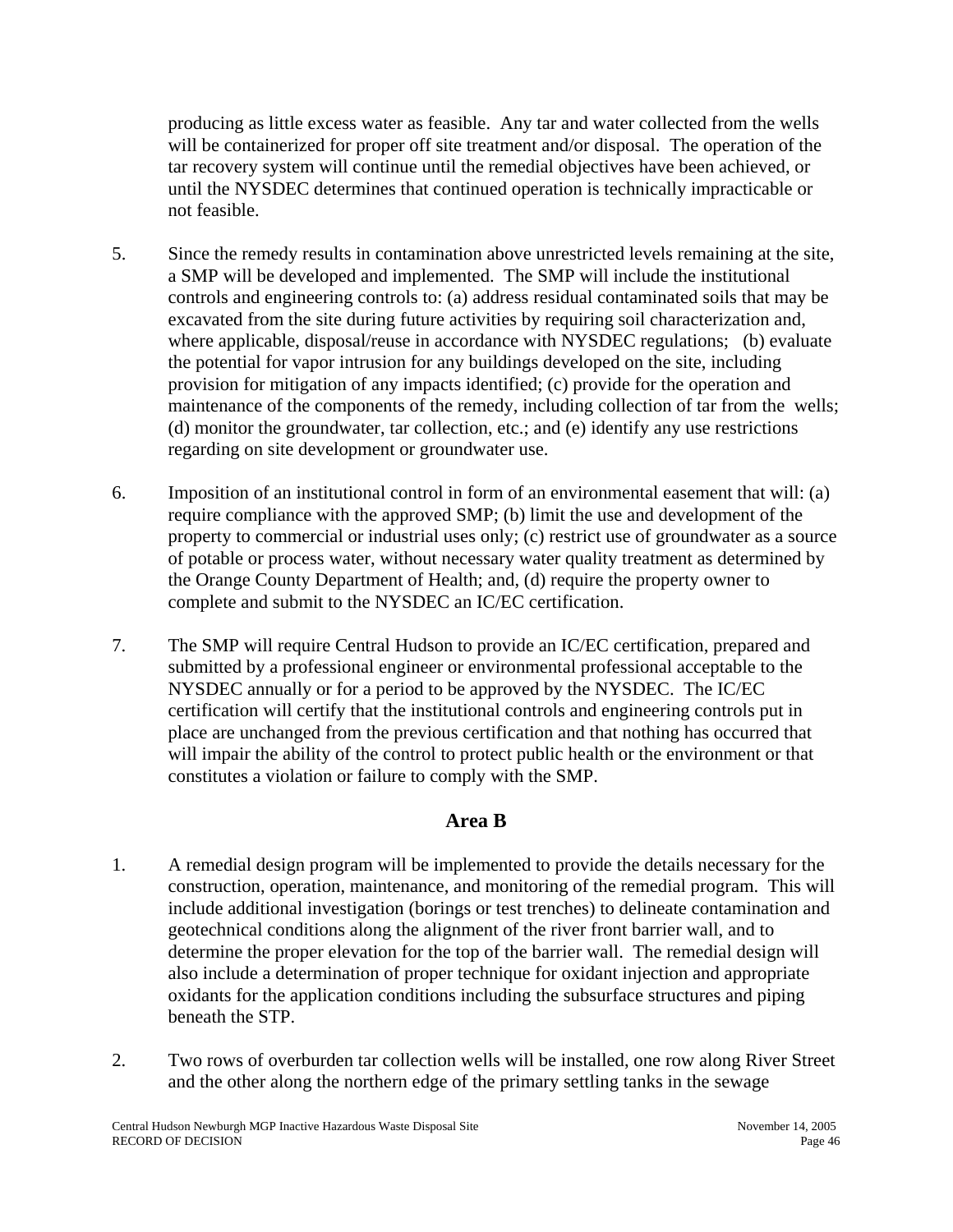treatment plant. Initially, approximately 12 wells will be installed at approximately 50 foot spacings; the results from these wells will be used to guide the placement of subsequent wells, bringing the estimated total to 17. If tar production is high or persistent at any of these wells, additional wells may be installed at closer spacings. Tar will be collected periodically from the wells, using manual methods or a pumping system, as needed to collect tar while producing as little excess water as feasible. Collection schedules will be determined after the wells were installed, and will be adjusted to ensure that the well sumps do not overfill. Any tar collected from the wells will be containerized for proper off site treatment and/or disposal. Any water collected from the wells will be containerized for proper off site treatment or, at the City's discretion, treatment at the STP.

- 3. Once tar production from each well falls to levels where recovery will no longer be reasonable, the well will be converted to use for oxidant injection. Oxidant will be introduced on a periodic schedule sufficient to establish oxidizing conditions in the surrounding portions of the aquifer. A monitoring program will be instituted to assess the effectiveness of the system.
- 4. An impermeable barrier wall will be constructed in the subsurface along the riverfront, extending from location TB-57 to TB-29. The wall will be constructed of tight-jointed steel sheeting, cement/bentonite slurry, or other suitable material identified during the design. The bottom of the wall will be deep enough to form a seal with the silt/clay layer at approximately 20 to 30 feet depth. In keeping with the results of the remedial design, the top of the wall will be truncated far enough below the ground surface to allow groundwater to pass above and enter the Hudson River. Wing walls will extend inland from the north and south ends of the wall to limit flow around the ends of the wall.

Tar-contaminated soils encountered down to a depth two feet below the top of the wall will be removed all along the length of the wall. Any tar-contaminated soil that may be found at this depth farther inland in the TB-25 area will also be removed to the extent necessary to assure the groundwater quality flowing through the area and over the wall prior to discharge to the river will not exceed groundwater standards. A tar collection system will be installed along the western side of the barrier wall, consisting of either a series of sump-equipped wells or a drain pipe, sloped to allow flow to a series of collection sumps. Tar will be collected from the wells/sumps on a periodic schedule sufficient to keep the sumps from overfilling. This schedule will be adjusted as tar production changes with time.

 5. A boring and test pit investigation will be conducted in the area identified by the City for expansion of the STP aeration tanks along Renwick Street. If tar contaminated soil is found at locations and depths that would result in worker exposures during future excavation, this soil will be removed to the extent necessary to provide clean working conditions during construction and operation of the STP. Implementation of this component of the remedy can be concurrent with the rest of the remedial construction or, with NYSDEC approval, can be coordinated with the construction schedule of the STP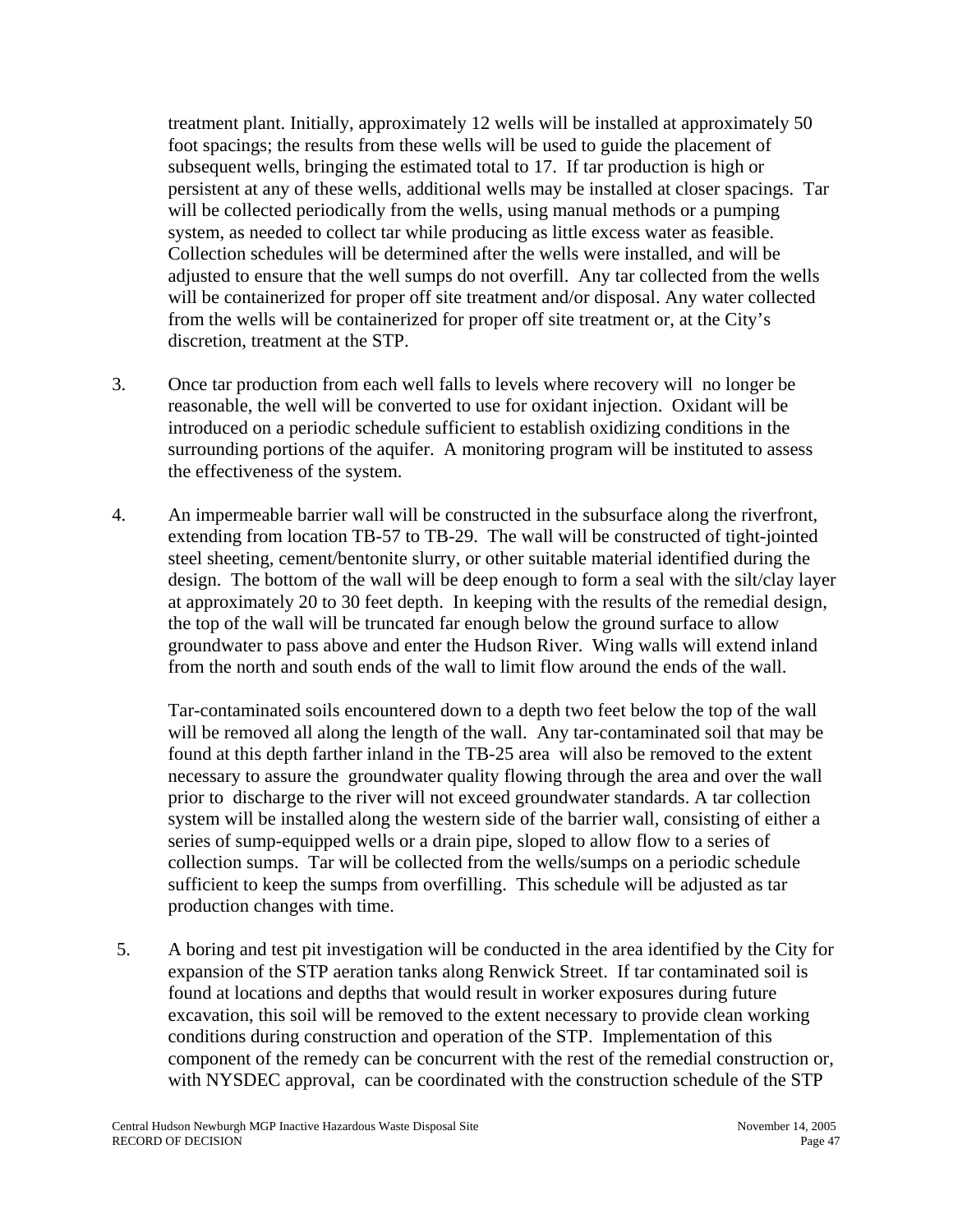expansion project so as to only sheet, dewater and excavate the area once. If this excavation is coordinated with the STP expansion, any contaminated soil or groundwater encountered during construction or during excavation dewatering will be handled by Central Hudson.

- 6. Since the remedy will result in contamination above unrestricted levels remaining at the site, a SMP will be developed and implemented. The SMP will include the institutional controls and engineering controls to: (a) address residual contaminated soils that may be excavated from Area B during future use or redevelopment, describing the tar, soil and groundwater contamination present at depth and detailing proper procedures for their identification, handling and disposal if encountered; (b) require that tar collection and oxidant addition continue until NYSDEC determines that the remedial objectives have been achieved, or until the NYSDEC determines that continued operation will be technically impracticable or not feasible; (c) evaluate the potential for vapor intrusion for any buildings developed in Area B, including provision for mitigation of any impacts identified; (d) provide for the operation and maintenance of the components of the remedy; (e) monitor the groundwater, tar collection, etc., (f) identify any use restrictions for Area B site development or groundwater use, and (g) include provision for future construction in the Renwick Street aeration tank area, if applicable.
- 7. Central Hudson will use its best efforts to obtain an institutional control, in a manner and form acceptable to NYSDEC, with the property owners in Area B, that will: (a) require compliance with the approved SMP and allow access for Central Hudson to implement any necessary operation, maintenance, and monitoring of the components of the remedy, (b) limit the use and development of the property to commercial, industrial or restricted residential uses; (c) restrict use of groundwater as a source of potable or process water, without necessary water quality treatment as determined by the Orange County Department of Health; and, (d) require the property owners to cooperate in the preparation of the NYSDEC IC/EC certification.
- 8. The SMP will require Central Hudson to provide an IC/EC certification, prepared and submitted by a professional engineer or environmental professional acceptable to the NYSDEC, annually or at an interval to be approved by the NYSDEC. This IC/EC certification will certify that the institutional controls and engineering controls put in place in Area B are unchanged from the previous certification and that nothing has occurred that will impair the ability of the control to protect public health or the environment or that constitutes a violation or failure to comply with any operation an maintenance or soil management plan.

## **Area C**

1. A remedial design program will be implemented to provide the details necessary for the construction, operation, maintenance, and monitoring of the remedial program. This will include additional investigation (offshore borings) to more precisely delineate the eastern edge of sediment contamination and more precise measurement of bottom elevations to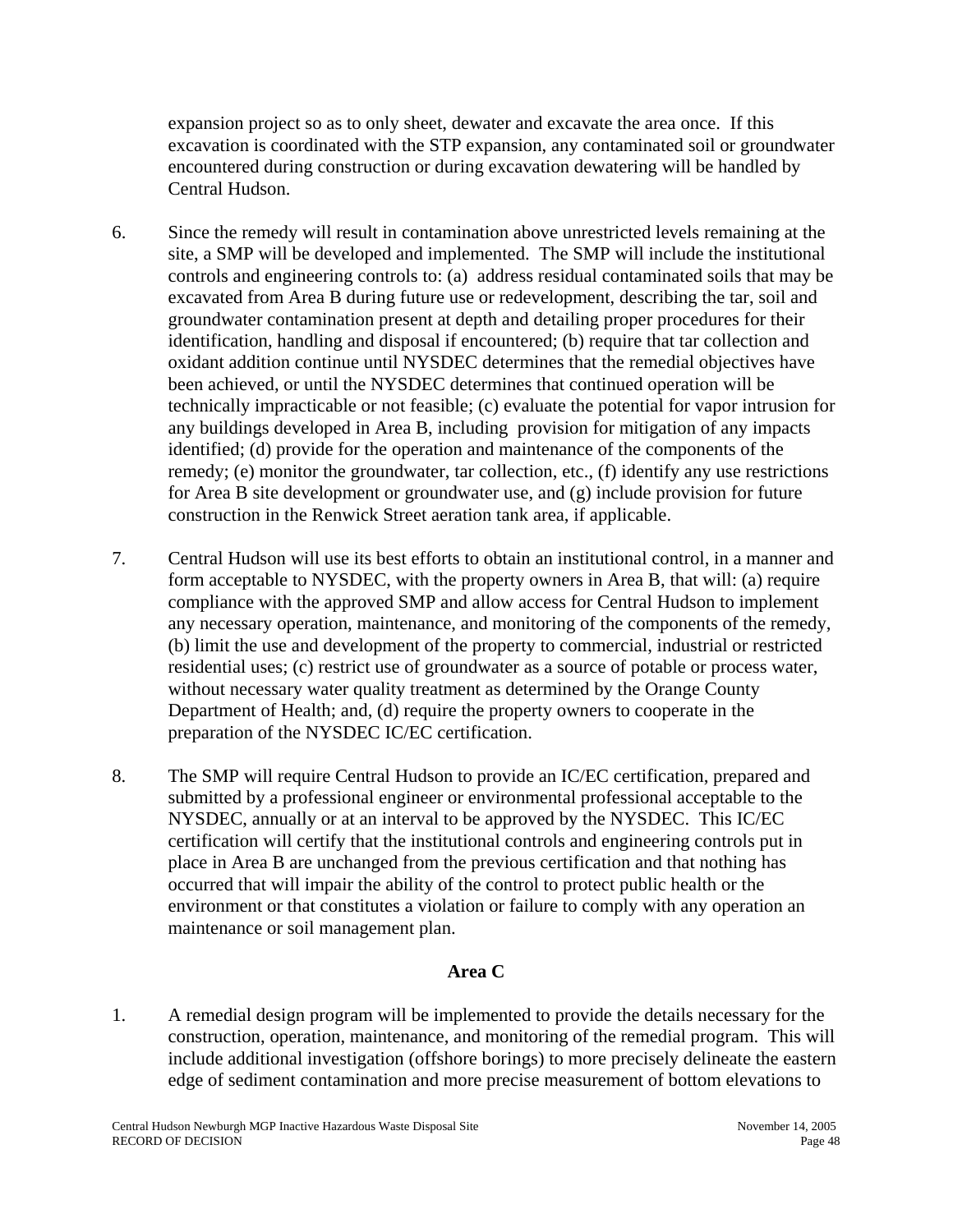determine the proper boundary between below-grade and above-grade portions of the cap. A detailed assessment of erosional forces on the river bottom (including but not limited to measurement of river currents) will be made to allow determination of cap design parameters and the depth of water necessary to protect the interests of boaters, aquatic habitat, and the integrity of the cap. An evaluation of the engineering complexity, reliability, and cost of the sheet piling systems required for below-grade cap construction will be performed, in which with the erosion modeling identified above will be used to determine the depth at which above-grade capping may become appropriate for this site. Below-grade construction could also be required in deeper water depending on the results of the Remedial Design Investigation. No above-grade capping will be allowed in areas where it will result in low-tide water depths of 4 feet or less. A sediment toxicity testing program will be undertaken to ensure that only sediments presenting toxicity will be capped.

- 2. The current layer of rip rap (boulders) along the shore line at the sewage treatment plant will be removed for the duration of the remedial project. Uncontaminated boulders may be staged on site and reused when remediation is completed. Other debris in the remediation area (construction debris, timbers, and the remains of a partially sunken barge) will be identified and removed. Following completion of the dredging and capping activities, the rip rap erosion protection along the shoreline will be re-installed and the shoreline restored in a manner that will allow for the development of the City's proposed waterfront public walkway.
- 3. The area to be dredged will be surrounded with sheet piling (or other comparable shoring) driven into the river bottom and river bank, in order to isolate the dredging area and prevent escape of contaminants and suspended sediments into the main body of the Hudson River. Contaminated sediment may be removed without dewatering the enclosed area, using conventional dredging equipment. All sediment containing visible tar will be removed; in surrounding areas, enough sediment will be removed to provide clearance for construction of the cap.
- 4. Following dredging, the dredged area will be restored to its original elevation in areas where original low-tide water depth is 4 feet or less. If MGP-contaminated material is no longer present, the original grade can be restored using fine-grained soil materials similar to native sediments. If MGP-related contamination is still present on the river bed following dredging, then an engineered cap will be installed. Beyond the limits of the dredged area, the engineered cap will be installed to cover the existing sediment surface in areas where surficial PAH levels exceed 20 ppm, unless the extent of the below grade and above grade cap were modified to higher concentrations by the toxicity testing performed during the design. Above-grade capping will be allowed where the design criteria detailed in paragraph 1. above can be met. Silt curtains will be installed prior to placement of the cap to control resuspension of sediment during placement.
- 5. Since the remedy results in contamination above unrestricted levels remaining in Area C, a SMP will be developed and implemented. The SMP will include the institutional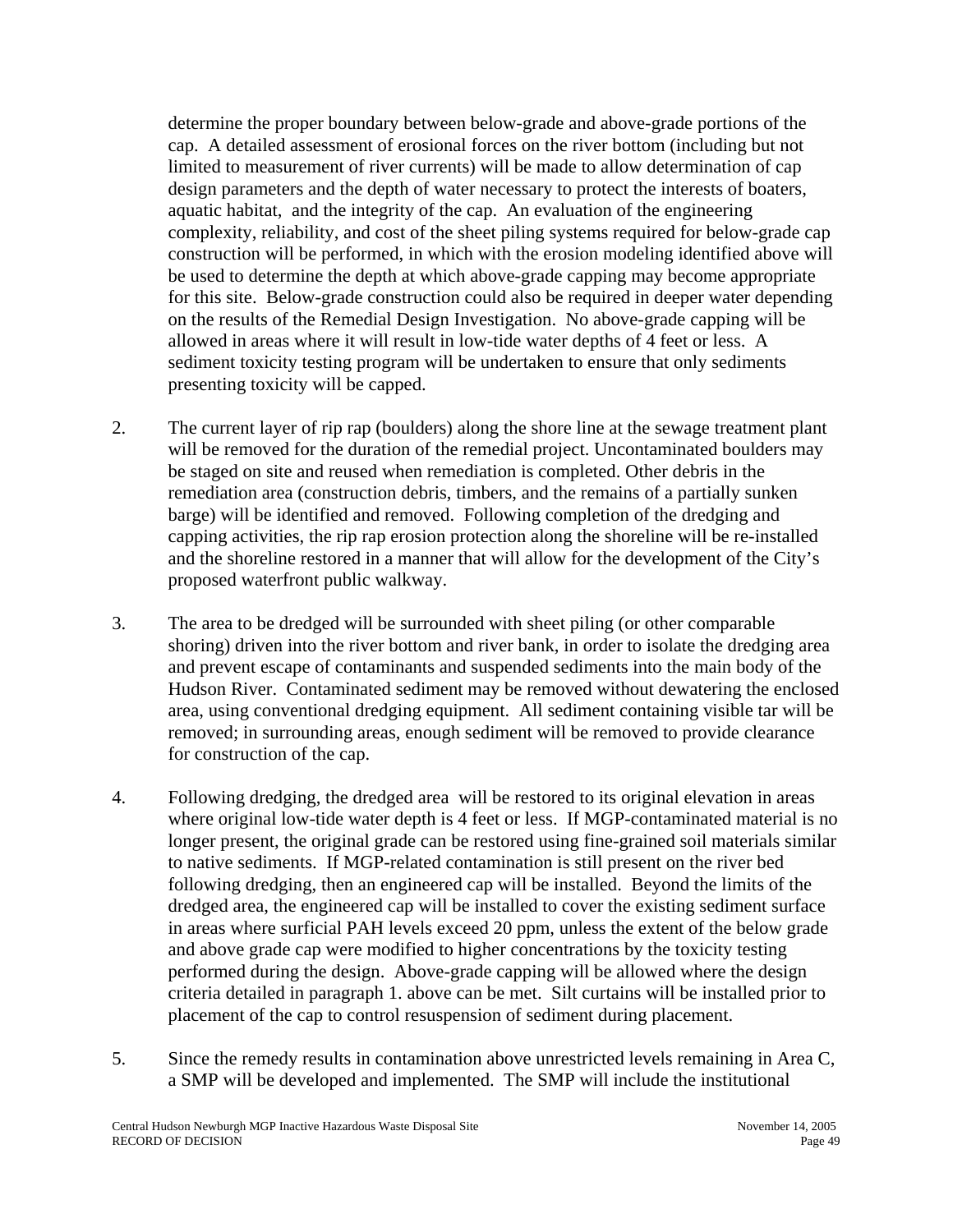controls and engineering controls to: (a) inspect, monitor and maintain the sediment cap, including annual inspection of the cap using either a diver or underwater photography techniques and visual inspection of the uppermost fine sediment layer of the cap; (b) repair any damage or erosion of the cap; and (c) otherwise prohibit removal or activities in the area which will compromise the integrity of the cap.

- 6. Notification of the existence of the cap to appropriate Federal and State agencies with jurisdiction over dredging activities, to ensure that the cap is not removed without removing the underlying contaminated sediment as well.
- 7. The SMP will require Central Hudson to provide an IC/EC certification with the assistance of the property owner, prepared and submitted by a professional engineer or environmental professional acceptable to the NYSDEC annually or for a period to be approved by the NYSDEC. The IC/EC certification will certify that the institutional controls and engineering controls put in place in Area C are unchanged from the previous certification and that nothing has occurred that will impair the ability of the control to protect public health or the environment or that constitutes a violation or failure to comply with any operation an maintenance plan or soil management plan.

## **SECTION 9: HIGHLIGHTS OF COMMUNITY PARTICIPATION**

As part of the remedial investigation process, a number of Citizen Participation activities were undertaken to inform and educate the public about conditions at the site and the potential remedial alternatives. The following public participation activities were conducted for the site:

Repositories for documents pertaining to the site were established.

A public contact list, which included nearby property owners, elected officials, local media and other interested parties, was established.

A public meeting was held on March 17, 2005 to present and receive comment on the PRAP.

A responsiveness summary (Appendix A) was prepared to address the comments received during the public comment period for the PRAP.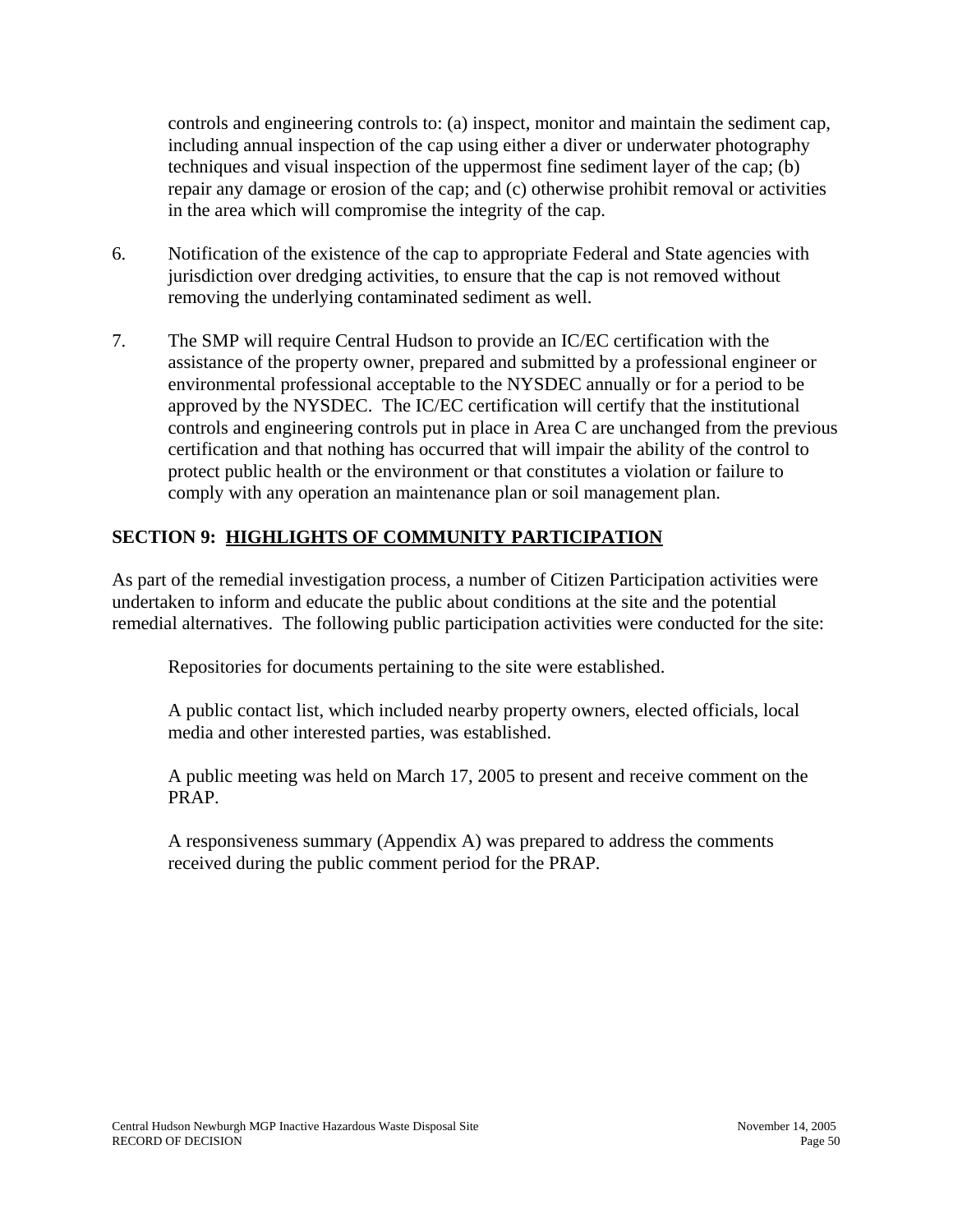**TABLE 1 Nature and Extent of Contamination**

| <b>WASTE</b><br>(NAPL)                                  | <b>Contaminants of</b><br><b>Concern</b> | <b>Concentration</b><br><b>Range Detected (ppm)</b> <sup>a</sup> | $SCG^b$<br>(ppm) <sup>a</sup> | <b>Frequency of</b><br><b>Exceeding SCG</b> |
|---------------------------------------------------------|------------------------------------------|------------------------------------------------------------------|-------------------------------|---------------------------------------------|
| <b>Volatile Organic</b>                                 | Benzene                                  | <b>ND-880</b>                                                    | none                          | n/a                                         |
| <b>Compounds (VOCs)</b>                                 | Toluene                                  | ND-1500                                                          | none                          | n/a                                         |
|                                                         | Ethylbenzene                             | ND-4600                                                          | none                          | n/a                                         |
|                                                         | Xylenes (total)                          | ND-3900                                                          | none                          | n/a                                         |
| <b>Semivolatile Organic</b><br><b>Compounds (SVOCs)</b> | <b>Total PAH</b>                         | ND-231,250                                                       | none                          | n/a                                         |

| <b>SURFACE SOIL</b>                                | <b>Contaminants of</b><br><b>Concern</b> | <b>Concentration</b><br>Range Detected (ppm) <sup>a</sup> | $SCG^b$<br>(ppm) <sup>a</sup> | <b>Frequency of</b><br><b>Exceeding SCG</b> |
|----------------------------------------------------|------------------------------------------|-----------------------------------------------------------|-------------------------------|---------------------------------------------|
| <b>Volatile Organic</b><br><b>Compounds (VOCs)</b> | <b>BTEX Compounds</b>                    | low estimated<br>concentrations detected                  | various                       | none                                        |
| <b>Semivolatile</b>                                | Benzo(a)anthracene                       | $0.085 - 4.7$                                             | 0.224                         | 11 of 13                                    |
| <b>Compounds</b>                                   | Benzo(a)pyrene                           | $0.1 - 4.6$                                               | 0.061                         | 13 of 13                                    |
|                                                    | Benzo(b)fluoranthen<br>e                 | $0.12 - 3.5$                                              | 1.1                           | 4 of 13                                     |
|                                                    | Benzo(k)fluoranthen<br>e                 | $0.1 - 4.6$                                               | 1.1                           | 4 of 13                                     |
|                                                    | Chrysene                                 | $0.11 - 5.1$                                              | 0.400                         | 6 of 13                                     |

| <b>SUBSURFACE</b><br><b>SOIL</b>                        | <b>Contaminants of</b><br>Concern | <b>Concentration</b><br>Range Detected (ppm) <sup>a</sup> | $SCG^b$<br>(ppm) <sup>a</sup> | <b>Frequency of</b><br><b>Exceeding SCG</b> |
|---------------------------------------------------------|-----------------------------------|-----------------------------------------------------------|-------------------------------|---------------------------------------------|
| <b>Volatile Organic</b>                                 | Benzene                           | $ND-20$                                                   |                               |                                             |
| Compounds (VOCs)                                        | Toluene                           | $ND-34$                                                   |                               |                                             |
|                                                         | Ethylbenzene                      | ND-320                                                    |                               |                                             |
|                                                         | Xylenes (total)                   | <b>ND-380</b>                                             |                               |                                             |
| <b>Semivolatile Organic</b><br><b>Compounds (SVOCs)</b> | PAH (total)                       | ND-3300                                                   | none                          | n/a                                         |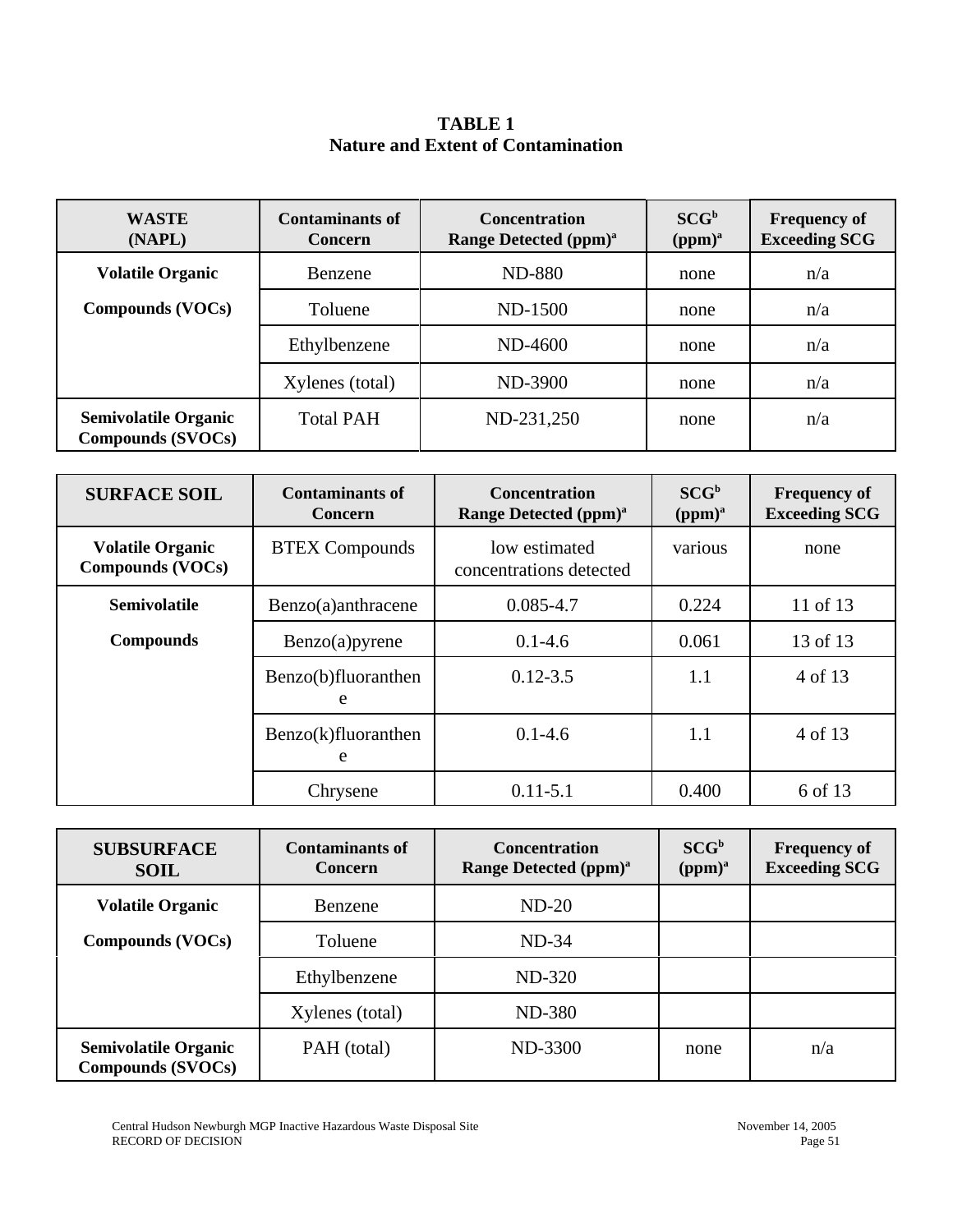| <b>SEDIMENTS</b>                                 | <b>Contaminants of</b><br><b>Concern</b> | <b>Concentration</b><br>Range Detected (ppm) <sup>a</sup> | $SCG^b$<br>$(ug/g \text{ oc})^a$   | <b>Frequency of</b><br><b>Exceeding SCG</b>                  |
|--------------------------------------------------|------------------------------------------|-----------------------------------------------------------|------------------------------------|--------------------------------------------------------------|
| <b>Volatile Organic</b>                          | Benzene                                  | ND-2500                                                   | 28                                 | 4 of 32                                                      |
| Compounds (VOCs)                                 | Toluene                                  | $ND-240$                                                  | 49                                 | 4 of 32                                                      |
|                                                  | Ethylbenzene                             | $ND-420$                                                  | 24                                 | 14 of 32                                                     |
|                                                  | Xylenes (total)                          | ND-15000                                                  | 92                                 | 10 of 32                                                     |
| <b>Semivolatile Organic</b><br>Compounds (SVOCs) | <b>Total PAH</b>                         | 0.275-9811 ppm                                            | 4 ppm or<br>background<br>(20 ppm) | 86 of 90 (above<br>4 ppm)<br>68 of 90 (above<br>$20$ ppm $)$ |

| <b>GROUNDWATER</b>                                      | <b>Contaminants of</b><br><b>Concern</b> | <b>Concentration</b><br>Range Detected (ppb) <sup>a</sup> | $SCG^b$<br>$(ppb)^a$ | <b>Frequency of</b><br><b>Exceeding SCG</b> |
|---------------------------------------------------------|------------------------------------------|-----------------------------------------------------------|----------------------|---------------------------------------------|
| <b>Volatile Organic</b>                                 | Benzene                                  | ND-4100                                                   | 1.0                  | 22 of 53                                    |
| <b>Compounds (VOCs)</b>                                 | Toluene                                  | $ND-610$                                                  |                      | 5 of 53                                     |
|                                                         | Ethylbenzene                             | ND-460                                                    | 5                    | 14 of 53                                    |
|                                                         | Xylenes (total)                          | ND-660                                                    |                      | 20 of 53                                    |
| <b>Semivolatile Organic</b><br><b>Compounds (SVOCs)</b> | <b>Total PAH</b>                         | ND-18,816                                                 | various              | n/a                                         |

| <b>SURFACE WATER</b>                                    | <b>Contaminants of</b><br><b>Concern</b> | <b>Concentration</b><br>Range Detected (ppb) <sup>a</sup> | SCG <sup>b</sup><br>$(ppb)^a$ | <b>Frequency of</b><br><b>Exceeding SCG</b> |
|---------------------------------------------------------|------------------------------------------|-----------------------------------------------------------|-------------------------------|---------------------------------------------|
| <b>Volatile Organic</b>                                 | Benzene                                  | all ND                                                    | 1.0                           | $0$ of $8$                                  |
| <b>Compounds (VOCs)</b>                                 | Toluene                                  | all ND                                                    | 5                             | $0$ of $8$                                  |
|                                                         | Ethylbenzene                             | all ND                                                    | 5                             | $0$ of $8$                                  |
|                                                         | Xylenes (total)                          | all ND                                                    | 5                             | $0$ of $8$                                  |
| <b>Semivolatile Organic</b><br><b>Compounds (SVOCs)</b> | <b>Total PAH</b>                         | $ND-15$                                                   | various                       | n/a                                         |

 $a$  ppb = parts per billion, which is equivalent to micrograms per liter, ug/L, in water;

ppm = parts per million, which is equivalent to milligrams per kilogram, mg/kg, in soil;

 $ug/m<sup>3</sup>$  = micrograms per cubic meter

- $\frac{1}{2}$  ug/g oc = micrograms per gram of organic carbon (for sediments only)
- ${}^{b}SCG =$  standards, criteria, and guidance values

 $ND = none detected$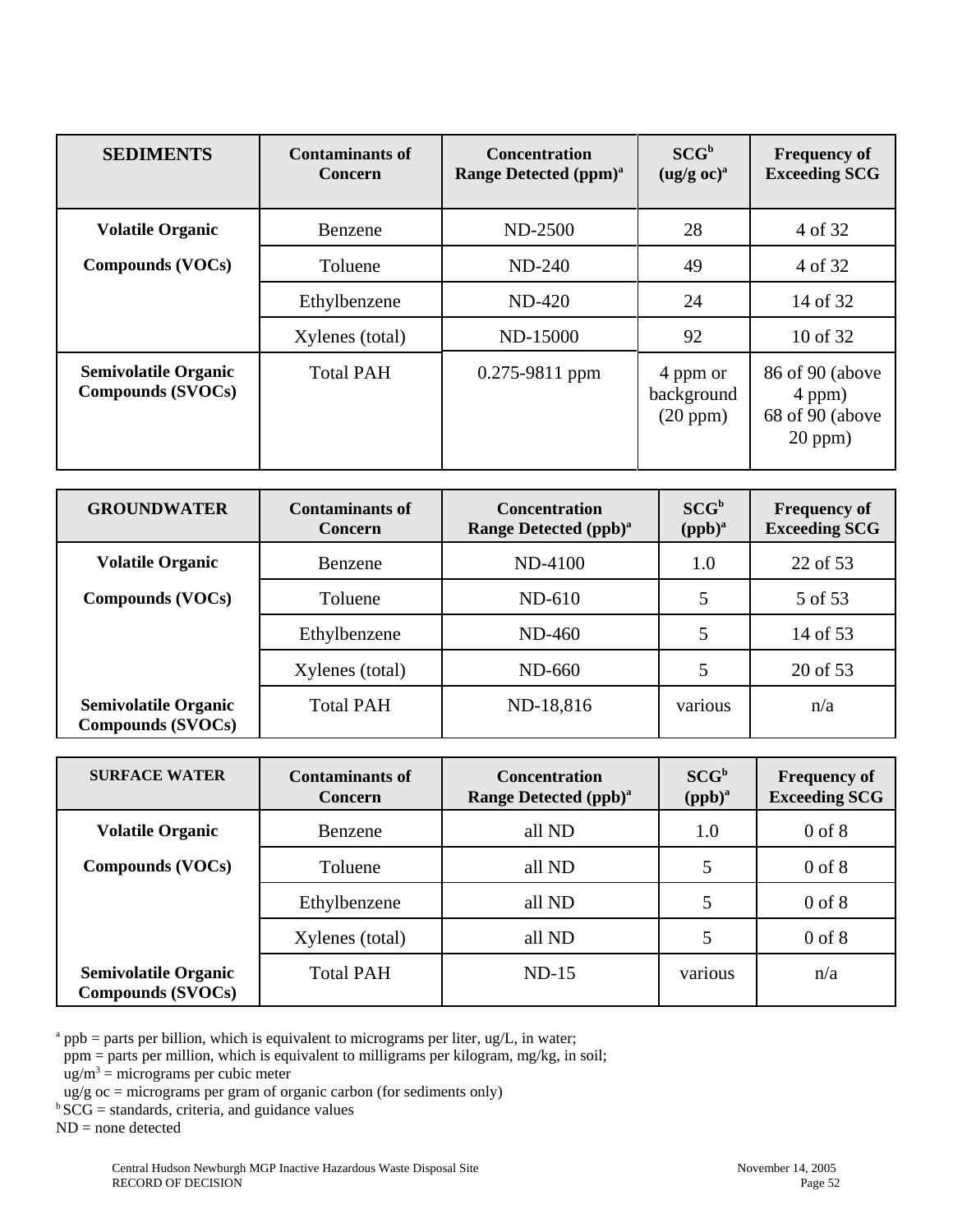|                                                                                                                       | Remedial Alternative Costs |                                     |                               |
|-----------------------------------------------------------------------------------------------------------------------|----------------------------|-------------------------------------|-------------------------------|
| <b>Remedial Alternative</b>                                                                                           | <b>Capital Cost</b>        | <b>Annual OM&amp;M</b>              | <b>Total Present</b><br>Worth |
| A1 No Action                                                                                                          | \$0                        | \$0                                 | \$0                           |
| A2 Institutional Controls (IC)                                                                                        | \$67,500                   | \$10,000                            | \$200,000                     |
| A3 IC and Overburden/Bedrock Tar<br>Removal                                                                           | \$459,675                  | $$130,000(1-5)$<br>$$40,000(5-30)$  | \$1,300,000                   |
| A4 IC, Excavation of SE Corner/Holder<br>Overburden/Bedrock Tar Removal                                               | \$3,485,565                | $$90,000(1-5)$<br>$$30,000 (5-30)$  | \$4,100,000                   |
| <b>B1</b> No Action                                                                                                   | \$0                        | \$0                                 | \$0                           |
| B2 Institutional Controls (IC)                                                                                        | \$77,500                   | \$10,000                            | \$200,000                     |
| <b>B3 IC and Tar Removal</b>                                                                                          | \$193,725                  | $$40,000(1-5)$<br>$$17,500(5-30)$   | \$500,000                     |
| B4 IC, Tar Removal, and In-Situ<br><b>Chemical Oxidation</b>                                                          | \$294,975                  | $$85,000(1-5)$<br>$$62,500 (5-30)$  | \$1,200,000                   |
| B5 IC, Hudson River Edge Tar Removal,<br>and Soil Excavation TB-25 Area                                               | \$3,782,700                | $$40,000(1-5)$<br>$$17,500(5-30)$   | \$4,100,000                   |
| B6 IC and Tar Containment Wall, With<br>Long-Term Groundwater Treatment                                               | \$5,055,345                | $$410,000(1-5)$<br>\$377,500 (5-30) | \$9,900,000                   |
| <b>B7 IC and Tar Containment Wall</b><br><b>Without Groundwater Treatment</b>                                         | \$4,917,645                | $$65,000(1-5)$<br>$$35,000(5-30)$   | \$5,500,000                   |
| C1 No Action                                                                                                          | \$0                        | \$0                                 | \$0                           |
| C <sub>2</sub> Above-Grade Sediment Capping over<br>Entire Area                                                       | \$2,833,853                | \$50,000                            | \$3,500,000                   |
| C3 Dredging to 2.5 Feet Below-Grade<br>Capping Over the Entire Area                                                   | \$12,660,503               | \$50,000                            | \$13,300,000                  |
| C4Removal of Tar-Impacted Sediments,<br>Backfill/Capping of the Dredged Area,<br>and Natural Attenuation of Sediments | \$9,113,850                | \$50,000                            | \$9,700,000                   |
| C5 IC, Removal of Tar Sediments, At<br>Grade & Above-Grade Sediment Capping                                           | \$11,449,553               | \$50,000                            | \$12,100,000                  |
| C6 IC, Removal of Tar-Impacted<br>Sediments, Backfill/Capping of Dredged<br>Area, Dredging to 2.5 Feet                | \$16,552,553               | \$50,000                            | \$17,200,000                  |

**Table 2 Remedial Alternative Costs**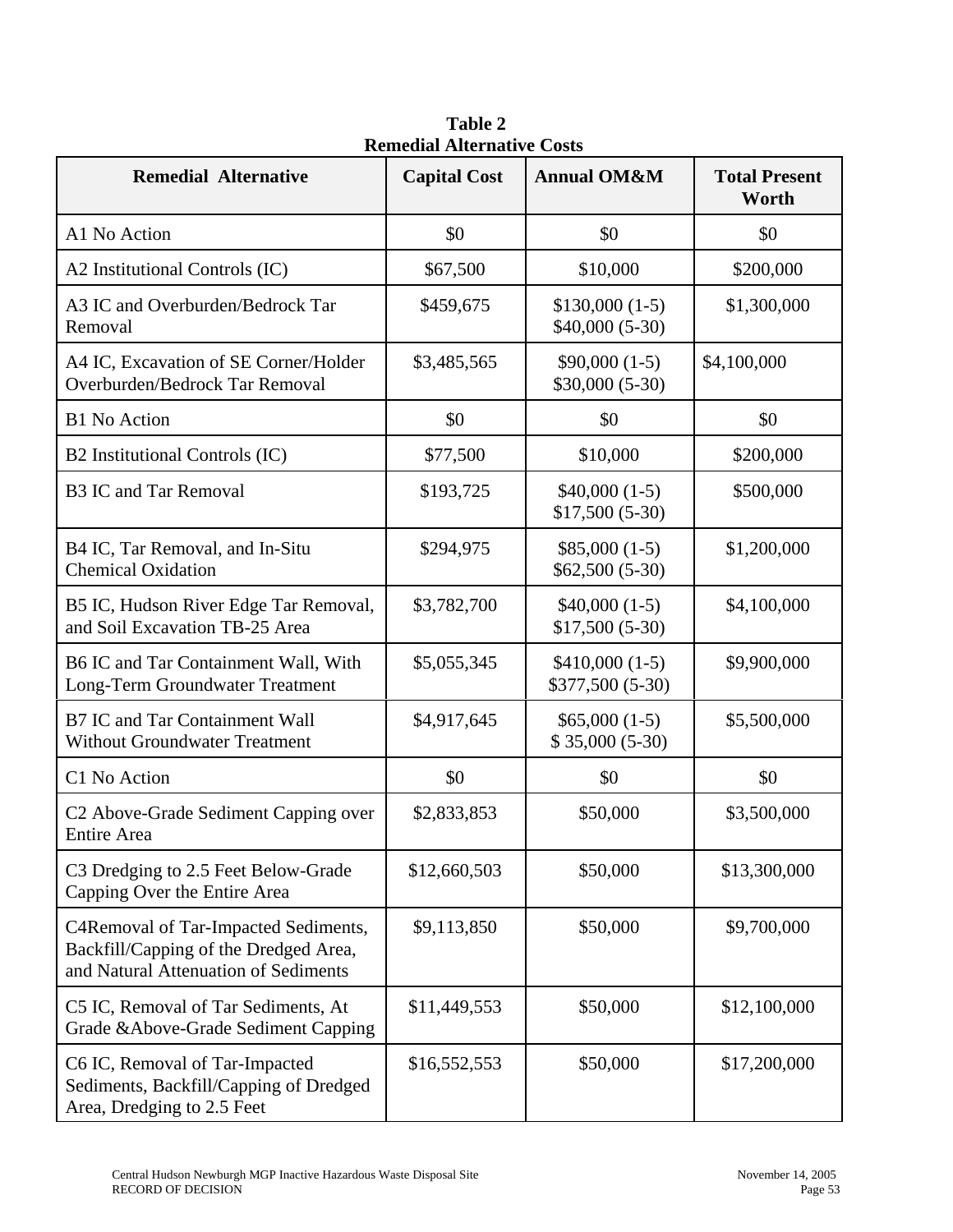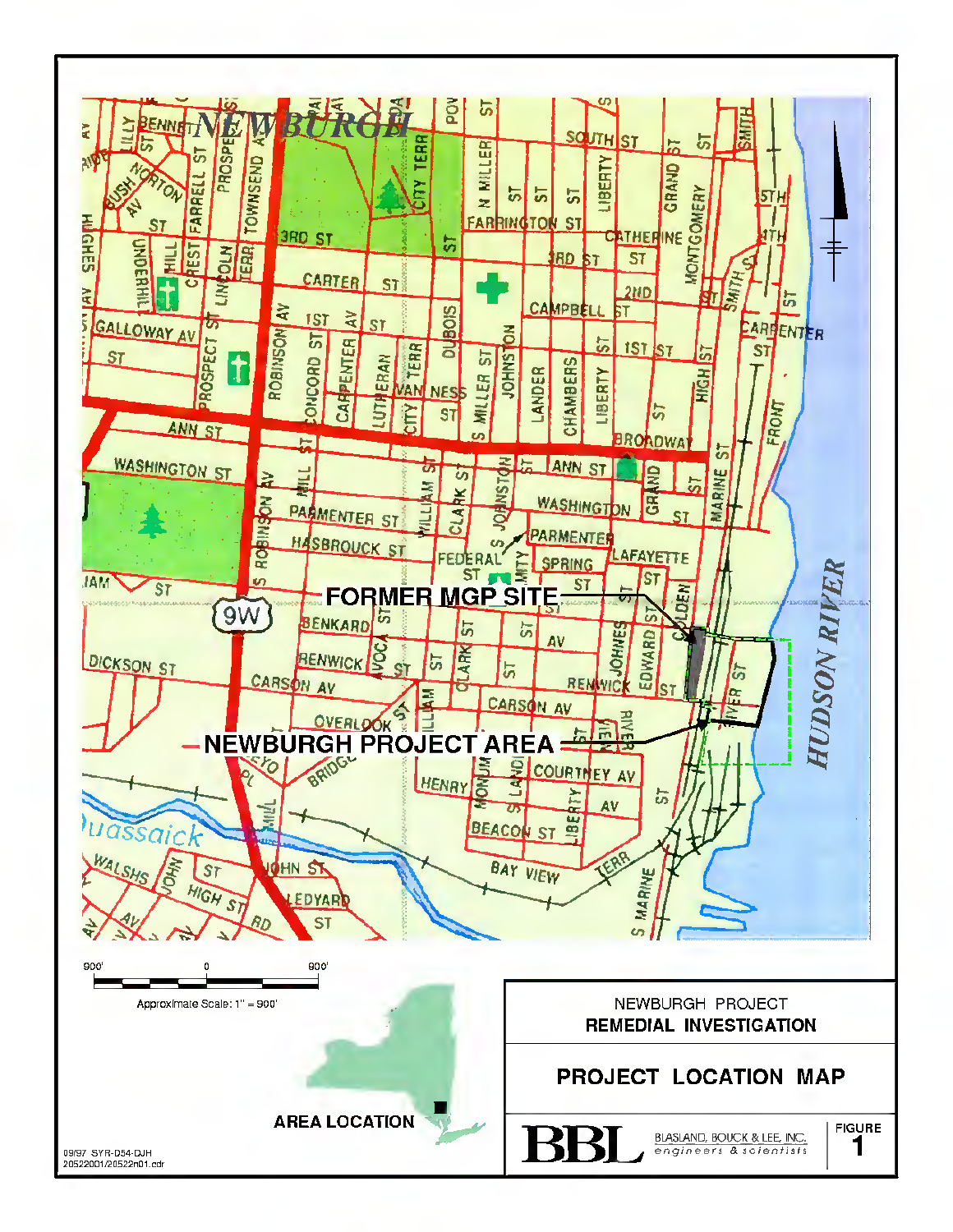

LAYERS: 1.3.6.11.12.21.23.30.40.60.62.63 ON<br>6/8/99 SYR- 54-RCB<br>F:/20522011/20516RI1.dgn



## **LEGEND**

|                | LEGENU                                                                      |
|----------------|-----------------------------------------------------------------------------|
| Ø.             | PRE RIGROUND-WATER MONITORING WELL                                          |
| ┻              | PRE RISOIL BORING                                                           |
| ●              | PRE RISURFACE SOIL SAMPLE                                                   |
| A              | GEOTECHNICAL BORING (GOODKIND &<br>O'DEA-CHAZEN)                            |
|                | APPROXIMATE FORMER MGP SITE<br>PROPERTY AREA                                |
|                | APPROXIMATE CONSOLIDATED RAIL<br>PROPERTY AREA                              |
|                | APPROXIMATE CITY OF NEWBURGH<br>SEWAGE TREATMENT PLANT<br>PROPERTY AREA     |
| - 41<br>ū<br>ı | APPROXIMATE PROJECT AREA                                                    |
|                | APPROXIMATE CITY PROPERTY BOUNDARY                                          |
|                | NOTE: BASE MAP PROVIDED BY CITY OF NEWBURGH<br>ENGINEERING DEPARTMENT.      |
|                | ALL LOCATIONS ARE APPROXIMATE.                                              |
|                | APPROXIMATE SCALE IN FEET<br>120'<br>120                                    |
|                | NEWBURGH PROJECT                                                            |
|                | <b>REMEDIAL INVESTIGATION</b>                                               |
|                | FORMER MGP SITE AND OTHER<br>AREAS OF INVESTIGATION                         |
|                | <b>FIGURE</b><br>BLASLAND, BOUCK & LEE, INC.<br>2<br>engineers & scientists |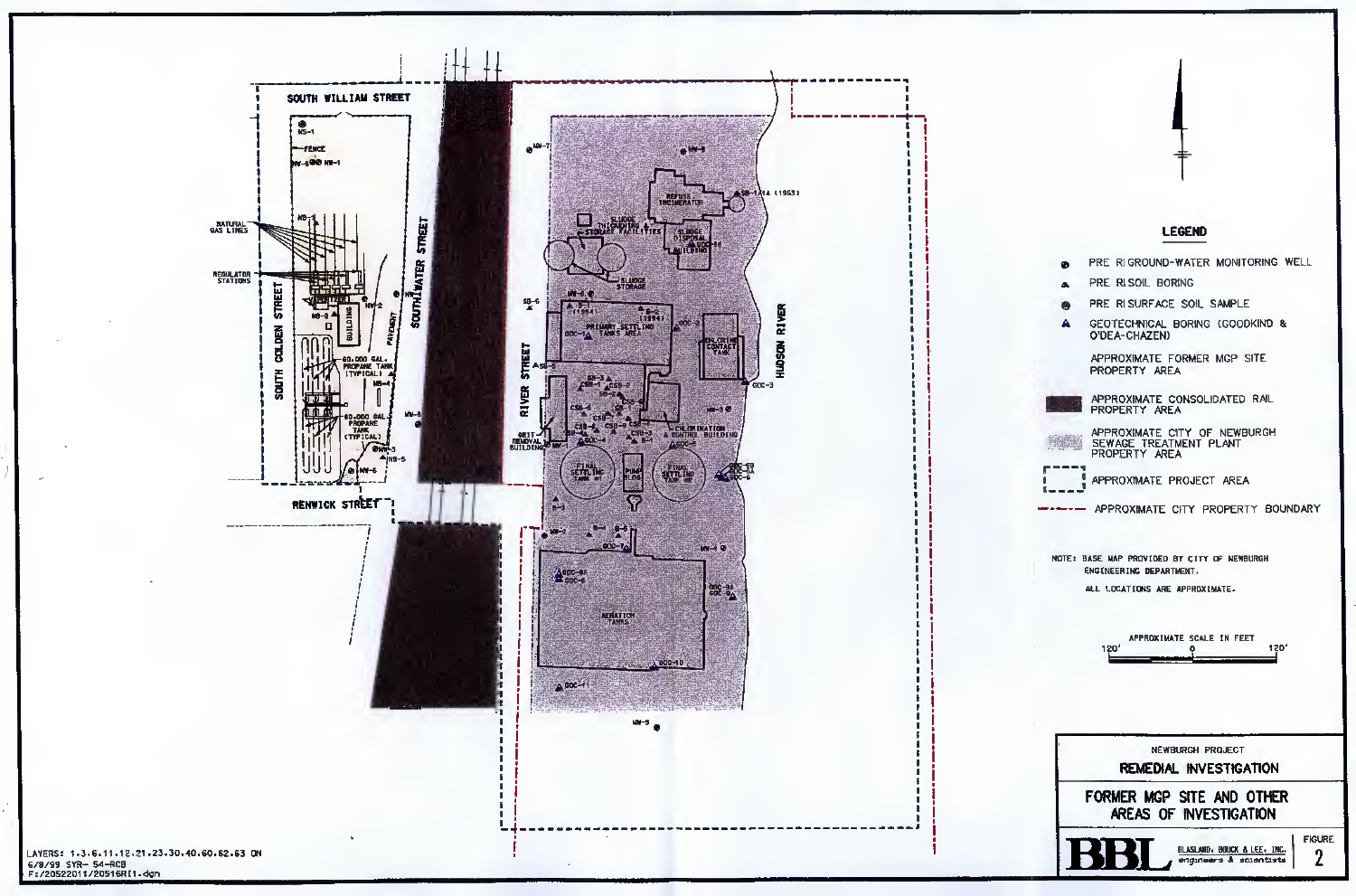

|                                                                   | LEGEND:                                                                                                                            |
|-------------------------------------------------------------------|------------------------------------------------------------------------------------------------------------------------------------|
| 最も<br>OB D                                                        | LIGH <sup>7</sup> STAND<br><b>CATCH BASIN</b>                                                                                      |
| @ WV                                                              | WATER VALVE                                                                                                                        |
| 4°                                                                | DECIDOUS TREE                                                                                                                      |
| <b>B</b> " CEDAR<br><b>NHO</b>                                    | <b>CONIFEROUS TREE</b>                                                                                                             |
| s                                                                 | <b>MANHOLE</b><br><b>UTILITY POLE</b>                                                                                              |
| OPIV                                                              | POSITION INDICATOR VALVE                                                                                                           |
| $5G - 3Q -$                                                       | STAFF GAGE                                                                                                                         |
| DS-01 e                                                           | <b>DRAIN SAMPLE</b>                                                                                                                |
|                                                                   | APPROXIMATE LOCATION<br>1866 HISTORICAL FEATURE                                                                                    |
|                                                                   | APPROXIMATE LOCATION<br>1884 HISTORICAL FEATURE                                                                                    |
|                                                                   | APPROXIMATÉ LOCATION<br>1890 HISTORICAL FEATURE                                                                                    |
|                                                                   | APPROXIMATE LOCATION<br>1891 HISTORICAL FEATURE                                                                                    |
|                                                                   | APPROXIMATE LOCATION<br>1913 HISTORICAL FEATURE                                                                                    |
|                                                                   | APPROXIMATE LOCATION<br>1920 HISTORICAL FEATURE                                                                                    |
|                                                                   | APPROXIMATE LOCATION<br>1931 HISTORICAL FEATURE                                                                                    |
|                                                                   | APPROXIMATÉ LOCATION<br>1939 HISTORICAL FEATURE                                                                                    |
|                                                                   | APPROXIMATE LOCATION<br>1951 HISTORICAL FEATURE                                                                                    |
|                                                                   | <b>APPROXIMATE LOCATION</b><br><b>1957 HISTORICAL FEATURE</b>                                                                      |
|                                                                   | APPROXIMATE LOCATION<br>1967 HISTORICAL FEATURE                                                                                    |
|                                                                   | APPROXIMATE LOCATION<br>1969 & 1971 HISTORICAL FEATURE                                                                             |
|                                                                   |                                                                                                                                    |
| <u>:ONTINUED):</u>                                                |                                                                                                                                    |
| G COMPANY.                                                        | L FEATURES ARE FROM 1884, 1890,1913 & 1857 SANBORN MAP AND                                                                         |
|                                                                   | OF ROBINSON FARM A.K.A. BENKARD LANDS, NEWBURGH, NEW YORK.<br>AS OF THE HUDSON RIVER VALLEY FROM NEW YORK CITY TO TROY,            |
|                                                                   | ENTITLED "SLIMINATION OF GRADE CROSSINGS, SOUTH WILLIAM, KEMP &<br>TER STREETS", BY N.Y.C.R.R., BUFFALO AND EAST, WEST SHORE R.R., |
| ISION.                                                            | ' ENTITLED "NEWBURGH GASWORKS" BY CENTRAL HUDSON GAS<br>' ENTITLED "NEWBURGH GAS WORKS PLANT DRAINAGE SYSTEM" BY CENTRAL HUDSON    |
| ECTRIC CORPORATION.                                               |                                                                                                                                    |
| MON,<br>PUBLIC UTILITY ELBS1, ITEMS 43-44 ETC. BY CENTRAL HUDSON  | PUBLIC UTILITY 51, ITEMS 43-48A-C BY CENTRAL HUDSON GAS & ELECTRIC                                                                 |
| ECTRIC CORPORATION.<br>ENTITLED " SUBSURFACE BORINGS FOR          | POLLUTION CONTROL FACILITIES,                                                                                                      |
| H. NEW YORK. LOCATION PLAN" BY COODKIND & O"DEA-CHAZEN,           |                                                                                                                                    |
| 69, AND 1971 MAPS FROM EDR SANDORN, INC.<br>TIONS ARE APPROXIMATE |                                                                                                                                    |
| ٥                                                                 | 200<br>100'                                                                                                                        |
|                                                                   | APPROXIMATE SCALE                                                                                                                  |
|                                                                   | NEWBURGH PROJECT                                                                                                                   |
|                                                                   | REMEDIAL INVESTIGATION                                                                                                             |
|                                                                   | Historic Structures<br>δε                                                                                                          |
|                                                                   | Tar Source Areas                                                                                                                   |
|                                                                   | <b>FIGURE</b>                                                                                                                      |
|                                                                   |                                                                                                                                    |

 $\sim$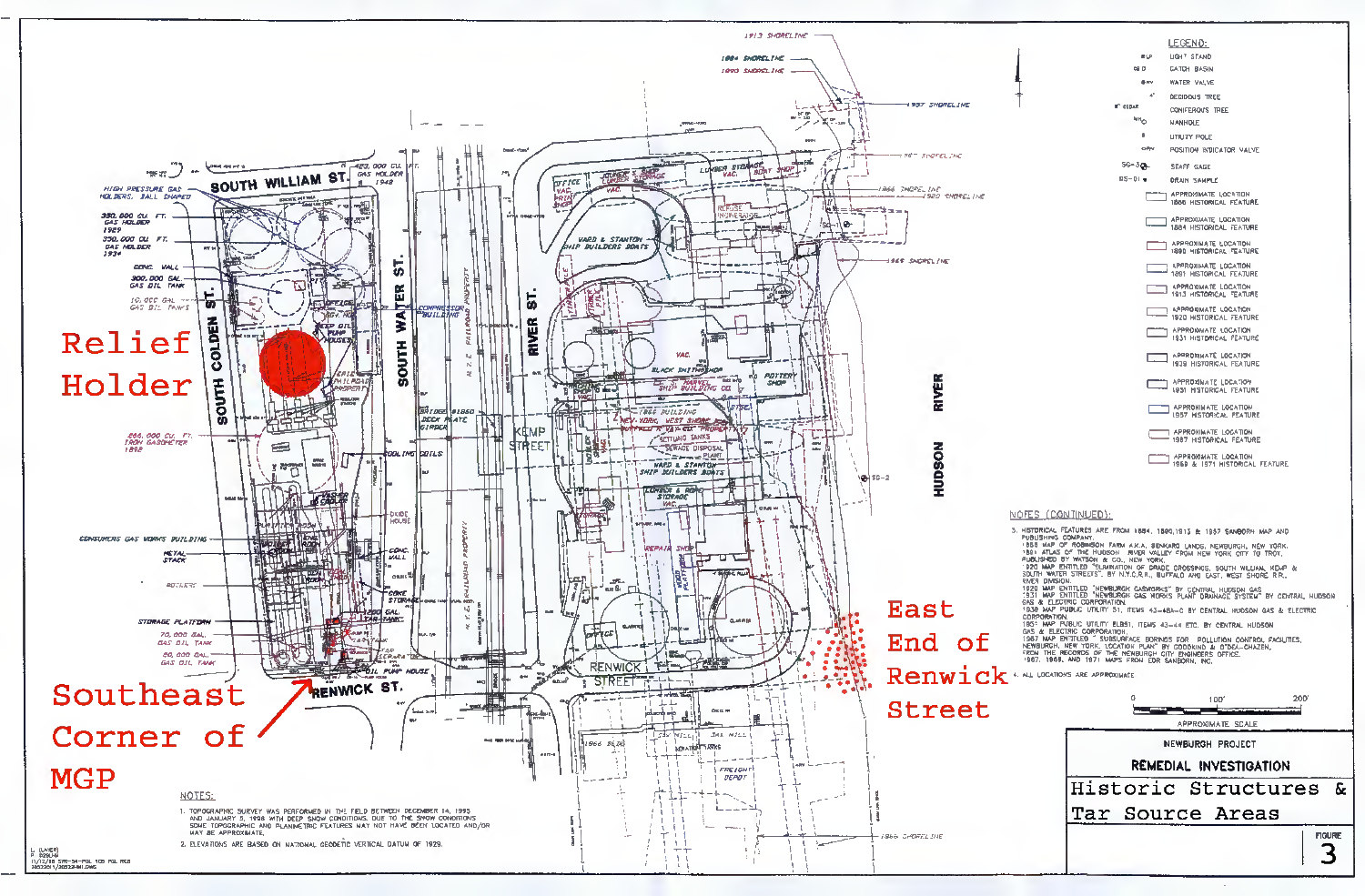

### LEGEND:

| BLP               | <b>LIGHT STAND</b>           |
|-------------------|------------------------------|
| $CSB - B_A$       | SOIL BORING                  |
| <b>55-1320</b>    | SURFACE SOIL SAMPLE          |
| $NW-4$ $\bigcirc$ | MONITORING WELL (BEDROCK)    |
| <b>W98-85</b>     | MONITORING WELL (OVERBURDEN) |
| CB D              | <b>CATCH BASIN</b>           |
| <b>AW</b>         | WATER VALVE                  |
| G €               | <b>DECIDOUS TREE</b>         |
| a" CEDAR 36       | CONIFEROUS TREE              |
| мH <sub>О</sub>   | <b>MANHOLE</b>               |
| ø                 | <b>UTILITY POLE</b>          |
| ብ ምድ              | POSITION INDICATOR VALVE     |
| 50-34.            | STAFF GAGF                   |
| <b>DS-01 e</b>    | DRAIN SAMPLE                 |
| SE-027 DM         | SEDIMENT SAMPLE              |
| $R_{-19-}^{S=07}$ | SEDIMENT PROBE               |
| NPSW05 a          | SURFACE WATER SAMPLE         |
|                   | <b>TEST PIT</b>              |

NOTES:

1. TOPOGRAPHIC SURVEY WAS PERFORMED IN THE FIELD BETWEEN DECEMBER 14, 1995<br>AND JANUARY 5, 1996 WITH DEEP SNOW CONDITIONS, DUE TO THE SNOW CONDITIONS<br>SOME TOPOGRAPHIC AND PLANIMETRIC FEATURES MAY NOT HAVE BEEN LOCATED AND/O

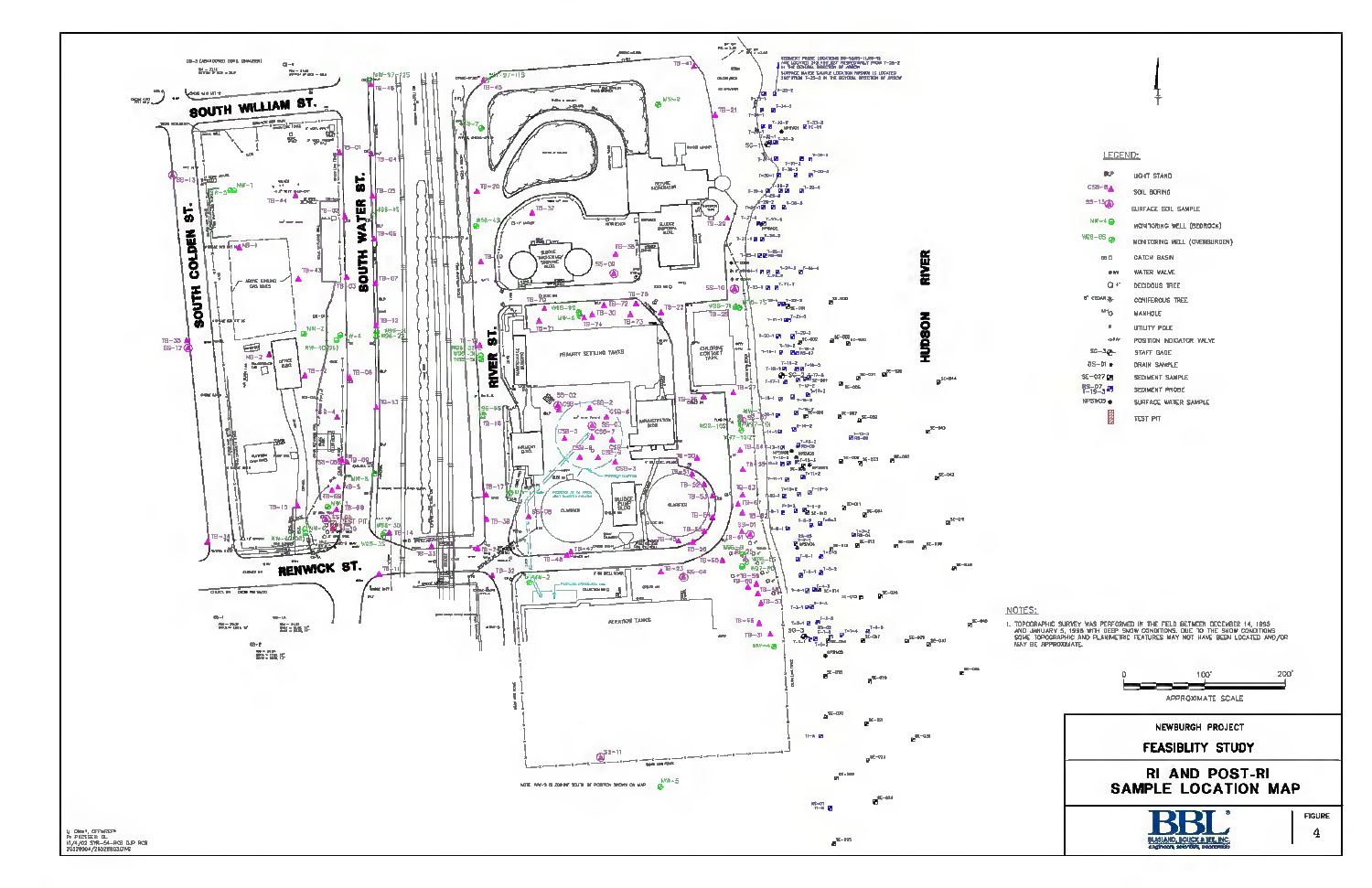

|  | æ.<br>- 11 | EMP<br>ND J |  |
|--|------------|-------------|--|
|  |            |             |  |

| <b>BLP</b>        | LIGHT STAND                                                                                                                                                                                                   |
|-------------------|---------------------------------------------------------------------------------------------------------------------------------------------------------------------------------------------------------------|
| $CSB-8_A$         | SOIL BORING                                                                                                                                                                                                   |
| SS-13(A)          | SURFACE SDIL SAMPLE                                                                                                                                                                                           |
| <b>NW-40</b>      | MONITORING WELL (BEDROCK)                                                                                                                                                                                     |
| <b>W96-BS</b>     | MONITORING WELL (OVERBURDEN)                                                                                                                                                                                  |
| CB <sub>D</sub>   | <b>CATCH BASIN</b>                                                                                                                                                                                            |
| de MAV            | <b>WATER VALVE</b>                                                                                                                                                                                            |
| $Q +$             | DECIDDUS TREE                                                                                                                                                                                                 |
| a' CEDAR 36       | <b>CONIFEROUS TREE</b>                                                                                                                                                                                        |
| $MH_{\odot}$      | MANHQLE                                                                                                                                                                                                       |
| ø                 | UTILITY POLE                                                                                                                                                                                                  |
| <b>Jollah</b>     | POSITION INDICATOR VALVE                                                                                                                                                                                      |
| $SC-3$            | STAFF GAGE                                                                                                                                                                                                    |
| $DS-01$ $\bullet$ | DRAIN SAMPLE                                                                                                                                                                                                  |
| 55-027日           | SEDIMENT SAMPLE                                                                                                                                                                                               |
| RS-07<br>T-19-3   | SEDIMENT PROBE                                                                                                                                                                                                |
| NPSW05            | SURFACE WATER SAMPLE                                                                                                                                                                                          |
|                   | <b>TEST PIT</b>                                                                                                                                                                                               |
|                   | NAPL\$ NOT ENCOUNTERED                                                                                                                                                                                        |
|                   | NAPLs ENCOUNTERED AT OR ABOVE 10 FEET DEPTH                                                                                                                                                                   |
|                   | NAPLS ENCOUNTERED GREATER THAN 10 FEET DEPTH                                                                                                                                                                  |
|                   | NAPLS ENCOUNTERED GREATER THAN 15 FEET DEPTH                                                                                                                                                                  |
|                   | NAPLS ENCOUNTERED GREATER THAN 20 FEET DEPTH                                                                                                                                                                  |
|                   | NAPLS ENCOUNTERED GREATER THAN 30 FEET DEPTH                                                                                                                                                                  |
|                   | NAPLE ENCOUNTERED GREATER THAN 40 FEET DEPTH                                                                                                                                                                  |
|                   | BLACK STAINING ENCOUNTERED AT OR ABOVE<br>10 FEET DEPTH                                                                                                                                                       |
|                   | NAPLS OBSERVED IN BEDROCK                                                                                                                                                                                     |
|                   |                                                                                                                                                                                                               |
| NOTES:            |                                                                                                                                                                                                               |
|                   |                                                                                                                                                                                                               |
|                   | 1. TOPOGRAPHIC SURVEY WAS PERFORMED IN THE<br>FIELD BETWEEN DECEMBER 14, 1995 AND<br>JANUARY 5, 1996 WITH DEEP SNUW CONDITIONS.<br>DUE TO THE SNUW CONDITIONS SOME<br>TOPOGRAPHIC AND PLANMETRIC FEATURES MAY |
|                   |                                                                                                                                                                                                               |
| APPROXIMATE.      | NOT HAVE BEEN LOCATED AND/OR MAY BE                                                                                                                                                                           |

2. ELEVATIONS ARE BASED DN NATIONAL GEODETIC<br>VERTICAL DATUM OF 1929.

 $100$ **200** 

APPROXIMATE SCALE

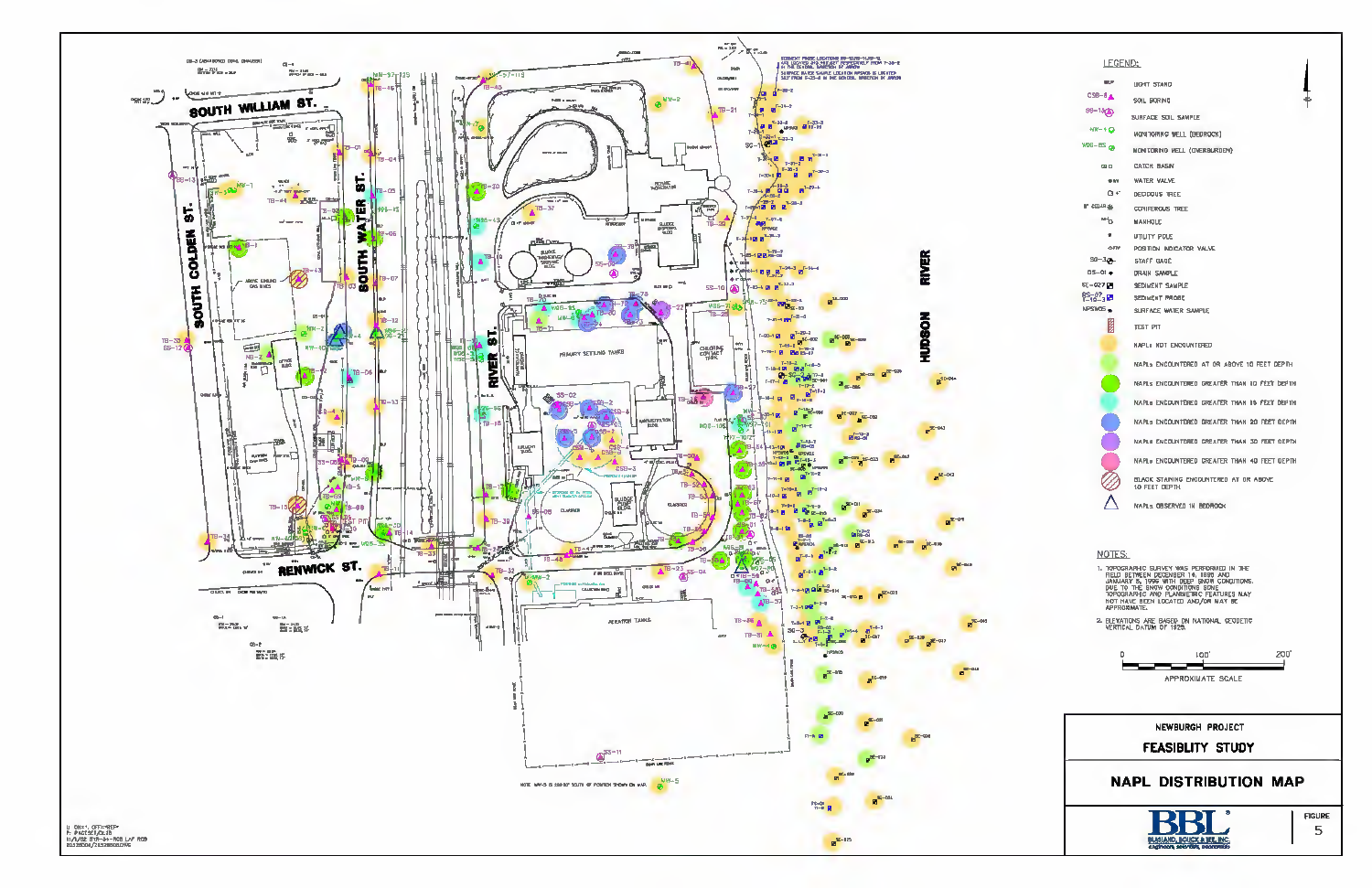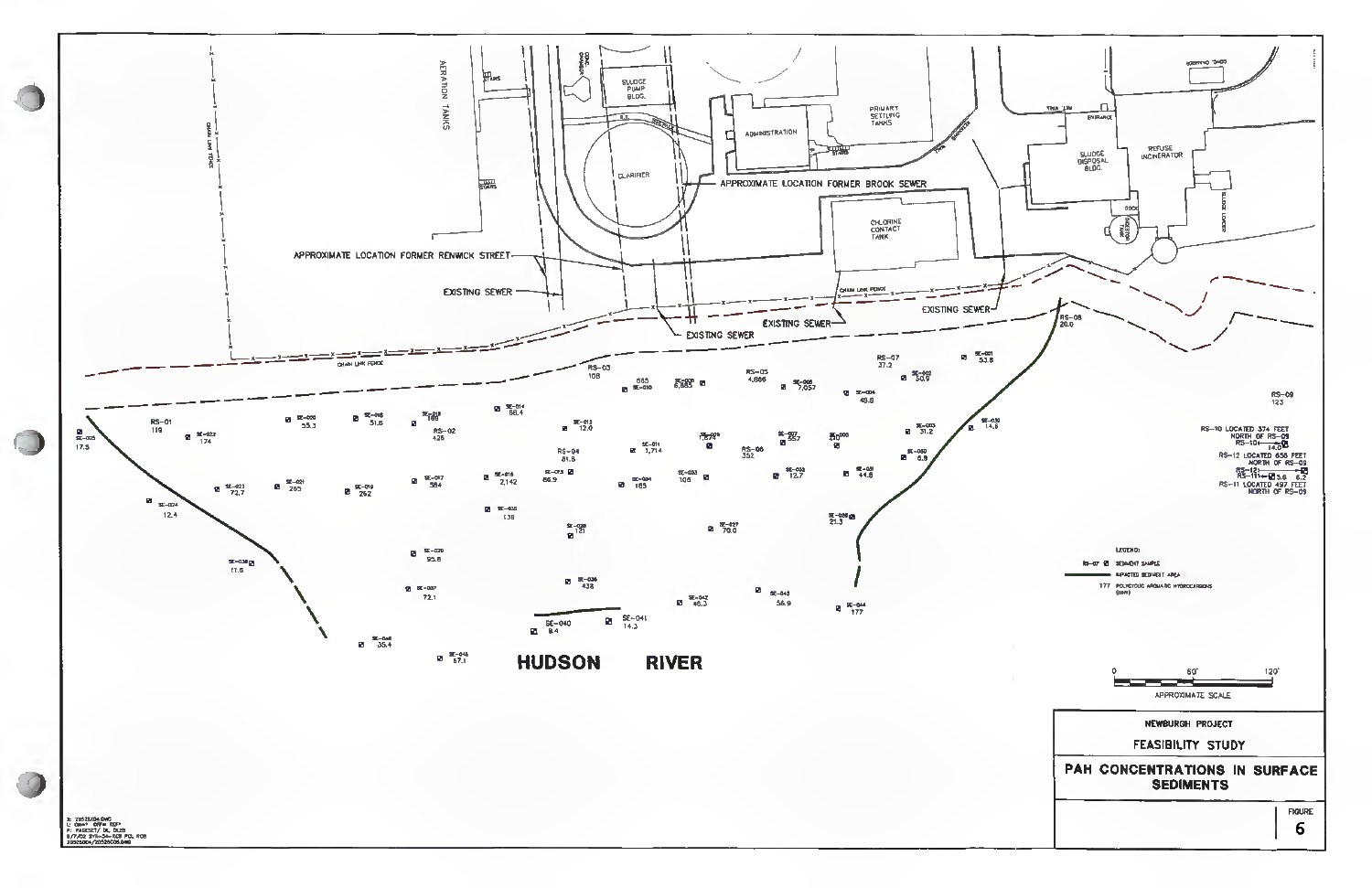



#### NOTES:

- 1. TOPOGRAPHIC SURVEY WAS PERFORMED IN THE FIELD BETWEEN DECEMBER 14, 1995<br>AND JANUARY 5, 1996 WITH DEEP SNOW CONDITIONS, DUE TO THE SNOW CONDITIONS<br>SOME TOPOGRAPHIC AND PLANIMETRIC FEATURES MAY NOT HAVE BEEN LOCATED AND/O MAY BE APPROXIMATE
- 2, ELEVATIONS ARE BASED ON NATIONAL GEODETIC VERTICAL DATUM OF 1929.

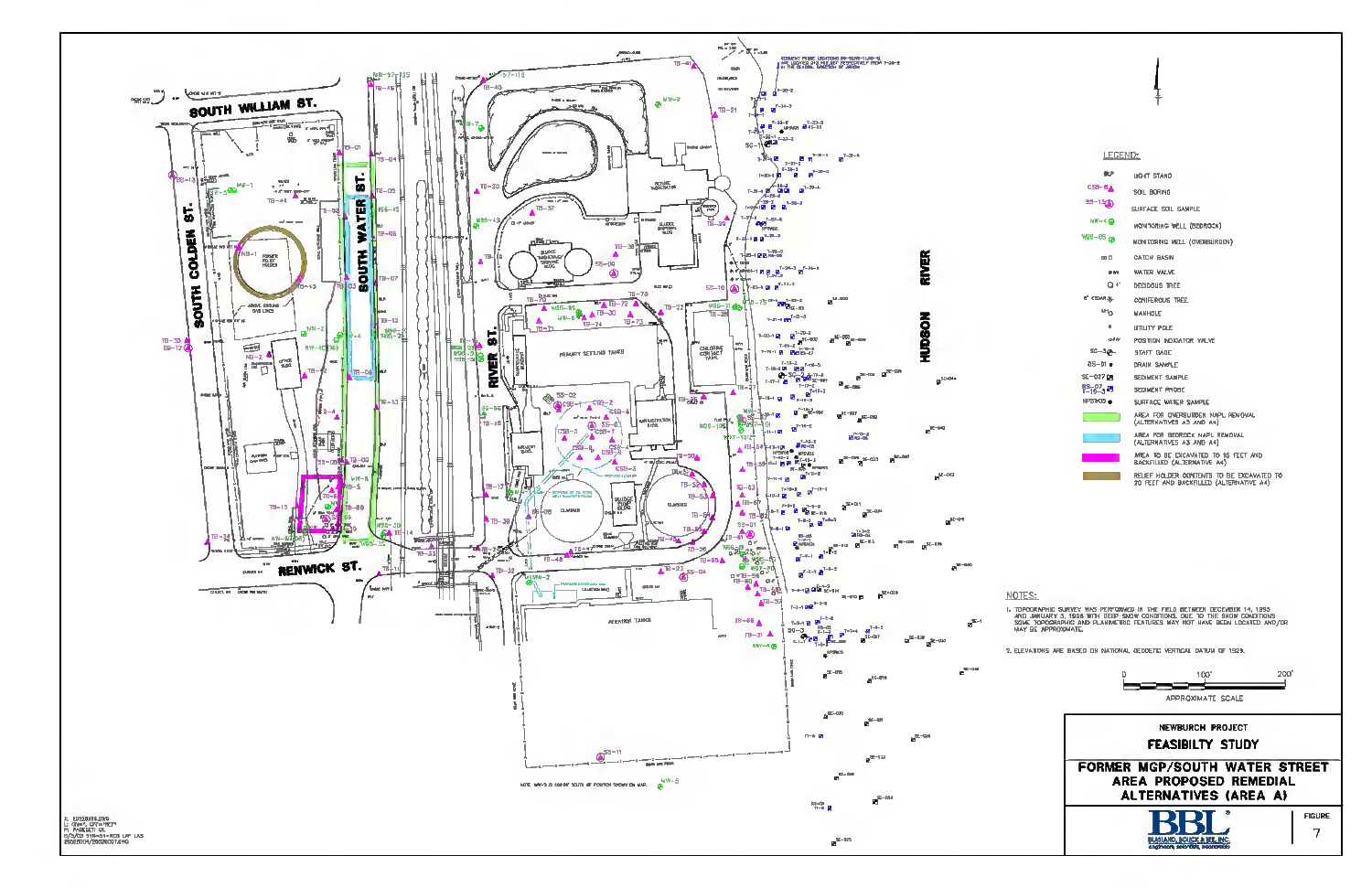

#### LEGEND: **BLP** LIGHT STAND  $CSB-B$ SOIL BORING  $SS-13$ SURFACE SOIL SAMPLE  $NN-4$ MONITORING WELL (BEDROCK)  $W96-85$   $\odot$ MONITORING WELL (OVERBURDEN) **CATCH BASIN** ca $\Box$  $6%$ WATER VALVE  $Q<sub>0</sub>$ **DECIDOUS TREE**  $a^*$  CEDAR  $\frac{1}{26}$ CONIFEROUS TREE ®<sup>⊪</sup> NANHOLE UTILITY POLE -GRIV POSITION INDICATOR VALVE  $SC - 3Q -$ STAFF GAGE  $DS-D1+$ DRAIN SAMPLE  $SE-027$  CM SEDIMENT SAMPLE  $R_{-19-3}^{85-07}$ SEDIMENT PROBE NPSW05 SURFACE WATER SAMPLE AREA FOR OVERBURDEN NAPL REMOVAL<br>(ALTERNATIVES B3 AND B4) AND IN-SITU<br>CHEMICAL OXIDANT ADDITION (ALTERNATIVE  $B4$ AREA TO BE EXCAVATED TO 25 FEET AND<br>BACKFILLED (ALTERNATIVE B5) AREA FOR OVERBURDEN NAPL REMOVAL<br>(ALTERNATIVE BS) AND NAPL CONTAINMENT<br>BARRIER (ALTERNATIVES B6 AND B7)

NOTES:

- 1. TOPOGRAPHIC SURVEY WAS PERFORMED IN THE FIELD BETWEEN DECEMBER 14, 1995<br>AND JANUARY 5, 1996 WITH DEEP SNOW CONDITIONS. DUE TO THE SNOW CONDITIONS<br>SOME TOPOGRAPHIC AND PLANIMETRIC FEATURES MAY NOT HAVE BEEN LOCATED AND/O MAY BE APPROXIMATE
- 2, ELEVATIONS ARE BASED ON NATIONAL GEODETIC VERTICAL DATUM OF 1929.

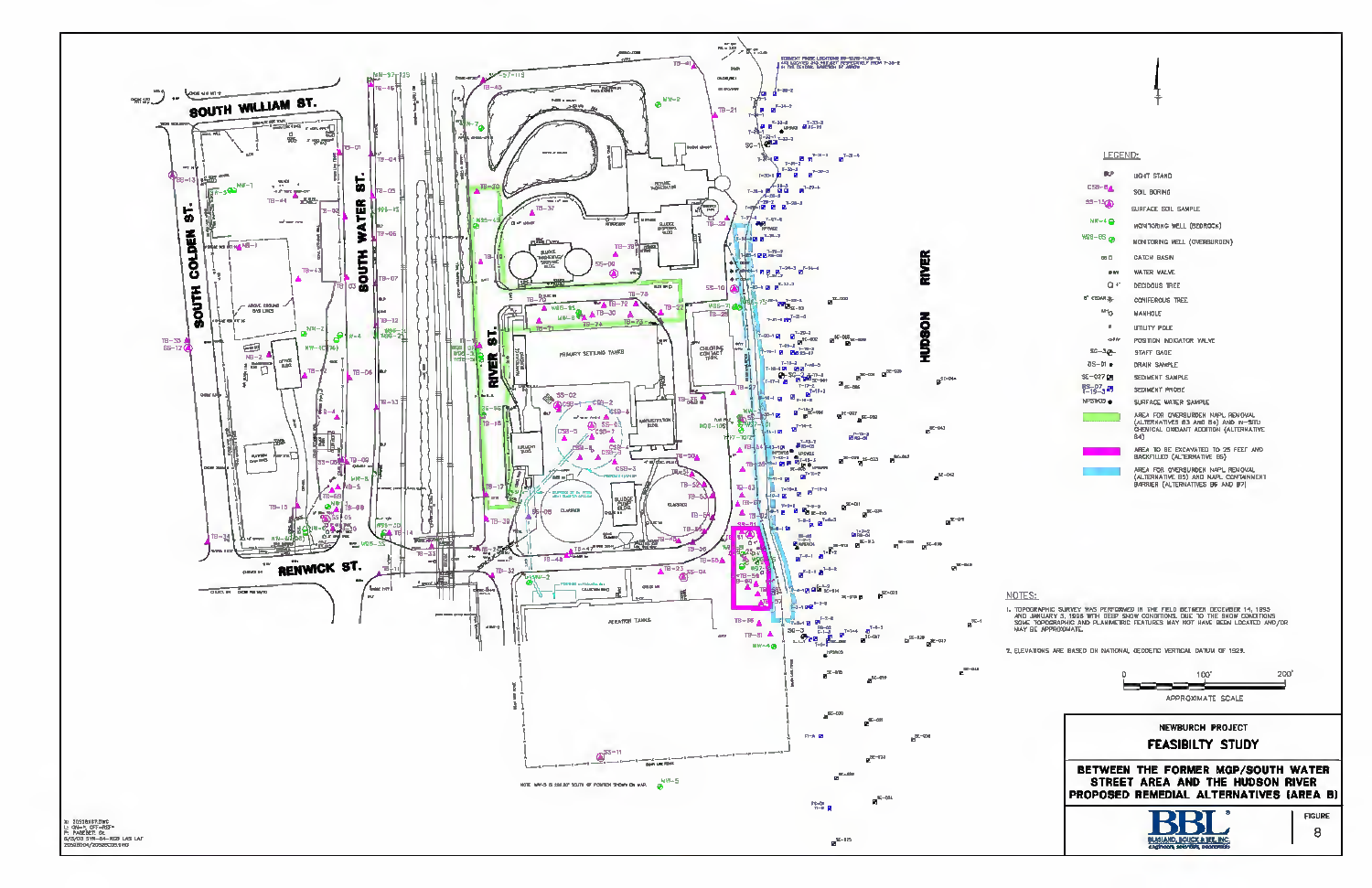



# **CROSS-SECTION A-A'**



### LEGEND

| ା⊅≥⊣ି ଦେଇଯ                                                           |
|----------------------------------------------------------------------|
| ●☆ 字411年 442式                                                        |
| 05030x6 758E                                                         |
| CONFIDES THE                                                         |
| பிரபி - விரி                                                         |
| POS "YON INCOLATER VALUE                                             |
| 4401 TO HE UNPED<br><b>ADAR CRAIN</b>                                |
| <b>GHISO PAT ID HIGH TRE</b>                                         |
| <b>SHORZUNE @ LOW TIDE</b>                                           |
| <b>SLT DURICH</b>                                                    |
| SEIZ WENTS CONTAINING 20 PSM TOTAL PARK<br>A1 THE MUMPACE (C * PODT) |
| STRUINT CONTINUE AND OR SUPACE<br>FAM: > 200 FTM                     |
|                                                                      |

### **NOTES:**

- t (1990)<br>1990: The Teatre All Sealer & 1966 MTH CEEP (2014)<br>1990: The Teatre San Sealer & 1966 MTH CEEP (2014)<br>1990: The Matter Frederic Van Solending Sour (2015)<br>1990: Matter Bispeller All<br>1990: Matter Scheller All
- $\mathbb{Z}$  sificating are based in National Georginis gratical data of 1919
- i majone decimination mai doubled debe de ros.<br>Elempos of the couplast separat sema seus<br>Colledo et el mitet and loc
- 4 TH'S 1868 'S AGE RAGED CALASTRI DISVADOR CATA COLLECTED<br>AT STATON SG-3 DETACEN AJGUST JE ANG SEPTEMBOT 9,<br>1992 SG 30 LONGATIO PLIMA PASH 2.51 LAST CALIN:<br>OALLANG COMTACT TANK
- 1 Etaalis (2 proviss for an aegis grae om prise in 1978)<br>The Area Shows Starders agailent mathemas of<br>Republican Continuum and the class mathemas<br>And Andrits for Ling. The winters and mathemas<br>Controls dat Tolaness assum
- $\pm$  (exiting the-rap and re-rapidly and entrepairs)<br>Stead SC and differ the-rap between SP(4030 (112) the<br>CAP bestach
- $\pm$  can consultant wind to consultant starts.
- $\frac{1}{2}$  steps and startized decay. The version of the steps of the starting decay of

NEWBURGH PROJECT

### FEASIBILTY STUDY



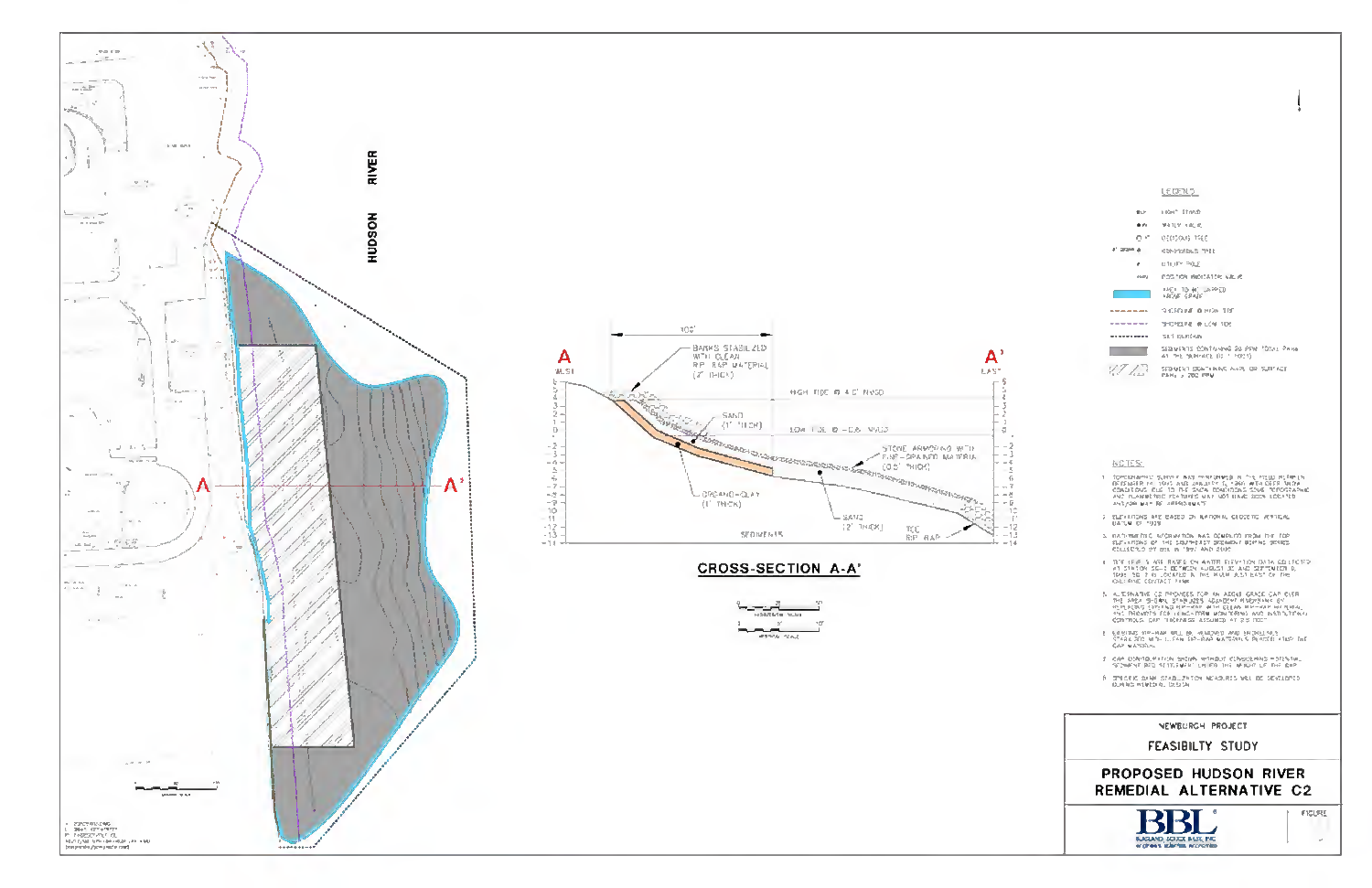



| HORIZONTAL SCALE      |  |
|-----------------------|--|
| $5^{\circ}$           |  |
| <b>VERTICAL SCALE</b> |  |

### LEGEND:

|                    | <b>RIP</b>  | LIGHT STAND                                                         |
|--------------------|-------------|---------------------------------------------------------------------|
|                    | <b>OW</b>   | WATER VALUE                                                         |
|                    | £3.4"       | <b>DECIDOUS TRFE</b>                                                |
| <b>6" CEDAR **</b> |             | <b>CONFEROUS TREE</b>                                               |
|                    | 46          | <b>UTILITY FOLE</b>                                                 |
|                    | <b>OFIV</b> | POSITION INDICATOR VALVE                                            |
|                    |             | AREA TO BE EXCAVATED TO 2.5<br>FEET THEN CAPPED TO CRADE            |
|                    |             | SHORFLINF @ HIGH TIDE                                               |
|                    |             | SHORFLINE @ LOW TIDE                                                |
| 고고고                |             | <b>TEMPORARY SHEETPILE</b>                                          |
|                    |             | <b>SILT CURTAIN</b>                                                 |
|                    |             | SEDIMENTS CONTAINING 20 PPM TOTAL PAHS AT<br>THE SURFACE (0-1 FOOT) |
|                    |             | SEDIMENT CONTAINING NAPI OR SURFACE<br>PAHs > 200 PPM               |

### NOTES:

- ), TOPOGRAPHIC SURVEY WAS PERFORMED IN THE FIELD BETWEEN<br>DECEMBER 14, 1985 AND JANUARY 5, 1996 MITH DEEP SNOW<br>CONDITIONS, DUE TO THE SNOW CONDITIONS SOME TOPOGRAPHIC<br>AND PLANIMETRIC FEATURES MAY NOT HAVE BEEN LOOATED AND/OR MAY BE APPROXIMATE.
- 2. ELEVATIONS ARE BASED ON NATIONAL GEODETIC VERTICAL DATUM OF 1929.
- 3. BATHYMETRIC INFORMATION WAS CONPILED FROM THE TOP<br>ELEVATIONS OF THE SOUTHEAST SEDIMENT BORING SERIES<br>COLLECTED BY BBL IN 1997 AND 2000.
- 4. TIDE LEVELS ARE BASED ON WATER ELEVATION DATA COLLECTED<br>AT STATION SG-2 BETWEEN AUGUST 30 AND SEPTEMBER 9,<br>1998. SG-2 IS LOCATED IN THE RIVER JUST EAST OF THE<br>CHLORINE CONTACT FANK.
- 5. EXISTING RIP-RAP WILL BE REMOVED AND SHORELINES
- 6. ENTRE AREA TARGETED FOR CAPPING WILL BE DREDGED TO 2.5"<br>BELOW SEDIMENT SURFACE, DREDGED AREA WILL BE CAPPED TO<br>GRADE, CAP THICKNESS ASSUMED AT 2.5 FEET.
- 7. SPECIFIC BANK STABILIZATION MEASURES WILL BE DEVELOPED<br>DURING REMEDIAL DESIGN.



 $RIP-RAP$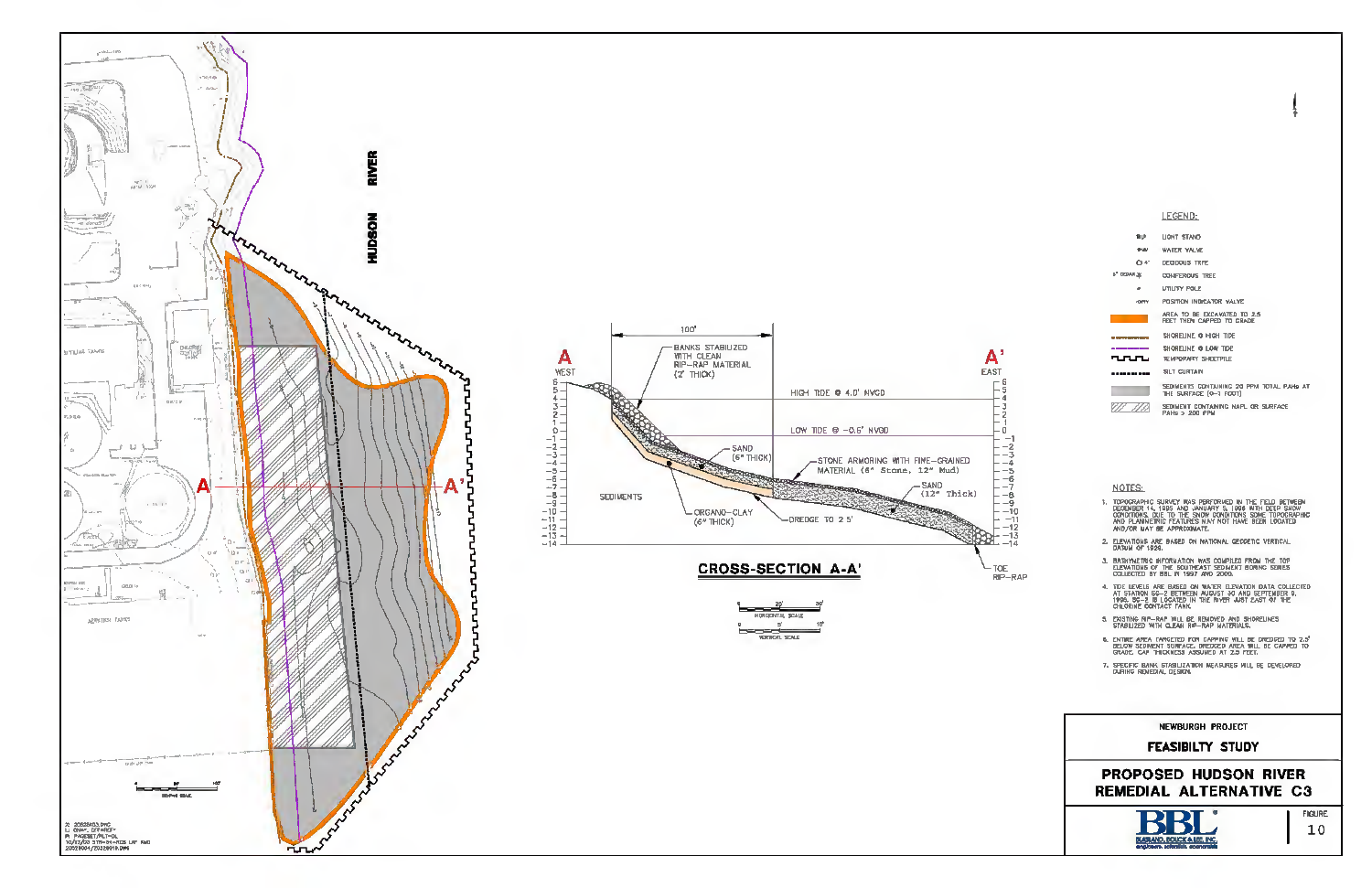



# **CROSS-SECTION A-A'**



#### LEGEND:

| 習期                | LIGHT STAND                                                                               |
|-------------------|-------------------------------------------------------------------------------------------|
| <b>AND</b>        | WATER VALUE                                                                               |
| ค.ศ.              | <b>DECIDOUS TRFE</b>                                                                      |
| <b>6° CEDAR *</b> | <b>CONFEROUS TREE</b>                                                                     |
| a                 | <b>UTILITY FOLE</b>                                                                       |
| <b>OFIV</b>       | POSITION INDICATOR VALVE                                                                  |
|                   | NAPL-CONTAINING SEDIMENTS TO RE<br>EXCAVATED (AVERAGE 4 FEET) THEN<br>BACKFILLED TO GRADE |
| ______            | SHORELINE @ HIGH TIDE                                                                     |
|                   | SHORELINE @ LOW TIDE                                                                      |
| ww                | TEMPORARY SHEETPILE                                                                       |
|                   | SEDIMENTS CONTAINING 20 PPM TOTAL PAHs<br>AT THE SURFACE (0-1 FOOT)                       |
|                   | SEDIMENT CONTAINING NAPL OR SURFACE<br><b>PAHs &gt; 200 PPM</b>                           |

#### NOTES:

- 1, TOPOGRAPHIC SURVEY WAS PERFORMED IN THE FIELD BETWEEN<br>DECEMBER 14, 1995 AND JANUARY 5, 1996 MITH DEEP SNOW<br>CONDITIONS, DUE TO THE SNOW CONDITIONS SOME TOPOGRAPHIC<br>AND PLANMETRIC FEATURES MAY NOT HAVE BEEN LOOATED<br>AND/OR
- 2. ELEVATIONS ARE BASED ON NATIONAL GEODETIC VERTICAL DATUM OF 1929.
- 3. BATHYMETRIC INFORMATION WAS COMPILED FROM THE TOP<br>ELEVATIONS OF THE SOUTHEAST SEDIMENT BORING SERIES<br>COLLECTED BY BBL IN 1997 AND 2000.
- 4. TIDE LEVELS ARE BASED ON WATER ELEVATION DATA COLLECTED<br>AT STATION SG-2 BETWEEN AUGUST 30 AND SEPTEMBER 9,<br>1998. SG-2 IS LOCATED IN THE RIVER JUST EAST OF THE<br>CHLORINE CONTACT FANK.
- 5. EXISTING RIP-RAP WILL BE REMOVED AND SHORELINES
- 6, ENTRE AREA TARGETED FOR DREDGING WILL BE DREDGED TO AN AVERAGE OF 4' BELOW SEDIMENT SURFACE, DREDGED AREA WILL<br>BE BACKFILLED TO GRADE, BACKFILL, THICKNESS ASSUMED TO BE<br>4 FEET.
- 7. SPECIFIC BANK STABILIZATION MEASURES WILL BE DEVELOPED<br>DURING REMEDIAL DESIGN.

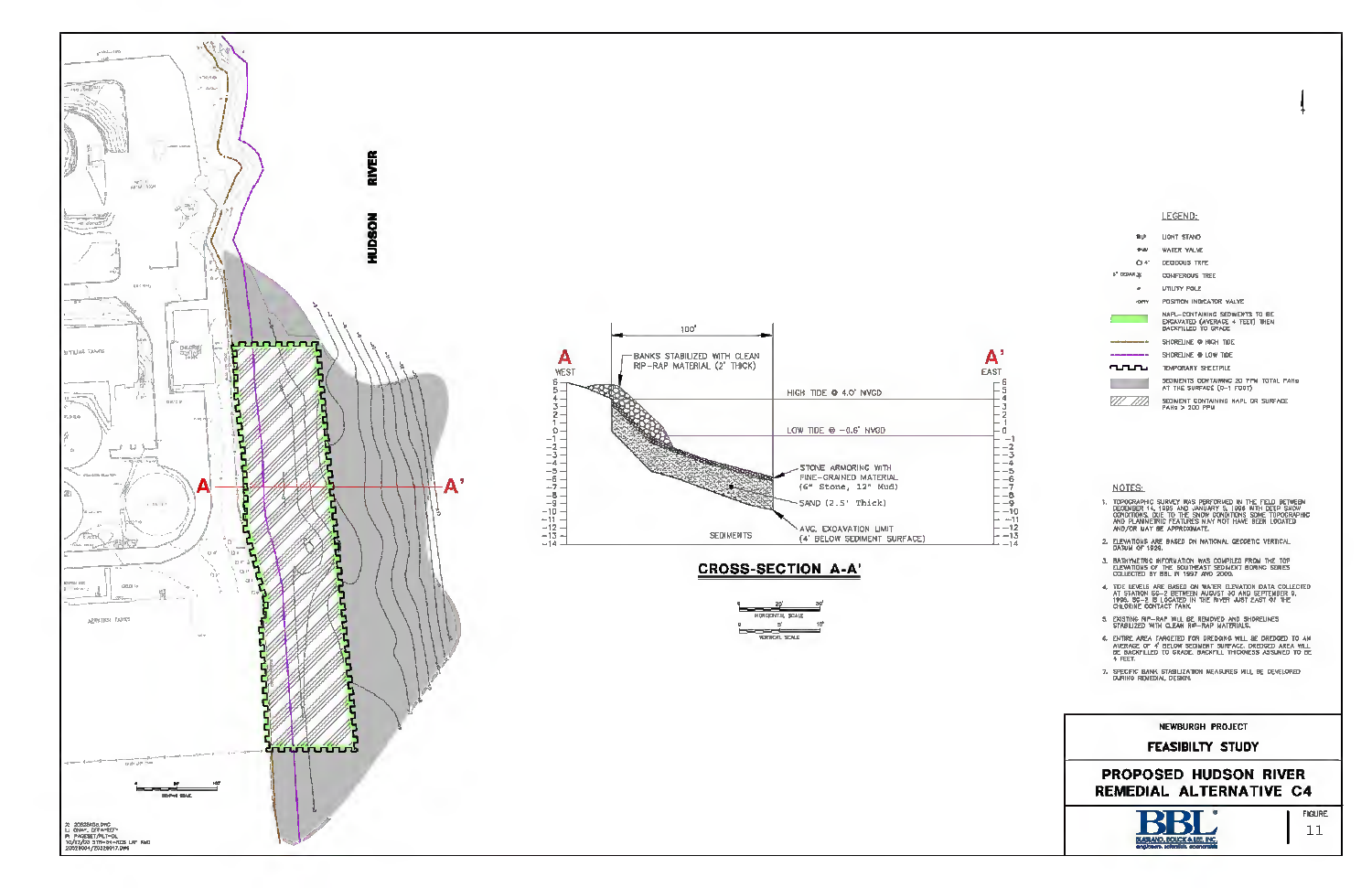



## **CROSS-SECTION A-A'**



### LEGEND:

| BLP                              | LIGHT STAND                                                                                      |
|----------------------------------|--------------------------------------------------------------------------------------------------|
| <b>B</b> WV                      | <b>WATER VALVE</b>                                                                               |
| ก +"                             | DECIDOUS TREE                                                                                    |
| 8" CEDAR 実                       | <b>CONFEROUS TREE</b>                                                                            |
| 昼                                | <b>LITILITY FOLE</b>                                                                             |
| <b>OPIV</b>                      | POSITION INDICATOR VALVE                                                                         |
|                                  | AREA TO BE CAPPED ABOVE GRADE                                                                    |
|                                  | NAPL-CONTAINING SEDIMENTS TO BE<br>EXCAVATED (AVERAGE 4 FEET) THEN<br><b>BACKFILLED TO CRADE</b> |
|                                  | AREA TO BE EXCAVATED TO 2.5 FEET<br>THEN OARRED TO CRABE                                         |
|                                  | SHORELINE & HIGH TIDE                                                                            |
| الله الكلا الكار الكار الكاركية: | SHORELINE @ LOW TIDE                                                                             |
| ռուո                             | <b>TEMPORARY SHEETPILE</b>                                                                       |
| . <i>.</i>                       | <b>SILT CURTAIN</b>                                                                              |
|                                  | SEDIMENTS CONTAINING 20 PPM TOTAL PAHs<br>AT THE SURFACE (0-1 FODT)                              |
|                                  | SEDIMENT CONTAINING NAPL OR SURFACE<br>PAH <sub>8</sub> > 200 PPM                                |

NOTES:

- 1, TOPOGRAPHIC SURVEY WAS PERFORMED IN THE FIELD BETWEEN<br>DECEMBER 14, 1995 AND JANUARY 5, 1996 WITH DEEP SNOW<br>CONDITIONS. DUE TO THE SNOW CONDITIONS SOME TOPOGRAPHIC<br>AND PLANIMETRIC FEATURES MAY NOT HAVE BEEN LOCATED<br>AND/O
- 2. ELEVATIONS ARE BASED ON NATIONAL GEODETIC VERTICAL DATUM OF 1929.
- 3. BATHYMETRIC INFORMATION WAS CONPILED FROM THE TOP<br>ELEVATIONS OF THE SOUTHEAST SEDIMENT BORING SERIES<br>COLLECTED BY BBL IN 1997 AND 2000.
- 4. TIDE LEVELS ARE BASED ON WATER ELEVATION DATA COLLECTED<br>AT STATION SG—2 BETWEEN AUGUST 30 AND SEPTEMBER 9, 1996.<br>SG—2 IS LOCATED IN THE RIVER JUST EAST OF THE CHLORINE<br>CONTACT TANK.
- 5. TARGETED AREA DEFINED AS EXTENDING 100 FEET TO THE EAST<br>FROM THE SHORELINE.
- 6 NAPL CONTAINING SEDIMENTS WILL BE DREDGED TO 4" AND<br>BACKFILLED/ARMORED TO GRADE. A BELOW-GRADE CAP WILL BE<br>PLACED IN THE RENANING NEAR-SHORE AREAS AND AN<br>ABOVE-GRADE CAP WILL BE PLACED IN THE REMAINING AREA.<br>CAP THICKNES
- 7. EXISTING RIP-RAP WILL BE REMOVED AND SHORELINES STABILIZED WITH CLEAN RIP-RAP MATERIALS.
- B. CAP CONFIGURATION SHOWN WITHOUT CONSIDERING POTENTIAL<br>SEDIMENT BED SETTLEMENT UNDER THE WEIGHT OF THE CAP.
- 9 SPECIFIC BANK STABILIZATION NEASURES WILL BE DEVELOPED DURING REMEDIAL DESIGN.

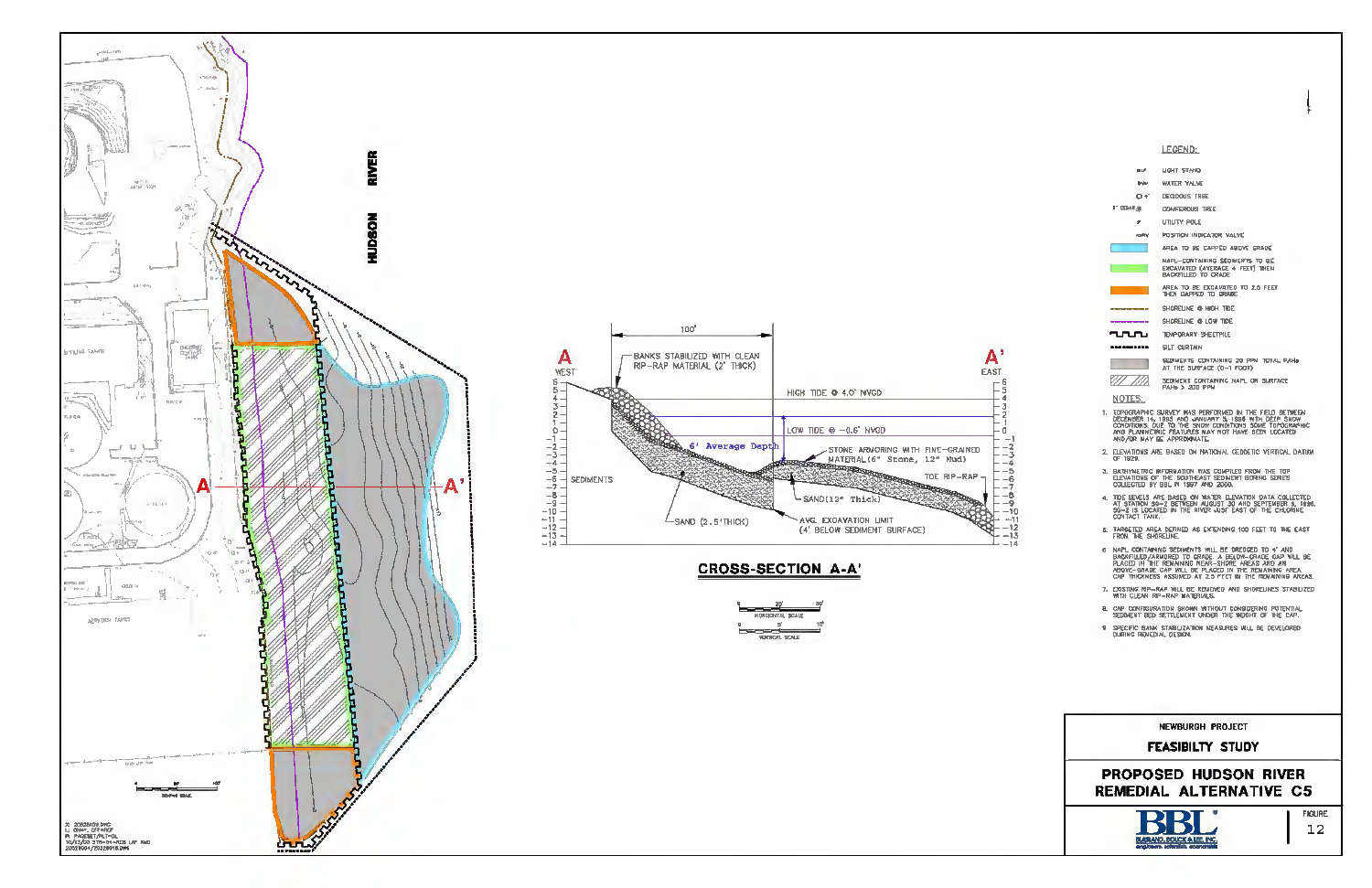





### LEGEND:

|                                      | <b>RIP</b>  | LIGHT STAND                                                                            |
|--------------------------------------|-------------|----------------------------------------------------------------------------------------|
|                                      | <b>OW</b>   | WATER VALUE                                                                            |
|                                      | C1 4"       | DECIDOUS TREE                                                                          |
| $\mathfrak{g}^*$ coar $\mathfrak{g}$ |             | <b>CONFEROUS TREE</b>                                                                  |
|                                      | as.         | <b>UTILITY FOLE</b>                                                                    |
|                                      | <b>OFTY</b> | POSITION INDICATOR VALVE                                                               |
|                                      |             | AREA TO BE EXCAVATED TO 2.5 FEET THEN<br>CAPPED TO CRADE                               |
|                                      |             | NAPL-CONTAINING SEDIMENTS TO RE EXCAVATED<br>(AVERAGE 4 FEET) THEN BACKFILLED TO GRADE |
|                                      |             | SHORELINE @ HIGH TIDE                                                                  |
| ᆩᇚ                                   |             | SHORFLINE @ LOW TIDE<br><b>TEMPORARY SHEETPILE</b>                                     |
|                                      |             | SEDIMENTS CONTAINING 20 PPM TOTAL PAHS AT<br>THE SURFACE (0-1 FOOT)                    |
|                                      |             | SEDIMENT CONTAINING NAPL OR SURFACE<br>PAHs > 200 PPM                                  |

### NOTES:

- ), TOPOGRAPHIC SURVEY WAS PERFORMED IN THE FIELD BETWEEN<br>DECEMBER 14, 1985 AND JANUARY 5, 1996 MITH DEEP SNOW<br>CONDITIONS, DUE TO THE SNOW CONDITIONS SOME TOPOGRAPHIC<br>AND PLANIMETRIC FEATURES MAY NOT HAVE BEEN LOCATED AND/OR MAY BE APPROXIMATE.
- 2. ELEVATIONS ARE BASED ON NATIONAL GEODETIC VERTICAL DATUM OF 1929.
- 3. BATHYMETRIC INFORMATION WAS CONPILED FROM THE TOP<br>ELEVATIONS OF THE SOUTHEAST SEDIMENT BORING SERIES<br>COLLECTED BY BBL IN 1997 AND 2000.
- 4. TIDE LEVELS ARE BASED ON WATER ELEVATION DATA COLLECTED<br>AT STATION SG-2 BETWEEN AUGUST 30 AND SEPTEMBER 9,<br>1998. SG-2 IS LOCATED IN THE RIVER JUST EAST OF THE<br>CHLORINE CONTACT FANK.
- 5. EXISTING RIP-RAP WILL BE REMOVED AND SHORELINES
- 6. ENTRE AREA TARGETED FOR DREDGING WILL BE DREDGED TO AN AVERAGE OF 4' BELOW SEDIMENT SURFACE AND BACKFILLED TO GRADE. AREA TARGETED FOR CAPIBLE AND SALE OF A BELOW SEDIMENT SURFACE AND CAPPED TO CRADE. CAPIBLE THICKNESS
- 7. SPECIFIC BANK STABILIZATION MEASURES WILL BE DEVELOPED DURING REMEDIAL DESIGN.



 $-10$  $-11$  $-12$  $-1\bar{3}$ 

 $RIP-RAP$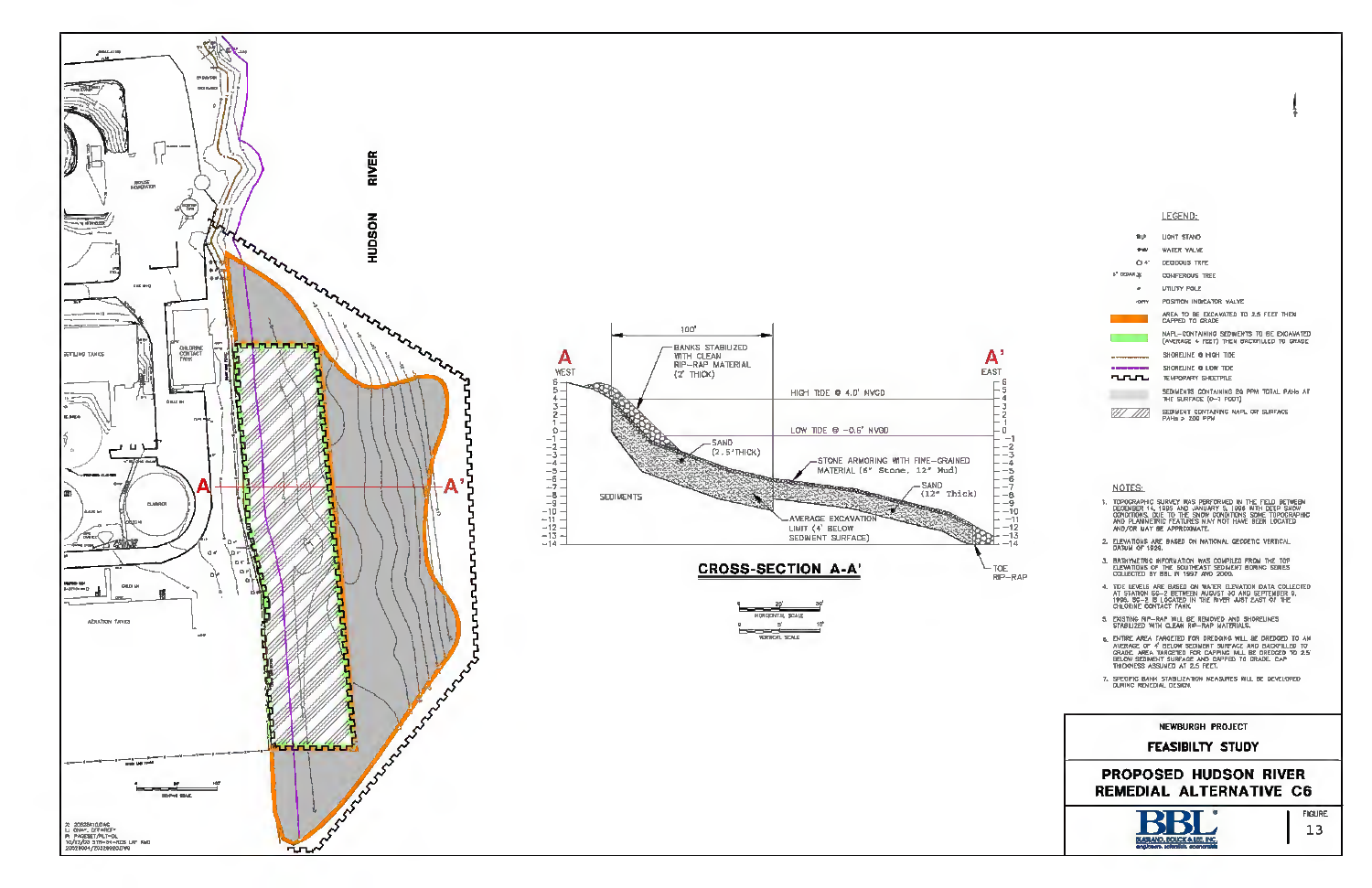# **APPENDIX A**

**Responsiveness Summary**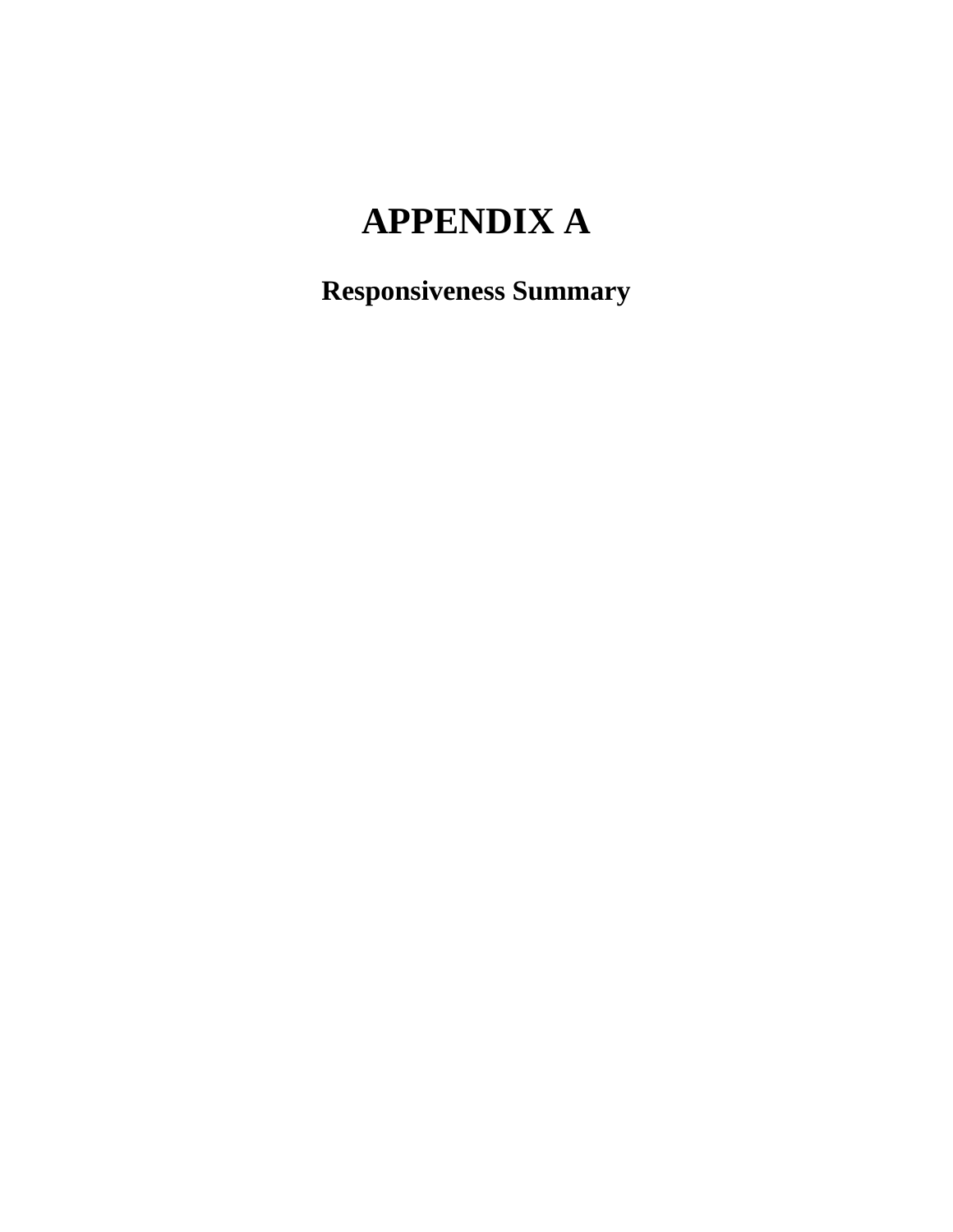## **RESPONSIVENESS SUMMARY Newburgh MGP Site City of Newburgh, Orange County, New York Site No. 3-36-031**

The Proposed Remedial Action Plan (PRAP) for the Newburgh MGP site, was prepared by the New York State Department of Environmental Conservation (NYSDEC) in consultation with the New York State Department of Health (NYSDOH) and was issued to the document repositories on February 24, 2005. The PRAP outlined the remedial measure proposed for the contaminated soil, sediment and groundwater at the Newburgh MGP site.

The release of the PRAP was announced by sending a notice to the public contact list, informing the public of the opportunity to comment on the proposed remedy.

A public meeting was held on March 17, 2005, which included a presentation of the Remedial Investigation (RI) and the Feasibility Study (FS) as well as a discussion of the proposed remedy. The meeting provided an opportunity for citizens to discuss their concerns, ask questions and comment on the proposed remedy. These comments have become part of the Administrative Record for this site. The public comment period was to have ended on March 28, however it was extended by thirty days to April 28, at the request of the public.

This responsiveness summary responds to all questions and comments raised during the public comment period. The following are the comments received at the PRAP public meeting, with the NYSDEC's responses:

#### **Comment 1: What is the problem with this contaminant? What is it toxic to? Is it toxic to humans? Why are we concerned about something that isn't toxic to humans?**

Response: Two main categories of contaminants are found in the tar or NAPL at MGP sites. Both categories can be toxic to humans and wildlife, but they need to be considered separately because of differences in their chemical behavior in the environment. It is also important to consider where, and in what form, exposure to these compounds could occur.

BTEX Compounds: The tar contains high levels of benzene, toluene, ethylbenzene, and xylenes, which are known collectively as BTEX compounds. These are volatile organic compounds, which are also found in cleaning solvents and in gasoline. They are slightly soluble in water, although the dissolution of BTEX from the tar into water is very slow. Once dissolved in water, all of the BTEX compounds are subject to attack by bacteria, which use them as a food source. This bacterial digestion process is the principal limit on how far BTEX contamination can spread in the environment.

The greatest human health concern is with benzene, which is identified by the USEPA as a probable human carcinogen; however, the other three compounds pose toxicity concerns as well. The most likely pathway for BTEX contamination to reach humans at this site would be through ingestion of contaminated groundwater.

BTEX compounds are also toxic to wildlife. The point of wildlife exposure at this site are the sediments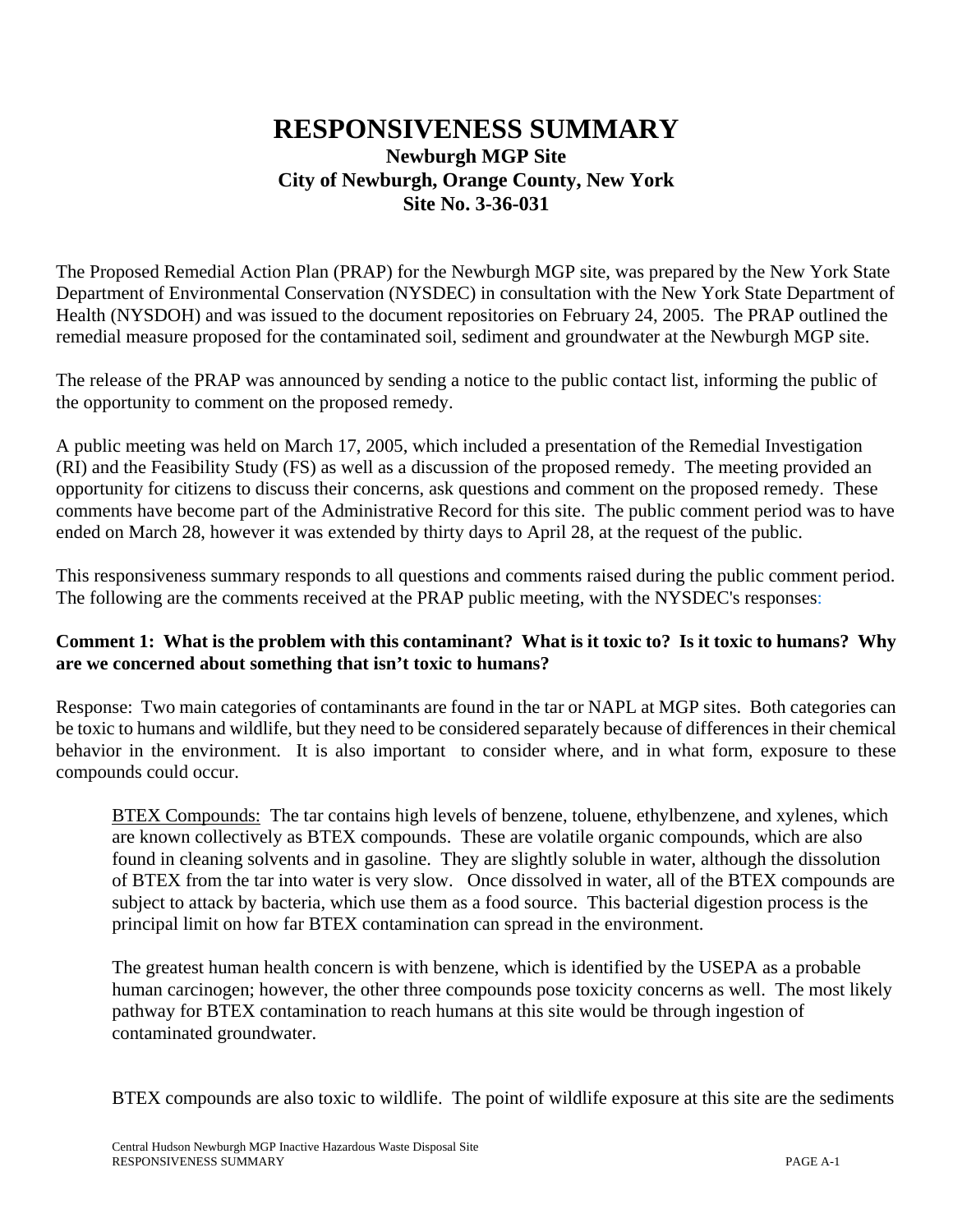of the Hudson River. BTEX that is released from the sediments into the water column is rapidly metabolized by bacteria, and consequently has not been found in the river water. In the sediments, the toxicity due to BTEX is somewhat masked by the much higher concentrations of PAH compounds, which are discussed below.

PAH Compounds: The tar also contains high levels of polycyclic aromatic hydrocarbons, commonly referred to as PAH compounds. This is a broad class of compounds, with hundreds of individual PAH molecules known to exist. USEPA has identified 17 of these as hazardous materials, and they are the PAHs used to define contamination at this site. Some of those 17 compounds are known or suspected human carcinogens. PAH compounds are far less soluble in water than the BTEX compounds, and are less readily broken down by bacteria. Thus, they tend to persist in the environment.

#### **Comment 2: With the wall in place, isn't the coal tar just going to build up behind the wall and then eventually go over the wall and into the river again?**

Response: A tar collection system, consisting of wells or a horizontal drain, will be constructed on the land side of the barrier wall to collect any tar which builds up behind the barrier wall. Tar will be removed from the collection system periodically.

**Comment 3: Doesn't this type of coal tar occur naturally? I know for a fact it does out in California, in Santa Barbara. I just don't understand why we're spending 22 million dollars to clean up something that we're not being exposed to right now, is twenty feet below the surface, and is hurting only a trillionth of the eco-system (Sturgeon). I think it would be more cost effective to just leave the stuff where it is.**

Response: Coal tar does not occur naturally–it is produced as a byproduct of gas and/or coke manufacturing. Some of the toxic constituents of tar (BTEX compounds and PAH compounds) do occur naturally in crude oil, at concentrations generally lower than what is found in coal tar. Please note, however, that naturally occurring materials can still be significantly toxic, particularly when released in quantity.

## **Comment 4: Isn't there a better way to remediate this site, such as a technology like pressurizing? Can't you get the contaminant in motion and then suck it up? The reason I ask is I have seen such technology in Alaska.**

Response: Although the tar will move through the subsurface and in some cases can be drawn into wells, it is generally not possible to remove all of the tar. Some will remain trapped in small void spaces between soil particles. This limitation applies even when water is injected into the ground under pressure. **Comment 5: During the remediation process, how much of an eyesore is the project going to be?**

Response: Remediation will be conducted in phases, with each phase involving the use of heavy construction equipment. As such, the actual areas undergoing remediation will resemble a building construction site.

#### **Comment 6: What would happen if we did nothing? Couldn't we prevent future contamination by just buying the contaminated land?**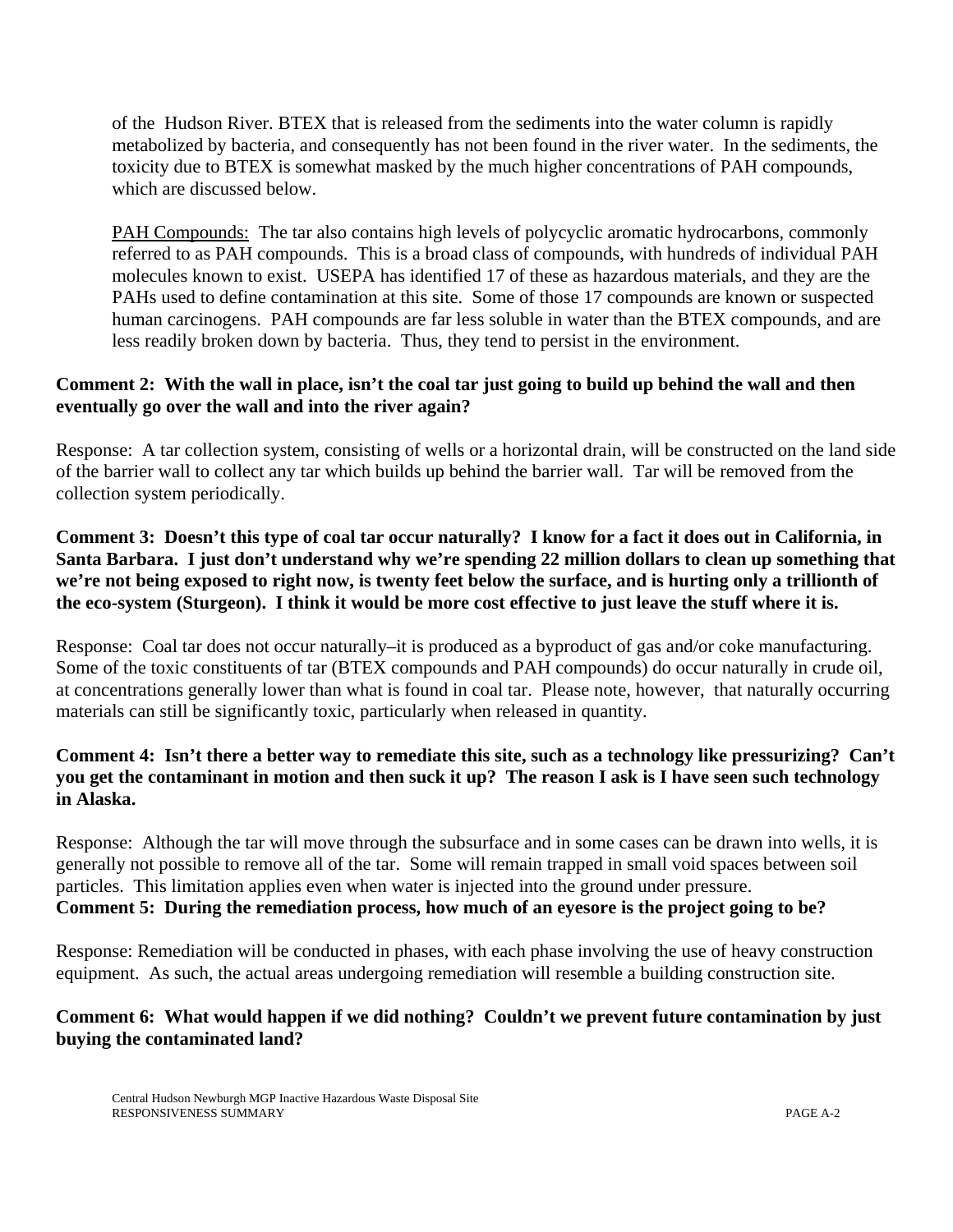Response: The PRAP briefly discusses the "No Action" alternative for each of the three areas A, B, and C. In each case, the result of doing nothing is unacceptable. Tar would continue to move into the Hudson River, where it would continue to cause slicks and sheens on the water surface and continue to cause sediment contamination. Purchasing the contaminated land would do nothing to change this situation.

#### **Comment 7: If we go and make Central Hudson spend twenty two million dollars on this, they are going to get the money back from us anyway by charging more for gas, correct?**

Response: Central Hudson's rates are regulated by the Public Service Commission, and the costs of site remediation are considered in setting those rates.

#### **Comment 8: I just think it isn't worth 22 million dollars to have clean soil to dig up later on, and we should just deal with this problem when we have to dig the soil to these depths.**

Response: The cleanup is not only intended to limit human contact with contaminated soils. At present, tar is continuing to move into the Hudson River, where both human and ecological contact can take place*.* The creation of sheens and slicks on the surface of the Hudson River is a violation of New York State Ambient Water Quality Standards, with potential impacts reaching beyond the immediate area of the site. The section of the river where these slicks originate is used by recreational boaters, including rowers who sit very close to the water line and would be likely to get tar on their skin if they were to row through a slick.

#### **Comment 9: How long will the barrier wall be in place before it wears out, and we have to replace it again?**

Response: With proper design and construction, the barrier wall should remain effective indefinitely.

#### **Comment 10: Once you start this project and start stirring up the water, how long will it be until the turbidity goes away and there is normal usage of the river again? Are you certain the river will settle down again?**

Response: Experience at other dredging projects indicate that excess turbidity will settle out and disspate rapidly once disturbance of the river bed is complete. During the period when disturbances of the river bed are taking place, engineering controls will limit the spread of turbid water beyond the work area. At a minimum, this will include the use of silt curtains. The activity most likely to create turbidty (dredging) will be conducted inside a sheet pile enclosure. Within this enclosure, turbidity will unavoidably increase during dredging and backfilling/capping, but this turbid water will be isolated from contact with the river. Excess turbidity within the sheeted enclosure will be allowed to settle before the sheeting is removed and normal river flow resumes.

#### **Comment 11: When the coal tar was found in 1994, it halted the expansion of the Sewage Treatment Plant. Has this expansion been finished yet?**

Response: Yes, the secondary clarifier project that was postponed in 1994 was completed in 1999. An additional expansion of the *primary* clarifiers began in early June, 2005.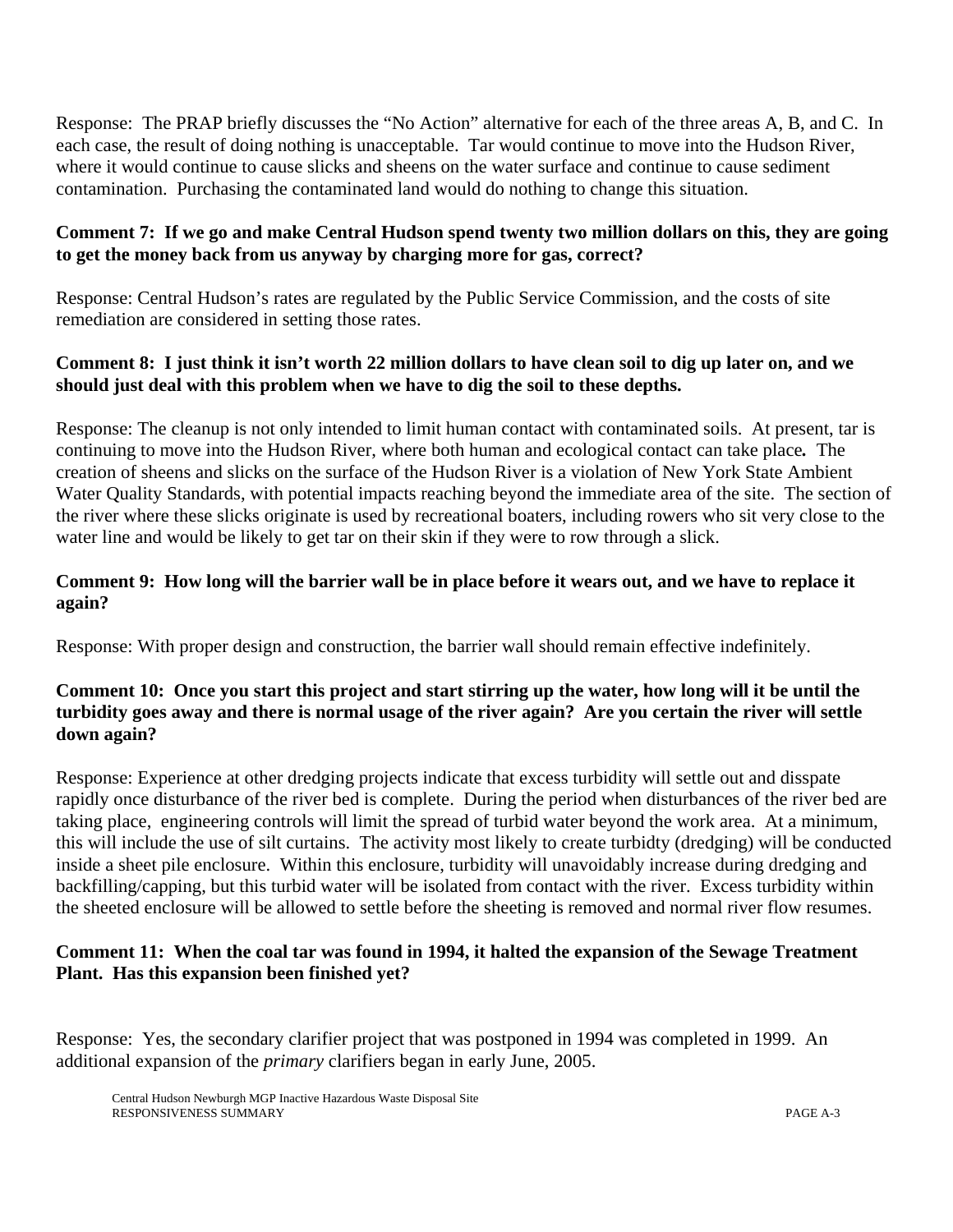#### **Comment 12: I'm concerned about how this project will affect the future expansion of the sewage treatment plant and consequently the expansion of the town. The sewage treatment plant is currently maxed out, and expansion will be needed for future development of the town.**

Response: The portion of the STP which overlies the tar contamination is now almost fully utilized, so there is relatively little room available for expansion. Some expansion, however, is anticipated and has been taken into account in determining the remedy.

The project to install additional settling tanks ("primary clarifiers") was examined carefully when it was first proposed several years ago. A preliminary examination of the plans indicated that these structures are not deep enough to reach into the MGP contamination, which is found at depths of greater than 20 feet in this area. The NYSDEC had some concerns that ground vibration related to this construction could accelerate the movement of tar through this area. In response to NYSDEC requests, Central Hudson installed five additional piezometers in this area to verify the location of the tar contamination and to determine the extent to which it remains mobile. These piezometers continued to accumulate tar over a period of roughly two years, confirming that there is mobile tar in the area at depth and that it can be at least partially recovered with wells. In response, the NYSDEC requested that additional, large-diameter collection wells be installed along the northern and eastern perimeter of the work area. These wells were installed during April, 2005 and have been monitored periodically since then. This has resulted in a high density of data points, confirming the earlier conclusion that the tar was too deep to present an exposure concern for construction workers, STP staff, or the general public in this area. Construction of the primary clarifiers began in June of 2005.

Regarding the second proposed expansion project, nothing in the selected remedy forecloses the expansion of the aeration tanks. The existing aeration tanks are located along the south side of Renwick Street, and one possible location for expansion would be to build between the existing tanks and the river bank. This is adjacent to (but apparently not in contact with) the mass of tar-contaminated soil known to exist at the east end of Renwick Street. The tanks appear to be shallow enough to avoid contact with tar contaminated soil at depth. There is, however, some uncertainty as to the exact limits of MGP contamination in this area, and the remedy contains a provision to ensure that this contamination does not impede STP expansion if and when it takes place.

As noted in the PRAP, some degree of soil excavation will be required during installation of the riverfront barrier wall, which will terminate in an angled "wing wall" near the area of the proposed expansion. If additional tar-contaminated soil is identified during this excavation work and it appears that the contamination extends into the proposed aeration tank expansion area, the contamination will be documented for future reference. At Central Hudson's discretion, the contaminated soil may be removed at that time, or the removal may be postponed until construction is ready to proceed. In either event, Central Hudson will retain responsibility for the removal and disposal of the contaminated soil, and for the collection, treatment, and discharge of any contaminated groundwater which must be managed during construction. The ROD has been revised to clarify this action.

Beyond these two expansions, the portion of the STP property which contains MGP contaminants is largely developed. Additional expansion in portions of the STP property to the north and south would be outside the MGP-impacted area and would require no special precautions.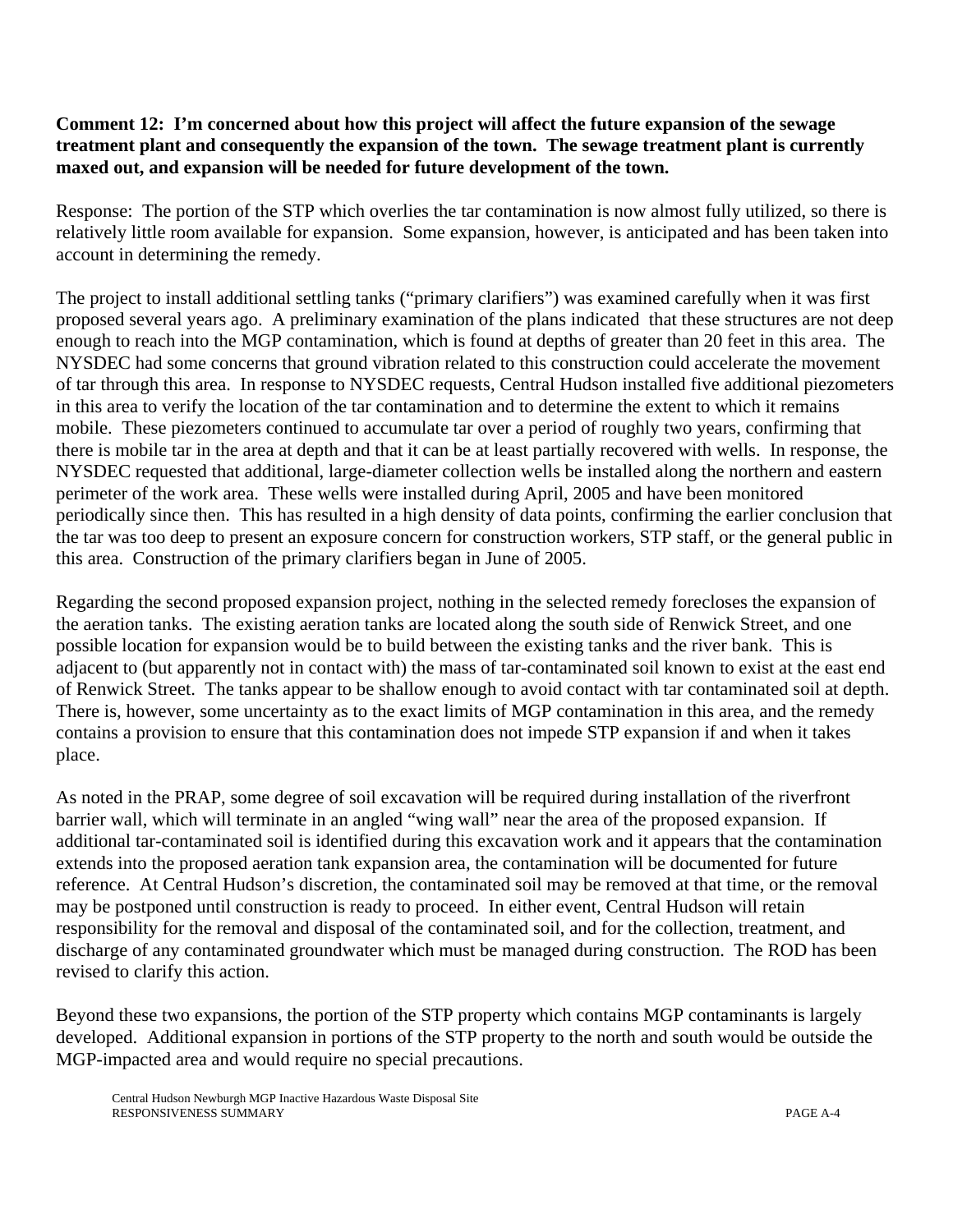#### **Comment 13: Why can't we move the contaminant with a surfactant or detergent? How about if you made a trail for the contaminant to follow and kept it well under control?**

Response: Surfactant flushing of non-aqueous liquids is an emerging technology that shows some promise; however, full scale implementation at this site poses a number of problems which led to its not being considered. To date, this technology has not been successfully demonstrated on MGP tars.

As with any in-situ technology, the most difficult problem is making sure that the surfactant comes into close contact with the tar. In addition, once the tar has been mobilized by the surfactant, the resulting mixture must be captured to avoid spreading contamination beyond its current limits. Under the conditions at this site, where the tar has spread widely in thin seams, successfully delivering the surfactant and controlling the flow of the remobilized tar would be quite difficult.

## **Comment 14: What is the capping material? Isn't this material going to erode over time?**

Response: The principal consideration in designing the cap will be ensuring its stability over time. The conceptual design in the PRAP appears likely to succeed in this area; however there will be a significant amount of field work, modeling and analysis during the Remedial Design to confirm that the assumptions used for this conceptual design were correct.

The cap will be made up of layers, with one of those layers consisting of four-inch crushed stone as an "armoring" erosion control measure. The NYSDEC is confident that stone of this size will not be eroded in this quiet water area. However, the stone layer in and of itself would not provide a comparable river bottom habitat, so the top layer is to consist of fine sediment (clay and silt) comparable to the material being deposited on the river bottom today. The critical question to be addressed during the remedial design, is to determine whether this fine grained material will remain in place on top of the stone armoring layer.

#### **Comment 15: What type of bedrock is present in this area?**

Response: The bedrock is a mixture of dark gray shales and sandstones. Based on examination of nearby outcrops and regional geologic trends, it appears that these rocks are intensely folded and may be highly fractured in some areas.

**Comment 16: What is the toxicity of PAHs in aquatic life? What are we going to do ten years from now when we want to expand the Sewage Treatment Plant even farther, and we find coal tar outside of the remediated area. Is Central Hudson still liable. What past experience proof do we have that the cap will work, and won't wash away?**

**I have some experience with putting caps over contaminated waste sites and making parking lots, and from this experience I can say that something always goes wrong. The caps I've dealt with in the past are on dry land. So I'm having a very hard time believing that a cap is going to work, not on dry land, but in a river? Can you give me some examples of some places where an underwater cap has worked?**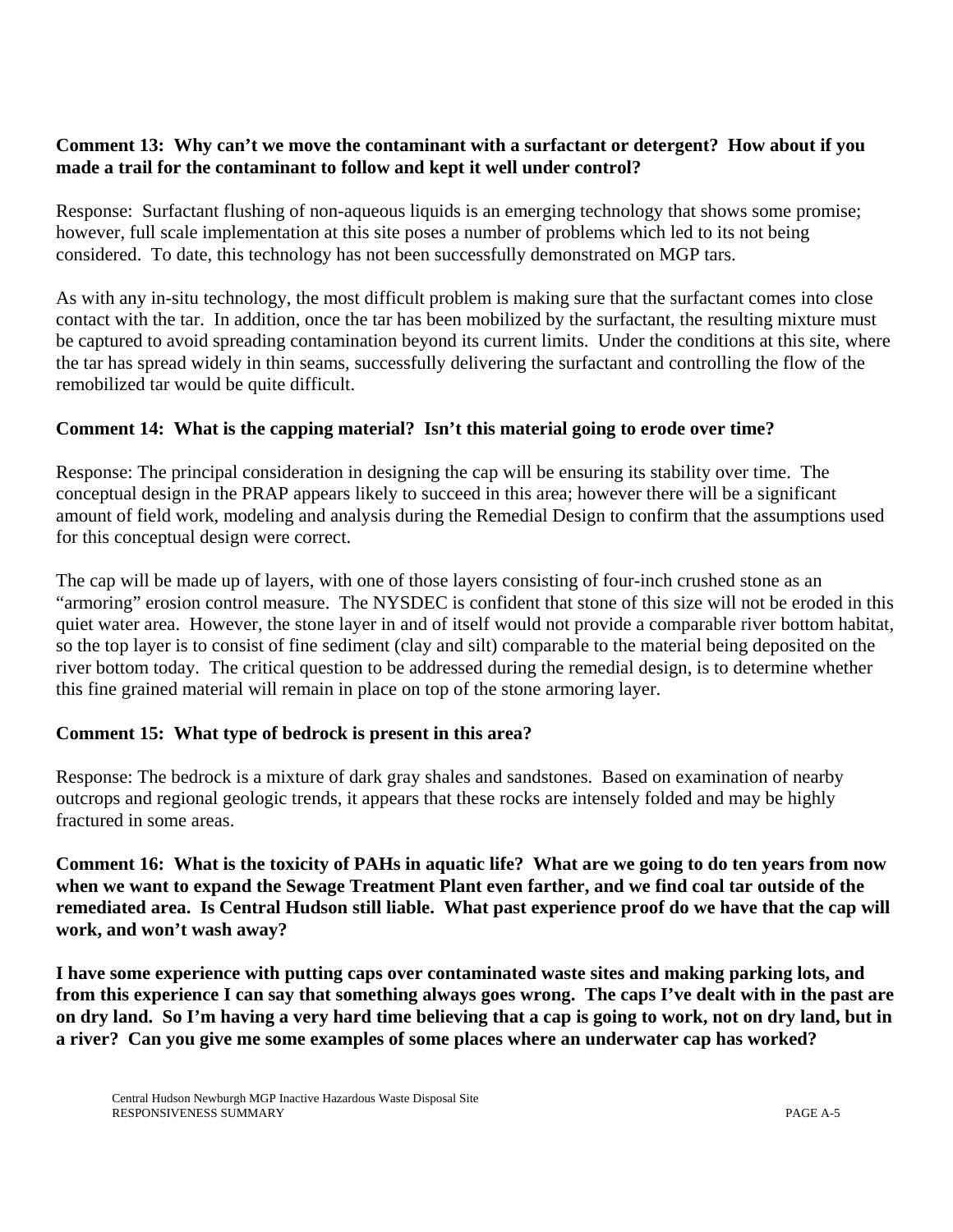Response: Underwater caps have been successfully implemented at several locations, both in the US and worldwide. The USEPA has prepared a very informative document on the subject entitled "Guidance for In-Situ Subaqueous Capping of Contaminated Sediments", which is available on the internet at: http://www.epa.gov/glnpo/sediment/iscmain/.

Please bear in mind that a number of factors that limit cap effectiveness on land are less important or absent altogether below the water line. Parking lot caps are subjected to freeze-thaw cycles which crack the pavement, and are also exposed to vehicle traffic which accelerates cracking. This does not take place under water. This cap is not being designed to be water tight or to support a load. It is simply employed to prevent benthic organisms from coming into contact with the low-level PAH contamination beneath the cap.

**Comment 17: Our primary concerns are the extent of contaminant left in place and the use of capping as a remedy. We would prefer remedy C6 to the recommended C5. We also have strong reservations about the use of a cap below water, and we strongly urge you to reconsider such a questionable remedy. In your presentation, you mentioned that the target clean up goal for PAHs is 20 ppm. This seems to be very high for a background level, and we would recommend a clean up goal of 4 ppm, which is a more typical widely accepted standard. We don't believe the proposed clean up goal of 20 ppm will adequately protect the resource (Hudson River), and would favor a much lower clean up goal, and effectively a long term, permanent type remedy to the PAH contamination problem at this location.** 

Response: Application of the 4 ppm screening level as a cleanup goal is inappropriate in this case. Nearly three quarters of the background samples along the Newburgh waterfront exceeded this level, and it is not reasonable to attribute this background contamination to Central Hudson's MGP site. Therefore, a 20 ppm remedial goal has been established for this site as a site-specific determination of the limit of the MGP's influence. Central Hudson's responsibility extends to PAH contamination which can be attributed, in whole or in part, to their MGP operation.

Although the MGP site may by be the largest and most concentrated source of PAH compounds along the waterfront, it is by no means the only source. PAH compounds are introduced into the environment from a variety of sources. In particular, street runoff in urban areas is a known source, with PAH contributions from particulate automotive exhaust, motor oil leakage, and other combustion and petroleum-related sources. The background study demonstrated that there are numerous other sources of low-to-moderate level PAH sediment contamination along the Newburgh waterfront. Some of these sources (most notably, the City of Newburgh's storm sewers and combined sewage overflows) represent ongoing sources of PAH contamination that are likely to continue for some time into the future. Sediment remediation performed near these discharge points would be rapidly reversed by these ongoing discharges.

Within the area to be remediated, the cap will be constructed of clean material such that the 4 ppm criterion will be met. However, in areas proposed to be capped without prior removal, a comprehensive sediment toxicity study will be undertaken to determine the actual toxicity of the PAHs in the sediments. Areas shown to be toxic will be capped; in areas shown to be non-toxic, no capping will be required unless the planned sediment erosion studies indicate these sediments are likely to be eroded.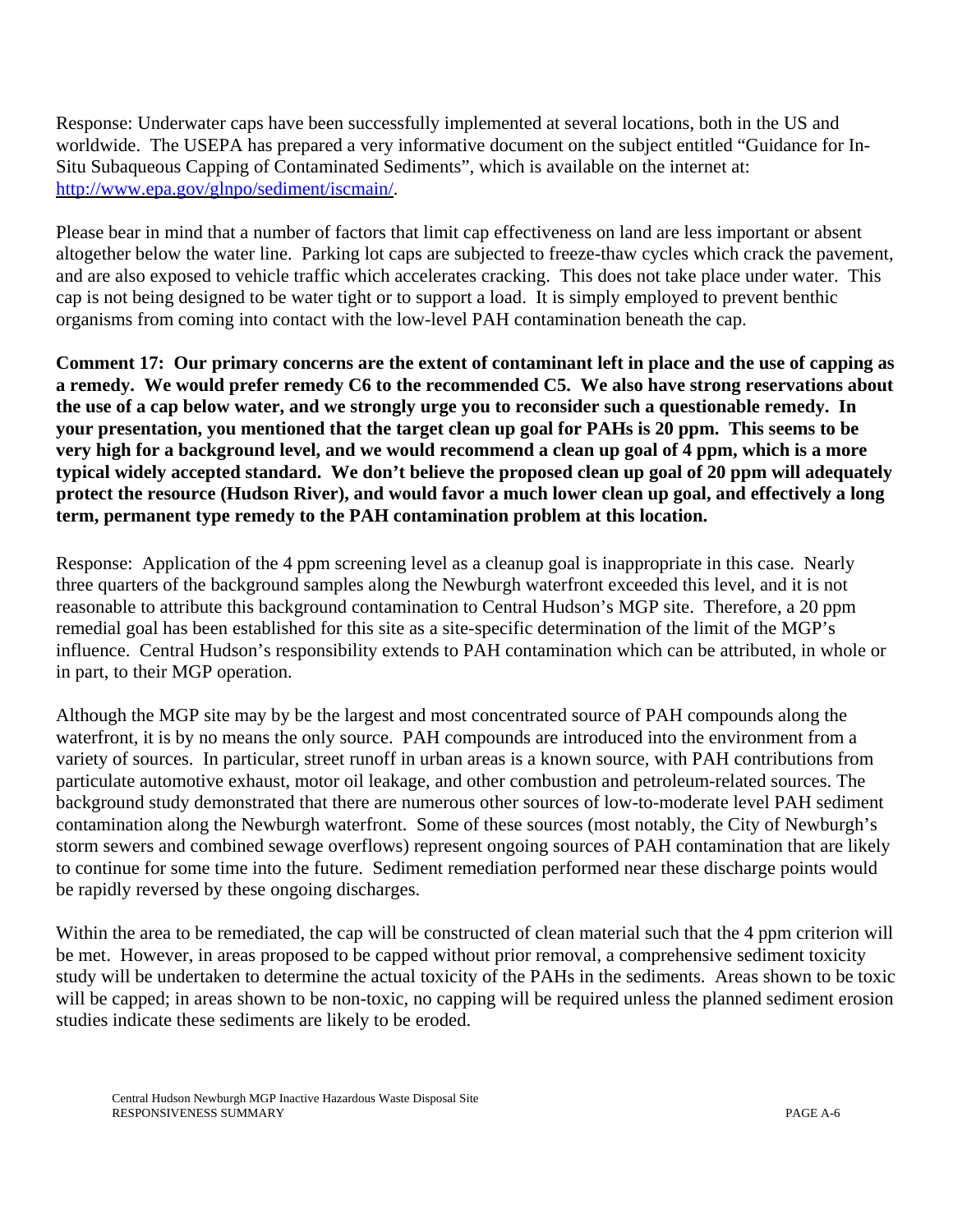**Comment 18: We need a more definitive look at the cap design. We feel that the conceptual design of the cap is not a strong enough basis by which we can pass judgement on the remedy. Just looking at the presentation and schematic of the conceptual cap design, the bathymetry produced looks unnatural to us. We would suggest that the actual design of the cap be open for public comment, not just the conceptual design. We urge you to keep the public advised of the actual design of the cap so we can provide input.** 

Response: The NYSDEC appreciates that the cap design is conceptual, and the PRAP makes it clear that a Remedial Design investigation will be required to confirm that the cap can be constructed in accordance with the conceptual design. Opportunity for public review of the design concept, including a public meeting or availability session will be held prior to finalization of the design to present these details.

#### **Comment 19: What adverse environmental problems will the remediation project cause in terms of affecting the lives of the people of Newburgh on a daily basis? Specifically, will there be toxic fumes released as a result of the remediation, and will contaminants be falling out of trucks as they drive through town? Can you be sure the public will be safeguarded 100% of the time, not just 95% or 99%?**

Response: Potentially adverse effects of the remediation work were considered during remedy selection, and can be addressed using engineering controls. MGP site remediation typically requires active measures to control release of vapors and nuisance odors from tar contaminated soils and sediments. A community air monitoring plan (CAMP) will be instituted for all intrusive work to monitor air quality in and around the site to alert the NYSDEC of any potential airborne release of contaminants of corrective measures may be employed.

Trucks will be inspected prior to departure. They will be covered and no leakage of soils or liquids (whether they are contaminated or not) will be allowed. Truck routes will also be established and access to and from the site will be controlled.

## **Comment 20: Can you explain to us how the tar removal wells work, and what the term sump means?**

Response: The tar removal wells will be six-inch diameter wells, with slotted well screens installed in the depth interval where tar contamination is identified. Below the screen, a sump consisting of an additional length of blank pipe with a cap on the bottom will be installed.

The wells are intended to function passively, with little or no pumping during routine operation. Liquids (both groundwater and tar) can freely enter and exit the well through the screen. Once inside, the liquids separate: tar can settle to the bottom of the well where it will be trapped in the sump for periodic removal. Groundwater is free to continue migrating, out through the well screen and back into the formation. Although there are no plans

to pump these wells on a routine basis, some low-flow pumping may be attempted in cases where it appears that this would increase the flow of tar into the wells.

#### **Comment 21: Are the sturgeon in trouble right now?**

Response: Shortnose sturgeon are listed as an endangered species in the Hudson River; however, this listing is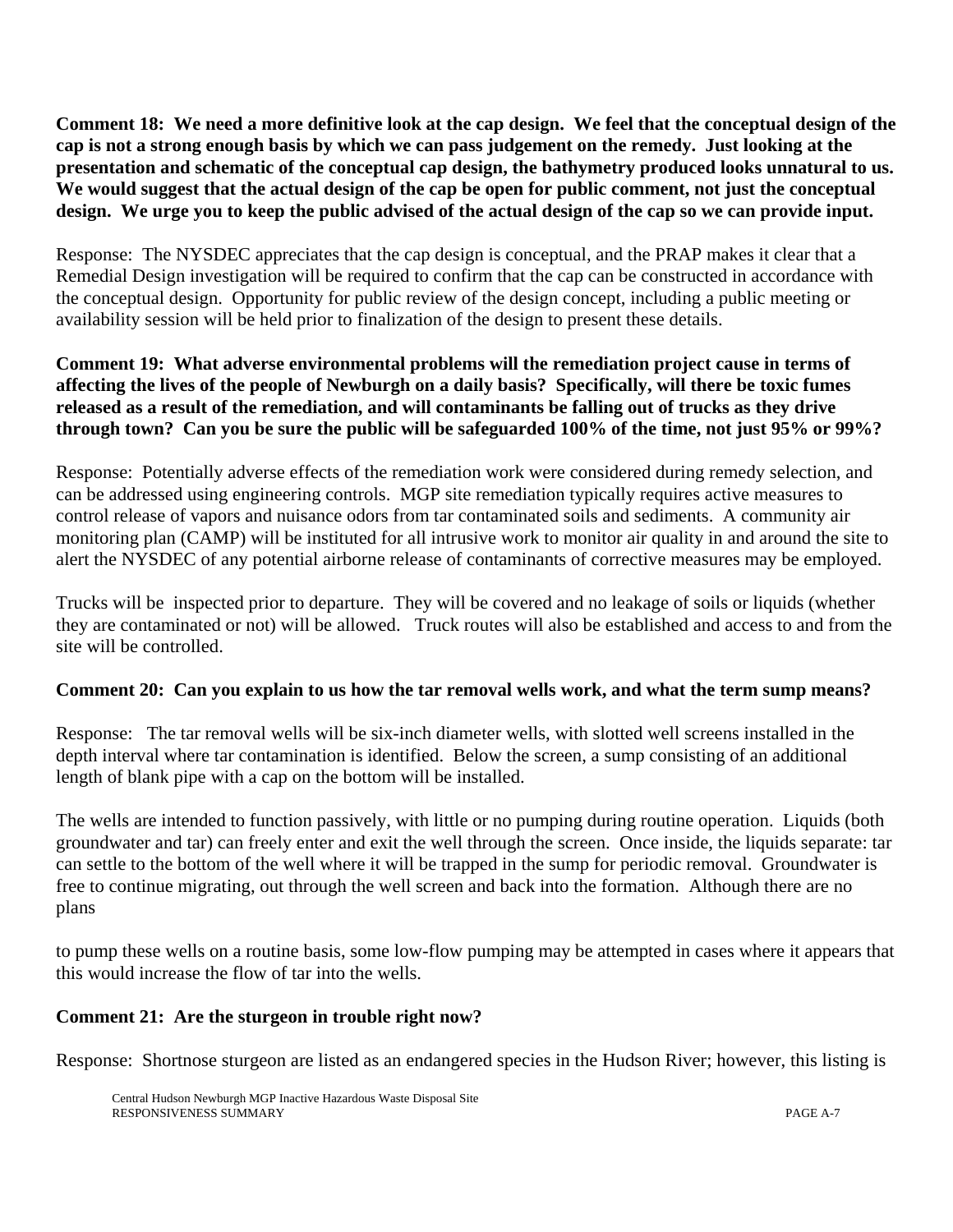not the result of this MGP contamination.It is unknown what role sediment contamination in the River in general has played in causing the decline in this species. However, the area of contaminated sediment at this site is quite small (compared to the fish's feeding range) so it would be very difficult to demonstrate a direct impact on sturgeon and other bottom feeding fish.

#### **Comment 22: In terms of project scheduling, have you broken the project into phases, and can you give us a time frame of when these phases will take place.**

Response: It is expected that the project will be broken into phases. The barrier wall, for example, must be in place before the sediment remediation takes place. Otherwise, tar migration could recontaminate the river bed. In addition, remediation of Area A will require a significant amount of utility relocation and rerouting before it can proceed. Beyond this, the sequencing of each component of the remedy will be worked out in the Remedial Design.

## **Comment 23: We are happy that this environmental problem is being addressed on behalf of the fisherman, boaters, swimmers, and sturgeon. However, because of the complexity of the remedy proposed we are also requesting in writing a 60 day extension to the public comment period.**

Response: In response to this and similar requests, the public comment period was extended by 30 days, to April 28, 2005.

**Comment 24: We have completed out review for Area C. We do not think that alternative C5 is acceptable. We feel this remedy does not remove PAHs in the fringe zone of the river and the long term effectiveness of an above grade cap is not good. The above grade cap will provide problems with the Army Corp of Engineers and may cause Ice Jams. We think that instead of a cap near the shore line, excavation should take place in the fringe zone to at least two and a half feet, but ideally up to six feet. In addition, we would like to see remediation at this site done right the first time. Therefore, we would like an excavation of contamination to the state standard and guidance of 4 ppm, which we believe would be the "cream of the crop". We will submit our recommendations for remedies A and B in writing, provided we have more time to review.** 

Response: See discussion of Comment 17 above.

## **Comment 25: In Newburgh, and across the United States, we have used rivers as sewers. Can we learn something from this project? Can we take examples for this project from rivers in Europe? How do similar projects in Europe compare to our project? Are we sure we aren't reinventing the wheel?**

Response: New York State is a leader in the US in pursuing cleanup of MGP sites. Similar MGP problems have been noted in European countries, and NYSDEC staff monitor the general trends in the cleanup of these sites. Unfortunately, the options available for cleaning up historic sites such as this are fairly limited.

#### **Comment 26: Do coal tar slicks move down the river? Is the drinking water supply safe in the town of Newburgh?**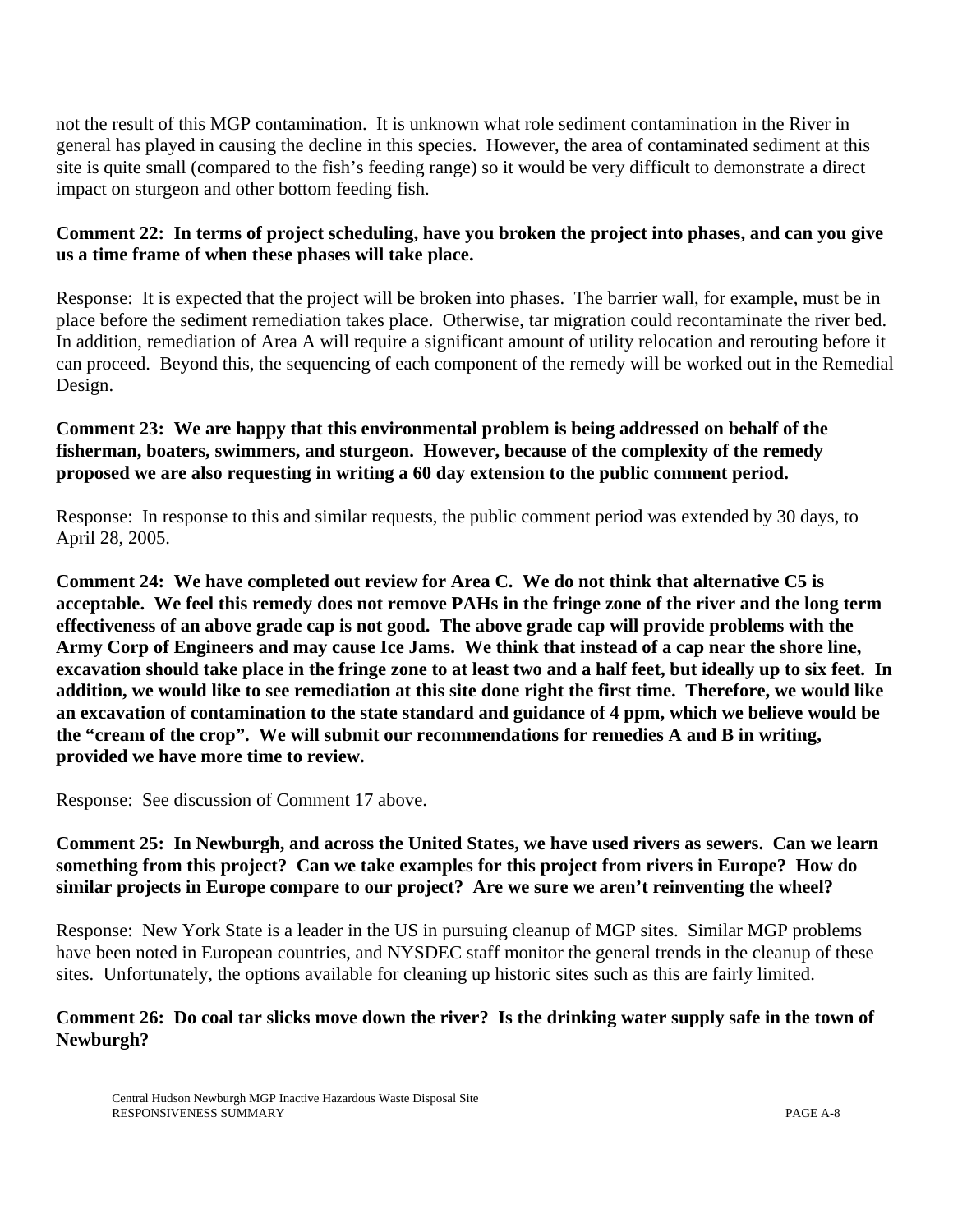Response: The coal tar slicks observed in the Hudson River have a limited downstream movement when river currents are favorable. There has been no impact on Newburgh's water supply, which is not derived from the Hudson River.

## **Comment 27: What are the potentials for transporting contaminated material off site by barge? How about rail? They put an actual railroad spur in for another project, right?**

Response: Transportation of contaminated material off site will be determined during the Remedial Design. Although rail and barge transport may be considered during the design process, they often prove unworkable for a number of reasons. Loading facilities would have to be arranged at or near the remediation site. In the case of barge transportation, this would be problematic because of the shallow water depths involved. There does appear to be space available for rail loading a few hundred yards north of the site; however, permission to use this area would need to be arranged with the owner. A more important limitation is at the other end of the transportation route. Very few treatment and disposal facilities are accessible by either rail or barge.

## **Comment 28: I'm still concerned about the contamination getting into the drinking water, because a lot of our drinking water pipes are 100 years old. Can you say with 100 % certainty that our water pipes in Newburgh will be safe from contamination by coal tar?**

Response:The only water lines which pass through tar-contaminated areas are those that supply water to the treatment plant itself. Furthermore, water pipes are pressurized, so leakage from these pipes tends to result in water moving outward from the pipes, not inward.

#### **Comment 29: There is a Brownfield site close to the Newburgh MGP. What if these two sites are undergoing clean up activities at the same time? Will the clean up at the Brownfield site affect or delay our project?**

Response: This comment refers to the Consolidated Iron site, which adjoins the STP property to the north. Consolidated Iron is being handled by the USEPA under the federal Superfund program. MGP contamination does not reach as far north as the property line with Consolidated Iron, so there is no overlap of contamination. We do not anticipate any interference from the USEPA cleanup.

## **Comment 30: What time of year will the remediation project take place, because if it takes place in the summer, it is likely to have a large negative impact on surrounding businesses.**

Response: The timing of the remedial work has not been determined yet. Much of this scheduling will be performed during the Remedial Design. MGP soil excavations are often scheduled for the winter months, to help control nuisance odors. However, at least some of the work at this site (for example, excavation and cap emplacement in the river) must be conducted when there is no floating ice in the river.

#### **Comment 31: Was a lot of the information that is being presented and gone over tonight included in the Environmental Impact Study?**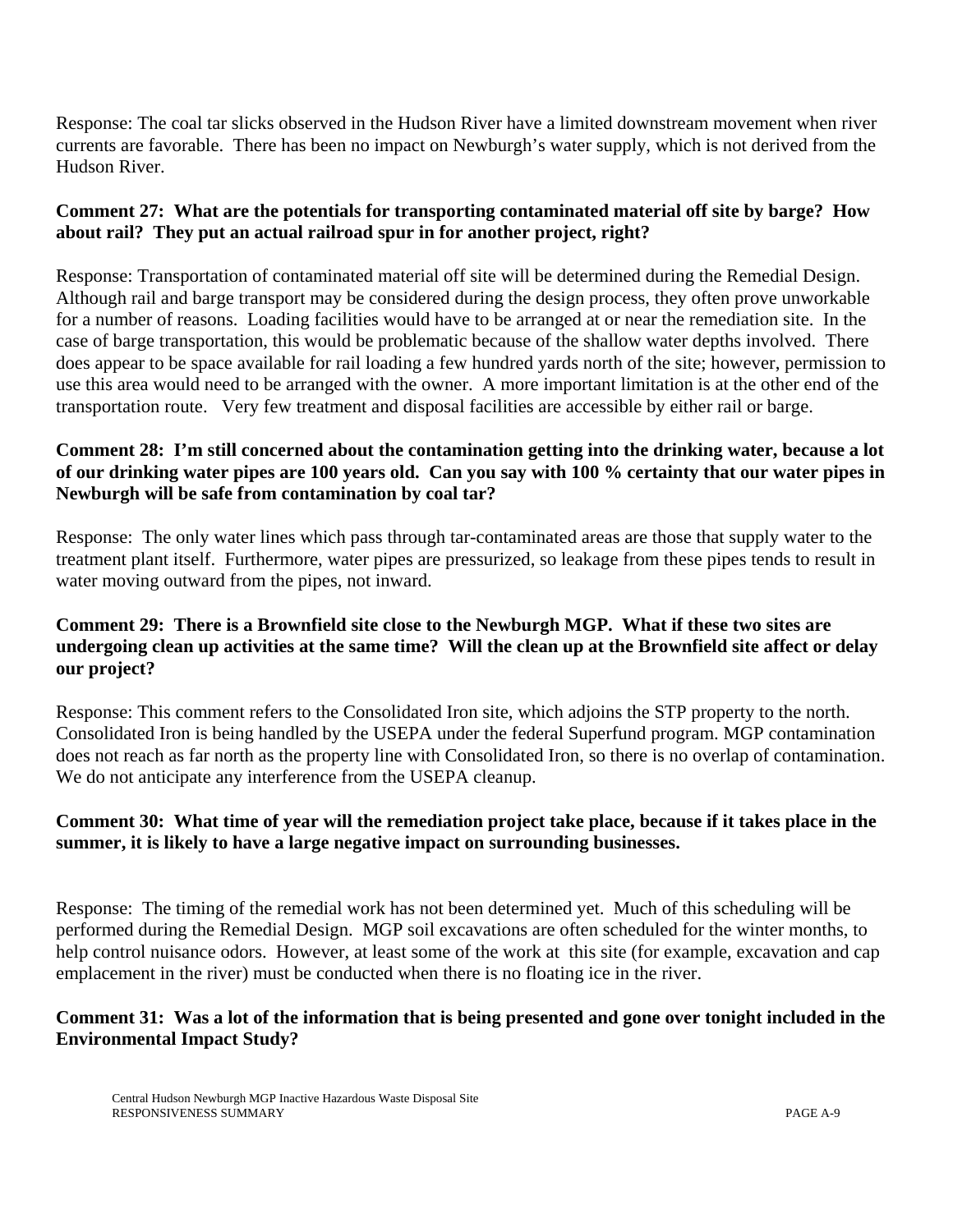Response: The information presented here tonight is presented in the Remedial Investigation Report and in the Feasibility Study Report, both of which can be found in the document repository. These are considerably more detailed than what would be presented in an Environmental Impact Study. The fact sheet for the site briefly summarizes the information.

#### **Comment 32: What is the next step after tonight's meeting?**

Response: Once the public comment period closes, the NYSDEC will prepare a summary of the comments received, and our responses to each. The PRAP will be revised, as appropriate, and the combined document will then be released as the final Record of Decision for the site.

## **Comment 33: From experience traveling up and down the Hudson, I have noticed that most of the sediment on the shoreline is fill and often gravel. So it doesn't make sense to me that a mud cap is going to stay in place, when everywhere else on the river the sediment is gravel along the shoreline.**

Response: The Hudson River shoreline in the vicinity of the site is primarily a man-made river bank consisting of fill, gravel, and boulders which were placed to make dry land in formerly shallow-water areas and to prevent shoreline erosion. As you move away from the shore, however, the natural river bottom is made up of much finer-grained materials such as silts and clays. The remedy calls for cap placement only in deeper water areas (6 feet average water depth and above). Sediments observed in this area during the Remedial Investigation were clays and silts, with minor amounts of fine sand.

## **Comment 34: Will trucks be hauling sediment out wet? How far are the trucks going to be going? Do they burn the dirt at the facility where the contaminated soil goes? How many total truck trips will be required to complete this project?**

Response: The sediment will be dewatered prior to shipment off site. Contaminated sediment and soil will be sent to an off-site treatment/disposal facility and some will be thermally treated. This is not "burning" in the strict sense of soil incineration. Rather, the soil is placed into a rotating kiln where it is heated sufficiently to vaporize the organic contaminants. The vaporized contaminants are then destroyed by oxidation. There are a number of such treatment facilities available, both regionally and nationwide. Selection of a treatment facility has not yet been made.

The estimated volume of sediment to be removed is 9000 cubic yards. This is equivalent to roughly 450 tandem dump truck loads.

#### **Comment 35: How will the final remedy be presented?**

Response: The release of the Record of Decision will be announced in a fact sheet, which will be mailed to everyone on our mailing list and will also be placed in the document repositories. The ROD will also be available at the repositories, and will also be available on the NYSDEC's web site.

#### **Comment 36: How can we access the ROD on the web? What are additional avenues for public involvement?**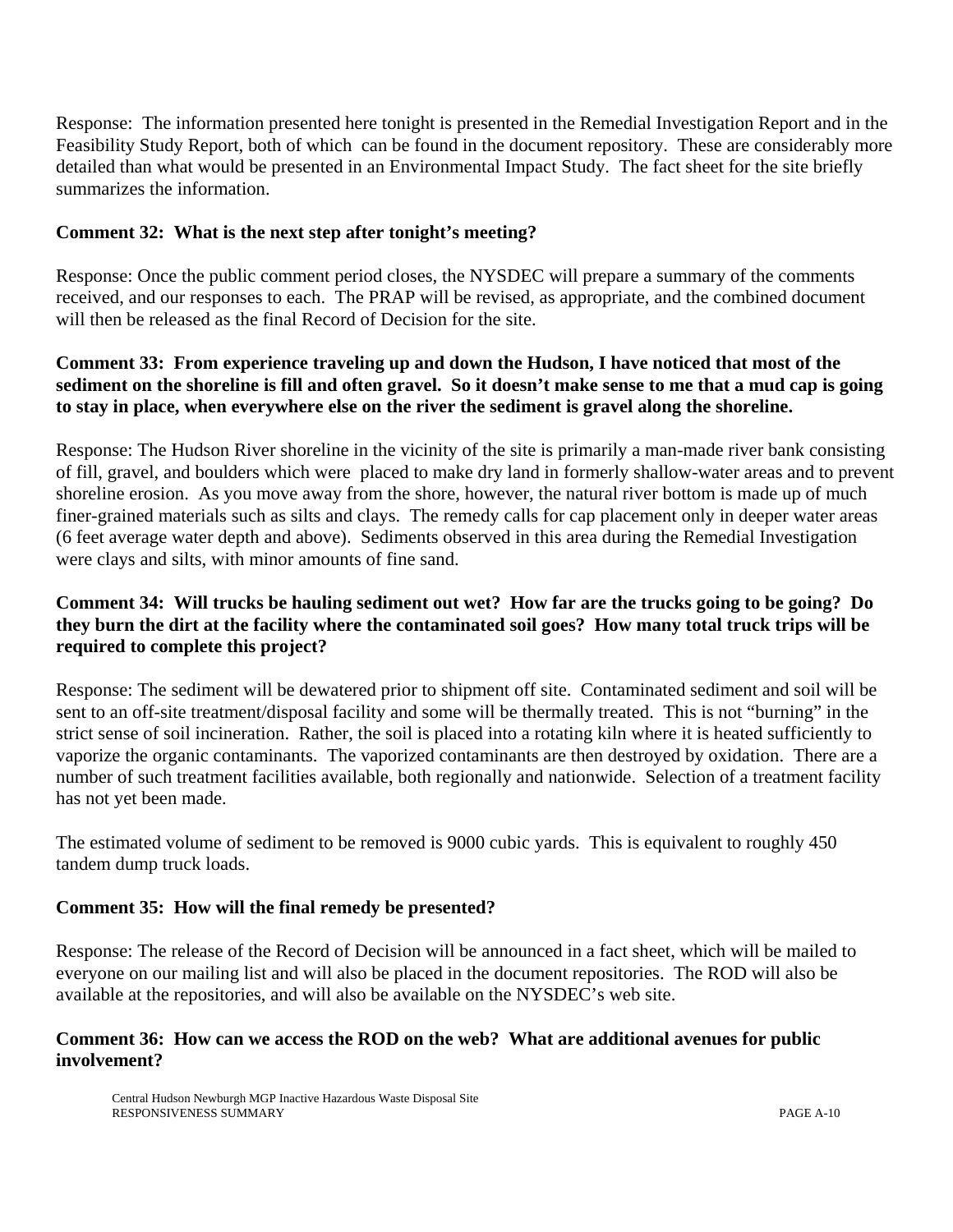Response: The fact sheet announcing release of the ROD will contain the web address to access the ROD. Additional public participation will be scheduled during the development of the Remedial Design.

## **Comment 37: How much does the public input tonight factor into your final remedial decision?**

Response: Public acceptance of the proposed remedy is an important part of the remedy selection process. Proposed remedies can be (and have been) altered as a result of public comment.

## **Comment 38: What is the planned monitoring duration for the site, and the underwater cap specifically?**

Response: Since substantial quantities of waste will remain in the subsurface, monitoring will be continued indefinitely. For cost estimation purposes, it is assumed that monitoring will continue for 30 years. This does not imply that monitoring will be discontinued at that time.

## **Comment 39: Is the ROD Final? Are any changes possible after the ROD comes out?**

Response: The ROD describes the selected remedy for the site. However, if new information regarding site conditions becomes available, or if the selected remedy proves unworkable for any reason, there is a process available for amending the ROD.

## **Comment 40: Given the concept of the 30 day period for comments, why aren't we given the opportunity to comment in a meeting such as this until midway through the 30 day time frame? To the layperson, the PRAP may not always make sense.**

Response: The public meeting is scheduled to provide enough time for participants to read the PRAP, while still leaving enough time to prepare written comments following the meeting. Thus, the meetings tend to be scheduled toward the middle of the 30 day comment period. With the subsequent extension of the comment period to 60 days, adequate time for preparing written comments was provided.

#### **Comment 41: Has this situation effected the functioning of the STP?**

Response: Most of the tar beneath the STP is moving at depths too great to impact STP operations. To our knowledge, there have been no effects on the routine, day-to-day operations of the STP. However, when the deep secondary clarifier tanks are emptied for periodic maintenance, contaminated groundwater and some tar sheens have been reported entering the tanks through pressure relief valves in the tank bottoms. This water can be successfully treated.

**Comment 42: How would this proposed remedy impact future required expansions or modifications of the STP? If the city decides in the future to expand the Sewage Treatment Plant, and we find more coal tar and problems outside the proposed remedial actions areas, can we still hold Central Hudson liable for clean up? Can such an additional liability be worked into the present clean up agreement?**

Response: See Responses 11 and 12. The remedy calls for a soil management plan (SMP) to control handling and disposal of any MGP-contaminated soils which may be encountered during future expansions,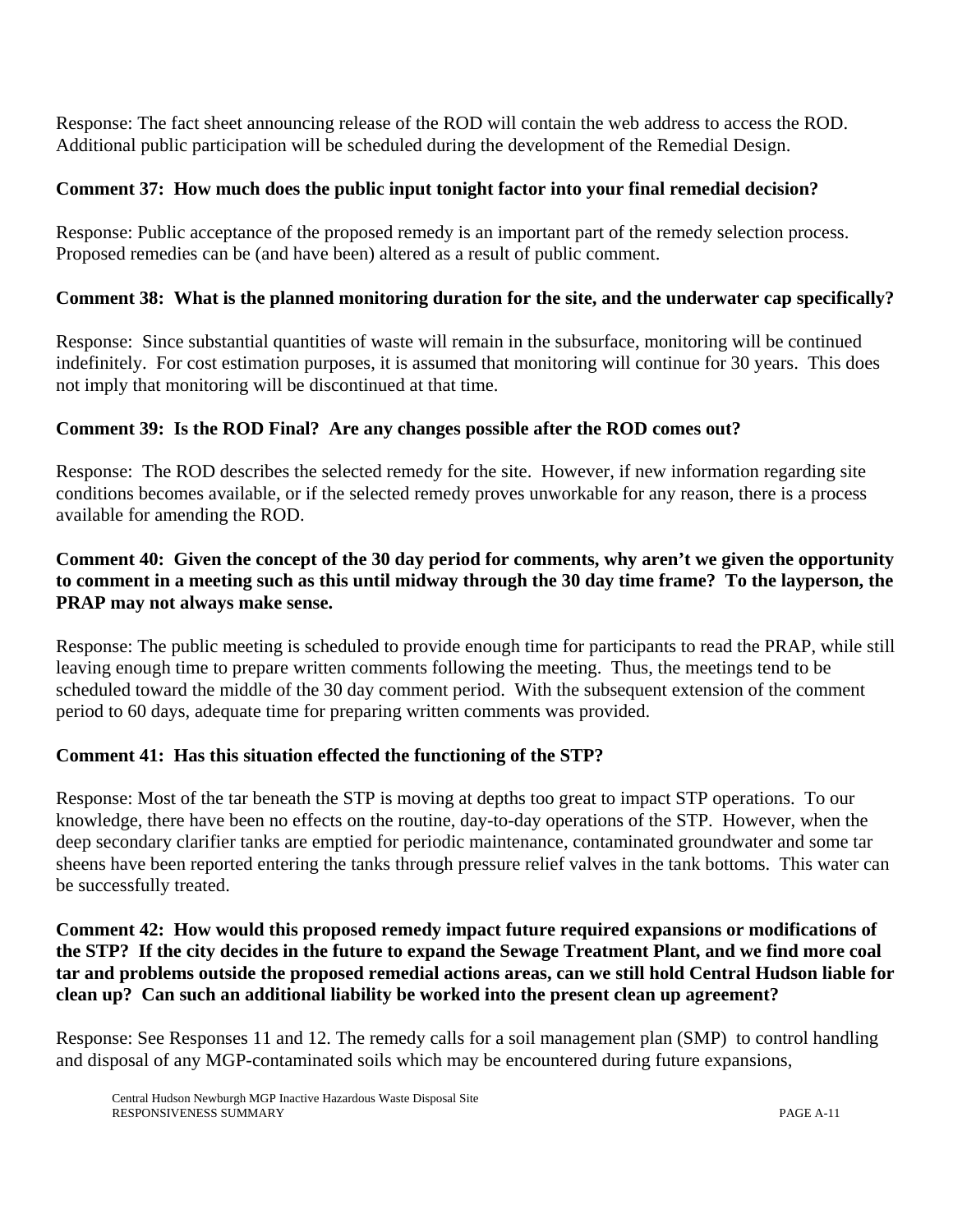modifications, or other excavation work. Central Hudson remains legally liable for the costs of preparing and executing the remedy (including the SMP). However, there may be side agreements which do not involve NYSDEC that shift those costs in whole or in part to other parties.

#### **Comment 43: Will the barrier wall just be straight?**

Response: No. There will be angled "wing walls" on the ends to assist in the capture of tar and prevent the tar from flowing around the wall. In addition, some bends in the alignment of the wall may prove necessary to avoid obstructions such as the chlorine contact tank and the outfall pipe.

#### **Comment 44: How much scientific literature have you reviewed concerning the effect of either NAPL or PAHs on benthic organisms?**

Response: PAH contamination of this sort is commonly found at MGP sites. Scientific literature relating to the effects of this contamination is reviewed as we evaluate site conditions.

#### **Comment 45: How will the coal tar that collects along the barrier wall be pumped out?**

Response: The details of the tar collection system will be established during the Remedial Design, but there are only two options to choose from: either vertical wells or a horizontal collection drain. Both would be installed on the west (land) side of the barrier wall to collect tar that accumulates behind the wall. Tar would be removed periodically, either by hand (using bailers) or pumped. The removal schedule would be adjusted to ensure that the tar collection sumps do not become overfilled.

#### **Comment 46: Has the current river bed contamination affected the sturgeon or other groundfeeders?**

Response: The area of **contaminated sediment** is quite small, compared to the fish's feeding range, so it would be very difficult to demonstrate a direct impact on sturgeon and other bottom feeding fish.

#### **Scenic Hudson, the Riverkeeper and the Sloop Clearwater submitted a joint letter dated April 28, 2005 which included the following comments:**

#### **Comment 47: In separate letters dated March 17, 2005, both Hudson River Sloop Clearwater and Scenic Hudson requested a 60-day extension to the public comment period due to the complexity of the site and the multifaceted aspects of the proposed remedy. The extension of only 30 days remains inadequate.**

Response: The thirty day extension is in line with extensions granted at other sites, and is considered adequate for review of this site as well.

**Comment 48: Although the Department has previously held the required public meeting to discuss this proposed plan, we strongly request a formal public hearing. Given the probability that this remedy will set a precedent for other regional MGP sites and the fact that this is a very complicated site with multiple remedies being proposed, each of significant technical complexity and intrinsically connected with each other, we believe this request should be honored.**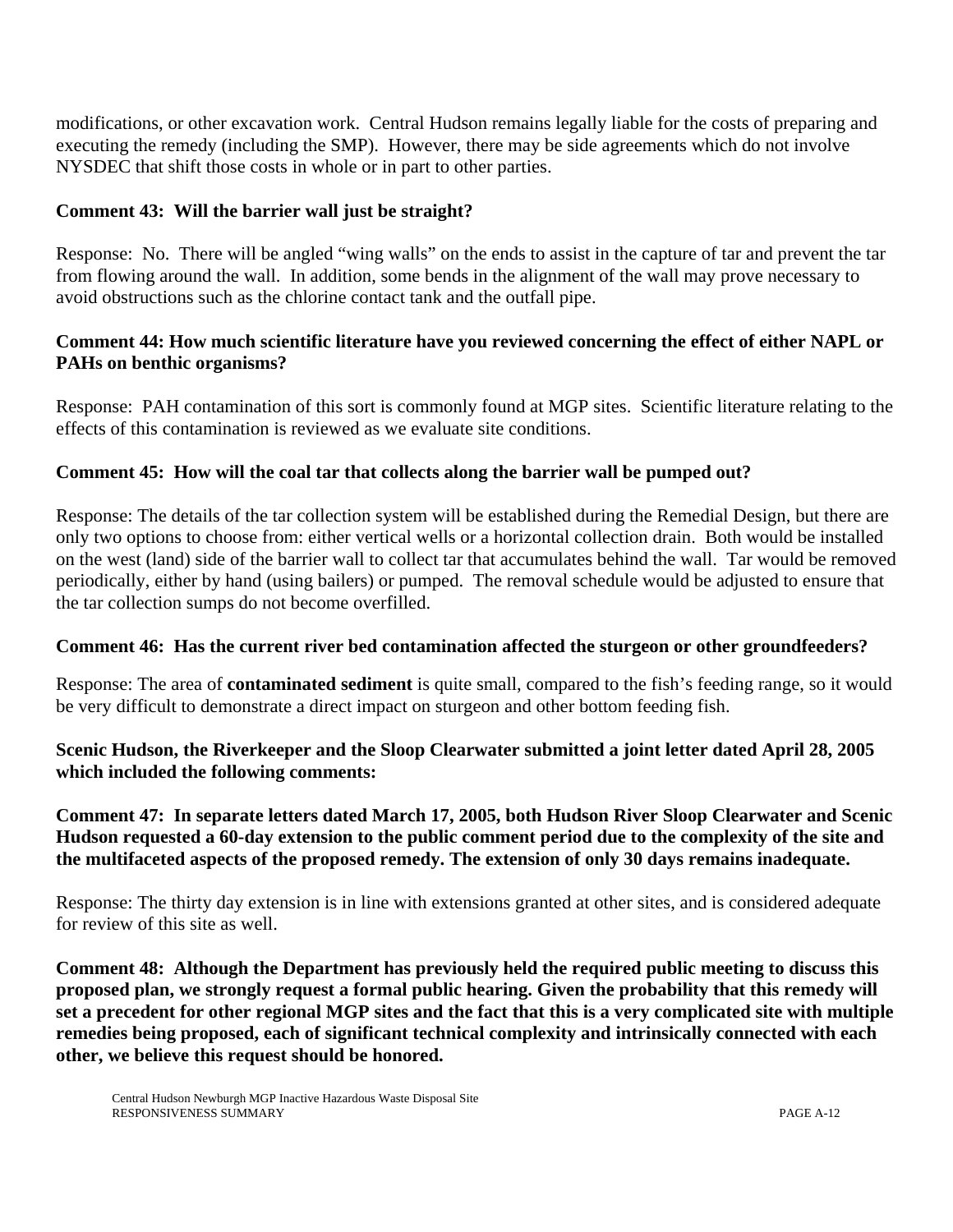Response: The NYSDEC has a strong citizen participation program at all of the sites in the remedial programs managed by the Division of Environmental Remediation. No written comments on this PRAP were received from individual members of the public, despite significant publicity in local media, the mailing of a fact sheet, and a doubling of the normal comment period. The NYSDEC does not believe a public hearing is justified in this case and further opportunities for input and notices of the progress of the design will be provided as this project proceeds.

#### **Comment 49: In addition, the PRAP does not include a mechanism for ongoing public process throughout the remedial design, remediation and monitoring phases, and it should.**

Response: There are already procedures in place providing for public input throughout the process. These future events are not detailed in the PRAP, but rather in the site CP plan. Additional meetings will be held as the Remedial Design approaches completion, to allow further comment on the details of the design and its implementation. Fact sheets will also be issued when project developments warrant.

**Comment 50: The PRAP Does Not Specify Standards, Criteria, and Guidance. The goal of a remedial action is to restore that site to pre-disposal conditions, to the extent feasible and authorized by law. The regulations also require that consideration being given to guidance determined to be applicable on a casespecific basis. But, relevant guidance and how it was applied to this project was not offered for public comment. This information is necessary to understand and comment on the PRAP.**

Response: Section 5.1 identifies the SCGs for this site. The PRAP notes that the site is currently causing a violation of New York State Ambient Water Quality Standards, in that sheens and slicks are sporadically generated on the surface of the Hudson River due to tar contamination in sediments. The remedy is designed to address this situation directly through removal of sediments that contain tar, and through capture of tar before it reaches the river.

As discussed in Section 7.1 of the PRAP, restoration of pre-disposal conditions in Areas A and B is not feasible due to the extensive migration of tar into deep soils and bedrock and the presence of critical infrastructure such as railroad tracks and the sewage treatment plant. With tar widely distributed in places where it cannot be totally removed, restoration of groundwater quality to drinking water standards will not be achieved by any available technology.

There are no existing standards for sediment quality. The Technical Guidance for Screening Contaminated Sediments was used in the evaluation of sediment contamination at the site. Although the screening criterion of 4 ppm has not been used as a cleanup value, the remedy for Area C will achieve a clean sediment surface in the areas that are capped. Some PAH contamination will remain in sediments at depth below the cap; however, these sediments will be isolated from contact with benthic organisms and other fish and wildlife receptors by the presence of the cap. Areas that may be shown to be non-toxic, through toxicity testing undertaken as part of the design, will not be capped.

## **Comment 51: The Remedy Selection Does Not Protect Public Health and the Environment. Based on our review of the contamination and remedial issues, the overall remedy selection is unsupported and**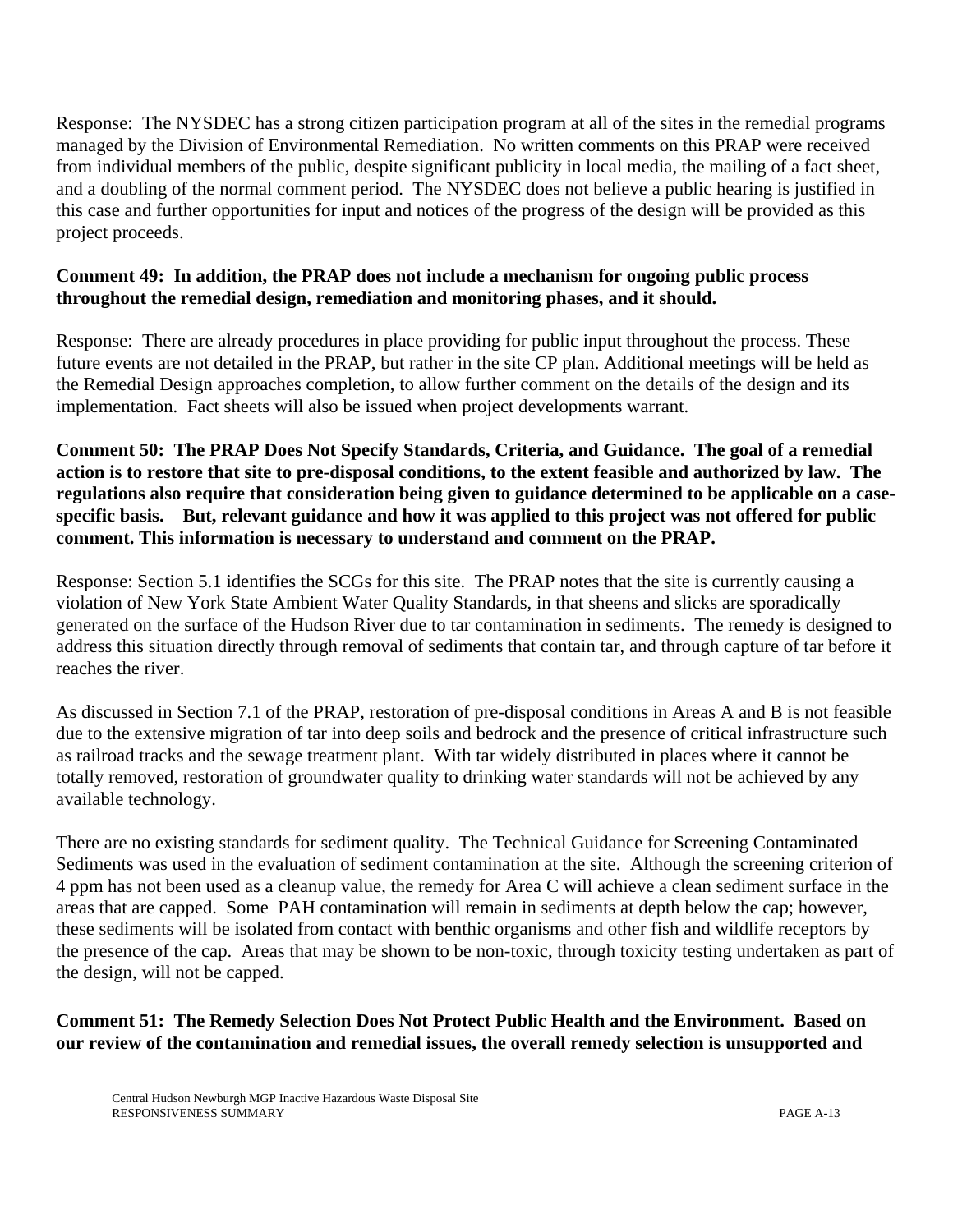**does not fully take into account factors such as protectiveness, effectiveness, adequate control, feasibility or community acceptance. This is true for Areas A and B, but even more troubling for Area C, Hudson River sediments.** 

**The proposed remedy appears to be using visual observation as the basis for removal and excavation. Removing only "grossly contaminated material" may not meet the goal as stated above. Cleanup objective should follow the Department's own guidance such as the "Ambient Water Quality Standards and Guidance Values" and the "Technical and Administrative Guidance Memorandum (TAGM) 4046; Determination of Soil Cleanup Objectives and Cleanup Levels." These cleanup goals should be established to protect human health, ground water and ecological resources.**

Response: The NYSDEC has developed a considerable amount of experience in MGP site cleanup over the past 5-10 years, and has found that visual and olfactory identification is highly effective for identification of MGP-impacted materials. Tar is dark colored, oily in appearance, and has a conspicuous odor. Even soils that do not contain visible tar can be identified by staining and odor. Visual and olfactory identification is a quicker, more cost effective, and in most cases more reliable means for identifying contaminated soil.

The critical issue at this site, as at many other MGPs, is the movement of undissolved tar (NAPL) through the subsurface. The source materials in which tar resides, and the pathways by which this migration occurs, are difficult to predict in advance, but are not difficult to recognize once they have been uncovered or sampled.In this context, grossly contaminated materials are those that contain visible drops or stringers of tar, or that contain such heavy oily sheens that we can reasonably conclude that there was tar present before the sample was disturbed during collection. These materials are the highest priority for remediation, since they serve either as reservoirs for NAPL contamination, or as conduits for moving the contamination through the subsurface.

As noted in the PRAP, most of the NAPL movement is taking place at depths where human and ecological contact is unlikely. The most likely points of exposure are in the Hudson River sediments and in deep underground utility excavations in Areas A and B. While it is tempting to maintain that all contamination in all three areas should simply be removed, the NYSDEC has not identified any technology that can achieve this goal, particularly in light of the existing use of the land for vital services such as transportation and sewage treatment.

New York State Ambient Water Quality Standards are cited in Section 5.1 of the PRAP, in the context of sheens being generated on the surface of the Hudson River by the presence of MGP contaminated sediment on the river bottom. This condition is a violation of the narrative portion of those standards and is a common observation at MGP sites with sediment contamination. Please bear in mind that the primary ecological exposures in the river are in the sediments, not the water column. Despite the presence of liquid tar on or near the sediment surface, very little dissolved contamination was found in the river water. The low level of dissolved contamination that was identified was in close proximity to heavily contaminated sediments that will be removed; consequently, the chemical-specific ambient water quality standards are expected to be achieved by the remedy. During construction of the remedy in Area C, surface water will be monitored, and appropriate controls will be in place to ensure that no water quality standards (narrative or chemical) are exceeded.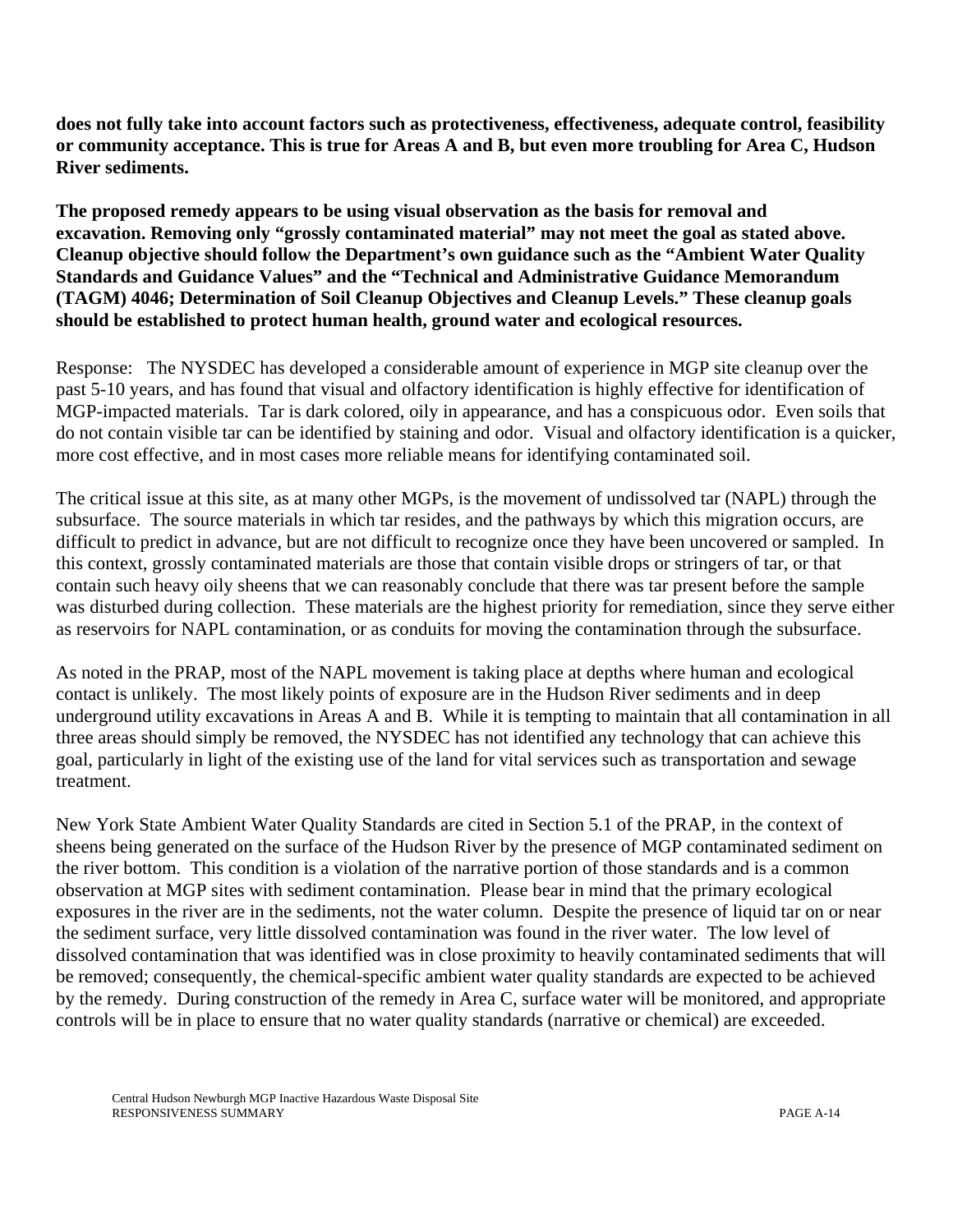**Comment 52: The DEC needs to set measurable and enforceable cleanup standards, based on its own guidance, for the removal of NAPL-impacted soils and sediments. Based on its own guidance, we urge the Department to set more specific cleanup goals for this site. Goals should include but not be limited to: Contaminant Rec. Soil Cleanup Objective (ppm)\***

| <b>Benzene</b>      | 0.06                                                                                         |
|---------------------|----------------------------------------------------------------------------------------------|
| <b>Toluene</b>      | 1.5                                                                                          |
| <b>Ethylbenzene</b> | 5.5                                                                                          |
| <b>Xylenes</b>      | 1.2                                                                                          |
|                     | *Source: Technical and Administrative Guidance Memorandum (TAGM) 4046; Determination of Soil |
|                     | <b>Cleanup Objectives and Cleanup Levels</b>                                                 |

Response: As noted in the response to comment 51, visual and olfactory observations are the most rapid and reliable means for identifying NAPL-impacted soils and sediments.The TAGM cleanup objectives cited are based on protecting humans and ecological receptors from direct contact and on protecting groundwater. The assumptions used to derive those numbers need to be considered when applying them. Routine human contact with MGP contaminated soils is quite unlikely at this site, since they are not exposed at or near the ground surface. Ecological contact with these soils is unlikely for the same reason. Incidental human contact with contaminated soils during excavation is a potential concern, and the remedy addresses this through the use of NAPL removal and in-situ oxidation in the area where underground utility work is the most likely exposure in the future and the site management plan, with requirements such as a worker health and safety plan and soil handling and disposal plans will protect these future workers. Also, the 1999 plant expansion involved excavations along both Renwick and River Streets, in areas with significant levels of tar contamination, which were successfully completed using similar engineering controls. Groundwater is not used for potable purposes anywhere at or near the site, and no technology exists to restore groundwater to drinking water standards in any case. The remedy calls for institutional controls to prevent this exposure pathway from developing in the future.

**Comment 53: We are particularly concerned about the PRAP's reliance on institutional and engineering controls in lieu of a removal to standards that would otherwise apply. Indeed, there has been no evaluation by Central Hudson or the Department of the efficacy of relying on such controls.**

**The proposed "imposition of an institutional control in the form of deed restrictions or environmental easement that would limit the use and development of the property…" (p. 2) would restrict not only the use of Central Hudson's property, but that of the City of Newburgh, CSX, neighboring properties, and of the Hudson River as well. Such restrictions are not merely unfair to the City, but are inconsistent with provisions in the City of Newburgh's Local Waterfront Revitalization Program, the New York State Waterfront Revitalization Act, and the federal Coastal Zone Management Act.**

Response: No prohibition of public access to City-owned properties is proposed. Access restrictions to these properties are not necessary because no MGP-impacted materials are present on or near the ground surface. Access to the MGP site itself is already restricted for security reasons, not because of MGP contamination.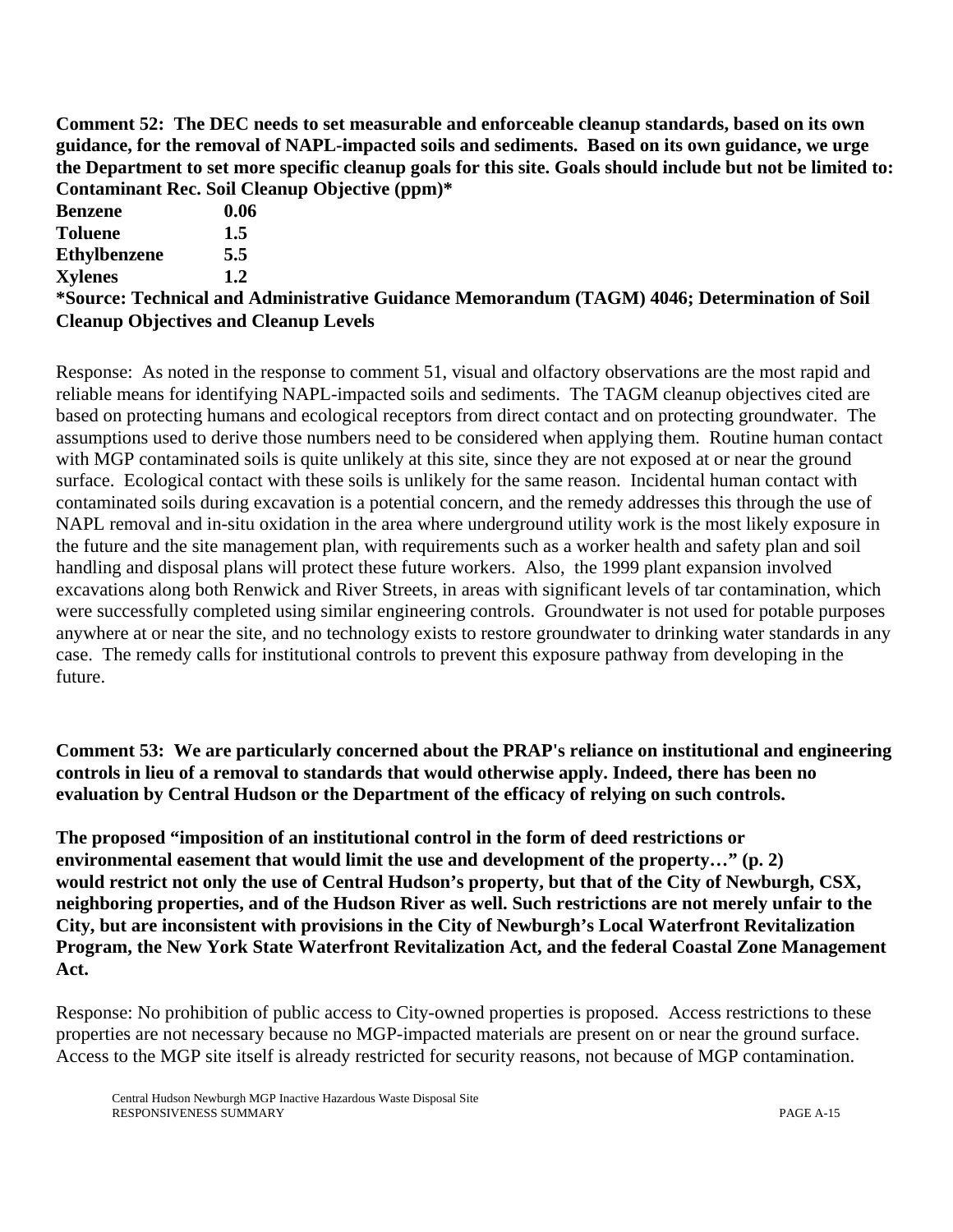Neither are the institutional controls intended to prohibit redevelopment of the STP site. Industrial, commercial or restricted residential redevelopment (apartments of condominiums) could be permitted, provided that appropriate precautions detailed in the site management plan are observed. Please note that the City already has controls in place that largely achieve this same objective. The land is already zoned for industrial use, and the City's Local Waterfront Revitalization Program strongly discourages residential development along the river front. This issue is discussed in greater detail in response to the City's comment letter below.

The institutional controls are proposed to prevent direct contact with contaminated soil that lie at depth below the ground surface on the city's property, and to prevent ingestion of contaminated groundwater. The contaminated soils can not feasibly be excavated in full, due to their depth or their proximity to critical infrastructure such as railroad tracks or sewage treatment plant components. Although no exposure pathways exist currently for subsurface soils, future excavation work could create exposure pathways if these soils are not properly managed. The site management plan will be written to manage these exposure pathways, which may develop in the future.

Even if all the contaminated soil could be removed from the City's property, tar contamination in the underlying bedrock would remain. Groundwater that comes into contact with these materials will continue to become contaminated. Thus, an institutional control to prevent ingestion of this groundwater would be necessary even if all the soil contamination could be removed. Such an institutional control is not burdensome. Public water is available throughout the affected area, no wells are currently in service, and the presence of the sewage treatment plant would make groundwater use unattractive, even if the MGP contamination were absent. The NYSDEC does not believe that such restrictions violate any of the programs and statutes cited.

**Comment 54: Perhaps the most objectionable institutional control would be the use of signage warning against anchoring in the affected areas of the Hudson River. We know of no similar warning signs anywhere on the Hudson River where such a limitation has been imposed due to environmental impairment.**

Response: The PRAP does not call for an institutional control or signage prohibiting anchoring, and the NYSDEC does not anticipate that such a prohibition will be necessary.

It must be noted that both dredging and anchoring are already subject to restrictive signage at the north end of the STP property, a few hundred feet to the north of the area in question, due to the presence of a major natural gas pipeline that crosses the river at this point. If some future development were to call for removal of the sediment cap, this could be accomplished as well, provided that the mass of contaminated sediment below the cap is removed at the same time.

**Comment 55: The Department should consider dredging to depths sufficient to allow unrestricted boating and navigational uses; specifically the proposed depth of remediation of four feet would limit the use of a future pump out station at the Sewage Treatment Plant (STP). If the MGP contamination is properly remediated, we see no reason why such a restriction would be necessary.**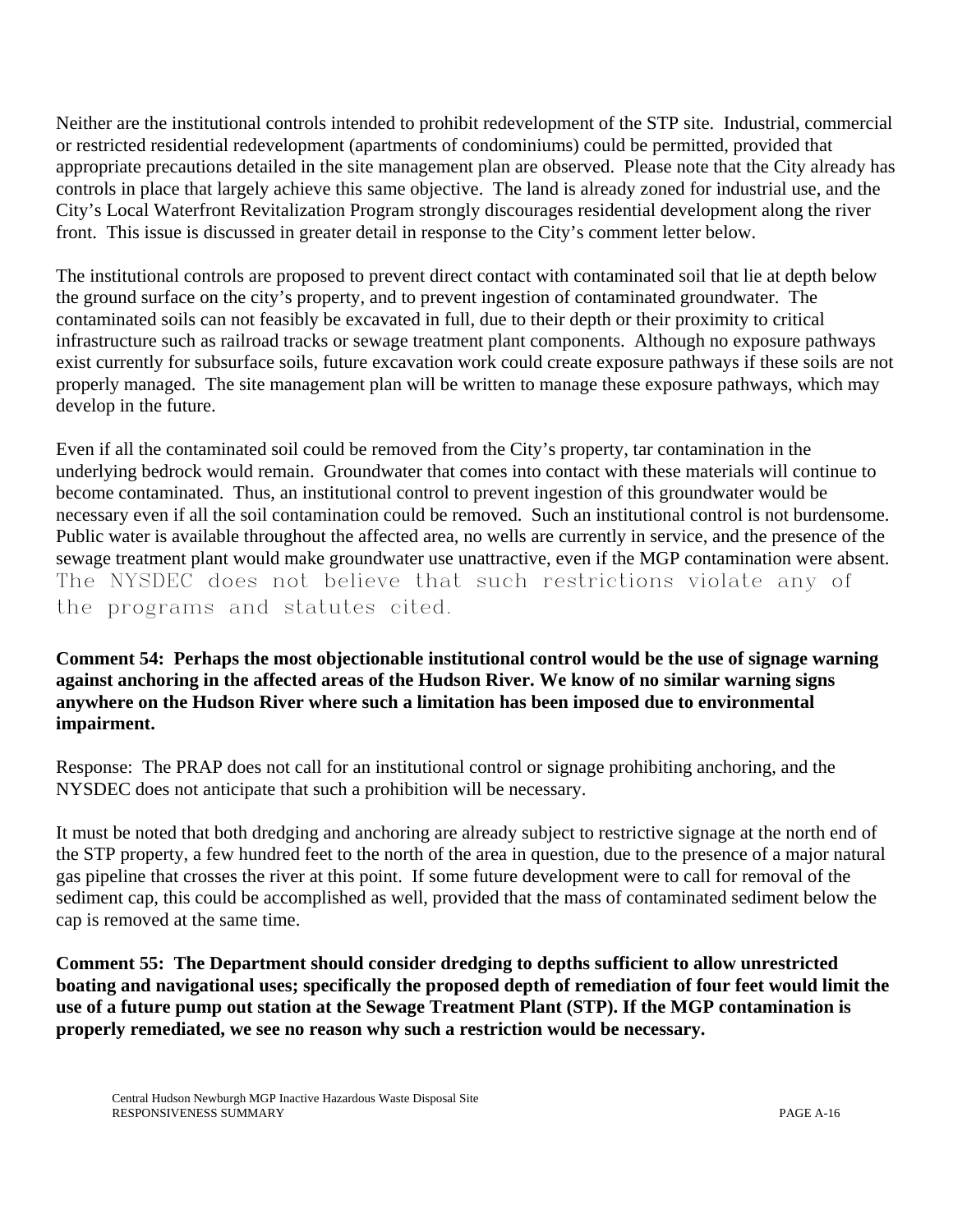Response: The PRAP cites water depths as minimum figures, subject to adjustment upward during the Remedial Design in keeping with anticipated recreational boating uses. The NYSDEC has used a 4 foot minimum depth for boat docks at recreational facilities elsewhere in New York State. Due to tidal variations, this is equivalent to an average water depth of 6 feet. If boat access requires a greater water depth, then the cap design will be adjusted to accommodate this.

## **Comment 56: Excavation is being limited to "grossly contaminated material" (p. 19). The potential exists to excavate more material through efforts such as the relocation of gas lines. The remediation of Area A should require the complete removal of all NAPL contaminated soil, regardless of the need to relocate the metering station and associated utilities.**

Response: The overall approach in area A is to remove as much NAPL-impacted soil and bedrock as practicable through excavation and to limit the mobility of what is left behind through gradual collection. The removal is targeted on two known or suspected source areas: the southeast corner of the site and the former relief holder. In both locations, the presence of infrastructure such as city streets or gas storage facilities will limit how far contamination can be "chased" into outlying areas.

The gas regulator station is not the critical limit here. If a tar source area is identified beneath the regulator station, then the regulator station will be either relocated or bypassed to allow excavation. In addition to the regulator station, there is also a gas storage facility close by, consisting of three very large subsurface propane storage tanks that would be far more difficult to relocate. There are serious safety and reliability issues involved in relocating large scale gas storage and transmission facilities that must be weighed against the benefits of additional contaminant removal. These tanks are located uphill from the tar source areas and as such the soils beneath them are not likely to be heavily contaminated. While it is possible that some tar has moved into this area, and will not be excavated, direct exposures would be minimal: this tar would be located at depth and the entire CHGE site is already fenced, secured and under 24-hour video surveillance. There is also a "second line of defense" against off site migration of any tar-contaminated material left behind, in the form of tar collection wells in both the overburden and the bedrock.

#### **Comment 57: The barrier to prevent Central Hudson's wastes from leaving its property is insufficient to protect the City's property and the Hudson River from re-contamination. Further efforts to ensure a complete remediation of the Central Hudson property are necessary to minimize the dependency on the inadequate containment measures proposed.**

Response: The barrier, in this case the row of wells along the eastern boundary of the MGP site, is only a part of the overall strategy to control tar leaving the MGP site. The selected remedy for Area A needs to be considered in its entirety, with tar collection wells being used in combination with the other components of the remedy. The remedial goal is to prevent the migration of tar away from the MGP site. This is to be achieved through a combination of several removal efforts targeting specific areas.

The principal removal is being achieved through excavation. The known or suspected sources of concentrated tar contamination are the tar-contaminated soils in and near the former relief holder and the former plant site. These two areas contain the largest reservoirs of liquid tar, and their topographic elevation means that this is the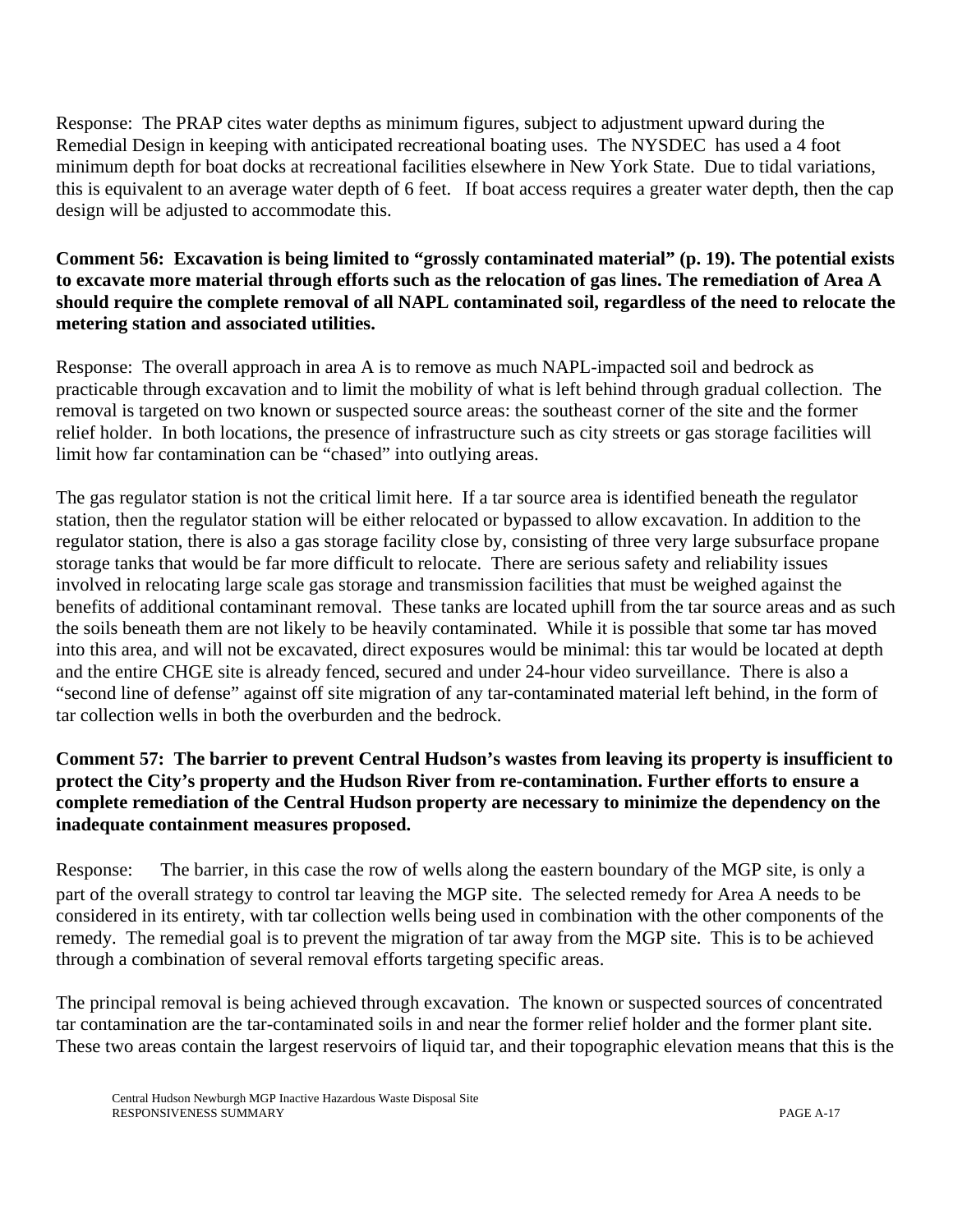tar with the greatest hydraulic head, which thus poses the greatest threat to move off site. With these areas delineated and removed to the extent practicable, the balance of hydrodynamic forces that cause tar to move through the subsurface should shift significantly.

Beyond these excavations, there will still be lesser amounts of mobile tar present beneath the MGP site in the bedrock, and possibly in some areas of inaccessible soils as well. Tar collection wells will be installed in the interior of the MGP site in any areas where tar could not be excavated. It will not be possible to identify and intercept every bedrock fracture or soil structure along which the tar is moving. On a site-wide basis, however, the collection wells should further reduce the overall hydraulic head of the remaining tar, and in so doing greatly reduce the hydrodynamic forces that cause it to move through the subsurface. It is not necessary to remove all of the tar in order to achieve this goal. The freely drainable fraction that is most likely to move into collection wells is also the fraction most likely to move off site*.*

Combined, these efforts will greatly reduce the supply of tar available for off site migration, and remove much of the tar that is already in transit. The perimeter tar collection wells along the eastern boundary of the MGP site are intended to capture enough of the remaining tar to eliminate further movement of tar into off site areas. The long-term performance of these will be used to evaluate the effectiveness of the overall strategy. If the perimeter wells continue to yield tar after the other remedial measures are complete, this will be taken as evidence that those measures have not been fully effective.

With respect to tar migration into the Hudson River, please bear in mind that there is yet another line of defense, in the form of the barrier wall along the river front in Area B. Any tar that escapes capture at the MGP site would still be prevented from entering the river by this wall.

**Comment 58: The collection wells will be passive, but will become active "if results indicate that this would increase the rate of removal." The criterion for switching to active removal was not specified. The wells installed to capture mobile MGP wastes are too widely spaced to be effective, and neither Central Hudson, nor the Department, has studied their effectiveness. Given the spacing of the wells and the** 

#### **extent of contamination, we strongly recommend active collection of liquid tar by pumping, as has been employed in other remedial projects.**

Response: The NYSDEC has had success at other sites using passive recovery wells to recover MGP tar from the subsurface. In some cases, tar removal can be increased by pumping the wells, but this is by no means assured. In cases where tar is moving along thin fractures or sand seams, aggressive pumping can actually be counterproductive, with the tar seams becoming "pinched off" by groundwater moving toward the pumping well. The effectiveness of such wells has not been studied because it can only be determined on a case-by-case basis, and the wells do not yet exist.

Two sets of tar collection wells are to be installed, as noted in the response above. Both sets of wells are best located using an iterative process. The initial 25 foot spacing is intended as a first round, to identify areas of tar mobility, with additional wells to be drilled based on the results of the first ones. One such round of follow-up drilling would reduce the well spacing along the eastern edge of the property to 12.5 feet. Further reductions in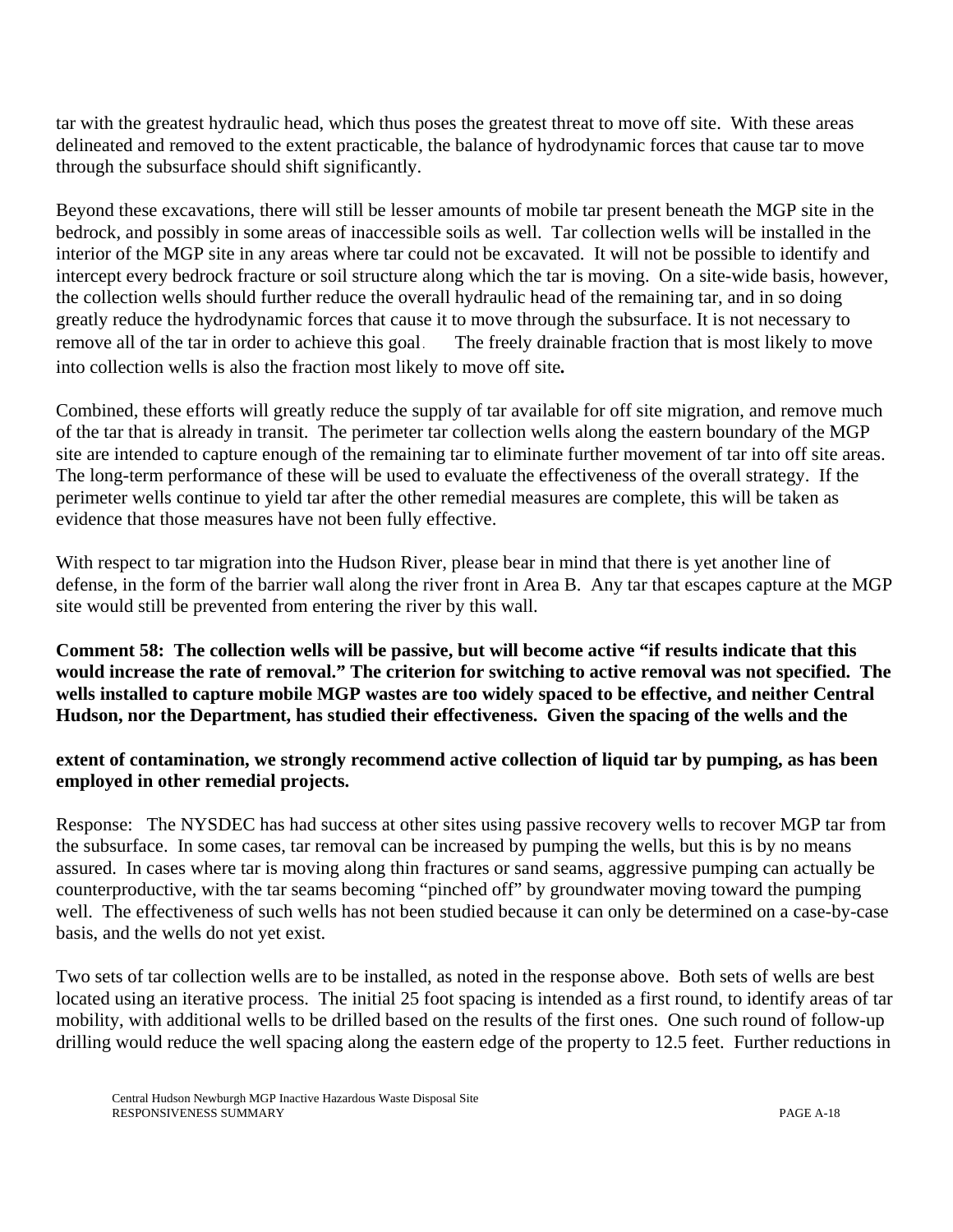spacing may be made if data generated from the first rounds warrant. This iterative approach to tar collection, with the results of each round of well installation used to guide placement of the next round, has been implemented successfully at other MGP sites and offers a higher chance of success than blindly drilling wells on a pre-set spacing.

## **Comment 59: Of the alternatives presented, the proposed Alternative A4 appears to offer the best plan for remediation of the former MGP plant site. To reduce movement of contaminants off-site, the Department should consider the feasibility of installing a containment wall/slurry wall along eastern portion of Area A.**

Response: This additional barrier wall was considered during preparation of the PRAP and was rejected. Tar is moving away from the MGP site in both bedrock and overlying soils. A containment wall could only be constructed in the soils and, thus would only partially cut off tar migration. Tar flow through the bedrock would continue and could even increase if tar that is stopped by the soil barrier drops downward into the bedrock. The soils beyond this wall are already contaminated with tar that, as noted elsewhere, can not be removed with any available method.

#### **Comment 60: There is a need for additional analysis of depths of removal and the reasoning/technical defense of proposed excavation depths of NAPL-impacted soils. Additional excavation is necessary –particularly around gas lines. The feasibility of relocation of all gas lines to allow for complete removal should be considered. More material can and should be excavated from Area A.**

Response: The depth of soil removal near the relief holder has already been maximized–this area will be excavated to the top of rock (and somewhat beyond, if the top layer of bedrock is sufficiently fractured). In the southeast corner, the excavation will proceed as deep as practicable, with potential limits due to shoring and excavation stability. If NAPL-impacted soils are identified around gas lines, they will be removed to the extent practicable. As noted above, there are significant safety issues involved that need to be weighed against the benefits of a more complete removal.

**Comment 61: A site management plan (SMP) is necessary to address residual soil contamination, potential vapor intrusion into buildings, operation and maintain issues, including tar collection, groundwater monitoring, and use restrictions regarding site development and groundwater use. Deed restrictions limiting future use of the Central Hudson site to commercial or industrial uses may be appropriate, but imposing these restrictions on neighboring properties (Area B and beyond) is a serious deficiency of the proposed remediation.**

Response: A SMP is called for in the ROD. No formal deed restrictions are to be involuntarily imposed in area B. Central Hudson is obligated to use best efforts to obtain an institutional control with the property owners in Area B that would require compliance with the approved SMP. The institutional control will also require Central Hudson institute, a periodic notification to current and future landowners or operators of facilities in Area B to remind those owners/operators of the contamination present and the need to comply with the terms of the SMP.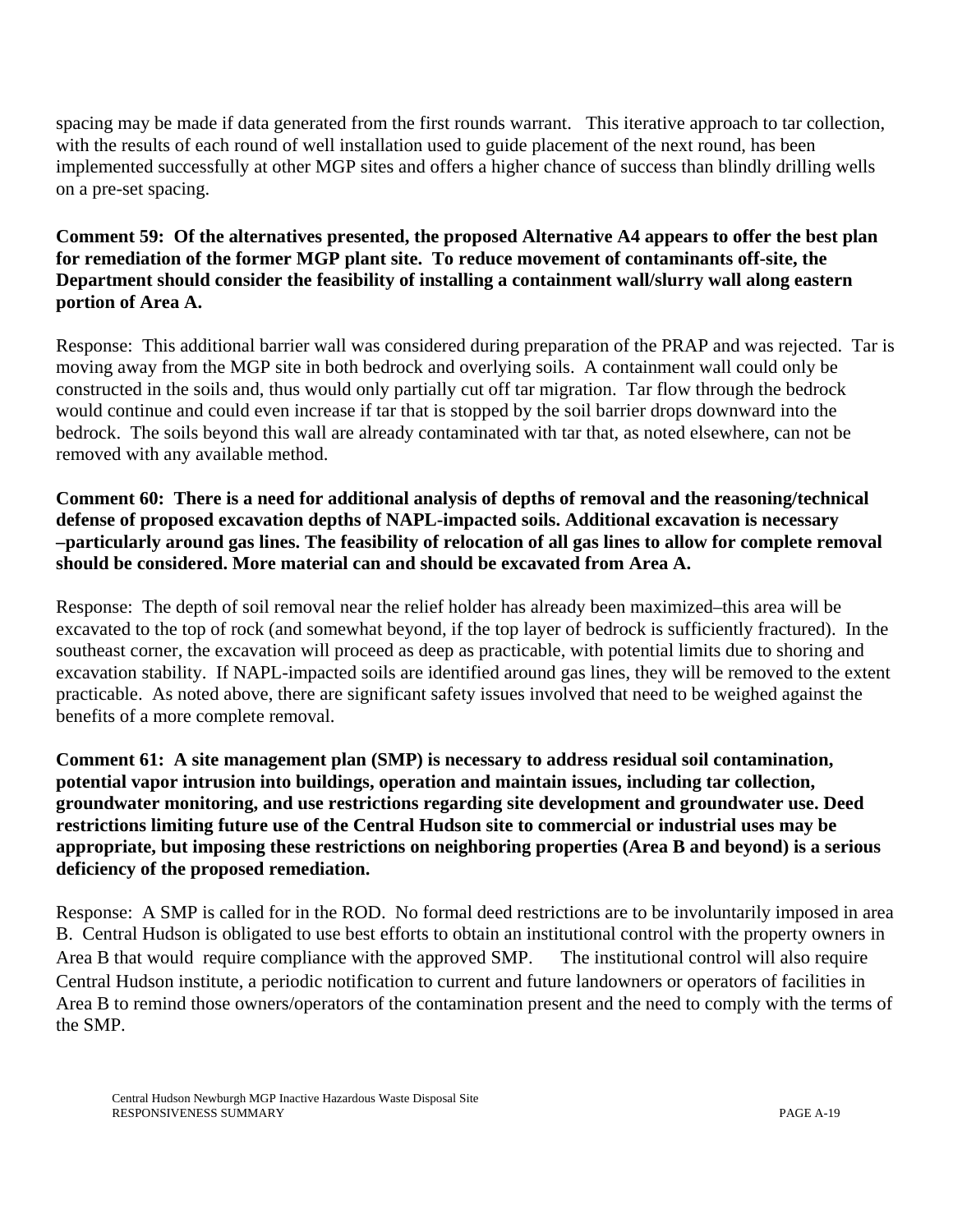**Comment 62: While it is recognized in the PRAP, page 1, that future activities may require additional excavation at this site, the Department does not sufficiently address the issues that arise if future activities warrant additional excavation. One of the primary issues is - who will be responsible for remedial excavation and how will such excavation be handled? We recommend that the remedy for Area A be revised to incorporate the issues identified above.**

Response: Procedures for proper handling and disposal of contaminated soils will be specified in the Site Management Plan. Future excavation in Area A, which is owned by Central Hudson, will be the responsibility of Central Hudson. Central Hudson remains legally liable for the costs of preparing and executing the remedy (including the SMP). However, there may be side agreements, which do not involve NYSDEC, that shift those costs in whole or in part to other parties.

**Comment 63: There is significant off-site contamination on adjacent properties including the Newburgh Sewage Treatment Plant (STP) due to discharges from the Central Hudson property. Appropriate measures must also be taken to ensure that the STP and any other off-site areas are characterized and remediated to adequately protect public health, the environment and ensure worker safety. The use of institutional controls as an alternative to actual remediation should be minimized.**

**In the summary of the proposed plan on page 2, the remedy for Area B makes no mention of removal of contaminated soil at the foot of Renwick Street. However the description of Alternative B-7, on page 23, it is indicated that additional removal may occur at the foot of Renwick Street to facilitate the installation of the barrier wall. We are very concerned that the hazardous materials that are known to exist at the foot of Renwick Street will remain in place and may only be removed to the extent necessary for the function of the barrier wall. This material must be removed regardless of the depth and location of the barrier wall.**

Response: The contamination at the base of Renwick Street was found at depths of roughly 10-40 feet below grade. Under current conditions, both human and ecological exposures are unlikely. The City of Newburgh has identified this as a possible area for future expansion of the STP aeration tanks. These are relatively shallow structures, and can probably be constructed without encountering MGP contamination. Ecological exposures can be addressed with the barrier wall, which will prevent movement of tar into the Hudson River.

## **Comment 64: Recognizing the constraints posed by existing infrastructure and the technical complexity of remediating Area B, we find that all the alternatives for Area B result in very limited, if any removal of tar and tar-contaminated soils. Despite the complications, considerably more remediation can and should be done in this area.**

Response: Most of Area B is already occupied by transportation and sewage treatment infrastructure, which greatly limits remediation in this area. The remedy addresses those exposure routes that are most likely to occur in Area B through tar collection and in-situ oxidation along Water Street. With the exception of underground utility work, the potential for exposure to hazardous substances in this area is low.

#### **Comment 65: Our concerns about the effectiveness of the proposed passive collection wells outlined**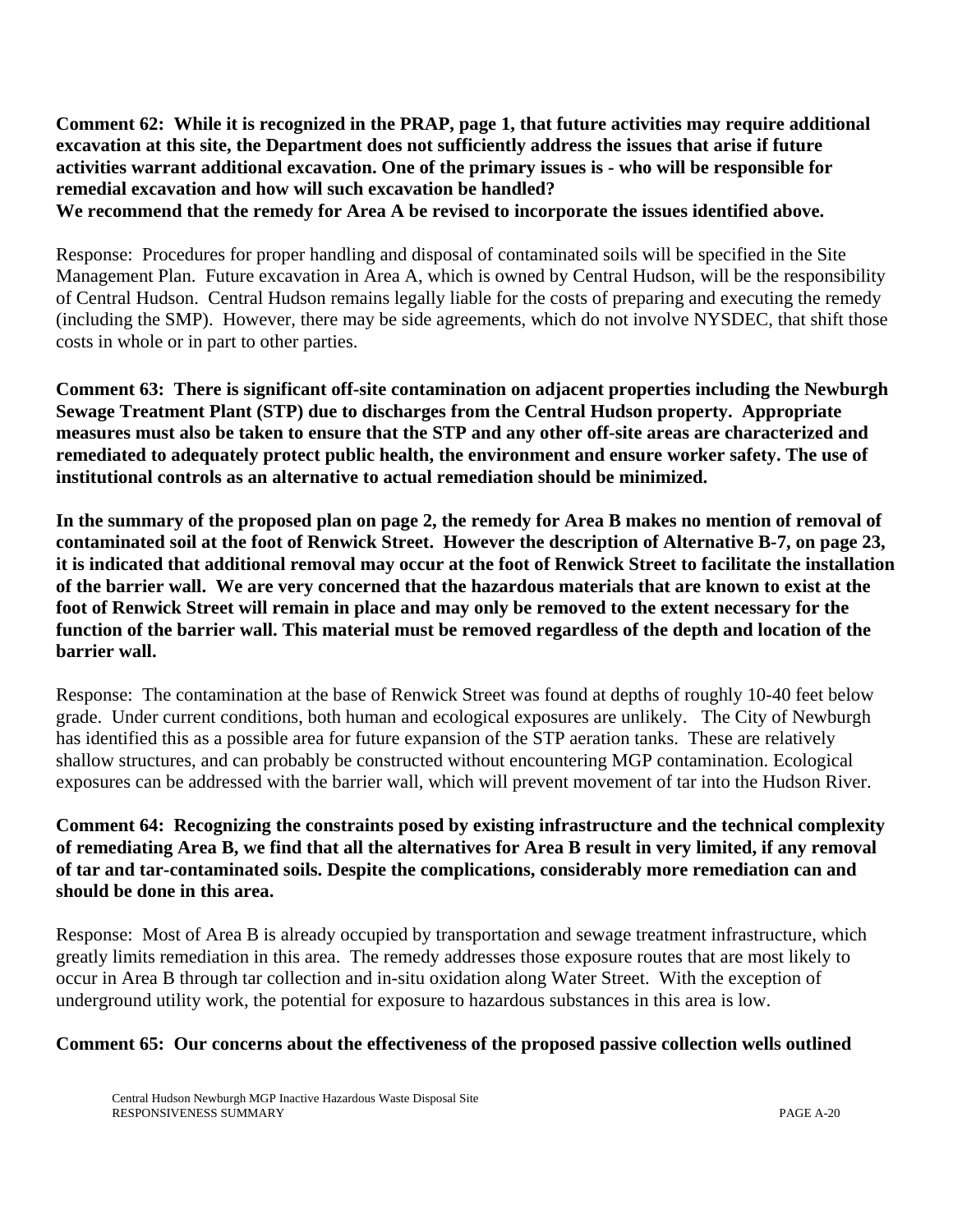**above for Area A are also applicable to Area B. The PRAP refers to "passive tar recovery wells" that will be installed in the central portion of the STP property. Recovery wells would imply active pumping to remove contaminants. Mobile subsurface tar will be difficult to locate. Tar that is not captured by collection wells will continue to migrate toward the Hudson River. To reduce this possibility the proposed remediation calls for in situ treatment and a containment wall.**

Response: Since the function of the wells is to remove tar from the subsurface, labeling the wells as extraction or recovery wells is perfectly appropriate. The wells are not constructed as monitoring wells–for example, they are to be three times larger in diameter (6 inches vs 2 inches) and equipped with sumps which together provide a dramatic increase in tar storage capacity and sufficient room for installation of a pump, if necessary, in the future. As noted elsewhere, pumping on a tar recovery well does not necessarily increase tar yield. It does, however, create the need for treatment of large quantities of groundwater. The need to conduct pumping will be evaluated once the wells are installed.

#### **Comment 66: More information should be provided on the in-situ chemical oxidation treatment outlined in the proposed Alternative B4. The PRAP should better describe how the chemical oxidation process works and cite examples of its use. Has the proposed method of in-situ chemical oxidation been utilized effectively at other MGP sites?**

Response: Oxidation of hydrocarbons to carbon dioxide and water is a well known process. *In situ* oxidation has been widely applied to remove dissolved-phase contamination at sites contaminated with petroleum hydrocarbons. As with any in-situ technique, the most significant limitation is physical–getting the oxidants into close contact with the contaminants is essential. As noted in the PRAP, due to this limitation, in-situ oxidation is best considered as a "polishing step" to address dissolved phase contamination and widely dispersed drops and stringers of NAPL. It is not expected to be highly effective against discrete pools of NAPL, because the oxidants are delivered in aqueous solution and cannot mix well with discrete bodies of NAPL. No large pools of tar have been identified in this area, despite a very large number of borings drilled by both the City and Central Hudson, but some could exist. Consequently, the remedy calls for removal of all freely drainable tar prior to injection of oxidants.

## **Comment 67: Are there other in-situ remedies, such as steam injection or other thermal technologies that might be more effective in removing toxic materials from this highly contaminated site? Perhaps this method could be piloted at this site for potentially use at other MGP sites.**

Response: At the City's request, The NYSDEC examined the possible application of steam injection as an insitu technology for removal of tar contamination from soils beneath the STP and adjacent areas. The technology, known as Dynamic Underground Stripping (DUS), is a new technology developed within the past 5 years in which high temperature steam is injected into the ground to mobilize and remove liquid organic contaminants such as MGP tar. The steam would warm the tar contamination, reducing its viscosity and increasing its mobility, and the steam pressure would force the tar through the subsurface to collection wells surrounding the area of steam injection. Although DUS has not been applied to MGP tars, it has been shown to be effective at a site that was contaminated with creosote. Creosote is an oily, dense, wood-preserving liquid that is similar in many respects to MGP tar.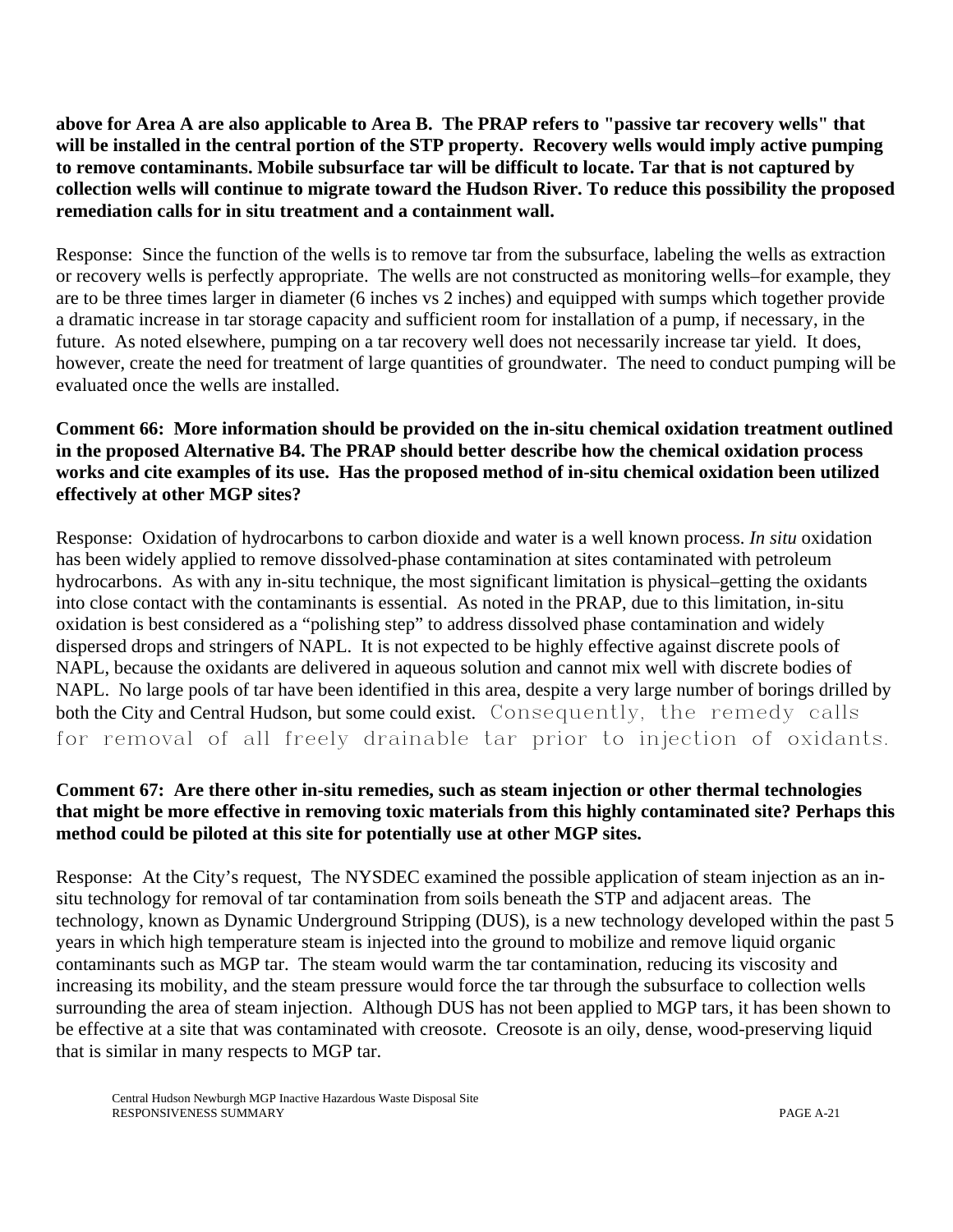Current land uses and proximity of the tar contamination to the Hudson River greatly limit the applicability of this technology at the Newburgh MGP site and surrounding areas. The two most grossly contaminated areas where steam stripping technology could be most promising (the central portion of the MGP site and the central portion of the STP) both contain underground utilities that would be susceptible to potentially catastrophic damage if exposed to high- temperature steam. At the MGP site, these utilities consist of natural gas pipelines. Heat induced failure of joints in these pipes would raise obvious safety issues. At the STP, the heaviest tar contamination is found in the central portion of the site where the bottoms of all three final clarifier tanks appear to be in direct contact with tar at depths of 20-25 feet. Piping enters all three of these structures from beneath. The seals where the pipes enter the tanks and seals at joints in the pipes could be subject to damage if exposed to high- temperature steam.

Steam injection may also alter the structure of the soils, allowing them to settle following treatment. Settlement would cause problems with support of subsurface piping–both the gas pipes at the MGP site and process piping at the STP. The possibility of pipe misalignment and cracking at pipe joints cannot be ruled out. Similar concerns with settlement would limit the applicability of steam injection in the area beneath the active railroad lines.

**Comment 68: We are very concerned about the adequacy of the containment wall outlined in the proposed Alternative B7, which is designed to allow groundwater to flow over the top of it. We believe there is a distinct possibility of contaminated groundwater passing over the top of the wall. The proposal to leave the large volume of tar saturated soil at the base of Renwick Street ensures a perpetual contaminant source area to leach BTEX into groundwater immediately adjacent to the River.**

Response: As noted elsewhere, total removal of tar from the subsurface beneath the sewage treatment plant is not feasible due to the depth of the contamination and the presence of sewage treatment plant structures. Some of this tar is clearly mobile and, consequently, a barrier to tar movement into the Hudson River is necessary. Since the tar contamination along the route of the wall is relatively deep (10 feet and greater near Renwick

Street, considerably deeper to the north) and the overlying groundwater is not impacted, there is no need to contain, collect and treat the shallow groundwater in this area since it currently meets groundwater standards.

#### **Comment 69: Given these circumstances, we request that a long-term monitoring program be initiated to establish the quality of the groundwater entering the Hudson River.**

Response: Appropriate groundwater monitoring will be included in the monitoring portion of the SMP, as provided for in the PRAP and ROD. Although monitoring will be performed along the river's edge, as noted in response 68, the quality of the water discharging to the Hudson River is not the critical issue at this site. Discharge of dissolved-phase MGP contaminants (as opposed to discharge of tar) to the Hudson River does not cause measurable impacts in the river now and is not expected to do so in the future. In the current unremediated state, with liquid tar slowly discharging to the river and sitting exposed on the river bottom, there is minimal impact on water quality in the river from the site. This situation has been observed at other MGP sites as well. With the tar removal from the sediments by dredging and further discharge cut off by the barrier wall, this situation can only improve.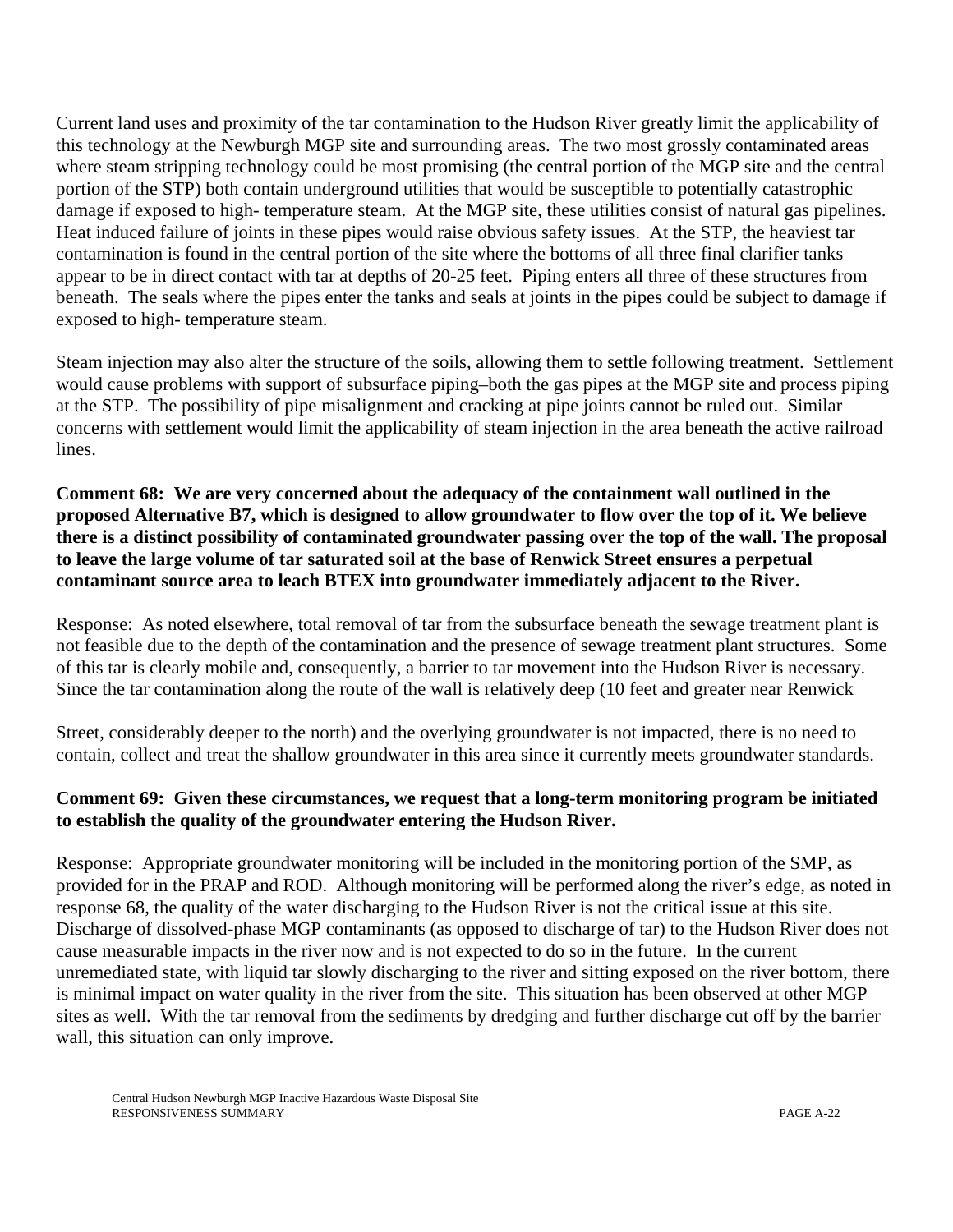**Comment 70: Although Alternative B6, a subsurface containment wall along the river bank at the eastern edge of the STP property, is more costly both to install and to maintain because it requires ongoing collection and treatment of groundwater and tar, it would result in a more rigorous clean-up and assure better protection against ongoing contamination. It seems prudent to install such a containment wall prior to excavation or dredging.**

Response: As noted in Section 7.1 of the PRAP, movement of tar through the subsurface toward the Hudson River is to be stopped before sediment remediation begins, otherwise continued movement of tar could potentially recontaminate the off shore sediments.The remedial design will address this necessity.A fully penetrating barrier wall (Alternative B-6) would dramatically increase the long term operation and maintenance expense of the remedy and produce little or no benefit in return. It would be necessary to collect groundwater behind a fully penetrating wall in order for it to function properly and although the shallow groundwater behind the wall is currently uncontaminated, it would become mixed with deeper water and tar as it is pumped from the ground and then require treatment prior to discharge The costs of operating and maintaining this system to treat water contaminated by its collection would significantly, and needlessly, increase the cost of the long term operation of the remedy.

## **Comment 71: As you are aware, the New York State Department of Health (NYSDOH) currently has under review a soil vapor guidance document. It appears this proposed guidance was not used to examine this site.**

Response: The NYSDOH has reviewed and concurs with the remedy. Vapor intrusion was considered in the development of the PRAP. A number of site-specific factors make it unlikely that MGP-related vapor intrusion into buildings is taking place at the City's STP site now, or would take place in the future. The shallow groundwater in the eastern portion of the STP, where occupied buildings exist, is not impacted by MGP contamination. The tar, and the groundwater contamination associated with the tar, is found at depth, with clean groundwater overlying it. The current industrial use of the STP and presence of many of the compounds of concern in the influent sewage make an evaluation of the STP unnecessary.

If shallow soil vapor contamination were to be discovered in the future, it is not at all certain that it would be related to the MGP. Much of the shallow soil at the Newburgh STP site consists of fill materials that are not derived from the MGP. Motor oil bottles, stained soil, and other indicators of hydrocarbon contamination were noted in this material during the IRM excavations in 1999. In light of this, any soil vapor contamination at the STP site would be difficult to attribute to the MGP. In conclusion, if this were to be an issue for future development, mitigation systems could also be installed as part of any new construction.

**Comment 72: As environmental organizations whose collective mission is to protect the resources of the Hudson River, we do not support the proposed remedy for the river section of this site. The proposed remediation, Alternative C5, is not an acceptable remediation for the following reasons:**

- PAH-contaminated sediments in the PAH-impacted zone would not be removed, and the **above-grade cap would not be an effective long-term solution.**
- **The above-grade cap proposed for the PAH-impacted zone would be more susceptible to**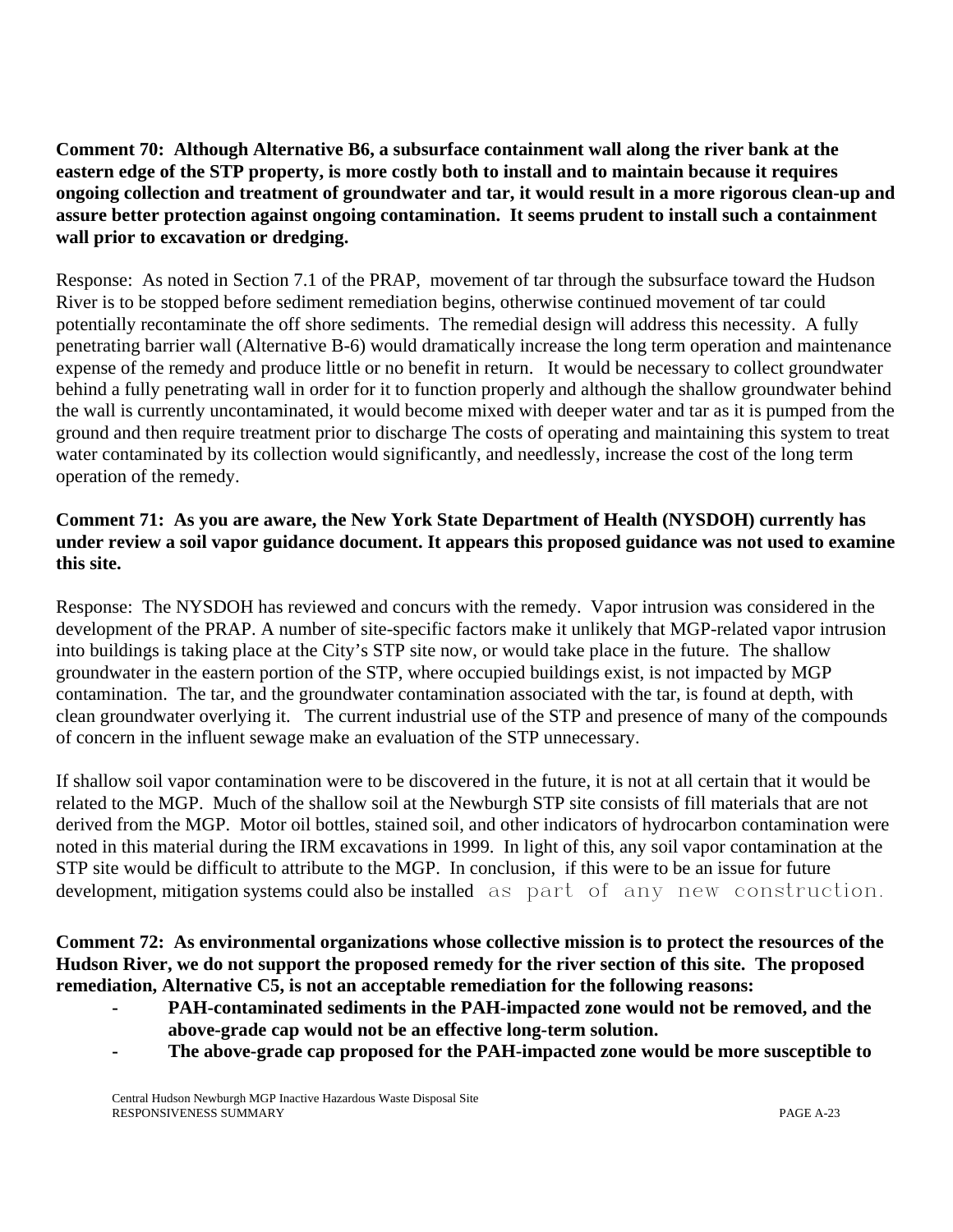**disturbance from wave action, ice jams, boat-related activities, and other forces than a below-grade cap.**

- **The above-grade cap would alter the natural contours off the river and create administrative difficulties, as it constitutes filling of a navigable waterway.**
	- **Considerable contamination will be left in place.**

## **Neither the Department nor Central Hudson thoroughly understands the long-term environmental impacts of the residual contamination. We urge the Department to revise the PRAP and select a more extensive remedy that will provide for better long-term protection of the Hudson River and its resources.**

Response: The selected remedy identifies the need for the additional work required during the remedial design to verify that the cap can be constructed and will remain effective. Based on currently available information it has been concluded that the cap can be constructed and will remain effective, subject to the design verification noted.With an effective, erosion-resistant cap in place, the environmental impact of the residual sediment contamination would be negligible, since environmental receptors would no longer be exposed to the contamination. Also see the responses to comments 14, 17 and 18.

**Comment 73: The effectiveness of a cap is also questioned when it is stated that it is "expected" that wave action, ice scour, boat anchor disturbance and boat propeller wash will "diminish in importance as water depths increase." (p. 27) Such qualifying statements portray the Department's lack of certainty regarding the long-term value and stability of a cap. What happens when the unexpected happens, as must be expected!**

Response: The fact that propeller wash, wave action, and ice scour diminish in intensity with increasing depth is well established. All of these disturbances take place at the surface of the water, and their effects diminish with both horizontal and vertical distance. The depth of water necessary before these effects become insignificant will be established during the remedial design. Also see the responses to comments 14, 17, 18 and 72.

**Comment 74: In its review of the effectiveness of various remedies for the Hudson River PCBcontaminated Superfund site, the U.S. Environmental Protection Agency indicated "capping alternatives may be inherently less protective of human health and the environment in the long term than removal alternatives. Even though the capping concept is designed to avoid failure, cap damage caused, for example, by dragging of large trees that fall into the river during catastrophic natural events like major floods cannot be avoided." (p. 6-16 Hudson river PCBs Reassessment RI/FS Phase 3 report: Feasibility Study, Book 1 of 6, December 2000)**

Response: The characteristics of the Hudson River at this site are markedly different from those at the Hudson River PCB site, which is located in a non-tidal portion of the river, over 100 miles upstream. Flood flows are considerably more important in the upper reaches of the river. At Newburgh, these peak flows are less pronounced, and subject to daily reversals. The scale of the contamination problem at these two sites is not remotely comparable. The Hudson River PCB site covers tens of miles of the Hudson River bottom. At Newburgh, the MGP-contaminated sediment covers approximately three acres. Furthermore, the consequences of cap damage are significantly different for the two classes of contaminants at these two sites. PCB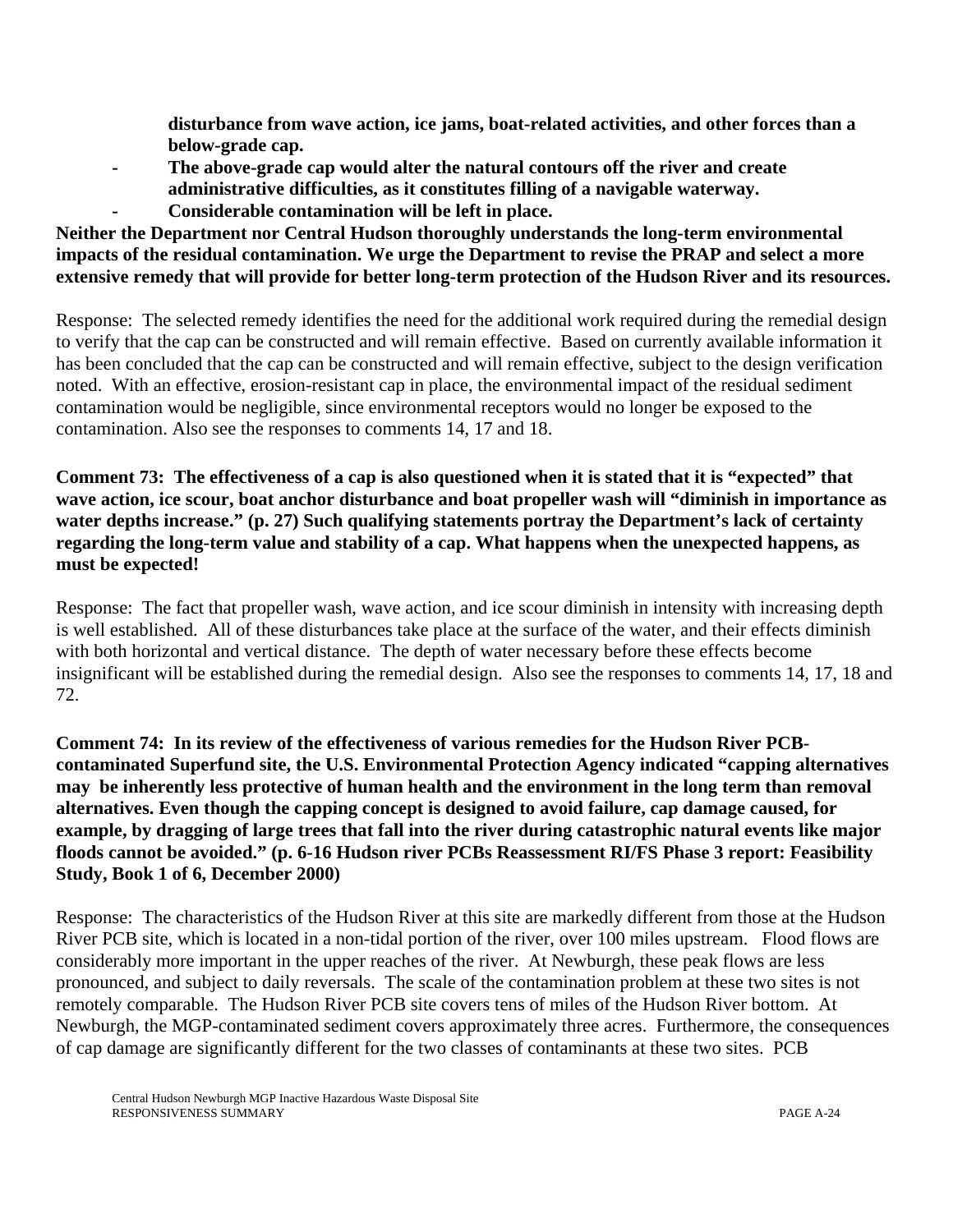compounds are magnified in the food chain, so PCB releases in one area can be taken up in wildlife, move, and affect a much broader area at much higher concentrations. PAH compounds do not biomagnify. Thus, cap damage at this site has far less potential for ecosystem damage than a cap over a PCB site.Also see the responses to comments 14, 17, 18, 72 and 73.

**Comment 75: The ability of Central Hudson to obtain U.S Army Corp of Engineers permits is also a very questionable issue, particularly in light of the fact that it is acknowledged in the PRAP that the "conceptual 2.5 foot thickness of the cap would reduce water depths throughout the capped area, and would effectively make some of the capped area into dry land." It is also acknowledge in the PRAP that making the river shallower could adversely affect the mixing of treated effluent with river water resulting in the need to reconstruct the STP outfall pipe. The PRAP does not address how shallower water and the creation of dry land will affect habitat.**

Response: Above grade sediment caps are not unprecedented, and have been implemented elsewhere in the US, with approval of the Army Corps of Engineers. Properly designed and constructed, they can be effective in preventing contact of benthic organisms with contaminated sediments and thus restoring habitat value to the river bottom. Future use of this area of the river will remain unaffected. The cap will be designed to provide adequate draft for recreational boating. While obtaining Army Corps of Engineers permits is a potential limitation, as noted in the discussion of remedies, permits from this agency are also required for dredging.

The quote regarding making a portion of the cap into dry land is taken out of context. The effect of the cap thickness was mentioned in the PRAP to note why above-grade cap construction would not be permitted in shallow water. The remedy will not make any portion of the current riverbed into dry land; furthermore, no portion of the river bed that is currently shallower than 4 feet at low tide (6 feet average water depth), will be made shallower at all. The above grade cap is to be applied only in water deeper than this. Also see the responses to comments 14, 17, 18, and 72-74.

**Comment 76: In its review of capping contaminants in the Hudson River at Hastings, the Department chose not to use capping. Below is text taken from the Hastings PRAP for Operable Unit 2, outlining why capping would not work. "Alternatives that rely solely on capping (Alternatives 2A and 2B) do not offer a permanent remedy and have poor long term effectiveness because they require extensive long term monitoring and maintenance. Long term monitoring of the river bottom to detect any disturbance of the cap would be difficult to perform, as would any required periodic maintenance. Significant damage to the cap due to human activities or an extreme flow event could cause an immediate release of contaminants that could recontaminate clean sediments or migrate beyond the current site boundaries.**

Response: The remedy at this site does not rely solely on capping. The most heavily contaminated sediments will be removed. Long-term monitoring of this cap will be relatively straightforward–the water is relatively shallow, and currents are modest. Also see the responses to comments 14, 17, 18, and 72-75.

## **Comment 77: (Quoting from the Hastings PRAP) "With the capping alternatives, the upflow of groundwater through highly contaminated sediment and discharge into the Hudson River would**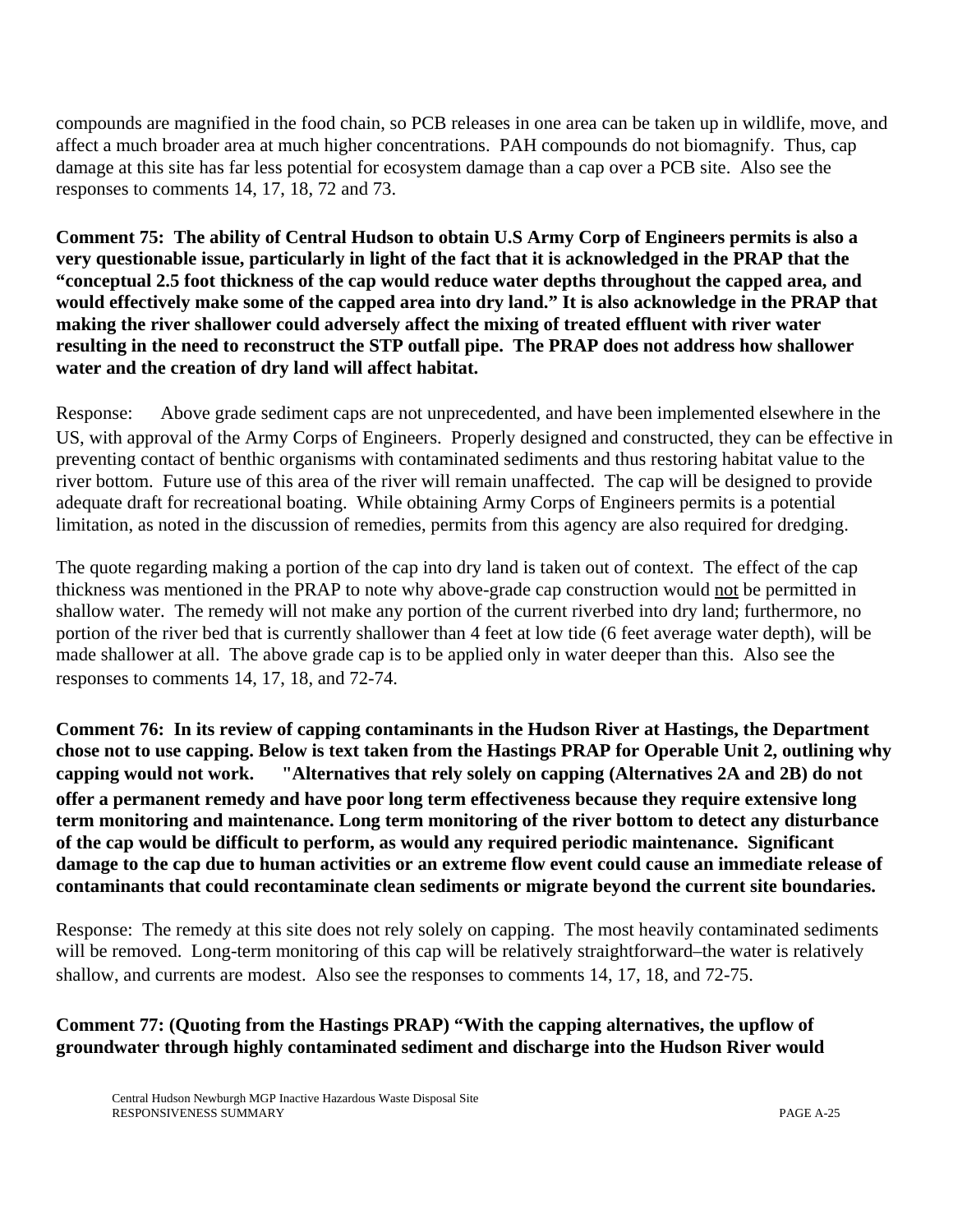**continue to occur. The resulting desorption of PCBs** into the **water column, which presently results in the contravention of PCB surface water standards, would likely continue. Similarly, Alternative 3, which would remove a maximum of 4 feet of sediment, would leave behind the highest levels of PCBs in the fill unit. Groundwater discharge through this unit would continue to cause contravention of the PCB surface water standard."**

Response: Again, the considerations cited at Hastings do not apply here. The highly contaminated sediments here are to be removed, not capped. Water quality standards are not exceeded in the area to be capped, even now. The material to be capped contains lower levels of contaminants that are not soluble in water and will thus not be transported upward into the water column. Also see the responses to comments 14, 17, 18, and 72- 76

**Comment 78: (Quoting from the Hastings PRAP) "Capping would be difficult to implement, both technically and administratively. Placing cap materials in the high flow conditions of the site would require installation of energy barriers or restricting placement of certain materials to slack tide periods. Placement of a cap would constitute the filling of a wetland habitat and navigable waterway, and the associated permits would be difficult to acquire if a reasonable alternative is available. Finally, long term protection of a cap would require an institutional control to prevent disruption from activities such as navigational dredging, anchoring, and installation of structures. This may be incompatible with navigation needs and the potential future development of the property." (p. 26, Proposed Remedial Action Plan, Harbor at Hastings, Operable Unit No. 2 Village of Hastings-on-Hudson, Westchester County, New York Site No. 3-60-022, October 2003)**

Response: Again, please note that this quote refers to the Hastings site, not Newburgh. The Newburgh site is not a high flow area nor is it a wetland. The area to be capped at Newburgh is in a relatively sheltered area, with the main river channel a considerable distance off shore. The use of energy barriers (silt curtains at a minimum) during cap placement will be required, as noted in the ROD. Also see the responses to comments 14, 17, 18, and 72- 77.

**Comment 79: The PRAP requires remediation of lands underwater owned by the state of New York, some of which may have been granted for beneficial use to the City of Newburgh. Thus, whether the remedial site encompasses public trust lands owned by state or granted to the City, the PRAP's proposal to "cap" the river and require institutional controls (in the form of an environmental easement), which essentially authorizes Central Hudson to dispose PAH's in the Hudson River, contravenes the Public Trust Doctrine and the Public Lands Law of the State.** 

Response: Much of the contamination in Hudson River sediments is historic, having reached its current position either through direct discharge during the period of plant operations (which ceased over 50 years ago) or through slow, subsurface migration over the decades. Some migration of MGP tar through the subsurface and into the river sediments is still taking place today. The selected remedy specifically addresses this ongoing migration with the construction of a vertical barrier wall and tar collection system along the river's edge. Thus, the only portion of the MGP contamination that could logically be considered "disposal" in the present tense will cease upon completion of the remedy. The selected remedy calls for removing all sediments in the area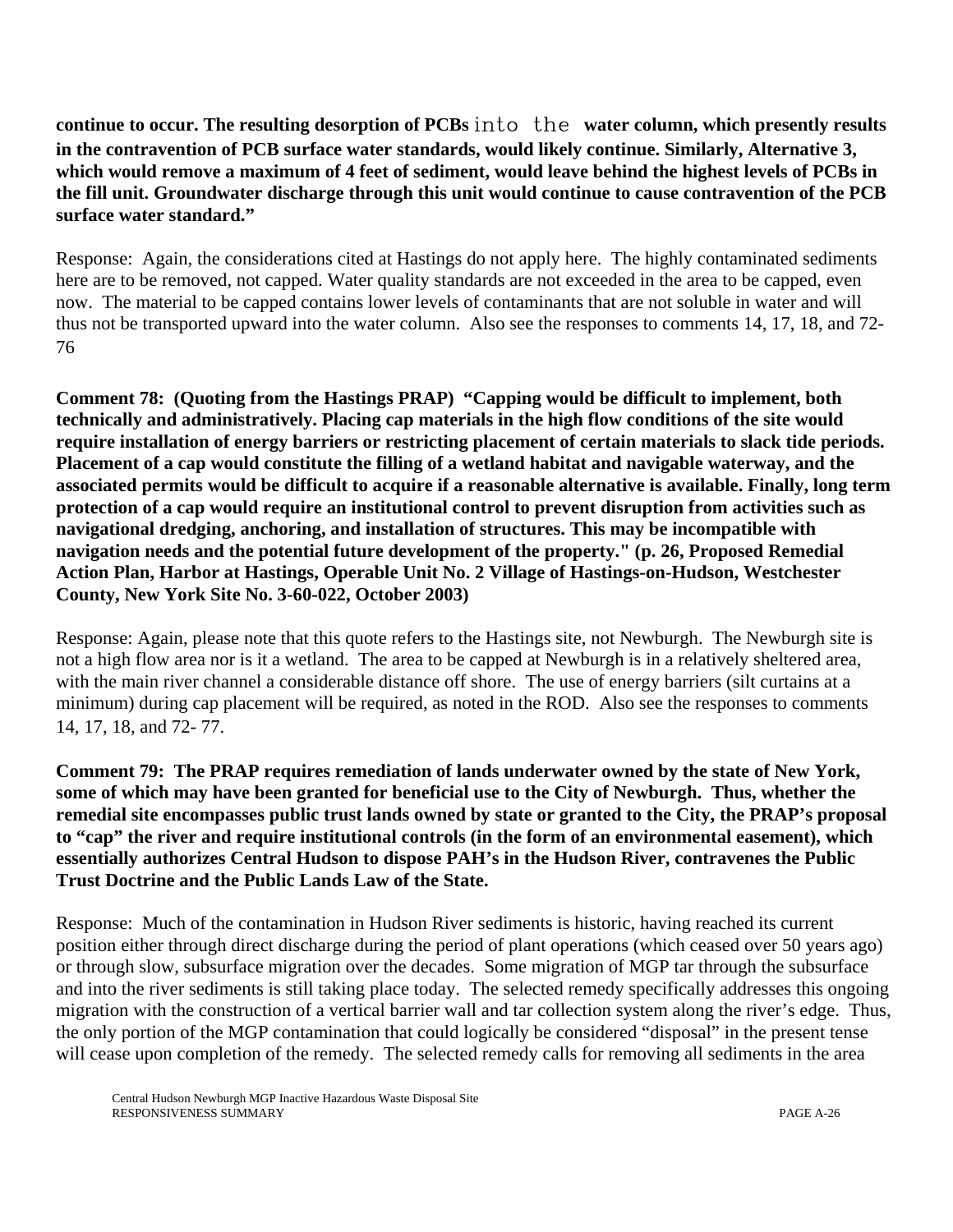that contain MGP tar, and for removing or isolating the surrounding sediments that are contaminated at much lower levels. Over 95 percent of the contaminant mass in the sediments is to be removed, and the remainder will be capped to eliminate exposures. The soft sediment upper layer of the cap will restore the surface of the river bed to pre-disposal conditions.

The institutional control for Area C amounts to limitations on dredging or removal of the cap. Such activities can hardly be considered routine uses of the river and are already subject to permit controls at both the state and federal levels. The institutional controls will be drawn up in such a manner as to allow removal of the cap in the future, provided that the underlying sediments are removed as well.

**Comment 80: One of the primarily concerns regarding the installation of an above grade cap is its potential impacts on habitat. In river capping procedures can be highly invasive and disruptive to natural riverine processes. During the capping process, large amounts of the capping material, such as gravel and sand, are dumped directly into the river over the area to be capped. This dumping action should require the use of silt curtains with flotation booms to mitigate the invasive nature of this process.**

Response: The benthic habitat will be extensively disrupted by either dredging or capping. In either case, the disruption is expected to be temporary, with a dramatic improvement in benthic habitat once remediation is complete. Although some water column impacts (largely related to turbidity from disturbed sediments) are expected in the work area during cap placement, these impacts are unavoidable in any sediment remediation and are expected to be short term and addressed by engineering controls. Above-grade capping will be conducted inside silt curtains, and the below-grade capping (because it will follow partial dredging) will be conducted inside the sheet pile enclosure. Similar, if not greater, levels of turbidity could be anticipated during dredging. Both dredging and capping will require measures to control the migration of turbid water into surrounding areas. As noted in the ROD, dredging will be conducted inside a sheet-pile enclosure or equivalent.

The construction details of the cap will be refined during the remedial design; however, it should be noted that all designs under consideration will provide for a layer of soft sediment, comparable to existing river bottom

sediments, as the top layer.Thus, following remediation, the river bottom will be a clean, soft-bottom habitat that closely mimics existing conditions in all respects except water depth.

**Comment 81: In order to avoid unnatural riffles and currents, the containments** *(sic)* **should be dredged, with proper mitigation measures in place, to below grade so as to bring the capped area in line with the elevation of the surrounding area after post removal backfilling is complete. Organisms that live within contaminated areas are at an increased risk of developing diseases, impaired function and altered physiological responses. Therefore a better and more cost efficient solution would be a clean up plan that incorporates habitat needs and self-sustainability into it from the beginning.**

Response: Following remediation, benthic organisms will not be living in a contaminated area, and, thus, will not be at increased risk. The remaining contamination will be below the cap, isolated from contact with the clean, soft-bottom material placed on top.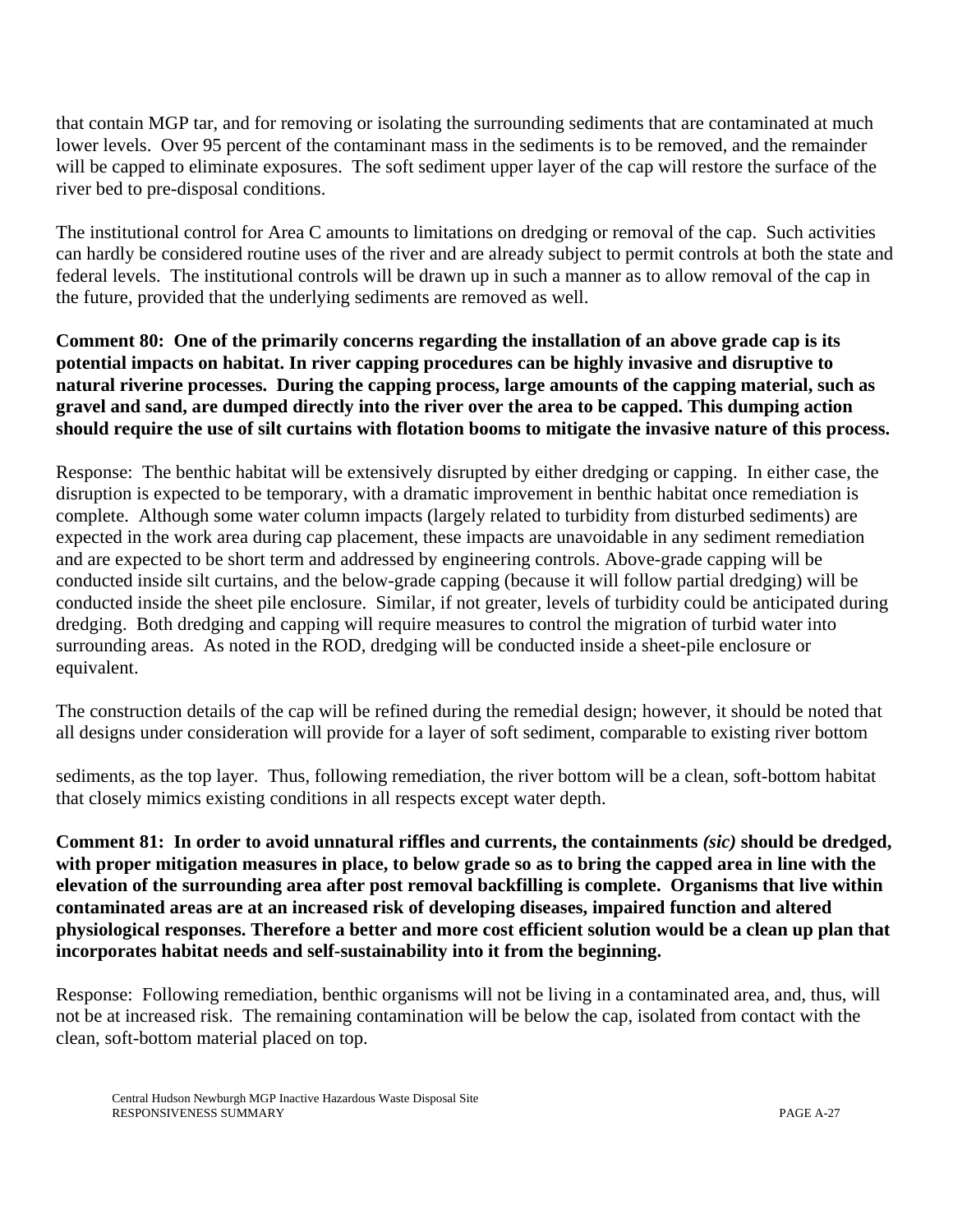## **Comment 82: The project should result in no net loss of intertidal and shallow sub tidal habitat. Clean backfill should closely resemble contaminated substrate that was removed for habitat rehabilitation. What will be the cap performance criteria?**

Response: The remedy does not result in loss of intertidal or shallow subtidal habitat. The above-grade portion of the cap will raise the river bottom by approximately 2.5 feet, but in no case will this result in finished water depths less than an average of 6 feet (4 feet at low tide). The cap needs to stay in place in order to effectively isolate the sediments beneath, and to retain its soft-sediment cover in order to provide a suitable habitat for benthic life. In addition, any material used to construct the cap, must contain less than 4 ppm total PAHs. Thus, the primary performance criteria relate to physical presence of the cap and adequate thickness of its sediment cover. Also see response to comment 80.

## **Comment 83: What is the likelihood of controlled placement with the estuarine habitat?**

Response: With careful design and construction, the NYSDEC believes that controlled placement can be reliably achieved. Under water capping has been successfully implemented at other sites outside New York State.

## **Comment 84: What is the prognosis for long-term containment of contaminants?**

Response: The NYSDEC believes the prognosis is very good. The contaminants beneath the cap are tightly bound to the sediments and are thus immobile unless subjected to erosion. The cap will prevent this erosion and ensure the contaminants remain isolated. Also see the response to comments 16 and 84.

#### **Comment 85: What will be the impact to natural successional processes by the cap design and function?**

Response: Following remediation, the river bottom will consist of uncontaminated, soft sediment comparable to the naturally occurring material that forms the river bed now. This surface will be available for recolonization, which is anticipated to take place naturally. This will be the case regardless of whether dredging/backfill or capping is performed. In both cases, the remediation work would temporarily disrupt whatever impacted benthic community is currently present and replace the river bottom substrate with uncontaminated materials. In both cases, natural successional processes would be the same.

#### **Comment 86: Has ground water upwelling been considered in the cap design?**

Response: Groundwater upwelling has been considered. The cap is not intended to be water tight, and it is expected that groundwater will continue to discharge into the river in the capped area. Also see response to comment 80.

#### **Comment 87: Has gas ebullition been considered in cap design?**

Response: Gas ebullition has been considered. The cap design does not include an impermeable barrier that could potentially accumulate gas and direct it toward the edge of the cap. With the sediments which contain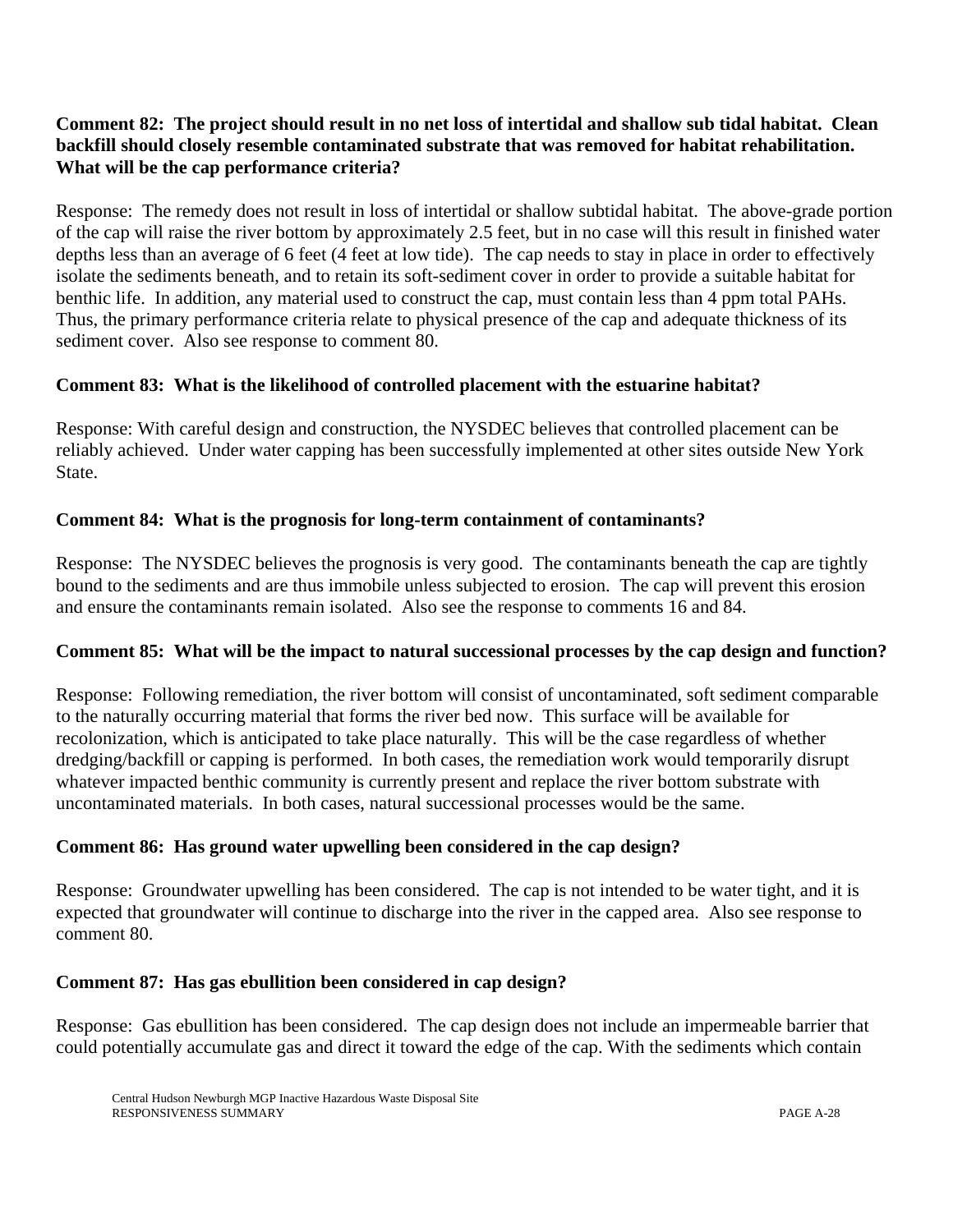liquid tar removed by dredging, gas ebullition will not be a significant contaminant transport mechanism. Although liquid tar could be transported to the surface along with gas bubbles, sediment-bound contaminants beneath a cap should not be. Also see response to comment 80.

#### **Comment 88: Has the migration of the contaminants below the cap been considered? : Has upward migration of the contaminants been considered?**

Response: Transport by upwelling groundwater has been considered, and is one of the principal reasons that capping of tar-contaminated sediments was rejected in the PRAP. Whereas drops or stringers of liquid tar could be moved by upward groundwater flow, low-level PAH contamination tightly bound to sediment particles will not move unless the particles move. One function of the cap is to prevent this. Also see response to comment 80.

#### **Comment 89: Has the migration of the cap itself been considered?**

Response: The overall stability of the cap, including movement of the cap due to settlement or river currents, will be a primary focus of the remedial design. Based on currently available site information, it appears that bottom currents are relatively modest: this is borne out by numerous site visits and by the distribution of sediments on the river bottom, which suggest that the area is undergoing net sediment deposition, not erosion. To provide an increased margin of safety, a stone armoring layer has been included in the cap design. Also see response to comment 80.

#### **Comment 90: Has sediment slope stability been considered?**

Response: This factor will be considered in the remedial design. At present, there is no reason to doubt that a stable slope can be established at the edge of the cap.Also see response to comment 80.

#### **Comment 91: Can the cap be designed to better accommodate positive habitat value?**

Response: The overall concept of the cap is to cover it with soft sediment materials as close to existing river bottom materials as possible.Also see response to comment 80.

**Comment 92: The remedy summary for Area C on page 3 indicates that existing riprap would be removed and replaced. While cleanup and containment are of foremost importance, the Department should also consider augmenting rip rap replacement with native vegetation along the shoreline which could improve estuarine habitat conditions, provide a buffer between uplands activities, slope stability and erosion protection and function as a storm water runoff filter.**

Response: The City of Newburgh has raised similar concerns regarding the finished appearance of the shore line and near-shore areas following remediation. Some limitations on rebuilding the shoreline will need to be considered, specifically any plans the City has for water front access, the necessary erosion control, and the need to preserve adequate dispersion of the STP effluent. Beyond this, the remedy allows this issue to be resolved during the remedial design. The NYSDEC would not oppose augmentation of the rip rap shoreline, or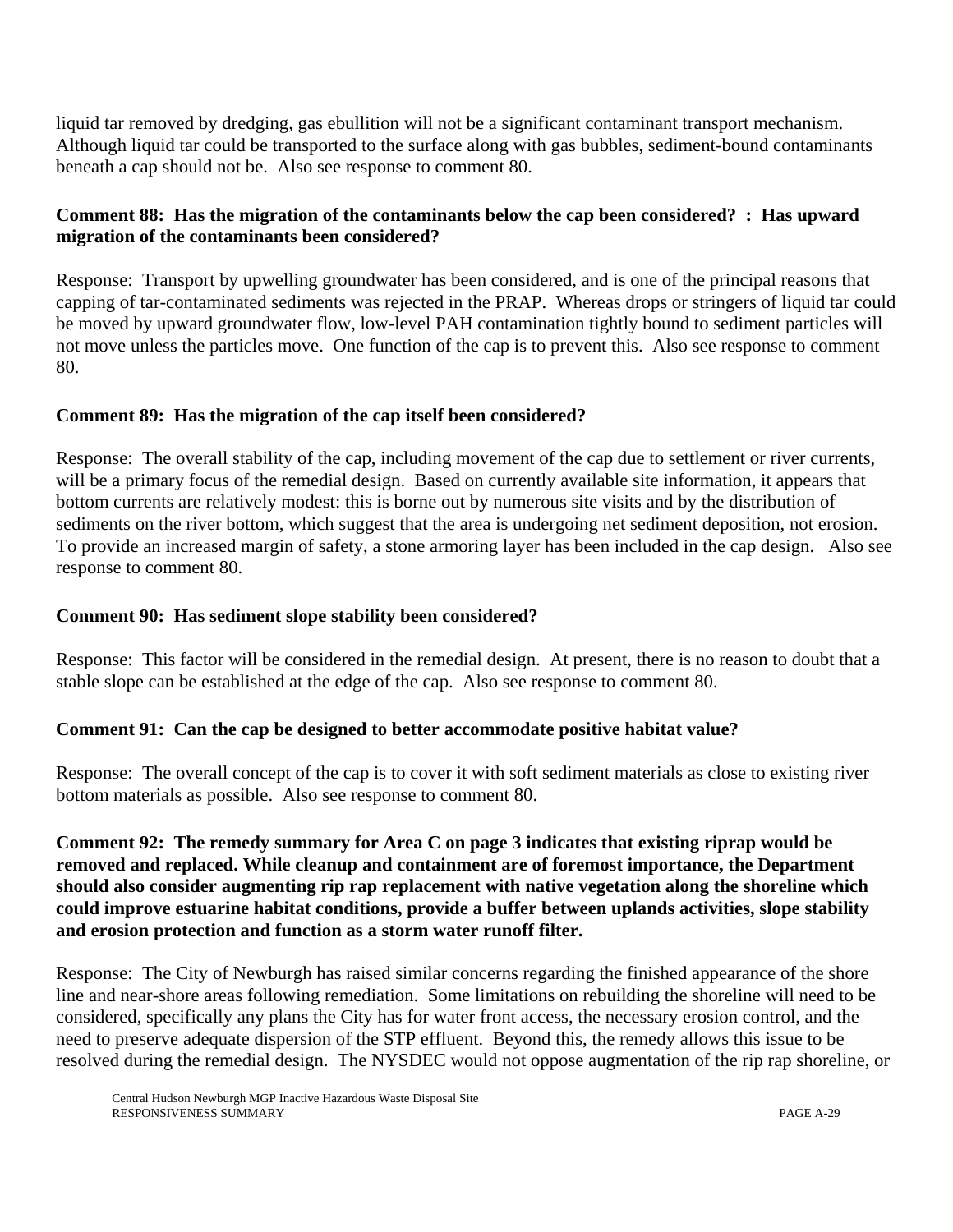replacement with native vegetation, provided that such a change did not degrade the effectiveness of the remedy.

#### **Comment 93: PAH's are of particular concern in an aquatic setting because of the solubility and bioaccumulative properties of many PAHs. Therefore, we urge the NYSDEC to make the fullest use of this opportunity to physically remove as much of the PAH-contaminated sediments as technically feasible.**

Response: The technical basis for this comment is unclear. PAH compounds are in general not soluble in water, which helps explain their persistence in the environment. Some biological uptake of PAH compounds does take place; however, magnification of PAH contamination in the food chain (such as what takes place in the case of PCB compounds) has not been documented.

## **Comment 94: Regardless of whether capped or removed, the Department needs to ensure that the eastern edge of the MGP-contaminated sediment zone is clearly delineated.**

Response: Defining the eastern boundary of the PAH contamination will be an important component of the predesign investigation.

**Comment 95: As previously indicated, we urge the Department to choose a more protective cleanup goal for PAH-impacted sediment. The proposed 20 ppm total PAH is 5 times above the standard that is protective of aquatic benthic organisms. The Department should choose the more protective PAH level of 4ppm.**

Response: See response to comment 17 .

## **Comment 96: We urge the Department to consider the use of dry excavation by constructing a containment barrier and dewatering the area prior to dredging. Such measures would allow greater accuracy, and minimize the potential environmental impacts that may be associated with dredging.**

Response: Dry excavation would require dewatering the dredging area, and maintaining this dewatered condition throughout the period that dredging is taking place. Under these conditions, the sheet pile wall surrounding the dredging area would have to function as a coffer dam, and not simply as a barrier to migration of suspended sediment. The coffer dam would have to hold back roughly 10-15 feet of head at high tide, thus requiring far heavier sheeting and much tighter joints between sheets than would be required otherwise. Any water that leaked into the enclosed area, or fell into it as rainfall, would have to be collected and treated.

Due to the soft, fine-grained nature of the sediments, it is likely that excavation machinery would be unable to maneuver on the dewatered river bed. It would probably be necessary to build temporary haul roads and staging pads on the river bottom in order to provide a safe working environment during excavation. The material to build these roads (crushed stone, wooden or metal planking) would need to be removed and decontaminated once the work is complete, adding to project costs and lengthening the process. Although excavation in the dry would make direct observation of the work area easier, it would also expose heavily tar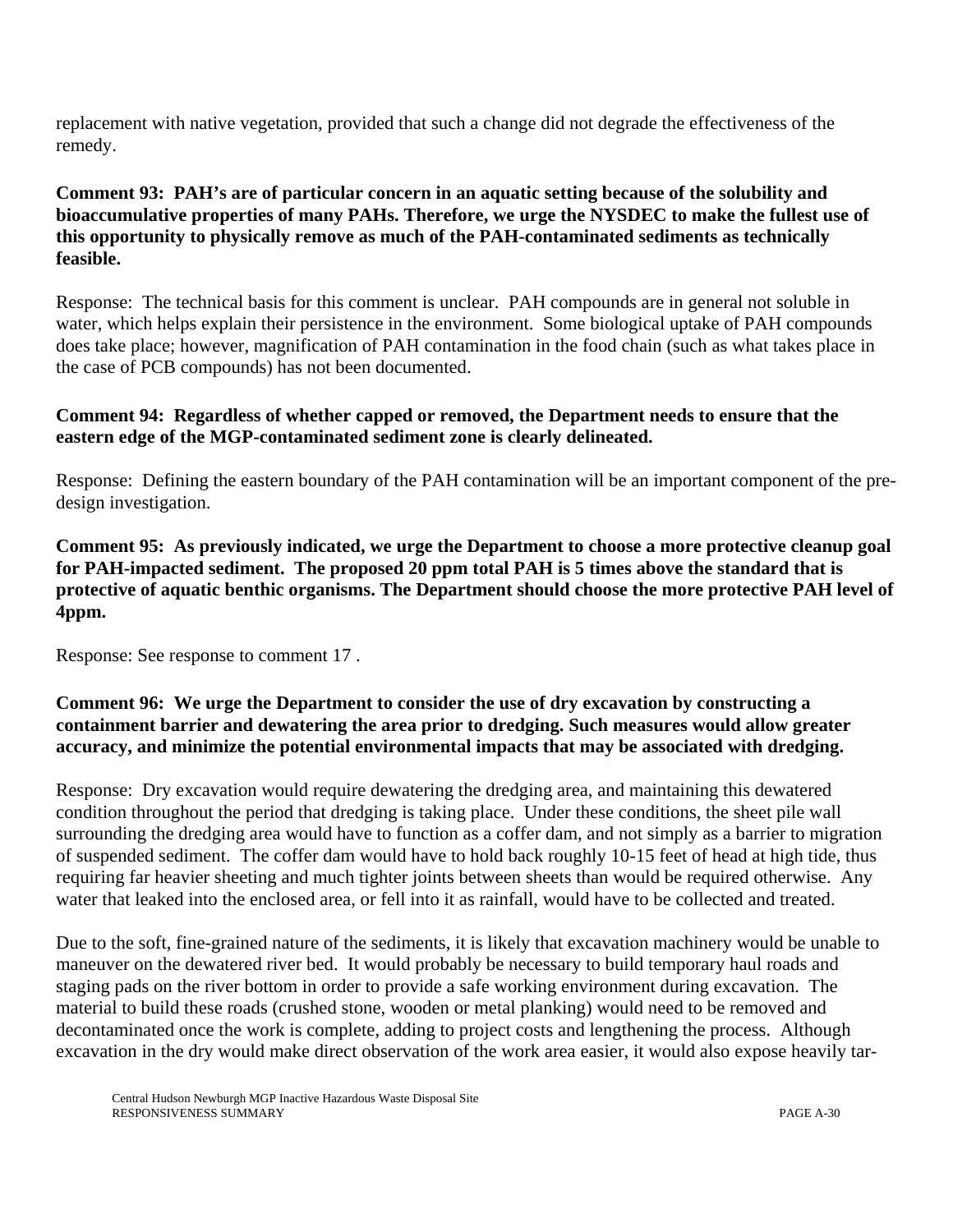contaminated sediments to the atmosphere over the entire dewatered area.

**Comment 97: The PRAP indicates that under the preferred remedy the average depth of removal in the tar impacted zone would be approximately 4 feet, however the maximum depth could be roughly 12 feet with an estimate of 7,500 cubic yards of material being removed. It is not clear however if such proposed depths will remove all of the tar-impacted sediments. The remedy should provide for removal to a depth that meets specific cleanup objectives and should not be based on visual observation of tar in the river.**

Response: The RODs provide a specific cleanup objective: the removal of all visibly tar-impacted sediments. The depths quoted are included for planning purposes. The lateral and vertical extent of tar contamination has been determined during the RI; however, it is necessary to maintain some degree of flexibility in the remedy in case additional contamination is detected as excavation proceeds. Within the dredged area, excavation will proceed to the depths necessary to reach all of the tar-contaminated sediment. Any unevenness in the river bottom created during the excavation will be smoothed out during backfilling and/or capping once excavation is completed.

**Comment 98: In addition as part of the preferred remedy it is indicated "approximately 1500 cubic yards** may **be dredged from PAH-impacted near shore areas located immediately to the north and south of the tar-impacted zone, and potentially to the east as well. This would lower the river bottom elevation, up to 2.5 feet, to allow for construction of a below grade cap in these areas." p. 28. Based on what criteria is the 'targeted' removal of PAH-impacted sediment based on? Such selected removal of PAH-impacted areas seemingly will create greater unevenness in the proposed cap and create more opportunity for erosion and compromised integrity of the cap. While 2.5 feet of removal will allow for an at grade cap, the PRAP does not indicate whether the 2.5 feet of removal is sufficient to remove PAHimpacted sediment.**

Response: The areas in question lie to the north and south of the tar-impacted area, and contain only PAHimpacted sediment, not tar. We anticipate that some PAH-impacted sediment will remain in these areas, which is why the selected remedy calls for capping. Because these two areas are located in shallow water close to shore, it is necessary to remove 2.5 feet of sediment first to accommodate the cap in order to avoid raising the river bed.Potential interference with navigation will be considered during the remedial design. In no case will any section of the riverbed that is currently deeper than 6 feet (4 feet at low tide) be made shallower than it is currently.

#### **Comment 99: At a minimum dredging should be performed to a depth sufficient to allow for the installation of an at-grade cap. As indicated an above-grade cap would potentially interfere with navigation in the area, and may not survive the Hudson River's harsh tidal environment.**

Response:. The sedimentary environment in this area does not appear to be "harsh" in any significant sense. It is an area of shallow, quiet water that appears to be undergoing deposition of fine-grained sediments such as clay and silt. See also the response to comment 98

#### **Comment 100: The PRAP is very vague on information regarding the handling, treatment and disposal**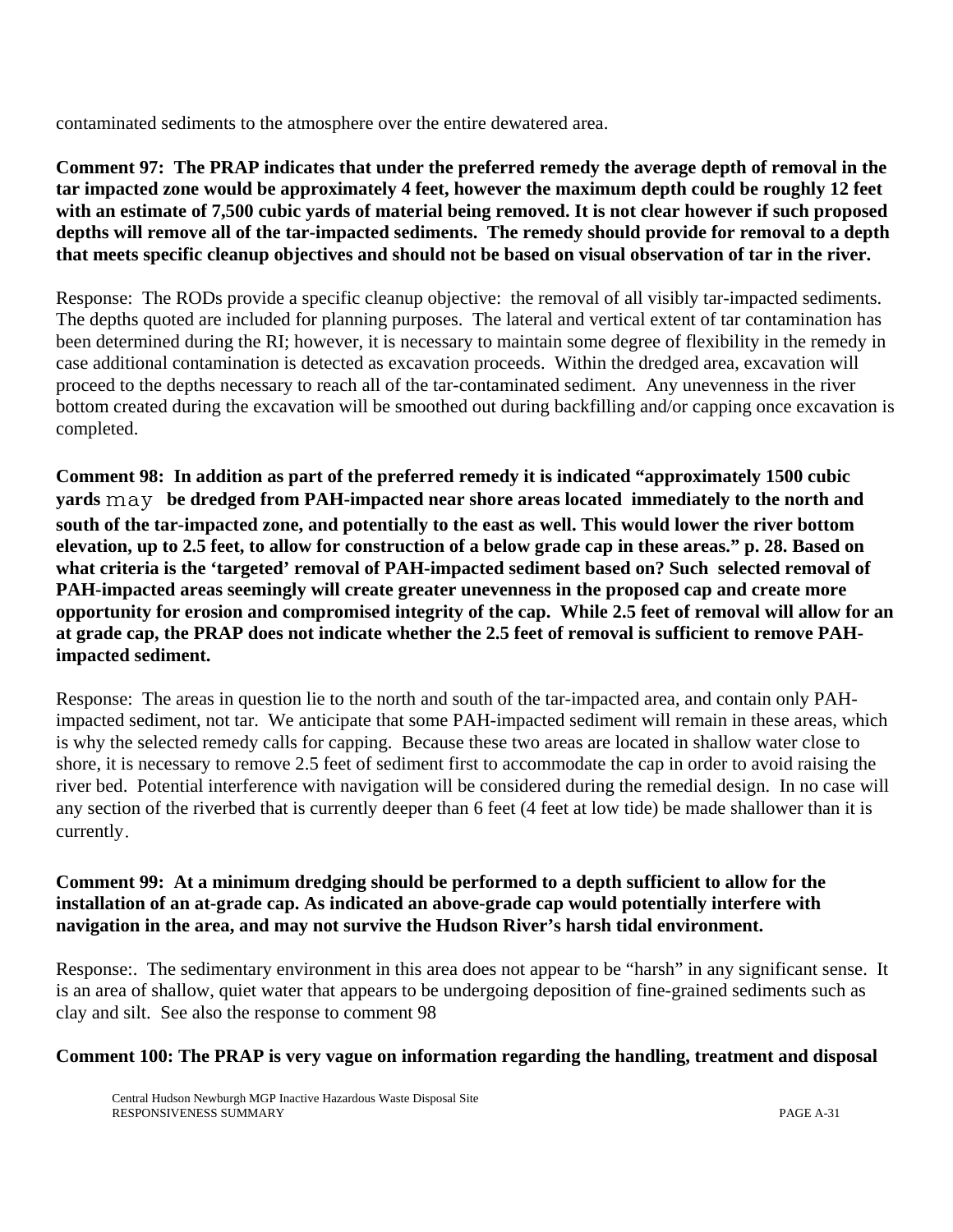#### **of excavated and dredged material. Does the Department plan to site a dewatering facility off site? While it is customary to wait until the remedial design phase to determine the specifics of this aspect of the plan, more information should be provided in a revised PRAP.**

Response: The ROD has been revised to more clearly state how the dredged sediments will be handled. In brief, all available dredging technologies produce a material that contains excess water that must be removed before the dredged material can be transported, treated or disposed. Logic dictates that this dewatering work be performed in close proximity to the point where the sediments are dredged, so it is anticipated that the dewatering facility will be located immediately to the south or north of the existing STP. Water produced by this facility may contain some small amount of NAPL, and in most cases will contain dissolved BTEX compounds and trace amounts of the lighter PAH compounds. The NAPL must be removed, most likely by settling or flocculation. The dissolved contaminants are highly amenable to biological treatment, so the most desirable alternative would be to treat them in the existing STP. If this proves unworkable, there are a number of readily available treatment technologies available for removing and destroying these contaminants prior to discharge. The choice of treatment technology will be made during the remedial design.

**Comment 101: A SMP would also be necessary to include institutional and engineering controls for inspection, monitoring, repair and integrity of the cap, however no time frame is suggestion for such an institutional controls** (sic)**. If the Department goes forward with a cap such an institutional control in the form of an easement must be in perpetuity.** 

Response: Any institutional control would remain in force until otherwise approved by the NYSDEC.

**Comment 102: It is indicated in the PRAP on page 26 that "conventional dredging" will be used. No further details are provided. While specifics regarding dredge equipment usually are part of design, more information should have been provided in the PRAP as to whether mechanical or hydraulic dredging or a combination of both will be used. A brief explanation on the difference between navigational and environmental dredging would also be useful. As indicated above, serious consideration should be given to dry excavation. If dry excavation is not used the Department and Central Hudson should evaluate the use of specialty dredges be used to expand removal effort – including but not limited to pneuma pump and cassion dredging.**

Response: The remedial design will specify the means and methods to be employed in dredging. At this stage, it is sufficient to note that a variety of methods are available, since with the area to be dredged enclosed by sheet piling, the differences between the various methods would not be considered significant relative to the remedial goals. One significant consideration is the presence of man-made debris in off shore sediments (such as bricks, pilings, and other wood materials), which complicates the use of hydraulic dredging techniques.

**Comment 103: As is indicated in the PRAP, both capping and dredging – "would require measures to control release of suspended sediments into downstream areas." We strongly urge the Department to take a preventative approach to controlling resuspension and minimize the loss of contaminated sediments to other parts of the Hudson. Being that "the principal risks posed by this contamination are the generation of slicks and sheens on the river surface and potential toxicity to aquatic life, including**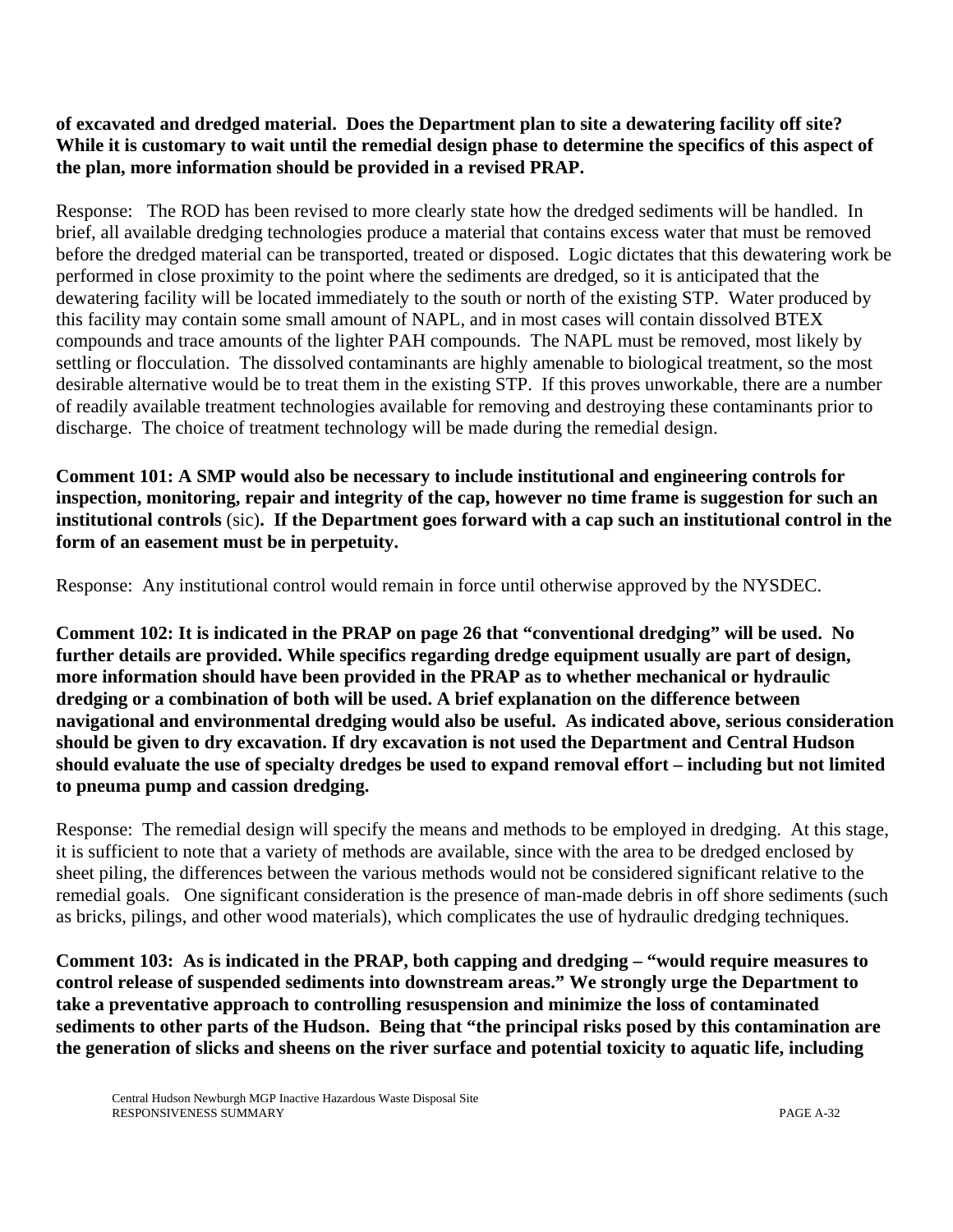#### **bottom-dwelling benthic organisms which inhabit the river bottom." (p. 23), we urge the Department to require the use of floating oil booms.**

Response: The NYSDEC will take a preventative approach with regard to suspended sediments and sheens. Floating slicks and sheens would constitute violations of New York State Ambient Water Quality Standards and will not be permitted. Oil booms will be employed if necessary. However, the sheet pile enclosure that will surround the excavation is a superior technique to the use of floating booms, so the booms are not regarded as the primary control.

#### **Comment 104: Contaminant containment measures such as sheet piling can be used in this area of the river, however resuspension caused by sheet piling should be carefully monitored and controlled. The use of silt curtains for containment or other means of reducing energy of the river should be considered.**

Response: Silt curtains will be used for all activities (such as driving of sheeting into the river bed and placement of the cap) that generate turbidity in the water column.

#### **Comment 105: It is indicated in the PRAP that "Any dredging work would be conducted behind sheet piling unless an acceptable alternative is identified during remedial design" (p.24). What does the Department consider an acceptable alternative?**

Response: The NYSDEC has not identified any acceptable alternatives at this time. To be acceptable, an alternative technique would need to be equally effective in preventing migration of turbid and/or sheen-covered water. NYSDEC approval would be required for any substitute method.

**Comment 106: Although more expensive sheet piling should also be used as dredging moves further from the shore. When designing the dredging remedy, an extensive monitoring system should be put in place to keep a handle on resuspension. Pre-implementation monitoring should also be done to establish baseline conditions. Plans should be in place if resuspension problems occur. Again the use of dry excavation can help avoid resuspension and recontamination issues.**

Response: With the entire dredged area surrounded by sheeting, extensive resuspension monitoring is unnecessary. It is taken for granted that extensive sediment resuspension will occur within the sheeted area, with the sheeting isolating the turbid water from the main body of the river. The sheeting will only be removed when turbidity inside the sheeting has fallen to acceptable levels.Downstream turbidity monitoring will be performed when capping operations outside the sheet pile enclosure are underway.

#### **Comment 107: We recognize that our recommendation will lead to increased remedial costs, however the increased cost will provide lasting long-term economic and environmental benefits. Below is a summary of the estimated increase in cost based on our recommendations:**

**Remedial Alternative B6, instead of B7 + \$4,400,000 Remedial Alternative C6, instead of C7 + \$5,100,000 Total Additional Costs + \$9,500,000**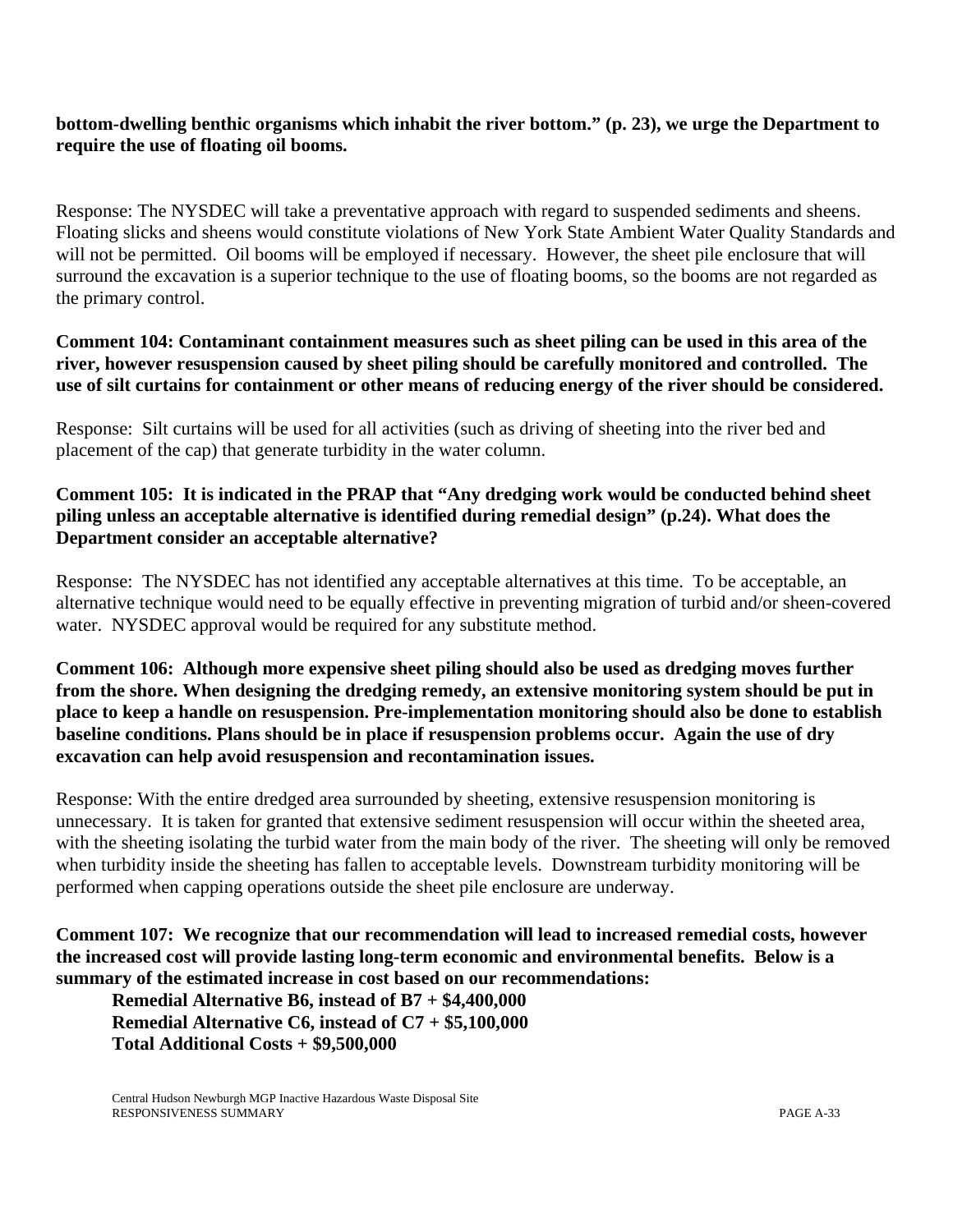#### **Total Projected Project Cost \$ 32,400,000**

## **In addition, there will be additional costs associated with active collection wells, extending the sheet piling across the eastern border of the Central Hudson site (Area A), expansion of Alternative C6, and other suggested recommendations.** Construction phase and postconstruction phase monitoring are very important.

Response: The increased costs are noted. A post-remediation monitoring program will be instituted as part of the SMPs for the three remedial areas. These programs will be tailored to match the goals of the remedy in each area. In areas A and B, the NYSDEC recognizes that groundwater quality will remain substantially above drinking water standards indefinitely. With these limitations recognized at the outset, conventional periodic monitoring of groundwater conditions over time is of lesser importance. Instead, the goal of this groundwater monitoring program will be to assure that the plume has not shifted position or increased in concentration over time. In area C, monitoring will consist of a periodic inspection of the sediment cap to verify that it is still in place and still covered with fine-grained sediment suitable for colonization by benthic organisms. The perimeter of the cap will also be periodically examined for evidence of tar seepage.

**Comment 108: The PRAP is lacking in any discussion about contaminated fish as a potential route of exposure to site contaminants, particularly PAHs. We would urge the Department to require Central Hudson to immediately begin a fish sampling program and take appropriate measures to address contamination. While the use on institutional controls must be limited, fish consumption advisory signs, at a minimum, are necessary at this site due to the incomplete remedy proposed. We urge the Department, and the NYS Department of Health to require Central Hudson to conduct local public outreach and education regarding the health impacts associated with the consumption of contaminated fish.**

Response: The New York State Department of Health has issued extensive fish advisories for most of the Hudson River (including the vicinity of the Central Hudson site) due to PCB contamination. The Hudson River fish advisories are communicated to anglers and the general public via press releases, the Internet, a toll-free number, printed materials and signs posted at fishing access points.

Since the remedy calls for removal or isolation of the PAH contamination attributable to this site and there are other, ongoing sources of PAHs into the river in the immediate vicinity of the site, monitoring of PAHs in fish would be inconclusive regarding site impacts.

Moreover, data on fish from other waters with PAH contamination indicate that PAHs are generally not detected or are present at relatively low levels in the portion of fish commonly consumed by humans (fillets). Thus, even if fish data were available, the PAH levels in those fish would be unlikely to result in any changes to the current Hudson River fish advisories.

#### **Comment 109: Again, this remediation is precedent setting and should be rigorous enough to address**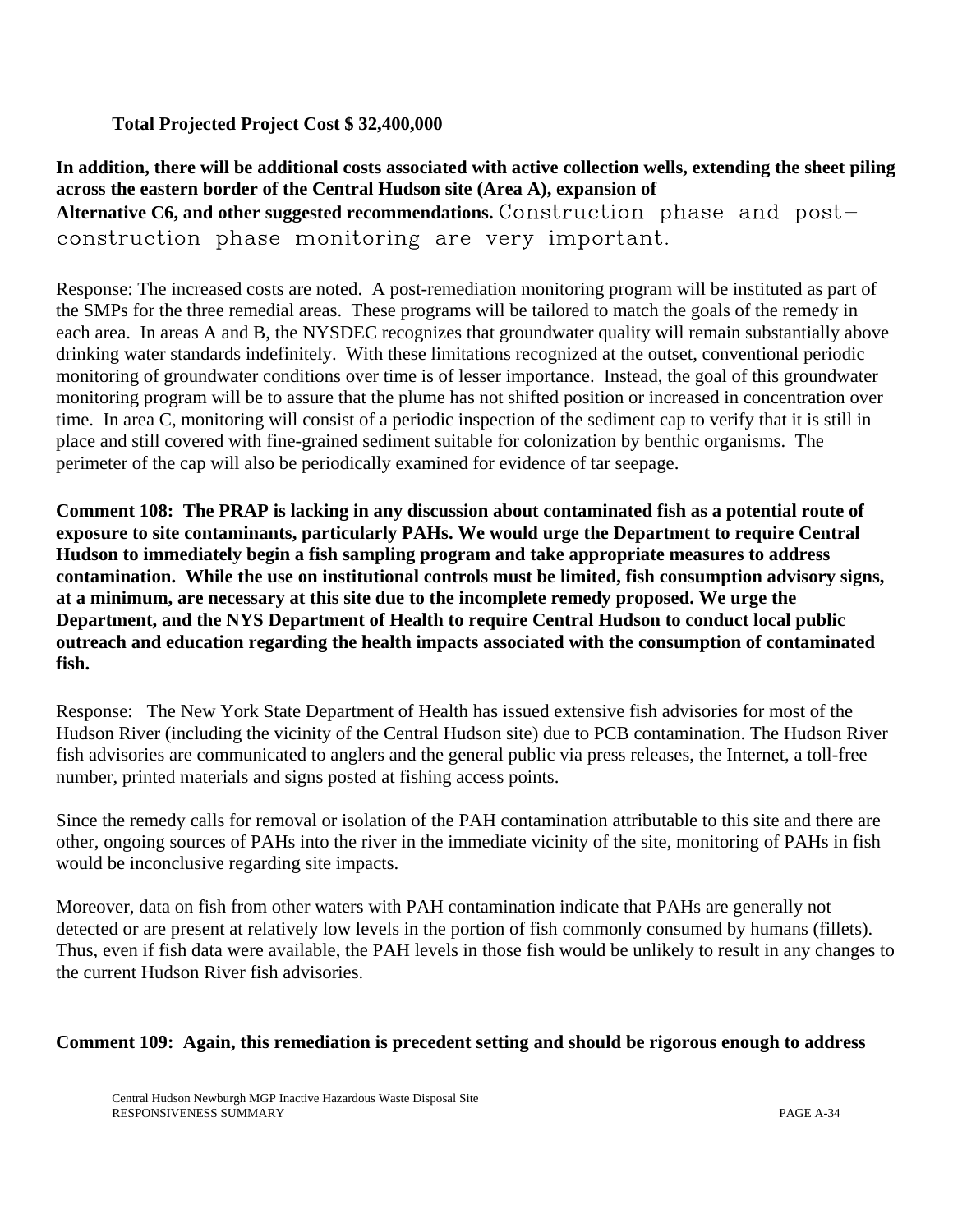**current and future uses in a densely populated urban area. Residents of cities such as Newburg deserve the best remedial project possible. Resident of such cities are usually exposed to a higher than average amount of toxic contaminants. The site should be remediated to address the significant exposure issues that city residents often face.**

Response: Regardless of the urban nature of the site and surrounding area, there are no identified human exposure pathways to the contaminants at this site. The site is in large part covered with fill materials and pavement unrelated to historic MGP operations. MGP-impacted soils are only exposed at the ground surface in a small portion of Area A and this material will be removed during remediation. Area A is also surrounded by a chain link fence and subject to 24-hour video surveillance.

No human exposure pathways exist in Area B, except during deep excavation work which is isolated from public contact and subject to the SMP. In Area C, tar-contaminated sediments lie at the bottom of the Hudson River, where human exposures are infrequent, largely limited to extreme low tide periods when slicks and sheens form on the water surface. Again, the remedy will remove this exposure. Fishing occurs at the Newburgh dock; however, the dock is located far outside the MGP-impacted area and as noted in the response to comment 108 all fishing in the Hudson is subject to fish consumption advisories unrelated to the MGP site.

**Comment 110: In its decision, the Department must consider the potential future use of this site as well as the river. The PRAP has not adequately considered the full range of options for the City of Newburgh, CSX and other neighboring properties. We especially urge the Department to consider the potential future uses of the Newburgh waterfront, including public access and recreational uses that are now blossoming at so many different locations all along the Hudson.** 

Response: These uses have been considered and specifically addressed.

**Comment 111: The Department's remedy should be consistent with the city's Local Waterfront Revitalization Program, the New York State Waterfront Revitalization Act, and the federal Coastal Zone Management Act. Central Hudson must remain the responsible party for any future remedial costs, beyond the initial remediation. What if STP infrastructure or gas pipelines need repair or replacement in future, or gas pipelines or another pocket of concentrated contamination is discovered that was not remediated under currently proposed Remedial Action Plan?** 

Response: Gas pipeline work in Area A will remain the responsibility of Central Hudson, which has complete and secure control of the former MGP site. Future subsurface work in the STP will be subject to controls in the Site Management Plan. Also see the response to comments 11, 12 and 42

## **Comment 112: We strongly encourage the Department to thoroughly review all remedial alternatives and select an active remedy that removes as much contamination from both on-site and off-site as possible, to ensure protection of public health and the environment.**

**Storage and transportation systems and equipment should be enclosed to minimize unnecessary release of contaminants into the environment during the remediation process.**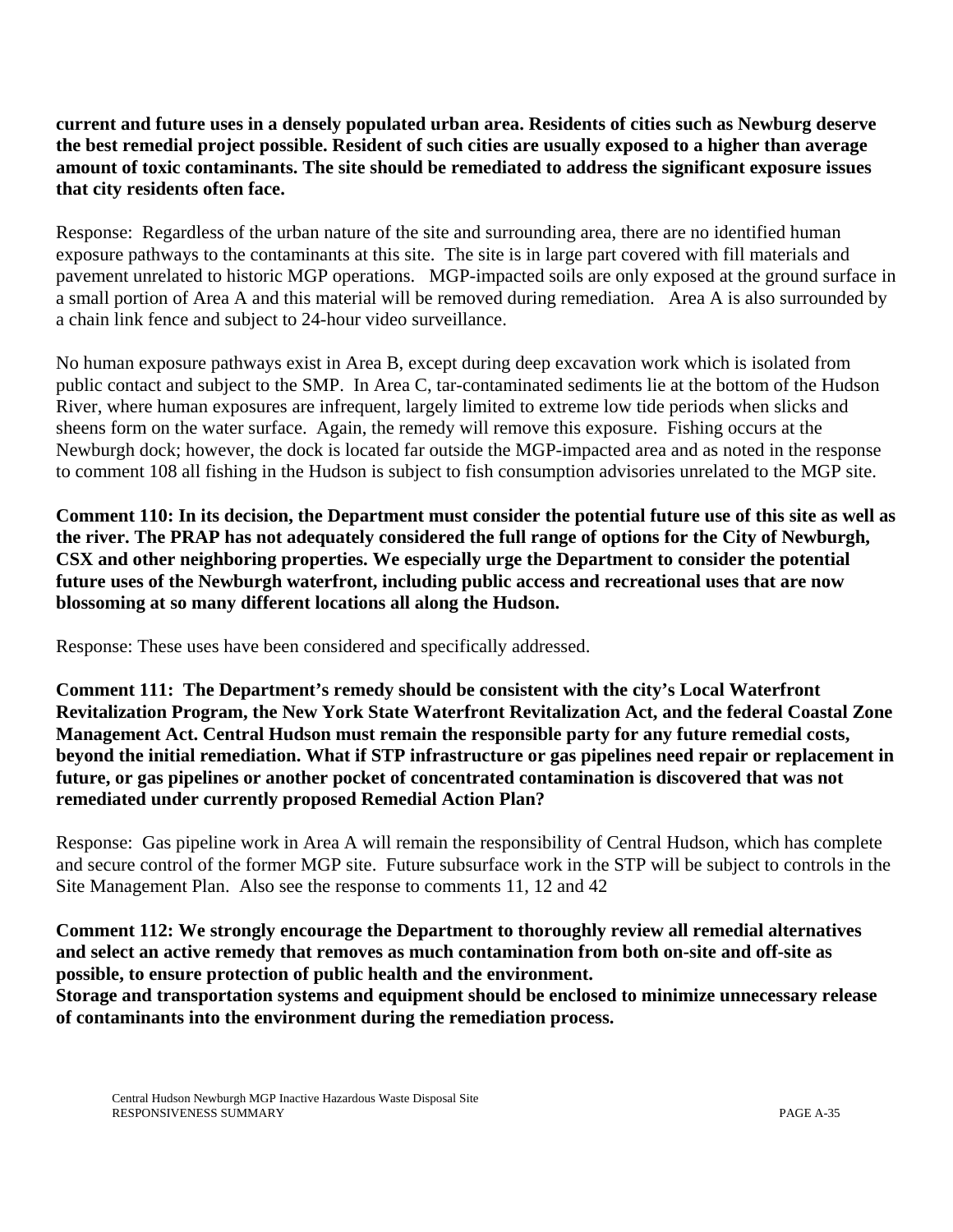Response: Protection of the public from vapor exposure and nuisance odors during excavations is a recognized necessity at all MGP sites. NYSDOH has developed a Community Air Monitoring Program (CAMP) that is now standard procedure for all site remediation work. All remedial activities will be performed consistent with the CAMP requirements, which includes a variety of monitoring and control provisions for both nuisance odors, dust and volatile contaminants. A variety of vapor and dust control measures can and will be employed during remediation. Selection of the appropriate techniques will be made during the remedial design, implemented by the remedial contractor subject to the design specification and may be modified as necessary based on monitoring results. The NYSDEC will also encourage CHGE to use lowsulphur fuels in appropriate machinery on the site.

#### **Comment 113: In addition, we would urge the Department to initiate a Natural Resources Damages Assessment at this site and pursue an NRD claim.**

Response: Comment noted.

**Comment 114: We strongly urge the Department to keep the process open and transparent during the remedial design and implementation phase so that all stakeholders can stay informed and continue to have input into this remedy. We recommend that the Department initiate and convene a community advisory group or committee that can actively participate in future activities and discussions at this site.**

Response: The NYSDEC intends to keep all stakeholders informed during the remedy selection and design process. In keeping with that intent, we note that no copy of this comment letter was sent to Central Hudson, and we have provided a copy to them as a courtesy.

**The City of Newburgh submitted a letter dated April 20, 2005 which included the following comments:**

**Comment 115: The City of Newburgh (Newburgh) opposes several key aspects of the Proposed Remedial Action Plan (PRAP) for the area of the former Manufactured Gas Plant (MGP) owned by Central Hudson Gas & Electric (Central Hudson) and the adjacent areas described as part of the Project Area, most of which are owned by the City of Newburgh. The remedies proposed for the project area are only partial remedies that will result in an incomplete remediation which will leave large amounts of MGP tar in the project area to perpetually adversely affect both the project and downgradient areas. The City is also concerned about the potential significant threats to the Hudson River and other ecological resources, and the restrictive and therefore permanent negative impacts the PRAP will have on property owned by the City of Newburgh in the project area**

Response: The NYSDEC does not anticipate that there will be a need for future remedial measures at the site. The selected remedy, once implemented, will remove and/or contain the MGP contamination in a way which permanently removes ecological exposures to this contamination. The potential for human exposures will be significantly reduced by the remediation work, and the remainder will be addressed through institutional controls.

#### **Comment 116: As long as significant amounts of hazardous materials remain at the site, on the adjacent**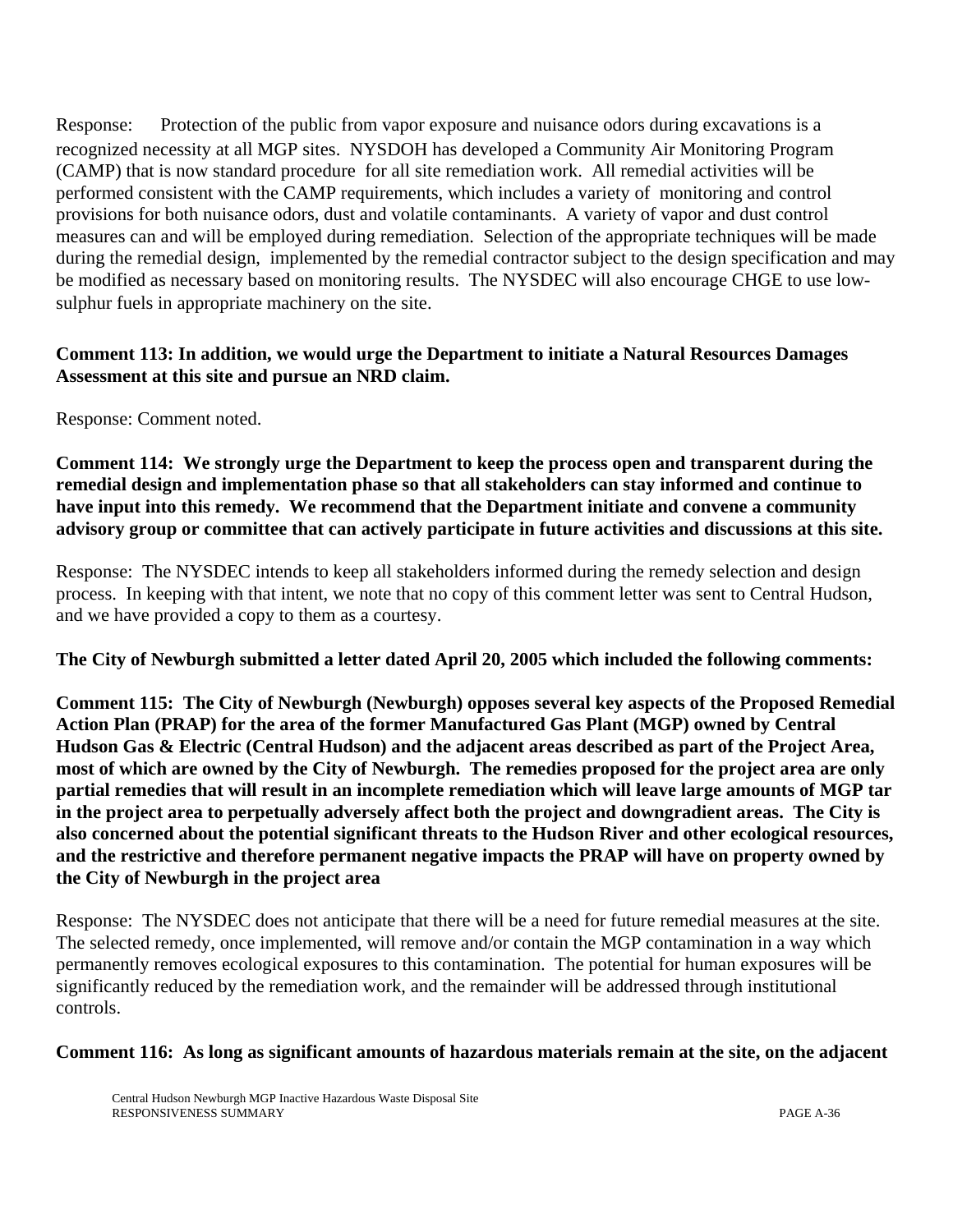**property owned by Newburgh including the shoreline of the Hudson River, human health and safety could be compromised, the natural environment continually contaminated, and the value of, access to and future use of Newburgh's water front property severely limited.**

Response: See the response to comment 53.

**Comment 117: Newburgh continues to have great concerns for the protection of workers at its waste water treatment facility as well as those who will need to conduct business or repairs at the facility. Based on past history, it is expected that areas of the site will need to be excavated occasionally to repair or replace piping, or to make necessary upgrades. Some of these pipes are at depths extending well below the water table, potentially exposing workers to not only contaminated groundwater and soil, but potentially hazardous tar as well.**

Response: Workers engaged in routine operations at the STP are not exposed to MGP contamination under current conditions, and the potential for exposure will be addressed by the SMP in the future. Also see the response to comments 12 and 53.

### **Comment 118: The investigation conducted to date at the Central Hudson site (Area A) has been deficient. We therefore request the scope of the proposed investigation of Area A be expanded to include all piping and a more thorough evaluation of the relief holder.**

Response: The investigation of the former relief holder has been less extensive than would ordinarily take place due to the presence of the regulator station on the ground surface. In light of this, the NYSDEC has taken a very conservative approach in evaluating contamination in this area and has assumed that the entire relief holder and its immediately surrounding soils will require removal. The remedial design investigation will include verification of the holder contents and the soils and bedrock surrounding the holder foundation. It is common to encounter undocumented subsurface piping during MGP remedial excavations which may contain tar or serve as a tar migration pathway. Locating such pipes before excavation begins, however, is often a futile exercise. It is far more efficient to start at the locations where the pipes originated or terminated (i.e. the relief holder and the MGP facility itself) and then follow the pipes and associated contamination outward from these central locations. This approach has been successfully implemented at a large number of MGP sites statewide and is the approach included in the remedy for this site. When encountered these pipes and surrounding contaminated soils "chased" and removed to the extent practicable.

### **Comment 119: The PRAP indicates excavation of tar-contaminated soils would terminate at Renwick and South Water Streets. Although the presence of underground utilities may complicate further excavation, the Department must maintain flexibility to pursue plumes of tar if encountered in this area as anticipated based on the downgradient observations of tar.**

Response: The remedial design investigation will define the boundaries of the southeast corner excavation area, including the boundaries along Water and Renwick Streets. Excavation may extend outward into Renwick Street, if necessary; however, it is not the NYSDEC's intent to extend the excavation outward into South Water Street. Traffic levels on South Water Street are far higher than on Renwick, and there is substantially more buried infrastructure there as well.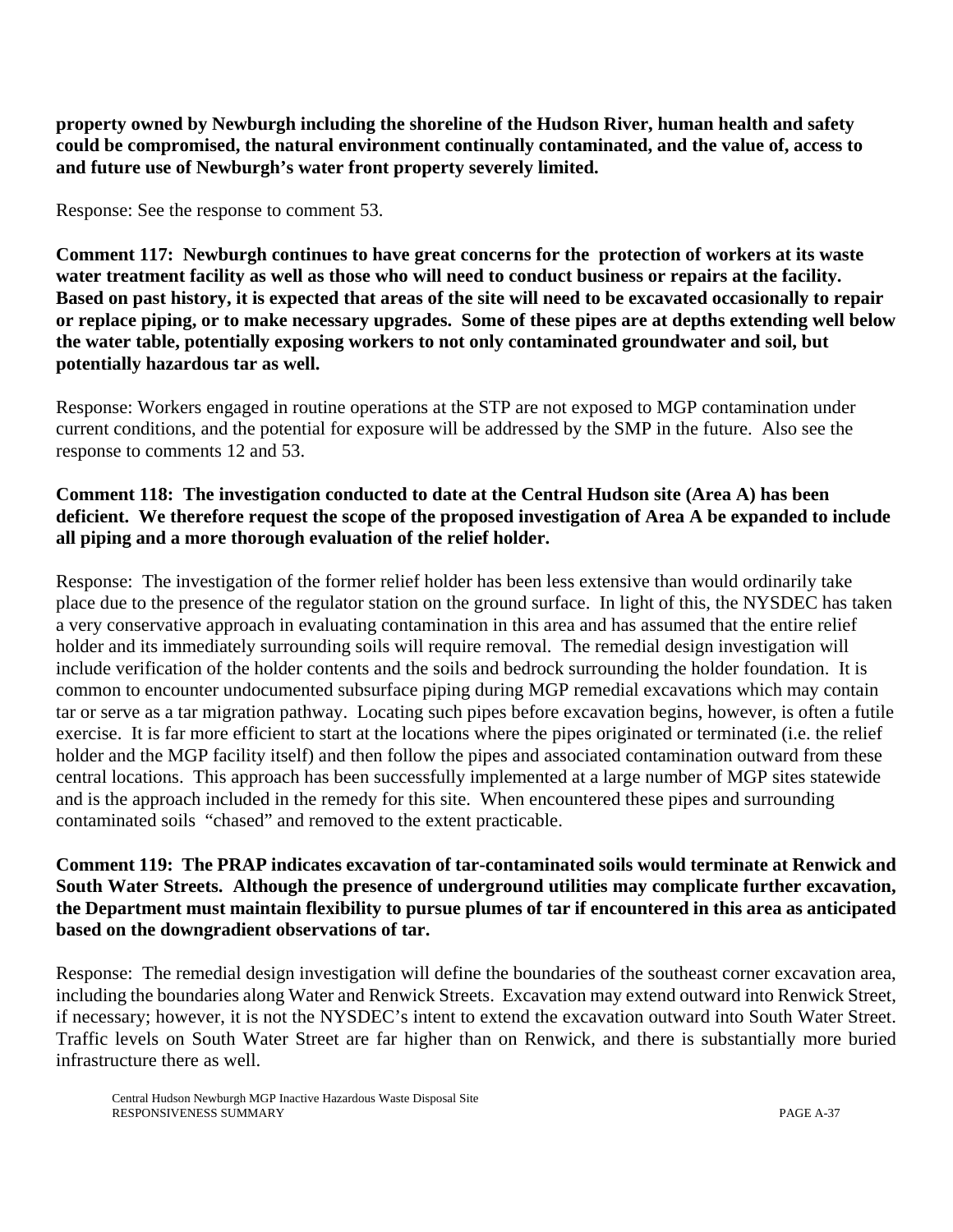**Comment 120: The proposed removal of MGP tar contaminated soils will likely leave surface soils impacted with analyte concentrations above direct exposure criteria. The PRAP must require complete sampling of the remaining shallow soils on site, particularly in areas not adequately investigated, such as the northwest quadrant of the site.** 

Response: See response to comment 109.

**Comment 121: While Newburgh agrees with the Department that monitoring and suppressing vapors, as needed, will be necessary during the excavation of tar impacted soils, the City is concerned that such vapors present not only a nuisance as described in the PRAP, but also a serious potential for exposure to workers and the nearby public. The handling of the excavated soil must minimize potential human exposure by minimizing to the maximum extent practicable, the handling and storage of the tar contaminated materials on site and in the project area.** 

Response: See response to comment 112.

**Comment 122: The City of Newburgh strongly disagrees with the dependence on the proposed use of passive wells for the collection of tar, most notably, the use of a row on these wells along the east side of the former MGP in an attempt to prevent or minimize the continued off-site migration of mobile tar. In the event that the Department intends to use this method to control tar migration, we respectfully request that Central Hudson and/or the Department provide technical justification as to how this technology will accomplish this goal, and specifically what is the capture zone for these wells and how was it determined. Based on a review of the selected alternative (A4), these wells would be spaced 25 feet a part. Newburgh also requests that the Department and/or Central Hudson provide documentation to support the decision to drill the wells at 25 foot intervals.**

Response: See response to comments 57 and 58.

**Comment 123: Additionally, Newburgh also questions the PRAP's initial reliance on the wells as passive recovery wells and subsequent potential use for pumping out contaminants. The pumping of the bedrock wells could not only recover tar contained in the fractures within this unit, but also potentially reduce the forces driving tars eastward towards the river.** 

Response: See response to comment 57.

**Comment 124: Without appropriate spacing and pumping, the proposed tar recovery wells will not serve to recover significant volumes of tar, or provide for any effective containment. Instead, these wells will function as sentinel wells to evaluate the effectiveness of the proposed soil excavation. If tar is observed in any of these sentinel wells, thereby demonstrating tar is in fact migrating off site, Central Hudson must be required to re-mobilize to the site to delineate and completely remove (through excavation and off-site disposal) any tars remaining on its property. The ROD must be clear on this point to ensure there are no misconceptions on the requirement for complete MGP tar source removal.**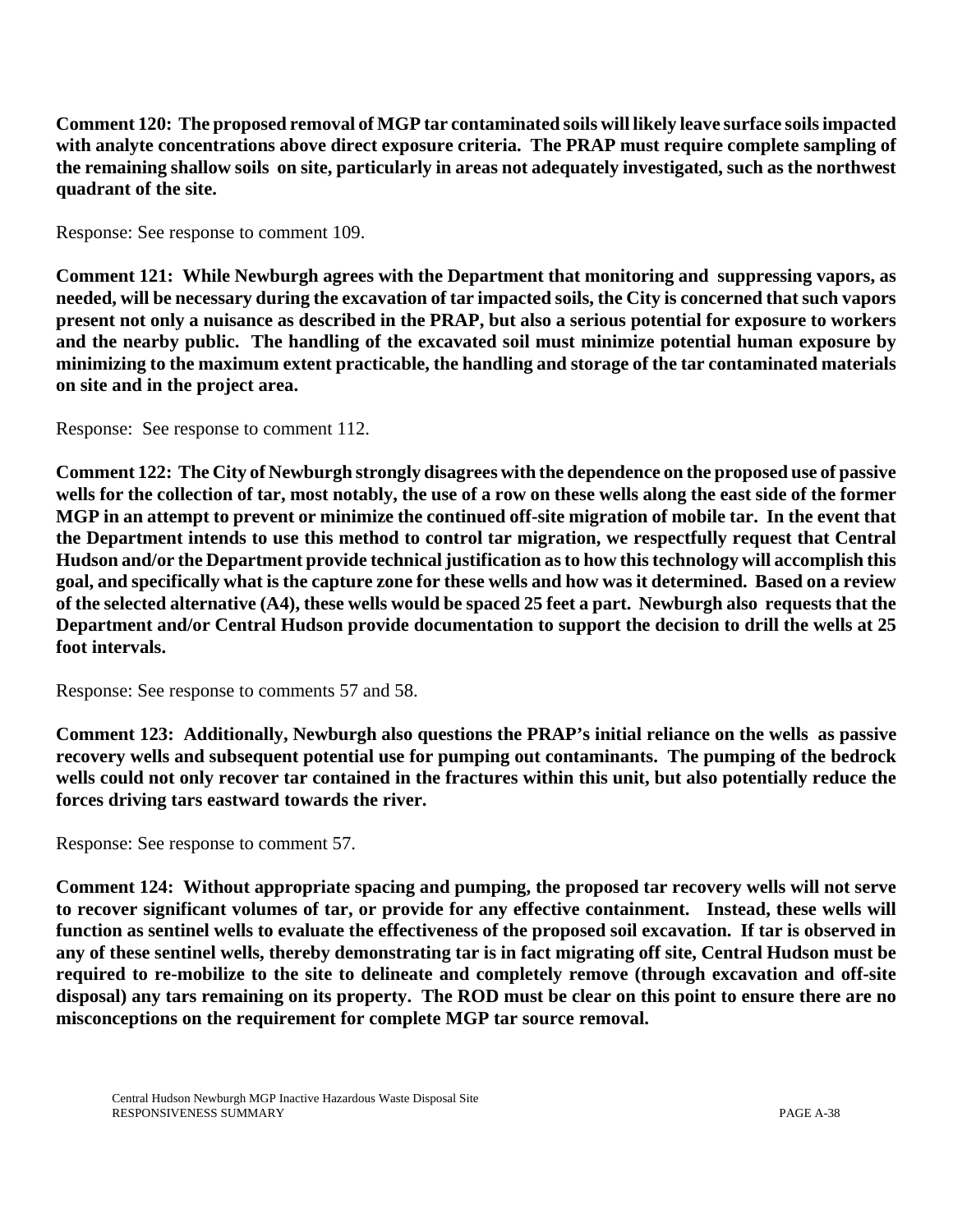Response: The NYSDEC does not agree that tar yields from the recovery wells will be insignificant. In a similar setting along the banks of the Hudson, a single passive, overburden tar collection well has produced nearly 500 gallons of tar since late 2003. At the Newburgh site, continued yield of tar in the wells along the eastern site boundary would be considered as a sign that source areas remain in place on the MGP site. It would also be considered as a sign that additional "step-out" wells should be installed on either side of the producing well. Beyond this, however, specifying in advance what actions will be taken is inappropriate. For example, if the major remaining source of tar on the MGP was found to be in the fractured bedrock, additional excavation would not be an option.

**Comment 125: The spacing of these sentinel wells should be such that they can provide a high level of confidence that no tars are migrating off site. The City of Newburgh requests that wells be installed along the entire east end of the former MGP on 10-foot centers within the overburden (50 wells). Additionally, bedrock sentinel wells should be installed on no more than 20-foot centers throughout the areas found to contain tars (25 wells) in order to facilitate the identification, and to the extent possible, the removal of tar from the bedrock.**

Response: See response to comment 58.

**Comment 126: In the event adequate technical justification cannot be provided by Central Hudson or the Department on the ability of the proposed wells to capture all tar migrating in the overburden, a slurry wall should be constructed as part of the remedy for this area.**

Response: See response to comment 59.

**Comment 127: One of the properties adjacent to the project area is slated for development of affordable housing. Furthermore, the entire project area is located within an Environmental Justice Community. Therefore, any proposed remedy for this area which includes engineering controls such as fencing or capping must include a landscape plan to ensure that the end product is compatible with the proposed redevelopment of adjacent parcels and does not disproportionately impact the environmental justice community.** 

Response: The MGP site is currently in use as a gas storage and regulation facility, and is securely fenced for this reason. Both the storage and regulation functions are expected to remain following completion of the remedial project and consequently the site is likely to require secure fencing indefinitely. Landscaping, particularly in the northernmost portion of the site (near the proposed housing project) where little or no remediation work is anticipated, is beyond the scope of the remediation project and could be the subject of discussion between the City and Central Hudson.

**Comment 128: The proposed remedy for Area B relies almost entirely on containment, the result of which is to make the City property into a permanent waste disposal facility for wastes generated from the former MGP in Area A. The presence of MGP waste at the sewage treatment plan has already hindered development and MGP wastes are currently a cause for concern as the City contemplates expansion of its primary STP settling tanks to occur later this year. Additionally, since the initial construction of the STP in the 1960s, plans have existed for the expansion of the aeration capacity through the installation of two additional tanks east of the existing aeration tanks. The PRAP could potentially foreclose this long planned expansion.**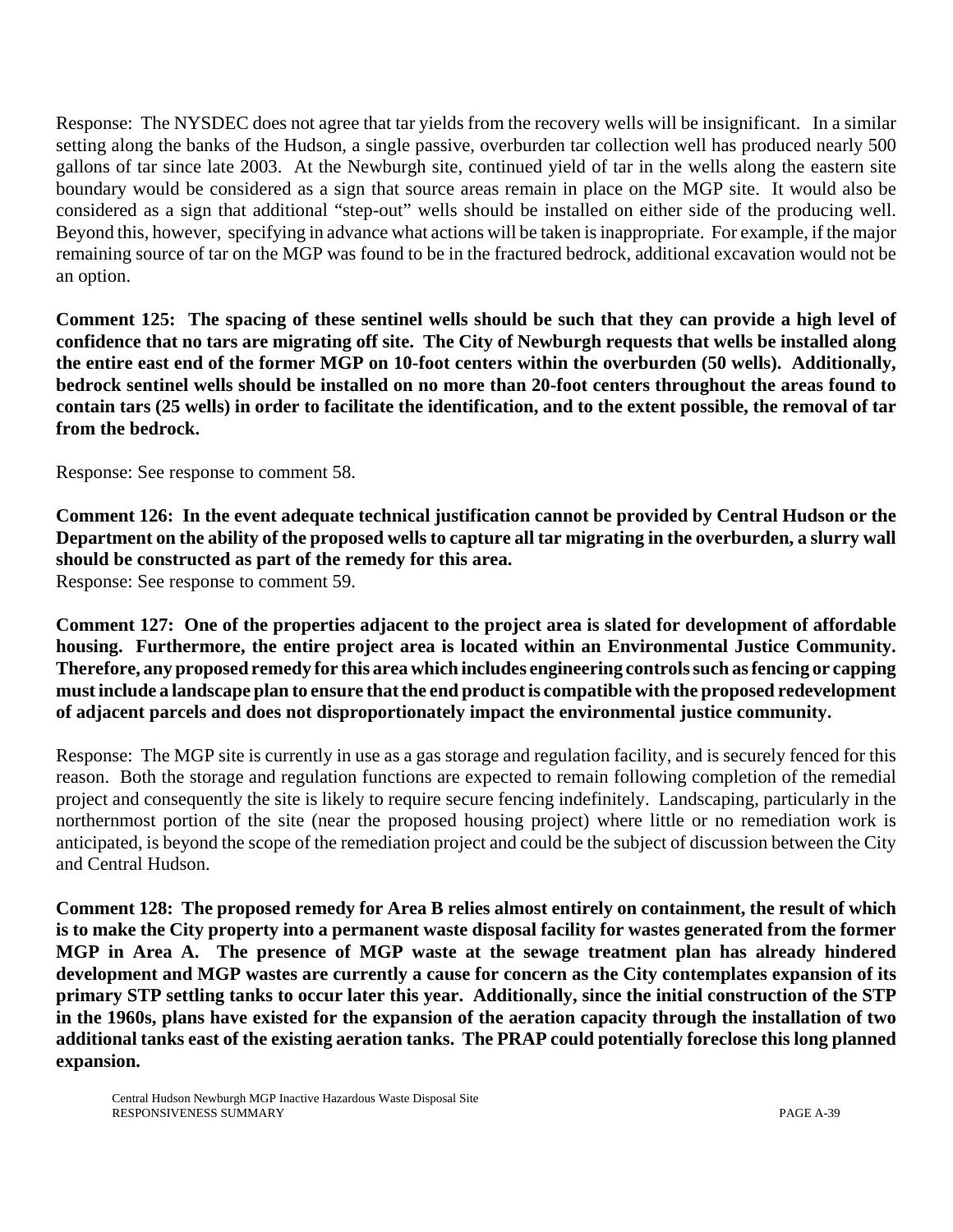Response: See response to comment 12.

**Comment 129: As discussed above regarding Area A, the best available technology to address the MGP contamination in the project area is through the direct removal of tar impacted soils by excavation. Accordingly, the ROD must require the excavation of areas of free flowing tar in the embayment (TB-25) area as well as areas downgradient of the relief holder. Furthermore, leaving this tar in place creates the possibility of its migration downward, below the proposed containment wall, or potentially laterally around the proposed wall. Additionally, leaving the tar in place may result in ongoing groundwater contamination as components of the tar dissolve into groundwater, destined to discharge directly to the Hudson River.** 

Response: The tar in this area rests on a clay layer whose permeability is several orders of magnitude lower than the sandier materials in which the tar resides. No significant tar penetration of this layer has been noted, despite the fact that it has been resting on the clay for many decades. Consequently, the NYSDEC does not view downward migration as likely. The barrier wall is to be keyed into this confining unit, cutting off the potential for the tar to migrate beneath the wall. Full excavation of this area to 28 feet would entail a deep excavation in close proximity to the river bank and to existing STP structures. With the barrier wall installed immediately adjacent to this area, the NYSDEC has judged this additional excavation to be unnecessary. Dissolved-phase groundwater contamination would be at concentration levels far lower than what is there now, so it is difficult to imagine a situation in which it would be significant. Dissolved-phase contamination consists almost entirely of BTEX compounds, which are readily and rapidly degraded in oxygenated surface water. Discharge of contaminated groundwater into the Hudson River is also discussed in the response to comment 68.

**Comment 130: The continued monitoring of tar at wells to the north of the existing primary settling tanks has demonstrated the presence of significant amounts of mobile tar in this area. Although the removal of this large area of mobile tar will be inhibited by adjacent structures such as the existing primary settling tanks, the contamination can be removed provided adequate sheeting is properly designed and installed. The removal of this material is necessary to prevent the continued migration of this material across the site as well as potentially downward into bedrock and to assist in reducing the further degradation of groundwater quality from the tar.**

Response: See response to comment 12.

**Comment 131: The scope of the remediation as proposed is premised on the findings of the 2001 Baseline Human Health Risk Assessment prepared for Central Hudson which may underestimate potential inhalation risks to current or future occupants of the City property. The evaluation of the City property in the 2001 report is based entirely on modeled data with no actual air or soil gas samples taken on site. The Draft Soil Vapor Intrusion Guidance issued by the New York State Department of Health, which is currently available for comment, will likely be finalized prior to the proposed remediation and requires an actual investigation**

Response: See the response to comment 71.

**Comment 132: To date, proposed remedies for the site have by and large assumed that the land use in Area B will remain a wastewater treatment facility. However, this scenario fails to recognize the potential of the site. As previously discussed, the waterfront is an essential component of Newburgh's redevelopment and**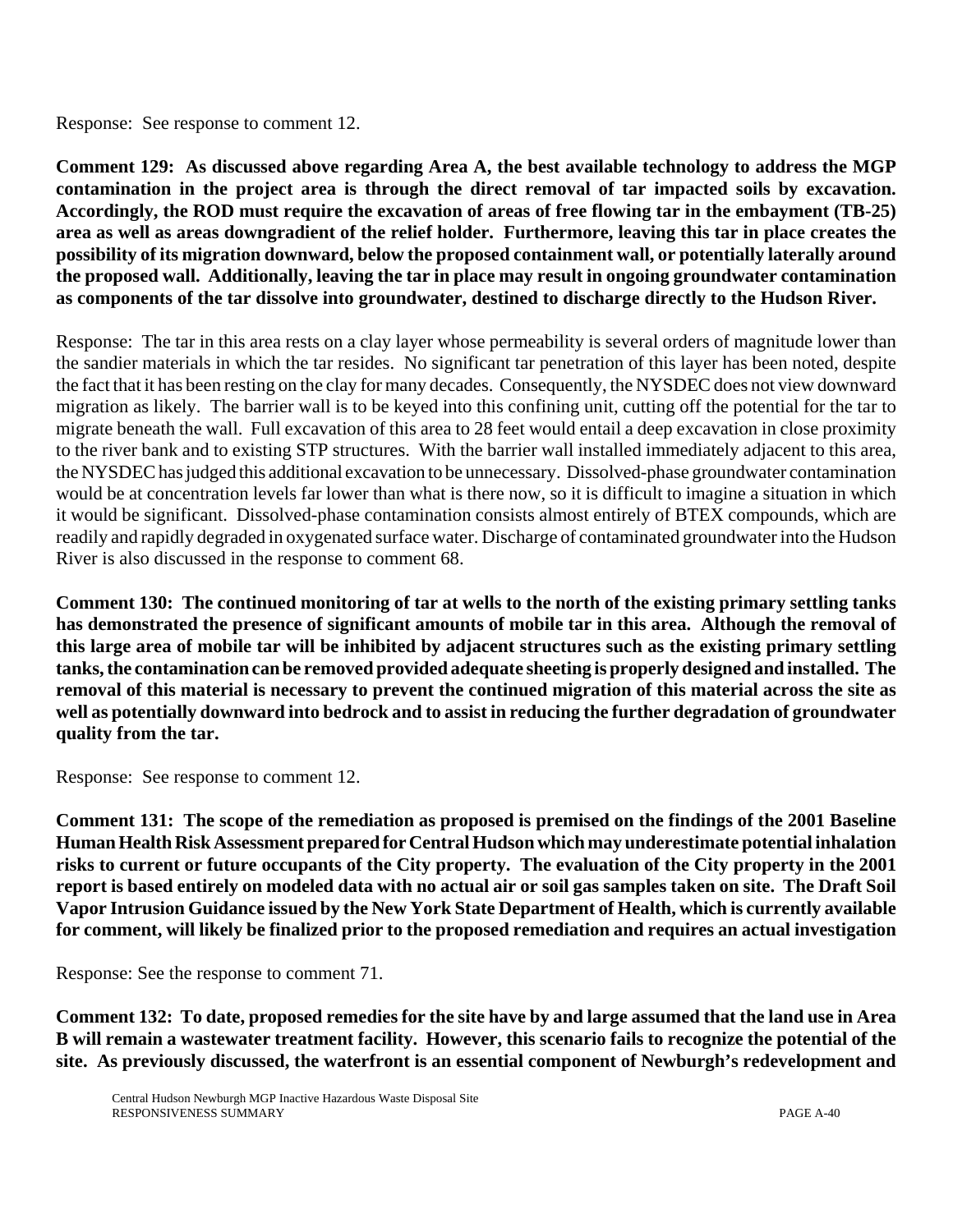**its LWRP. Admittedly, while relocating the WWTP would be a major undertaking and current plans are to expand the facility, increasing waterfront land values and changes in wastewater treatment technologies may very well warrant the relocation of the facility in the future. The discussion in the PRAP on the possible relocation of the WWTP (identified as STP in the PRAP), fails to note the obvious factor that the costs for relocation must include the resale value of the land underlying the WWTP versus the value of land at another (new WWTP) location, thereby reducing the overall cost of the relocation. However, the presence of MGP contamination underlying the City property will greatly reduce its monetary value.** 

Response: Relocating the STP would be extraordinarily and unnecessarily expensive, and would present a severe administrative challenge in siting a new treatment facility and discharge location somewhere else along the Hudson River.Although the discussion in the PRAP does not fully explore the offsetting value of the land the STP sits on, it also does not discuss these complicating factors which would increase STP relocation costs.

Increasing waterfront land values along the Hudson have largely been driven by residential development pressure, and the City's own planning documents appear to rule out development of this kind. The City's existing zoning ordinance classifies the STP property as Industrial. In addition, the Local Waterfront Redevelopment Plan states (Page IV-14, Section 18) that "The City has determined that any vacant underutilized/vacant land within the waterfront planning subarea should be nonresidential in character to enhance the City's ratable base....Residential uses are to be limited to adaptive reuse of the Regal Bag Company building." The Regal Bag Company Building is located over 4000 feet north of the STP.

**Comment 133: The proposed remedy in Area B depends heavily on the use of institutional and engineering controls. The institutional controls, as described in the PRAP take the form of a Soil Management Plan (SMP) which in addition to guidance on soil handling and remedial activities includes a provision to "identify any use restrictions for Area B site development or groundwater use". (PRAP at 2). Specifically, the PRAP calls for institutional controls on Area B that would "limit the use and development of the property to commercial, industrial or restricted residential (subject to The Department and NYSDOH approval) uses". (PRAP at 37). Such institutional controls appear to impose a deed restriction on the City due to Central Hudson's past discharges.**

Response: No deed restriction is proposed for the STP site, and the language of the ROD has been revised to clarify this. Much of the limitation on potential redevelopment of the STP property is already in place. As noted above, the City's planning documents, including the local zoning map and the Local Waterfront Revitalization Plan, already limit land use. Area B is already zoned for industrial uses, and the LWRP already strongly discourages residential redevelopment. The controls noted in the ROD would restrict only one form of redevelopment, single family homes (unrestricted use). Part of the reasoning is that for single family residential development it is difficult, if not impossible, to control exposures to contaminated surficial soils from gardening. The shallow soils that would be encountered during gardening would be restricted not by the underlying MGP waste twenty feet below grade, but by materials present in the historic fill that created this land.

**Comment 134: The imposition of such use restrictions on all of the City's property within the project area is unprecedented and excessive. Although the use of restrictions to prevent the untreated potable use of groundwater may be appropriate, restricting the future uses of the site, in part or in its entirety, is unacceptable. Of immediate concern to the City are the periphery areas of the site to the north and south**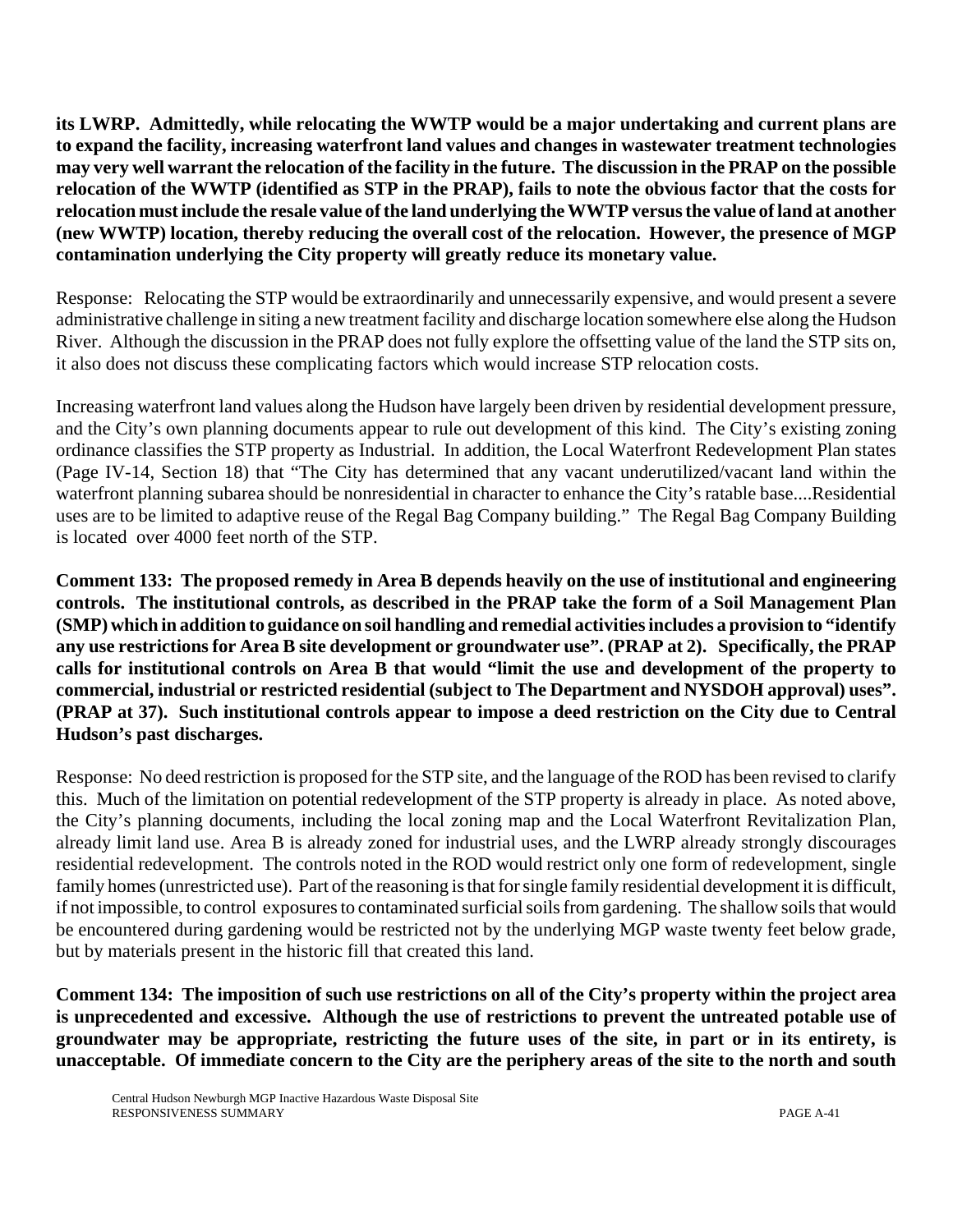**of the wastewater treatment plant where significant contamination has not been identified and no remedy is proposed. As previously discussed, the waterfront is essential to the Newburgh's redevelopment; in fact, a rowing club is currently under construction immediately south of the existing aeration tanks.**

Response: The area subject to the institutional controls will be limited to those areas where MGP contamination is present in the subsurface. The peripheral areas to the north and south will not be included in this definition.

**Comment 135: Any proposal that leaves MGP-related contamination on any part of the City property must provide for the responsible party (Central Hudson Gas & Electric) to develop and pay for the full implementation of a Site Management Plan including the handling of any MGP-contaminated materials encountered through expansion, modification or operation and maintenance of the wastewater treatment plant and other affected City-owned properties. Additionally, the Site Management Plan must account for MGP-contaminated materials that may be encountered in the future as a result of any adaptive reuse of the site including the cost of the management, treatment and disposal of contaminated soils during excavation and construction.** 

Response: Central Hudson remains legally liable for the costs of preparing and executing the remedy (including the SMP). As noted in Response 12, the ROD has been revised to more clearly specify how soil contamination encountered in the next phase of STP expansion will be handled.

**Comment 136: The proposal for preventing tar migration to the Hudson through use of a containment wall and recovery wells or trenches is expected to be effective as part of the remedy, however, the proposed plan leaves far too much MGP contamination in this area of the site. Leaving any significant quantity of tarimpacted soils in place, as has been discussed regarding the embayment area, would result in the potential discharge of highly contaminated groundwater to the River.** 

Response: See the response to comments 63 and 12.

**Comment 137: The proposal for the installation of tar recovery wells to be subsequently used for chemical oxidation injection for inaccessible areas is acceptable to further delineate the extent of tar contamination and to provide for some recovery. However, as discussed for Area A, these wells will not provide for any significant containment of the tar. Since tar was observed in all borings of adequate depth along River Street, specifically TB-17 through TB-20, the proposed 50 foot spacing of these wells appears excessive and therefore we request the initial spacing be reduced to 15 feet. This change will allow for better characterization of the area and more effective recovery and subsequent in-situ chemical oxidation treatment. As discussed for the tar recovery wells for Area A, the effectiveness of these wells should be evaluated through pumping in an attempt to recover any nearby tars, rather than to have them sit passively. This will not only facilitate greater and more timely recovery of tar, but will expedite the time frame to insitu chemical oxidant injections to assist in the remediation of the site.**

Response: There is already a high density of drilling data available along River Street, obtained from both the Central Hudson Remedial Investigation and the City's independent work, which was performed concurrently. The NYSDEC intends to use this information to guide the placement of tar collection wells. Additional rounds of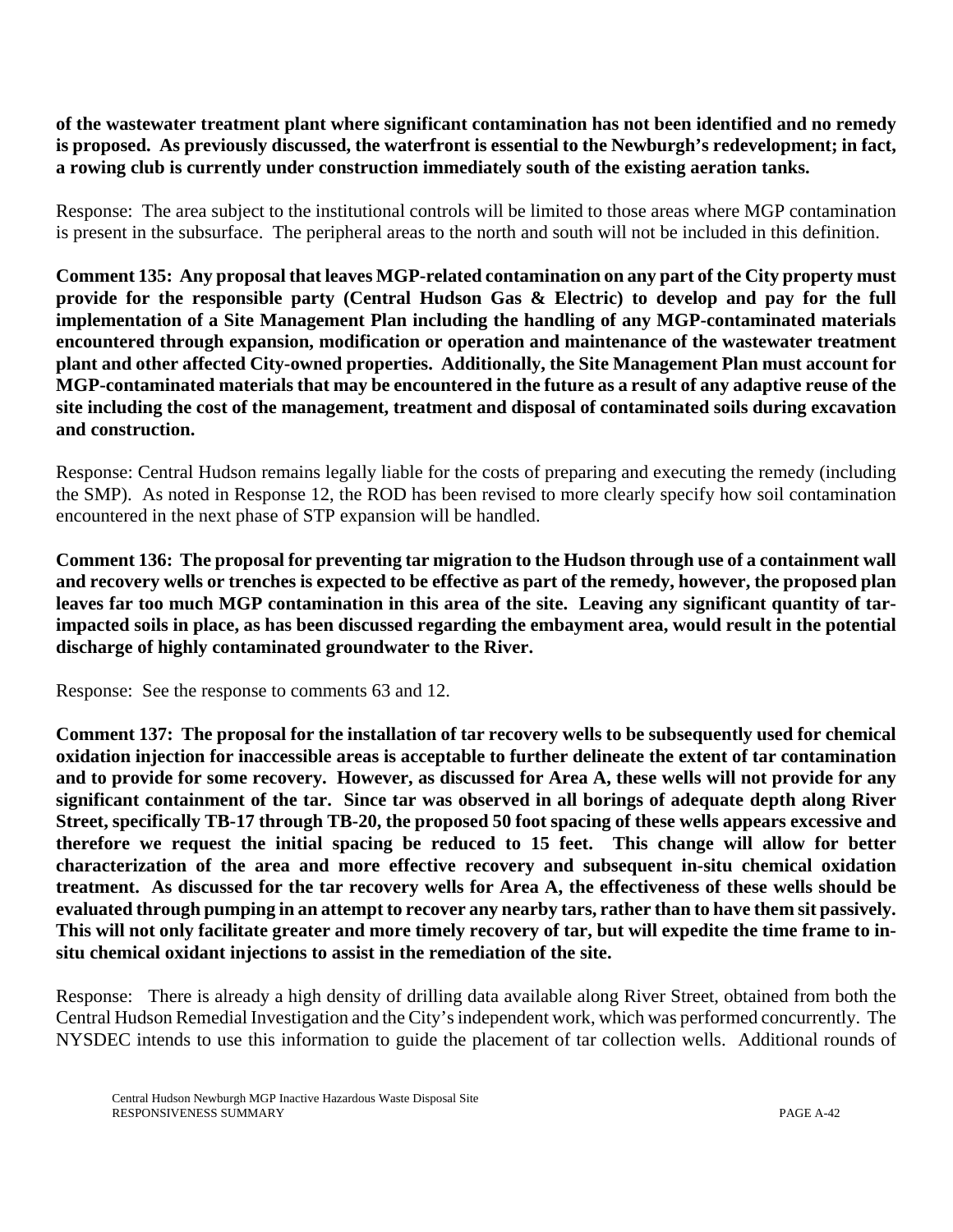collection well installation may be required if results from the first wells indicate that such additional wells would increase the effectiveness of tar recovery.

**Comment 138: The effective remediation of the shoreline of the Hudson River is critical to protecting human health and the environment and not inhibiting future use of the project area and adjacent sites. The proposal to allow contaminants to remain, and to fill the river through the installation of an above grade cap is unprecedented. We urge the Department to reconsider this alternative and require the implementation of option C6**

Response: See the response to comment 75.

**Comment 139: The need for the removal of tar-contaminated sediments is obvious as they directly degrade surface water through the release of sheens and the Department's recommended option also calls for their removal. The PRAP describes tar impacted sediment extending to depths of up to 10 feet (listed as 15 feet in the Draft PRAP) while an investigation conducted for the City of Newburgh identified tars in sediment down to 12 ½ feet adjacent to the embayment area. This indicates the previous investigations conducted by Central Hudson have been inadequate to fully characterize the extent of tar-impacted sediments. Therefore, the only way to ensure the complete remediation of this area is to conduct the dredging in the dry to allow for visual inspection of the area during excavation activities.** 

Response: Tar contaminated sediment will be removed, regardless of depth. Confirmation inspections and/or sampling will be required following completion of the dredging work to verify that this goal has been achieved. See the discussion of dry excavation in the response to comment 96.

**Comment 140: The selection of this option (C6 versus C5) is that C6 will have the added benefits of providing for the maximum mass removal of contaminants and minimize the need for institutional controls. Furthermore, by avoiding the net filling of the Hudson River, (as would otherwise be the case with option C5), option C6 could reduce or eliminate the need for Army Corp of Engineers review associated with filling of the River. Army Corps of Engineer jurisdiction may also require that the remedy be reviewed by the Department of State for coastal consistency.**

**The unprecedented use of an above grade cap within the Hudson River raises the concern for scouring and the long-term stability of the cap In particular there is concern not only for overall stability of such a cap but also for the integrity of the soft sediments on top of the proposed cap necessary for biota.**

Response: As noted elsewhere, the remedial design will include an investigation to verify that the cap can be constructed and will function as designed. Physical erosion of the entire cap is unlikely, due to the presence of armoring stone in the cap design. There is no evidence that existing materials of this size currently on the river bottom (19<sup>th</sup> century brick fragments, etc) are being moved today. Erosion of the soft sediment upper layers of the cap is potentially more significant. It will be up to Central Hudson during the design process to undertake the necessary evaluations to confirm that this cap can be constructed and that it will remain in place. It will also be Central Hudson's responsibility to replace or redesign the cap if it fails to function as designed.

## **Comment 141: The discussion of depth of removal of PAH-impacted sediments and elevation of the cap calls for a minimum depth of four feet (reduced from six feet in the draft PRAP) which would prevent larger**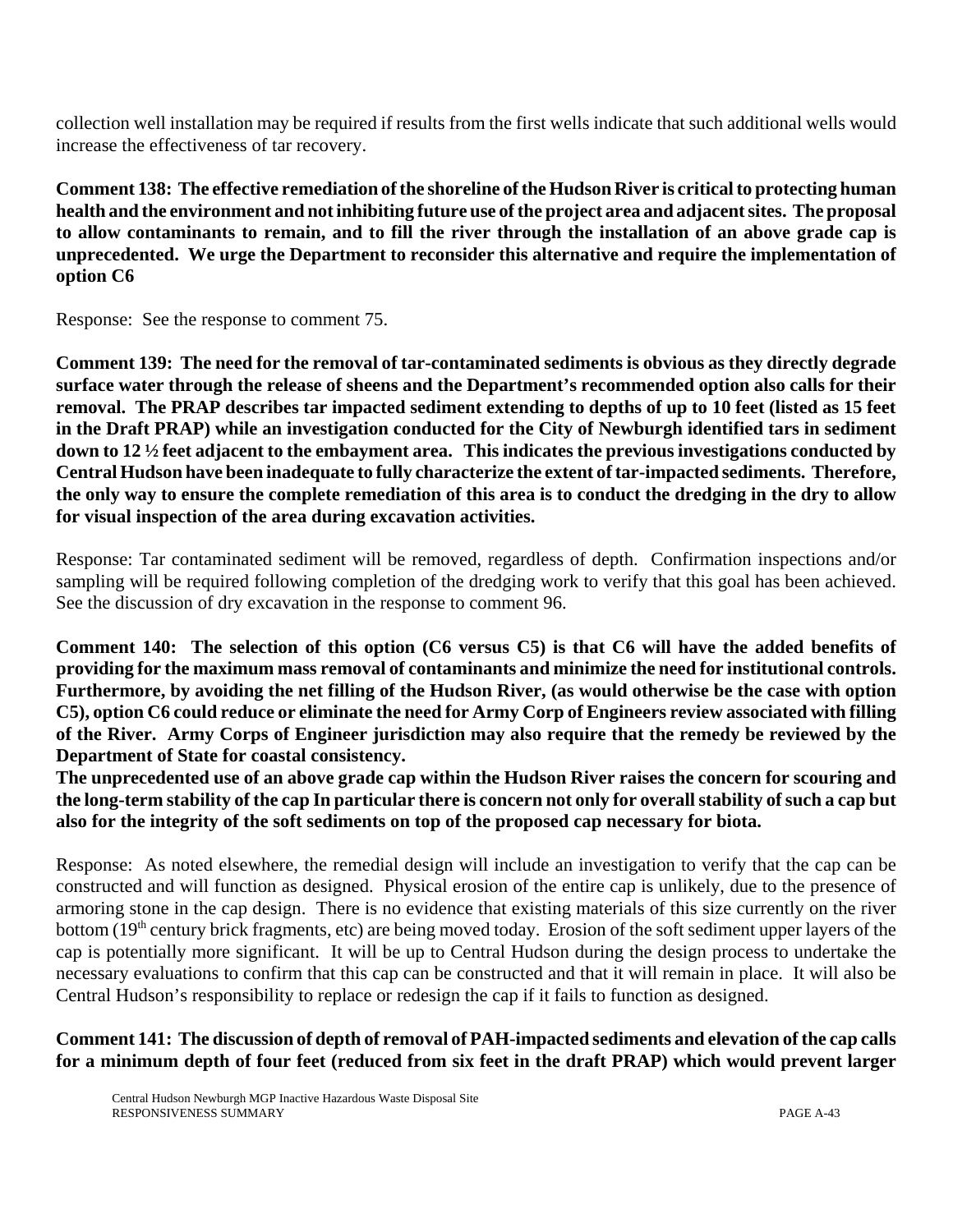#### **motor boats and most sailboats from using a proposed pump out station therefore we request this minimum water depth be restored.**

Response: The six-foot figure for water depth refers to average water depth, which is equivalent to four feet at low tide. At other locations in New York State where the NYSDEC has constructed docks for recreational boats, four feet has proven adequate.If the remedial design investigation indicates that a greater depth is required for recreational boats the cap will be redesigned to accordingly. It is not the intent of the remedy to increase the depth of the river beyond its current depth.

**Comment 142: Newburgh respectfully requests that DEC hold a public hearing on the PRAP to provide the public an opportunity to review and provide comments. While the City has been involved in this process from the outset, individuals, organizations, local business and others with regional interests must be permitted the opportunity for meaningful public comment on this critically important issue the resolution of which will have lasting affects on their health, safety and welfare.** 

Response: See the response to comment 49.

**The Town of Newburgh submitted a letter dated March 28, 2005, which included the following comment:**

**Comment 143: As detailed in the PRAP, Central Hudson's MGP Site has impacted an off-site area between the MGP Site and the Hudson River, which the Department has designated as "Area B." The City of Newburgh's sewage treatment plant ("STP") is located in Area B. However, it proposes only minimal soil excavation to remove the subsurface tar contamination, even though it notes that the tar is widely distributed throughout the area, on the basis that it cannot be readily executed due to the presence of STP structures and piping. As the Department is aware, the Town has rights in the STP, and therefore is adversely impacted by the contamination on that property**.

**The Town believes that the PRAP and the remedial measures proposed by the Department must take into consideration the expansion plans for the STP and require that the remedial measures undertaken by Central Hudson at the STP include the proper removal of contaminated soils and treatment and/or disposal of contaminated groundwater encountered during construction of the STP expansions.** 

Response: It is important to consider the two expansions of the STP separately. The first one, for which plans and specifications have been drawn up and for which construction began in June 2005, had been adequately addressed prior to preparation and release of the PRAP. The second expansion has not progressed to the same level of planning and is thus considered a future redevelopment event. The response to comment 12 addresses this in more detail.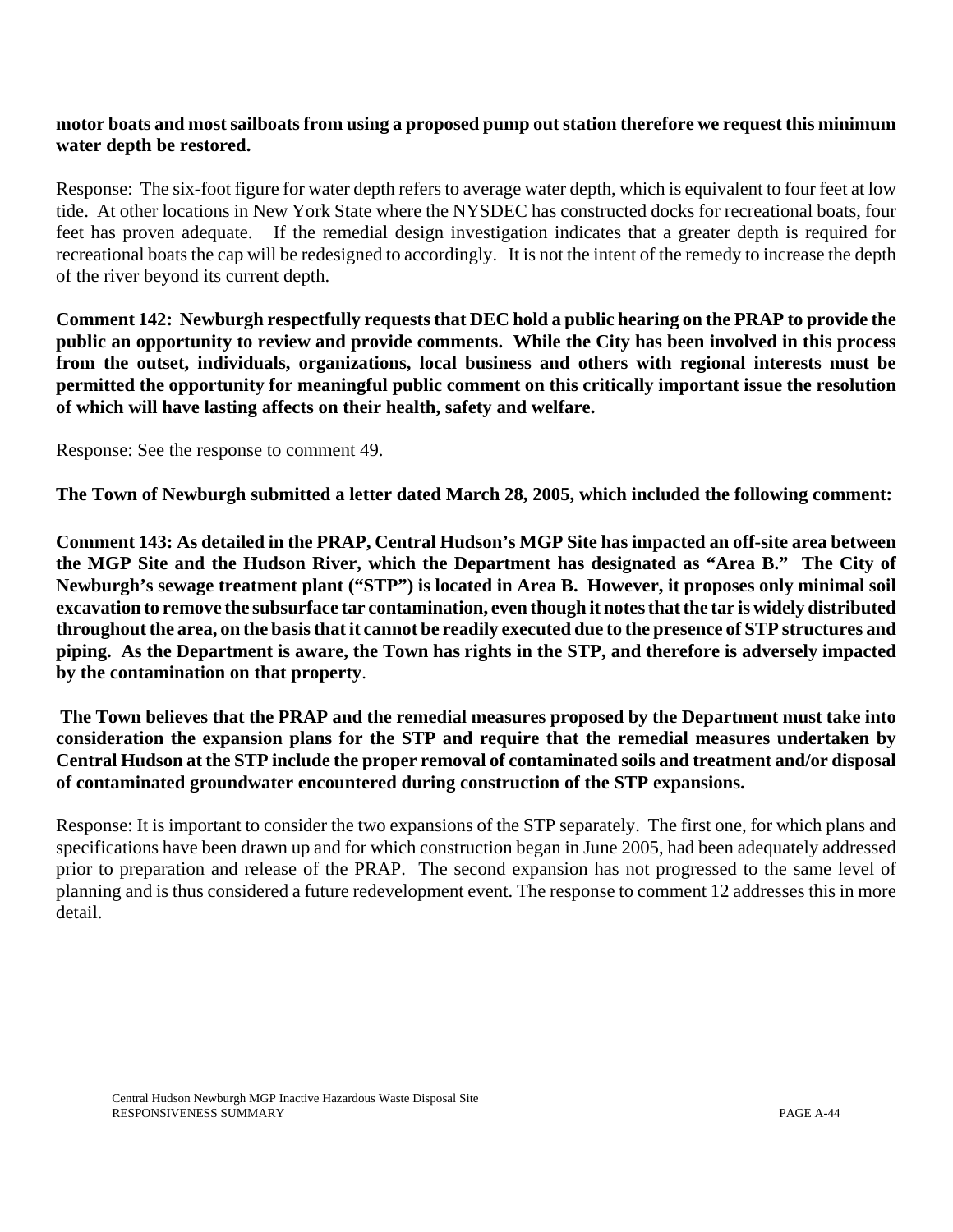# **APPENDIX B**

**Administrative Record**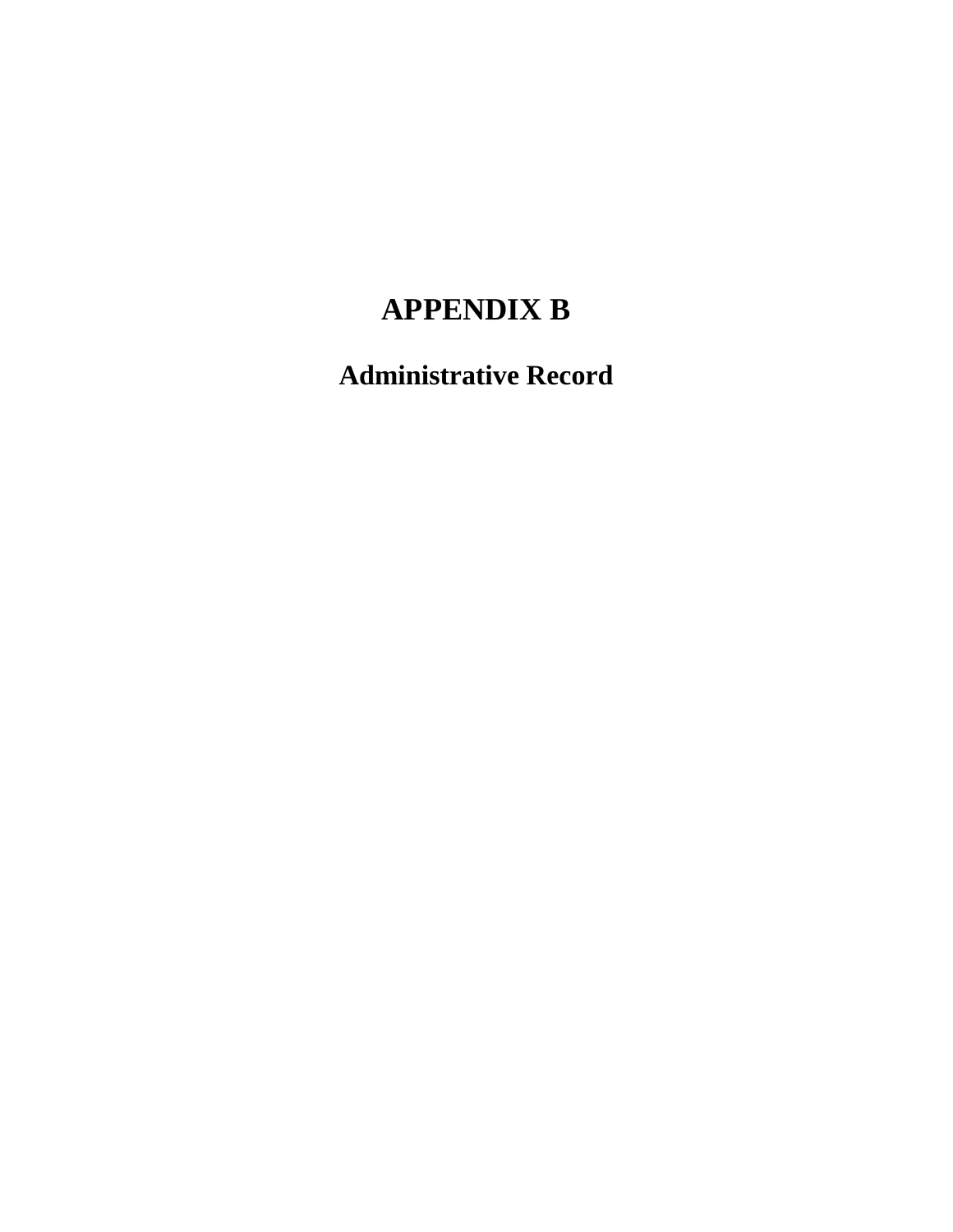# **Administrative Record**

# **Central Hudson Newburgh MGP Site** Newburgh, Orange County, New York **Site No. 3-36-042**

- 1. Proposed Remedial Action Plan for the **Central Hudson Newburgh MGP Site**, dated April, 2005, prepared by the NYSDEC.
- 2. Order on Consent, Index No. D3-0001-95-06, between NYSDEC and Central Hudson Gas and Electric Corporation, executed on October 20, 1995.
- 3. "Phase I Investigation Newburgh Coal Gasification Plant Site", January, 1987, prepared by EA Science and Technology.
- 4. "Soil Vapor Survey Results, Former Newburgh Coal Gasification Plant Site", January 1987, prepared by EA Science and Technology.
- 5. "Initial Subsurface Investigation at Newburgh, New York Sewage Treatment Facility", July, 1995, prepared by First Environment.
- 6. "Source Investigation Technical Memorandum", October, 1996, prepared by Blasland, Bouck, and Lee.
- 7. "Hudson River Investigation Technical Memorandum", November, 1996, prepared by Blasland, Bouck, and Lee.
- 8. "Hydrogeologic Investigation Technical Memorandum", November, 1996, prepared by Blasland, Bouck, and Lee.
- 9. "Document Appendix", March 1998, Historical background documents submitted by the City of Newburgh
- 10. "Newburgh Project Remedial Investigation Report Revised June 1999 Volume 1 of 2", prepared by Blasland, Bouck, and Lee.
- 11. "Newburgh Project Remedial Investigation Report Revised June 1999 Volume 2 of 2", prepared by Blasland, Bouck, and Lee.
- 12. "Closing Binder, Settlement of the 'MGP Litigation' With the City of Newburgh" March 4, 1999
- 13. "Boring Logs G98-1 to G98-85" Logs Dated September 1998, as forwarded to NYSDEC in August, 2000, prepared by First Environment.